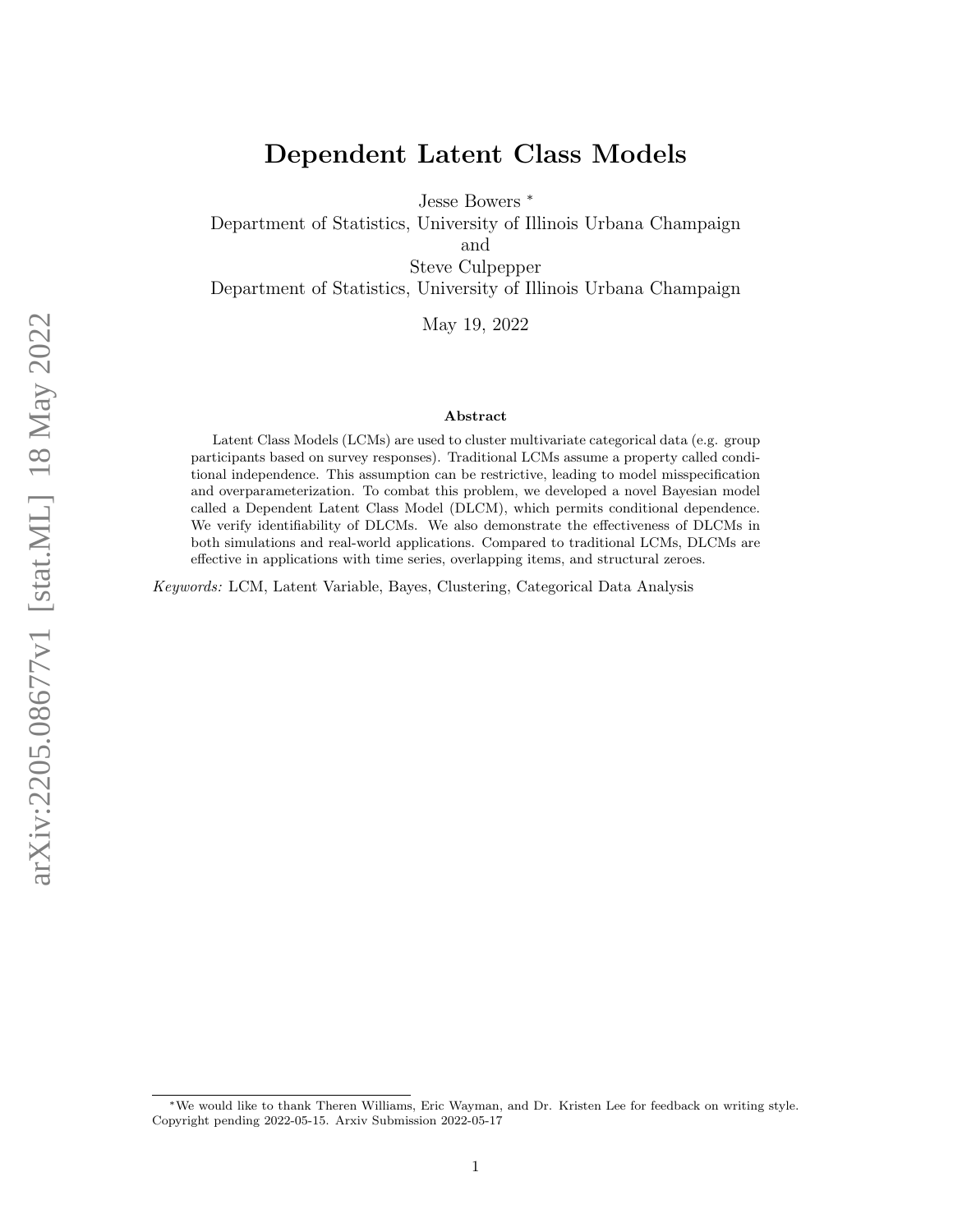# Contents

|   | 1 Introduction               | $\bf{3}$ |
|---|------------------------------|----------|
|   | 2 Illustrative Example       | 6        |
|   | 3 Domain Notation            | 9        |
|   | 4 Motivating Example         | 12       |
|   | 5 Pooled Domains             | 14       |
|   | 6 Identifiability            | 17       |
|   | 7 DLCM Distributions         | 21       |
|   | 8 Domain Prior               | 22       |
| 9 | $\bf MCMC$                   | 26       |
|   | <b>10 Simulation Studies</b> | 30       |
|   | 11 Real World Applications   | 42       |
|   | 12 Conclusion                | 57       |
|   | 13 Acknowledgements          | 57       |
|   | 14 Appendix                  | 60       |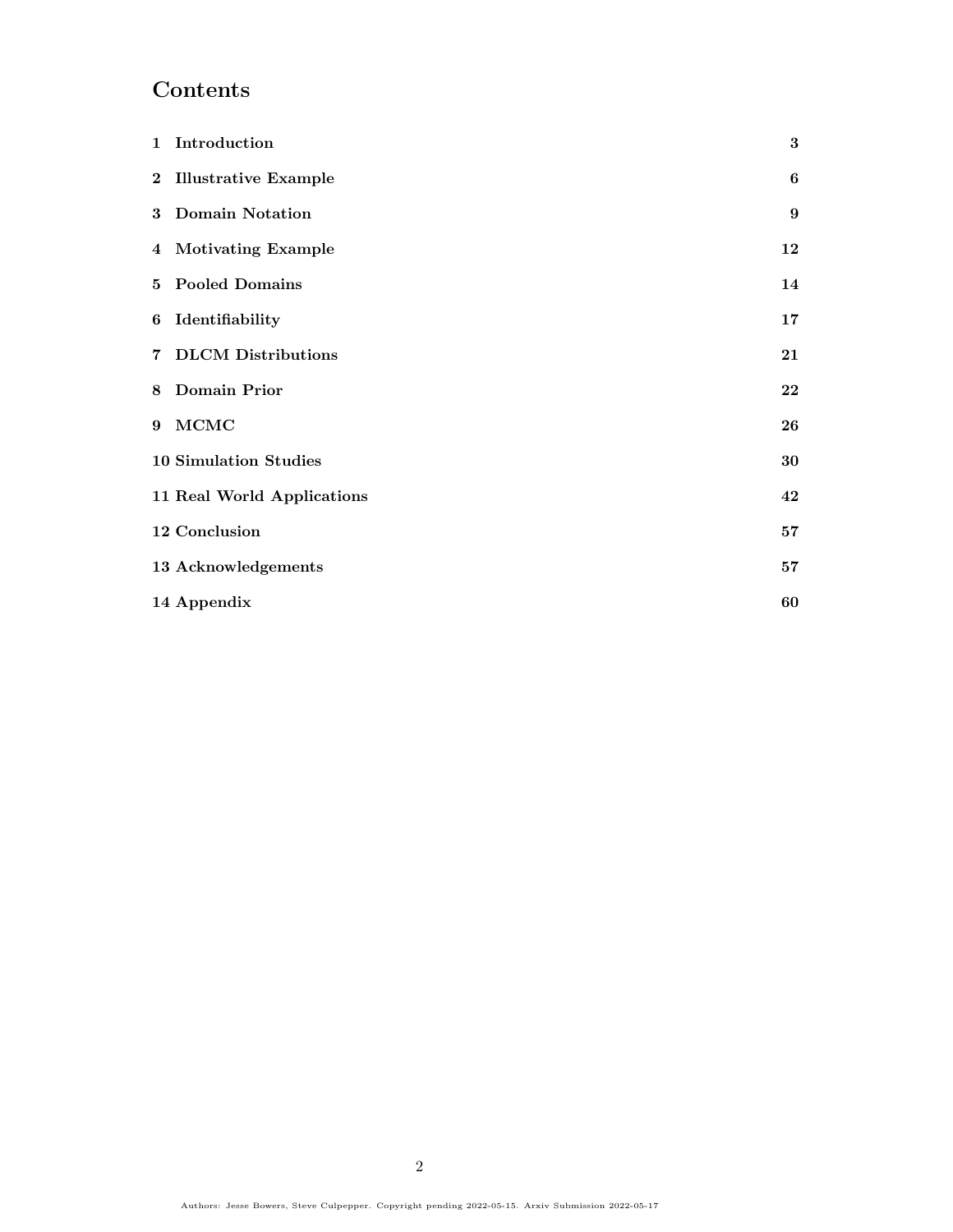# <span id="page-2-0"></span>1 Introduction

Latent Class Modeling (LCM) is a clustering technique for multivariate categorical data. LCMs are of interest in many areas including social, behavioral, and health sciences. One common use is to group respondents based on their responses to a multiple choice survey and to interpret each of those groups.

Traditional LCMs break the respondents into  $C \in \mathbb{N}$  groups called latent classes, and assume that respondents answer each question independently, conditional on class membership. Suppose a survey contains  $J$  multiple choice questions (items). Let the *i*'th person's response to item  $j$ be denoted  $X_{ij} \in \mathbb{Z}_{Q_j} := \{0, 1, \cdots, Q_j - 1\}$ . Let  $\rho_{c_j x_j} = P(X_{ij} = x_j | c_i = c)$  be the probability that members of class c report  $X_j = x_j$  for item j. LCMs assume that, given class membership, elements of the multivariate response vector  $\underline{\mathbf{X}}_i = (X_{i0}, \ldots, X_{i,J-1})$  are conditionally independent. Consequently, if person i belongs to class  $c_i = c$  then the probability of observing  $\underline{\mathbf{X}}_i = \underline{\mathbf{x}}_i$ is given by:

$$
P(\underline{\mathbf{X}}_i = \underline{\mathbf{x}} | c_i = c, \rho) = \prod_{j=0}^{J-1} \prod_{q=0}^{Q_j - 1} \rho_{cjq}^{I(q=x_j)}.
$$
 (1)

Nominally the probability of the *i*'th subject belonging to class c is  $P(c_i = c | \underline{\pi}) = \pi_c$ . Therefore, the responses to our survey follow the distribution:

$$
P(\underline{\mathbf{X}}_i = \underline{\mathbf{x}} | \rho, \underline{\pi}) = \sum_{c=0}^{C-1} \pi_c \prod_{j=0}^{J-1} \prod_{q=0}^{Q_j - 1} \rho_{cjq}^{I(q=x_j)}.
$$
 (2)

One challenge in traditional LCMs is the assumption of conditional independence. In practice, it is sometimes inappropriate to assume that, for a member of a class, each question is answered independently. For instance, two items might overlap, asking similar questions in different ways. Locally dependent questions also appear in time series data. Questions within the same time point may exhibit local dependence. Conversely, if the same question is asked across time points, then there may be local dependence between responses to the same question. This temporal dependence is notably present in pre-post testing with paired items.

Perhaps the most classical approach to address local dependence is to increase the number of classes C [\[Bartholomew et al., 2011\]](#page-56-2). With more and more groups composed of smaller and smaller populations, the groups become increasingly homogeneous and local dependence decreases. In principal, with enough latent classes local dependence disappears entirely. In a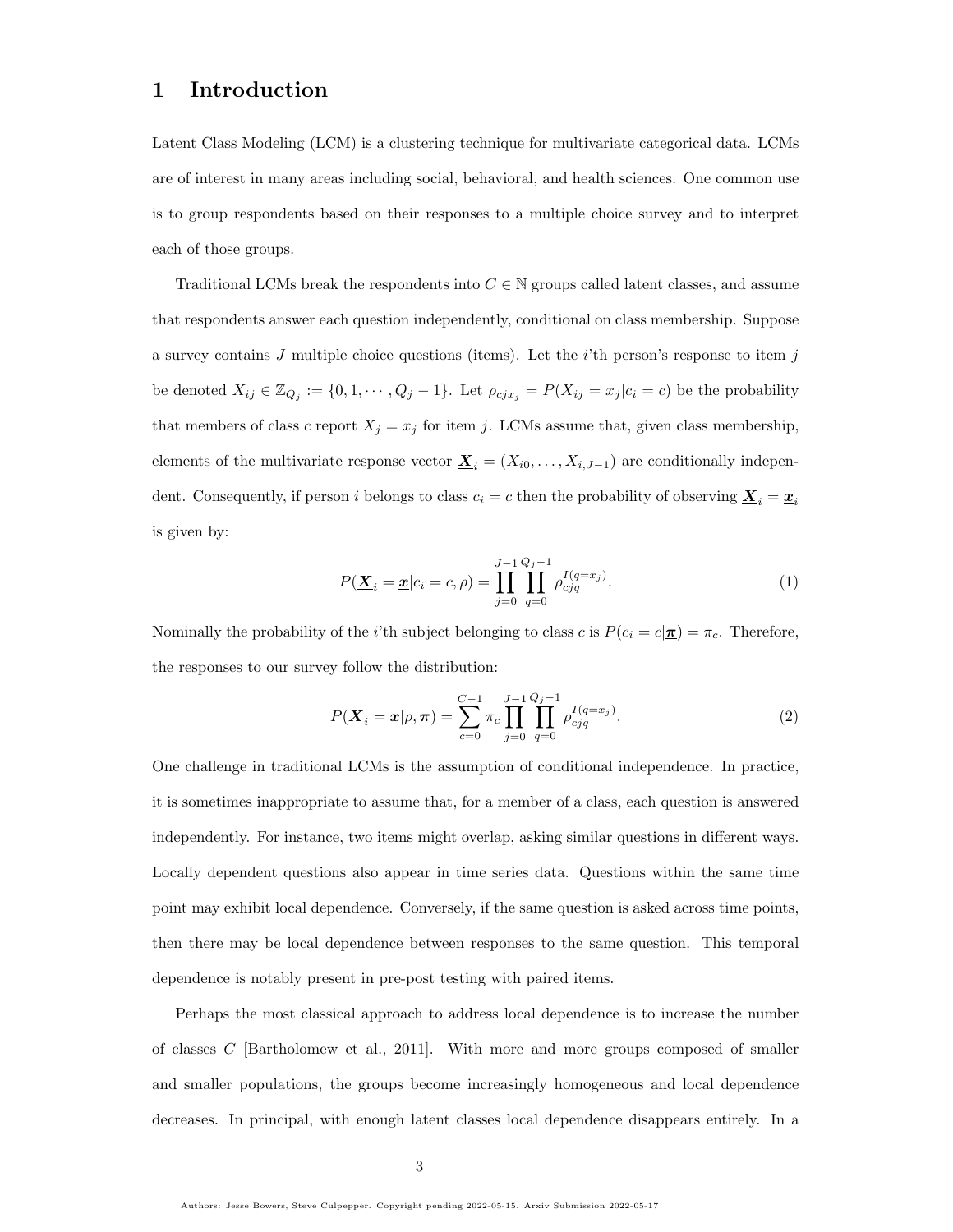later illustrative example, we show how doubling the amount of classes accounts for the local dependence caused by two dependent questions (Example [4\)](#page-11-1). In general, local dependence disappears no later than  $C = \prod_{j=0}^{J-1} Q_j$  classes, where there is one class for every possible response pattern. The weakness of removing local dependence by increasing the number of classes is that it tends to overfit. Furthermore, a large number of classes can be hard to interpret. Considering that a main objective of LCMs is to provide a parsimonious interpretation of data, increasing the number of classes to deal with local dependence is not always attractive. Since the correct number of classes is not known, it is also easy to choose too few classes resulting in model misspecification.

For binary and ordinal data, a mixture factor model is possible [\[Cagnone and Viroli, 2012\]](#page-56-3). Here subject *i* in class *c* has a latent trait  $\underline{Y}_i \in \mathbb{R}^J$  given by  $\underline{Y}_i = \underline{\mu}_c + \Lambda_c \underline{f}_i + \underline{\epsilon}_i$ . Each response  $X_{ij}$  is a function of latent  $Y_{ij}$ ; e.g. for binary data  $X_{ij} = I(Y_{ij} > 0)$ . The presence of the factor  $\underline{f}_i$  allows for questions to be dependent. The difficulty with this approach is it requires a large number of parameters. With  $C = 1$  classes, a traditional factor model can be complex to fit. With multiple classes complexity escalates.

Here we use a Bayesian framework to loosen the local independence assumption of latent class models. We call this new type of model a Dependent Latent Class Model (DLCM). This model shares some similarities with Conditional Modes Model (Marbac 2014, Arxiv), which we will compare in detail.

Within a class, we segment items into conditionally independent groups called domains. Conditional on being in class  $c_i = c$ , items within the same domain are dependent. However, items of one domain are conditionally independent, given class, of the items of all other domains. Within a domain, every possible response pattern to the grouped items is given a probability. Due to this, the domain can be thought of as a new mega-item, formed by merging the items in that group and coding so that every possible response pattern has a unique value. With a Metropolis within Gibbs Markov chain Monte Carlo (MCMC) process, our DLCM actively searches for a promising way to recode our data to capture conditional independence.

**Example 1.** Consider a case with two binary items for  $n = 6$  respondents. If the two binary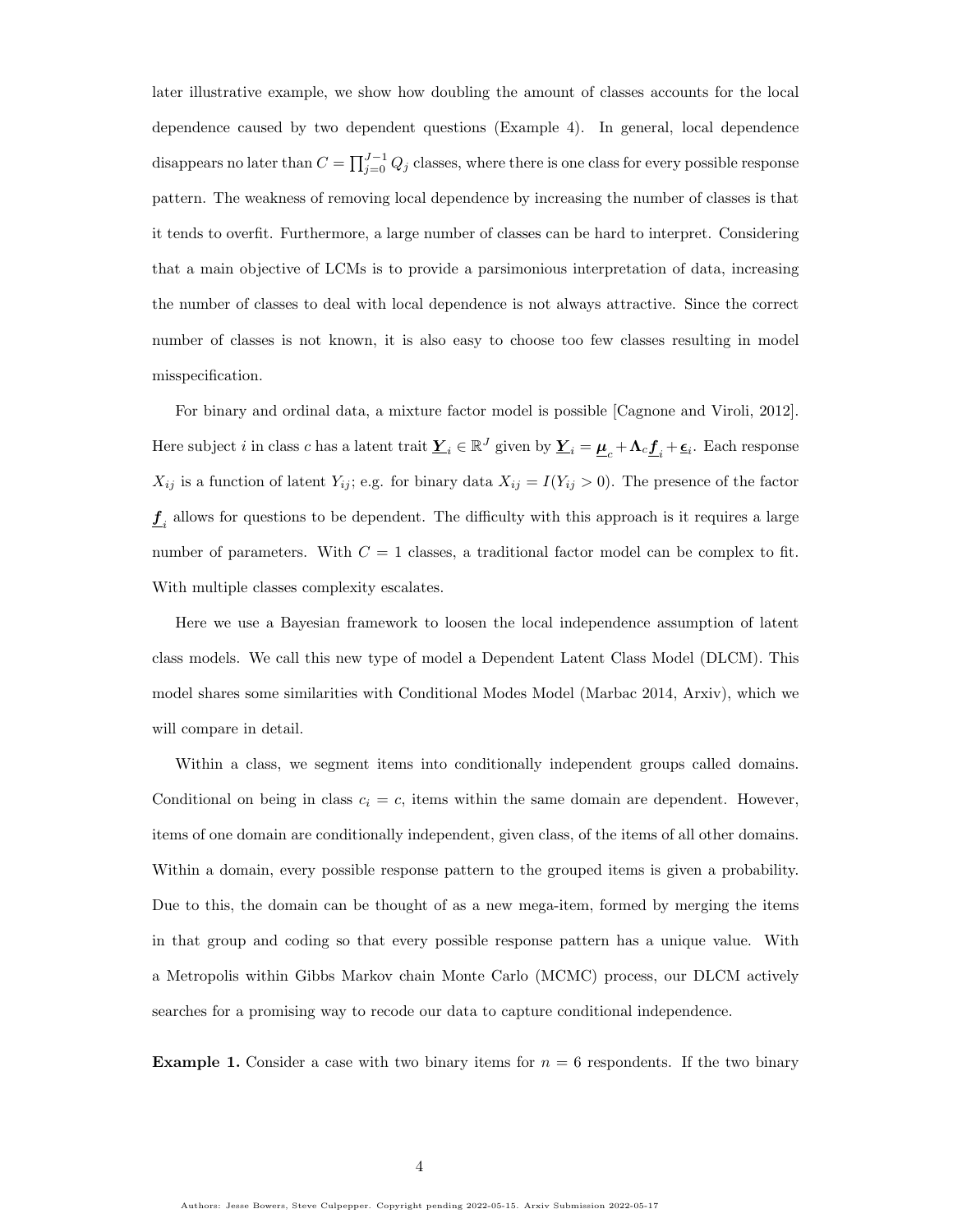items are put into the same domain they might be recoded as follows.

| Original 'Items'          |  |                    |
|---------------------------|--|--------------------|
| Item 1 Value Item 2 Value |  | Recoded 'Patterns' |
|                           |  |                    |
|                           |  |                    |
|                           |  |                    |
|                           |  |                    |
|                           |  |                    |
|                           |  |                    |

The DLCM gives each recoded value a specific probability to relax the conditional dependent assumption.  $\triangle$ 

The DLCM domains are subject to certain restrictions. In the most restricted case, all classes are required to group items the same way and have the same domains. This is called a homogeneous DLCM. Conditional on a fixed domain structure, a homogeneous DLCM can be thought of as transforming our dataset  $\boldsymbol{X}$  by merging dependent items, and then applying traditional LCM onto the transformed dataset. In the least restrictive case, each class is allowed to have different domains and group items differently. This is called a heterogeneous DLCM. In this case the recoding of responses vary from class to class.

The Conditional Modes Model (CMM; [Marbac et al. 2014](#page-58-0) Arxiv) also works by grouping items into conditionally independent groups with a Metropolis algorithm. However, the DLCM offers several benefits. First, the DLCM is a fully Bayesian model. The CMM is ultimately a frequentist model which uses MCMC to do a limited search of possible domains rather than search the full space. Second, the CMM requires all classes to have the same domains. The DLCM permits different domains for different classes. Third, we establish more general identifiability conditions. [Marbac et al.](#page-58-0) [\[2014\]](#page-58-0) establishes generic identifiability conditional on the domain structure. We provide conditions for generic identifiability across a range of domain structures. Fourth, the DLCM uses a different prior for the domain structure compared to CMM. The DLCM prior produces a more concentrated posterior for domains. In simulations this concentration is typically on the true domain structure.

The main contributions of this article can be summarized as follows:

1. We propose a Bayesian model which searches and corrects for locally dependent items.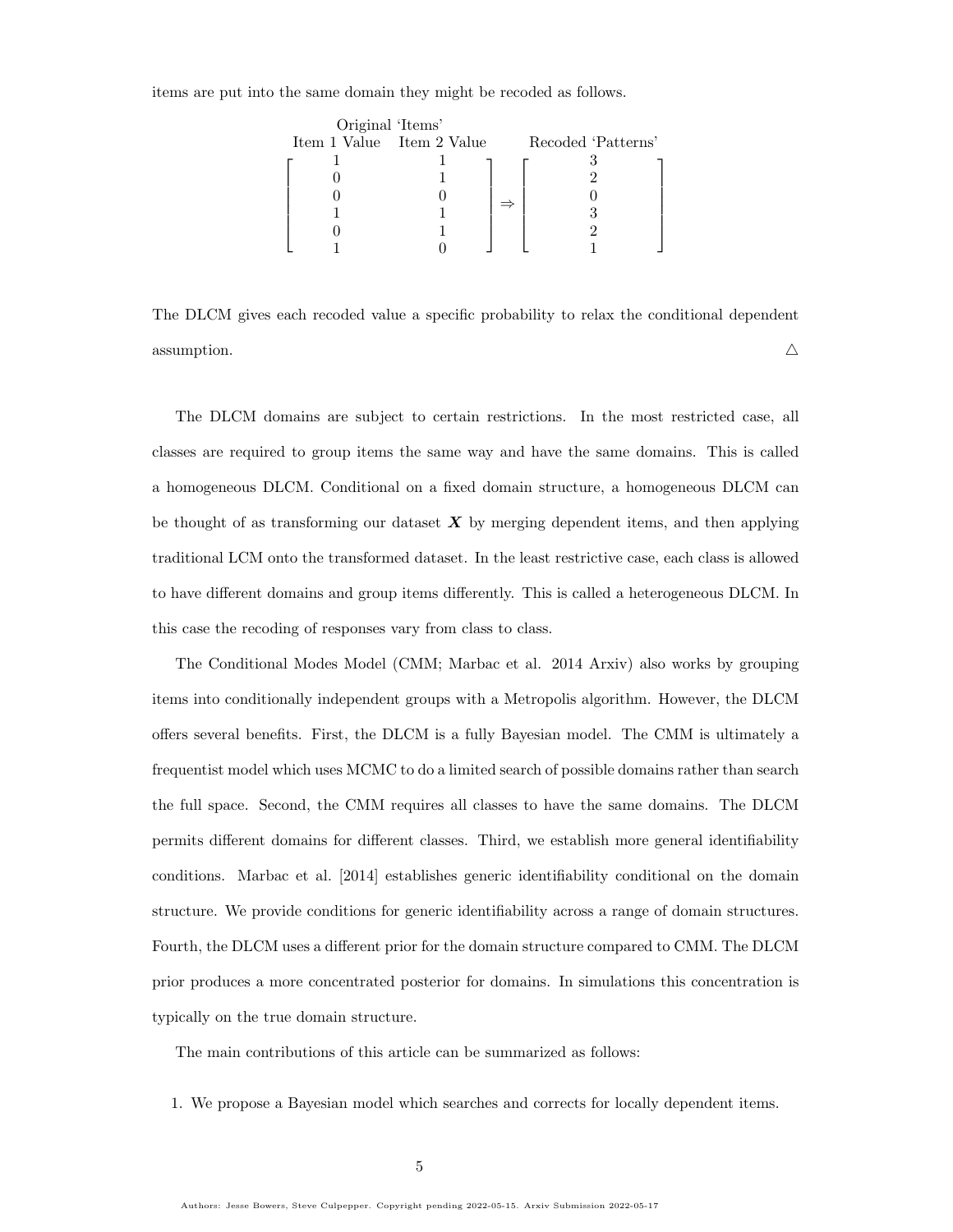- 2. We establish generic identifiability of the DLCM. This generic identifiability holds jointly across multiple possible domain structures. It also holds when different classes have different domains.
- 3. We provide evidence of the accuracy of the DLCM in simulation studies.
- 4. We demonstrate the practicality of the DLCM in real world applications. We emphasize applications with pre-post testing, time series, (near) structural zeros, and overlapping items.
- 5. We provide an R package for running the DLCM. This is available on Github: [https:](https://github.com/jessebowers/dependentLCM) [//github.com/jessebowers/dependentLCM](https://github.com/jessebowers/dependentLCM).

The remainder of the paper is organized as follows. Section 2 provides an illustrative example of Dependent LCMs. In section 3 we introduce the notation necessary to formalize DLCMs. Thoughout the paper we customarily use examples to illustrate definitions. Section 4 provides a motivating example of the power of DLCMs. In sections 5 and 6, we establish sufficient conditions for generic identifiability of DLCMs. In sections 7 and 8, we discuss the full conditional distribution of the DLCM Bayes parameters and the prior for domains. Section 9 describes the MCMC algorithm for approximating the posterior of our Bayes parameters. In section 10 we validate the accuracy of DLCMs in simulation studies on artificial data. Section 11 showcases the power of DLCMs in real world applications. In section 12 we provide closing thoughts.

# <span id="page-5-0"></span>2 Illustrative Example

We illustrate the DLCM procedure in a real world application.

**Example 2.** Study. Five advertisements were sent to  $n = 2,240$  customers [\[Parr-Rud, 2014\]](#page-58-1). For every customer, it was recorded whether they accepted (1) or ignored (0) the offer given in each of the five advertisements ('ads'). The goal is to break these customers into groups (classes) and describe those groups.

The DLCM uses Markov chain Monte-Carlo simulations to approximate the parameter posterior distribution. In this example we simulated four parallel chains of 12,000 iterations each.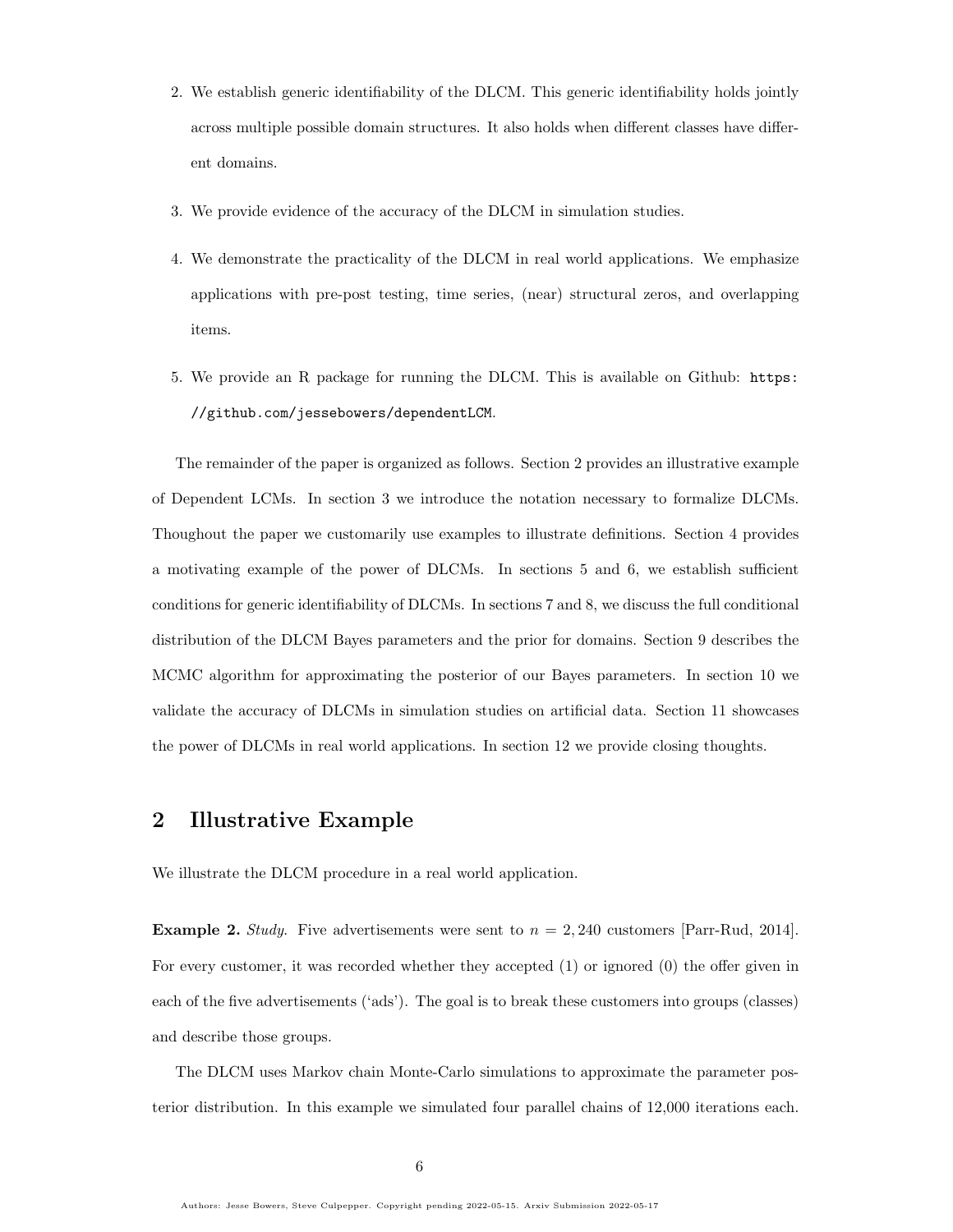In each iteration, the DLCM samples new parameter values corresponding to which customers belong to which class, which advertisements are grouped together into domains, and related probabilities.

A homogeneous DLCM fit well with two classes. There was one class (representing 93% of customers) which was generally unresponsive. Among unresponsive customers, 84% did not respond to any of the five advertisements. The second class (7%) was highly responsive. Highly responsive customers responded to two advertisements on average.

We discard the first  $2,000$  warmup iterations. Post-warmup, the majority of iterations ( $>$ 99%) chose to group the items into the same domains. Those domains are: {Ad1, Ad5}, {Ad3, Ad4}, {Ad2}. For the highly responsive group, advertisements 3 and 4 show strong conditional dependence. If you responded to ad 3 you generally did not respond to ad 4, and if you responded to ad 4 you generally did not respond to ad 3. Although we are not provided details on these advertisements, we might speculate for illustrative purposes. Perhaps these ads are two limitedtime coupons which cannot both be applied to the same purchase. There is also some local dependence for ads 1 and 5. If you responded to one of the ads, you are more likely to have responded to the other. For more details see Table [1.](#page-7-0)

In this way the DLCM searched and corrected for local dependence between items. Grouping items into a single domain is analogous to creating a new item describing each possible response to the grouped items. In other words, the DLCM found that the transformation given in Figure [1](#page-6-0) was useful for correcting local dependence. If we fit a heterogeneous DLCM instead, the domains and corresponding transformation would vary from class to class.

|                       | Original Items |     |     |        |     | Transformed 'Patterns' |              |              |     |
|-----------------------|----------------|-----|-----|--------|-----|------------------------|--------------|--------------|-----|
|                       | Ad1            | Ad2 | Ad3 | Ad $4$ | Ad5 |                        | Ad1 $\&$ Ad5 | $Ad3 \& Ad4$ | Ad2 |
| Customer1 $\tau$ 0    |                |     |     |        |     |                        |              |              |     |
| Customer <sub>2</sub> |                |     |     |        |     |                        |              |              |     |
| Customer <sub>3</sub> |                |     |     |        |     |                        |              |              |     |
| Customer4             |                |     |     |        |     |                        |              |              |     |
| Customer <sub>5</sub> |                |     |     |        |     |                        |              |              |     |

<span id="page-6-0"></span>Figure 1: Marketing Example. Selected rows from transformed dataset.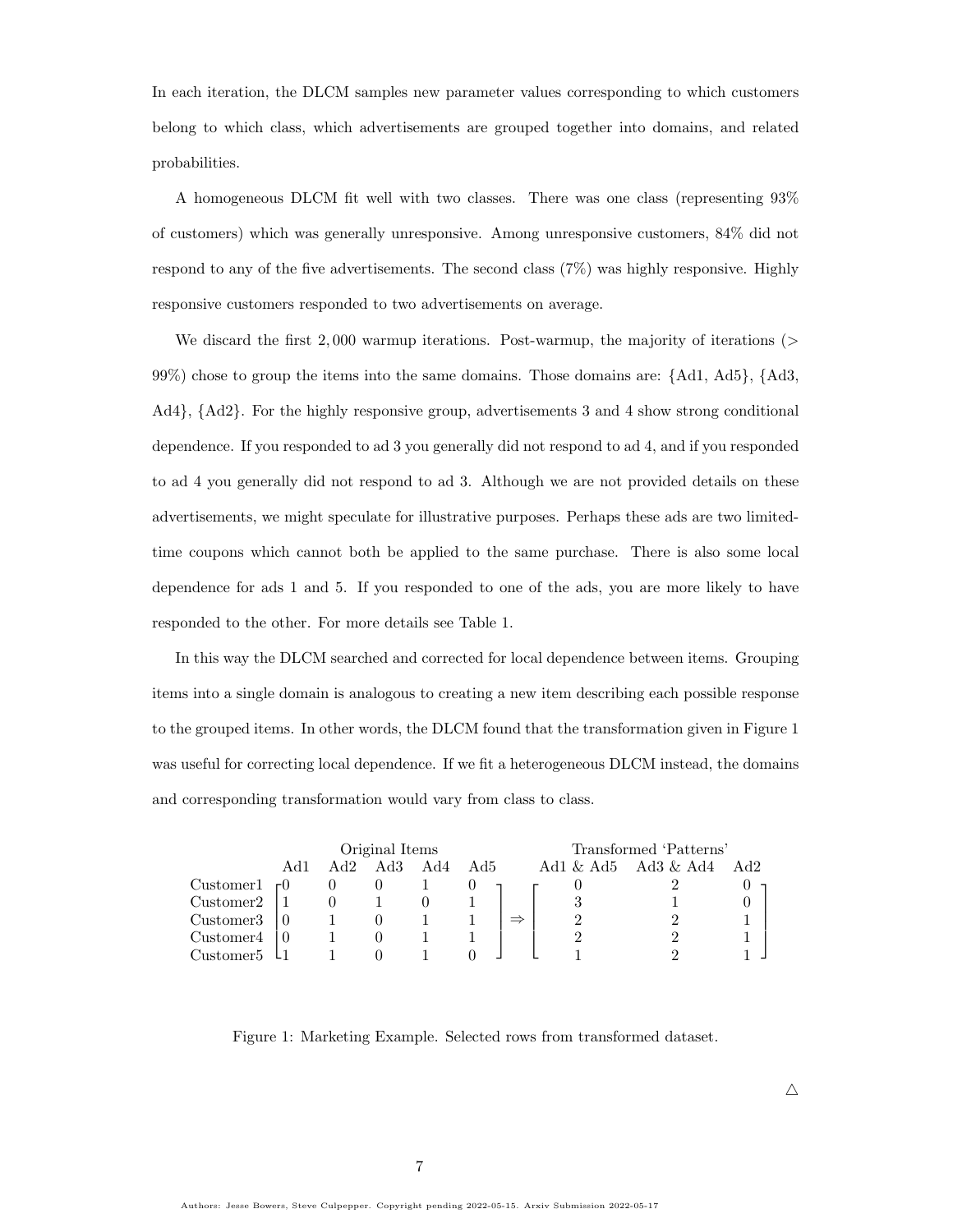#### Response Probabilities:

| Class 0: Unresponsive $(93\%)$ |         |                                    |                   | Class 1: Highly Responsive $(7\%)$ |              |              |                          |  |
|--------------------------------|---------|------------------------------------|-------------------|------------------------------------|--------------|--------------|--------------------------|--|
| Ad 1 $\Ad 5$                   |         | $\bf{0}$<br>$1 \quad \blacksquare$ | Total             | Ad 1 $\Ad 5$                       | $1 \quad$    | $\bf{0}$     | <b>Total</b>             |  |
| $\mathbf 1$                    | $1\%$   | $3\%$                              | $4\%$             | $\mathbf{1}$                       | $32\%$       | 13%          | 45%                      |  |
| $\bf{0}$                       | $3\%$   | 93%                                | 96%               | $\bf{0}$                           | $23\%$       | $32\%$       | 55%                      |  |
| Total                          | $4\%$   | $96\%$                             | $100\%$           | $\operatorname{\textsf{Total}}$    | $54\%$       | $46\%$       | 100\%                    |  |
|                                |         |                                    |                   |                                    |              |              |                          |  |
| Class 0: Unresponsive          |         |                                    |                   | Class 1: Highly Responsive         |              |              |                          |  |
| $Ad 3 \ Ad 4 1$                |         | $\bf{0}$                           | Total             | $Ad\ 3\ \Ad\ 4$                    | $\mathbf{1}$ | $\bf{0}$     | Total                    |  |
| $\mathbf 1$                    | $0\%$   | $6\%$                              | $6\%$             | $\mathbf{1}$                       | $1\%$        | 24%          | 25%                      |  |
| $\bf{0}$                       | $3\%$   | $91\%$                             | 94%               | $\bf{0}$                           | $71\%$       | $4\%$        | 75%                      |  |
| Total                          | $3\%$   | $97\%$                             | $100\%$           | Total                              | $72\%$       | 28\%         | 100%                     |  |
|                                |         |                                    |                   |                                    |              |              |                          |  |
| Class 0: Unresponsive          |         |                                    |                   | Class 1: Highly Responsive         |              |              |                          |  |
| Ad 2                           |         | $\mathbf 1$                        | $\bf{0}$<br>Total | Ad 2                               |              | $\mathbf{1}$ | <b>Total</b><br>$\bf{0}$ |  |
| Probability                    | $< 1\%$ | $> 99\%$                           | 100\%             | Probability                        |              | $21\%$       | 79%<br>100%              |  |

<span id="page-7-0"></span>Table 1: Marketing Example. Conditional on class membership, these tables show how likely a customer is to respond to a pair of advertisements. This is the average probability across iterations and chains.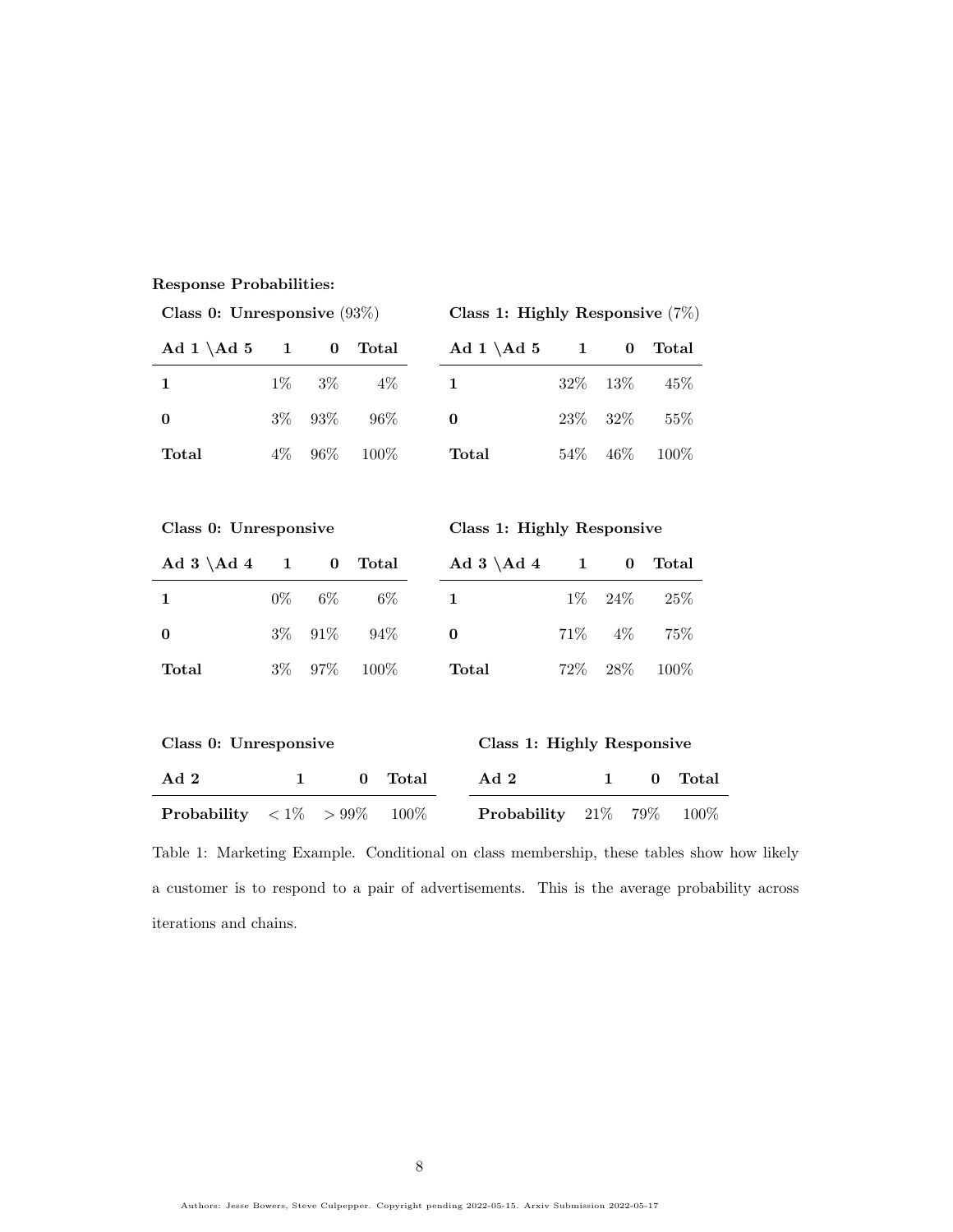# <span id="page-8-0"></span>3 Domain Notation

A potential short-coming of the traditional LCM is that responses may not satisfy local independence. Our proposed dependent LCM (DLCM) is an extension of the traditional LCM that allows for local dependence between questions. We partition items into disjoint groups called domains. Items within the same domain have local dependence, but items in separate domains are conditionally independent of each other.

Each item belongs to exactly one domain, but different classes may group items differently. Within any class c, the items are partitioned into D disjoint sets:  $J(c, 1), \dots, J(c, D) \subseteq \mathbb{Z}_J$ . We allow for empty  $J(c, d)$  with D typically, but not necessarily, much larger than our number of items J. Let  $J_{(k)}(c,d)$  refer to the item with the k'th smallest label in domain  $(c,d)$ , and in general let  $S_{(k)}$  be the k'th smallest element of set S.

The responses for items in the same domain and class need to be modeled jointly. We call the series of responses in a domain a 'pattern':  $X_{i,J(c,d)}$ . It is convenient to express these patterns as integer values. Let  $r_{icd}$  be the integer referring to the *i*'ths person's responses to the questions in domain  $(c, d)$ . The multivariate responses to a domain are transformed to an integer using a mapping vector  $\underline{V}(S) = [V_1(S), \cdots, V_J(S)]^\top$  which takes set  $S \subseteq \mathbb{Z}_J$  and produces vector in  $(N \cup \{0\})^J$ . Specifically,  $r_{icd}$  is defined as

$$
r_{icd} := \underline{\mathbf{V}}(J(c,d))^{\top} \underline{\mathbf{X}}_i \in \mathbb{Z}_{R_{cd}}
$$
\n(3)

where element j of  $\underline{V}(S)$  is defined as

$$
V_j(S) := \begin{cases} 0 & j \notin S \\ 1 & j = S_{(1)} \\ \prod_{w=1}^{m-1} Q_{S_{(w)}} & j = S_{(m)}, m > 1 \end{cases}
$$
(4)

and

$$
R_{cd} := \prod_{j \in J(c,d)} Q_j \tag{5}
$$

is the total number of patterns for domain  $(c, d)$ . For a given class, patterns can also be expressed as a vector  $\underline{\mathbf{r}}_{ic}$  with values  $[\underline{\mathbf{r}}_{ic}]_d := r_{icd}$ .

Variable  $\delta_{jc}$  allows one to look up what domain the j'th item belongs to in class c. By definition  $j \in J(c, \delta_{jc})$  and  $J(c, d) = \{j : \delta_{jc} = d\}$ . For a given class, the  $\delta_{jc}$  can be expressed as a vector:  $\underline{\delta}_c := [\delta_{0,c}, \cdots, \delta_{J-1,c}]^\top$ . It can also be expressed as a  $J \times C$  matrix,  $\Delta$ , with elements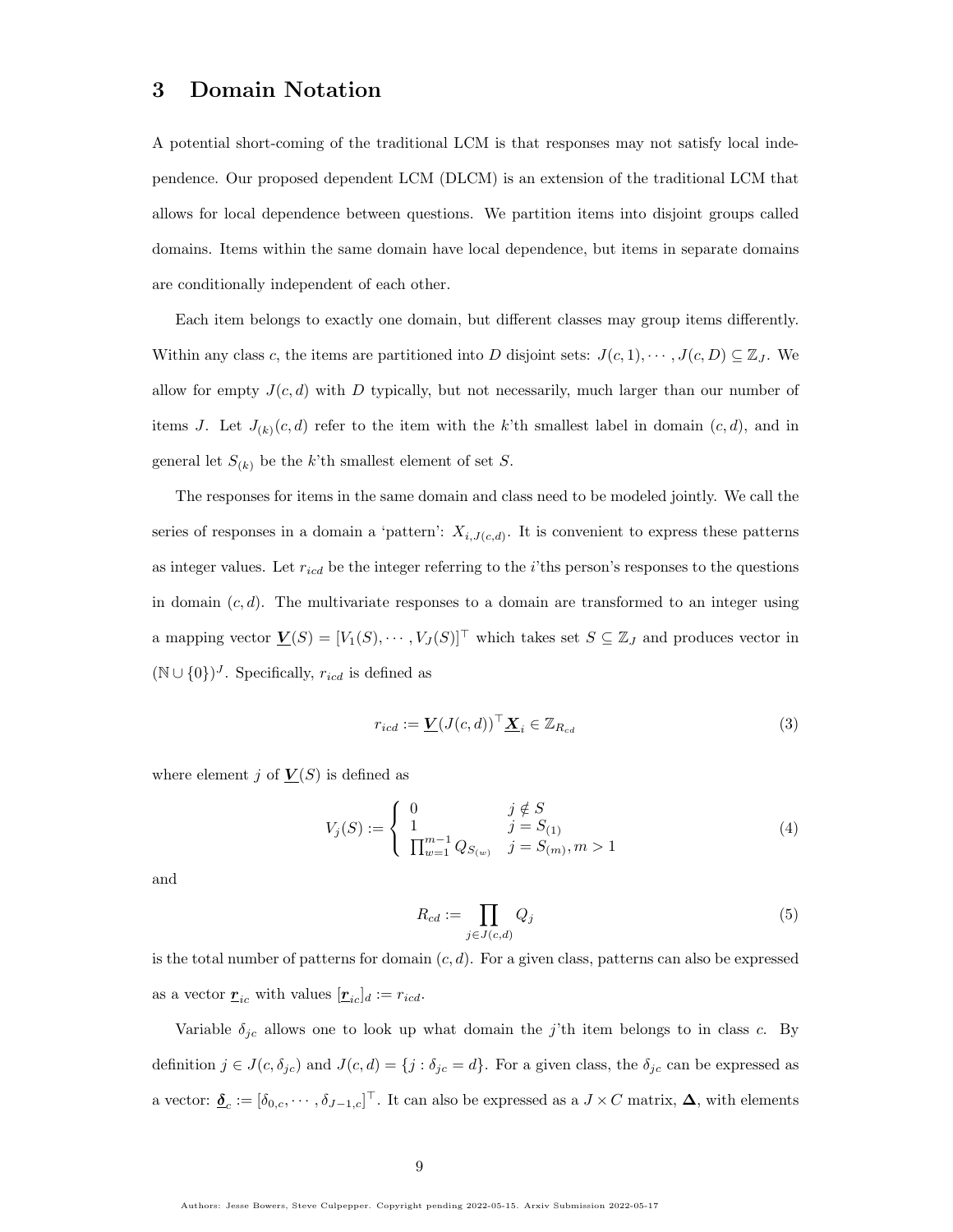$\Delta_{jc} = \delta_{jc}$ . Matrix  $\Delta$  completely specifies how the items are grouped into domains across all classes. We call  $\Delta$  the *domain structure*.

We particularly care about nonempty domains and the patterns corresponding to these domains. Let set  $\mathcal{D}_c := \{d : |J(c, d)| > 0\} \subseteq \mathbb{Z}_D$  identify the nonempty domains in class c.

To illustrate this notation consider the following example:

<span id="page-9-1"></span>**Example 3.** Suppose we have a dataset with  $J = 6$  items and  $C = 2$  classes. The first three items are binary  $(Q_j = 2)$ , the following two items have five options  $(Q_j = 5)$ , and the last item is binary ( $Q_j = 2$ ). We show a possible domain structure  $\Delta$  in Figure [2a](#page-9-0). The resulting domain items  $J(c, d)$  are shown in Figure [2b](#page-9-0) and a visualization of the domains is shown in Figure [2c](#page-9-0).

In general, for domain  $(c, d) = (1, 2)$  with  $J(1, 2) = \{0, 3, 5\}$ , there are  $R_{12} = (2)(5)(2) = 20$ possible patterns with  $r_{i12} \in \{0, 1, ..., 19\}$ . For example, for an individual who responded  $\underline{\mathbf{X}}_i = [0, 0, 0, 2, 1, 1]^\top$  the corresponding pattern  $r_{i12}$  is given by:

$$
r_{i,c=1,d=2} = \underline{V}(J(c=1,d=2))^{\top} \underline{X}_i
$$
  
= [0, 0, 0, 2, 1, 1] 
$$
\begin{bmatrix} 1 \\ 0 \\ 0 \\ 2 \\ 0 \\ 2 \cdot 5 \end{bmatrix} = 14.
$$

$$
\Delta = \begin{bmatrix}\n\delta_{0} & \delta_{1} \\
\delta_{0,0} & \delta_{0,1} \\
\delta_{1,0} & \delta_{1,1} \\
\delta_{2,0} & \delta_{2,1} \\
\delta_{3,0} & \delta_{3,1} \\
\delta_{4,0} & \delta_{4,1}\n\end{bmatrix}\n\begin{bmatrix}\n1 & 0 \\
2 & 0 \\
0 & 7 \\
1 & 0\n\end{bmatrix}\n\begin{bmatrix}\n6 & 2 \\
6 & 7 \\
0 & 7 \\
1 & 0\n\end{bmatrix}\n\begin{bmatrix}\n1 & 0 \\
0 & 0 \\
0 & 7 \\
0 & 7 \\
0 & 7\n\end{bmatrix}\n\begin{bmatrix}\n1 & 0 \\
0 & 0 \\
0 & 7 \\
0 & 7 \\
0 & 7\n\end{bmatrix}\n\begin{bmatrix}\n1 & 0 \\
0 & 0 \\
0 & 7 \\
0 & 7\n\end{bmatrix}\n\begin{bmatrix}\n1 & 0 \\
0 & 0 \\
0 & 7 \\
0 & 7\n\end{bmatrix}\n\begin{bmatrix}\n1 & 0 \\
0 & 0 \\
0 & 7 \\
0 & 7\n\end{bmatrix}\n\begin{bmatrix}\n1 & 0 \\
0 & 0 \\
0 & 7 \\
0 & 7\n\end{bmatrix}\n\begin{bmatrix}\n1 & 0 \\
0 & 0 \\
0 & 7 \\
0 & 7\n\end{bmatrix}\n\begin{bmatrix}\n1 & 0 \\
0 & 0 \\
0 & 7\n\end{bmatrix}\n\begin{bmatrix}\n1 & 0 \\
0 & 0 \\
0 & 7\n\end{bmatrix}\n\begin{bmatrix}\n1 & 0 \\
0 & 0 \\
0 & 7\n\end{bmatrix}\n\begin{bmatrix}\n1 & 0 \\
0 & 0 \\
0 & 7\n\end{bmatrix}\n\begin{bmatrix}\n1 & 0 \\
0 & 0 \\
0 & 7\n\end{bmatrix}\n\begin{bmatrix}\n1 & 0 \\
0 & 0 \\
0 & 7\n\end{bmatrix}\n\begin{bmatrix}\n1 & 0 \\
0 & 0 \\
0 & 7\n\end{bmatrix}\n\begin{bmatrix}\n1 & 0 \\
0 & 0 \\
0 & 7\n\end{bmatrix}\n\begin{bmatrix}\n1 & 0 \\
0 & 0 \\
0 & 7\n\end{bmatrix}\n\begin{bmatrix}\n1 & 0 \\
0 & 0 \\
0 & 7\n\end{bmatrix}\n\begin{bmatrix}\n1 & 0 \\
0 & 0 \\
0 & 7\n\end{bmatrix}\n\begin{bmatrix}\n1 & 0 \\
0 & 0
$$

<span id="page-9-0"></span>Figure 2: Domains in Example [3.](#page-9-1)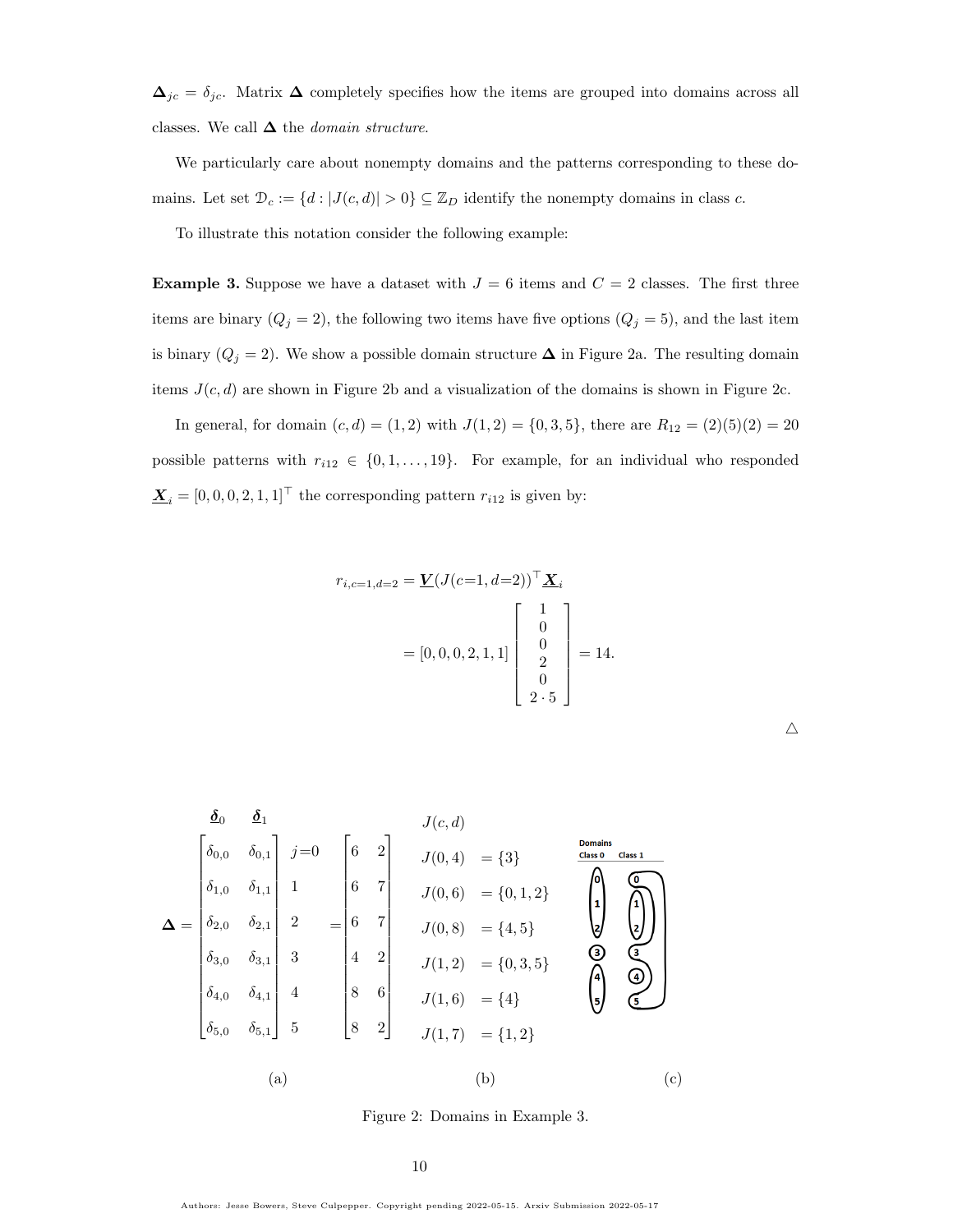### 3.1 Pattern Probabilities

Patterns  $r_{icd}$  and  $r_{icd'}$  are assumed to be conditionally independent for  $d \neq d'$ . For subject i in class c, a domain pattern has probability:

$$
P(r_{icd} = r | c_i = c, \theta_{cdr}, \underline{\delta}_c) = \theta_{cdr}
$$
\n<sup>(6)</sup>

$$
P(\underline{\mathbf{r}}_{ic}|c_i = c, \theta_c, \underline{\boldsymbol{\delta}}_c) = \prod_{d \in \mathcal{D}_c} \prod_{r=0}^{R_{cd}-1} \theta_{cdr}^{I(r=r_{icd})}
$$
(7)

An empty domain d has  $r_{icd} = 0$  and  $\theta_{cd0} = 1$  everywhere, and is generally omitted. All probabilities for a given class can be represented as  $\theta_c$ , and probabilities for a domain  $(c, d)$  can also be expressed as vector  $\underline{\theta}_{cd} = [\theta_{cd0}, \cdots \theta_{c,d,R_{cd-1}}]^\top$ . For a given class c with domains  $\underline{\delta}_c$  there is a one to one relationship between responses  $\underline{\mathbf{X}}_i$  and patterns  $\underline{\mathbf{r}}_{ic}$ . It follows that:

$$
P(\underline{\mathbf{X}}_i|c_i=c,\theta_c,\underline{\delta}_c) = P(\underline{\mathbf{r}}_{ic}|c_i=c,\theta_c,\underline{\delta}_c)
$$
\n(8)

When marginalized across class, the response probabilities are:

$$
P(\underline{\mathbf{X}}_i|\theta,\Delta,\underline{\boldsymbol{\pi}})=\sum_{c=0}^C \pi_c P(\underline{\boldsymbol{r}}_{ic}|c_i=c,\theta_c,\underline{\boldsymbol{\delta}}_c)
$$
\n(9)

with  $\pi_c$  representing the prior probability that subject i is in class c.

The following example demonstrates the pattern probabilities of a class in practice:

Example 3 (continued). Continuing the previous example, suppose class 1 had the following probabilities:

$$
\begin{aligned}\n\mathbf{\underline{\theta}}_{12} &= \frac{1}{100} [4, 3, 5, 5, 6, 4, 4, 5, 3, 7, 5, 7, 6, 6, 9, 5, 5, 4, 3, 4]^\top \\
\mathbf{\underline{\theta}}_{16} &= [0.20, 0.28, 0.18, 0.25, 0.09]^\top \\
\mathbf{\underline{\theta}}_{17} &= [0.26, 0.20, 0.25, 0.29]^\top\n\end{aligned}
$$

The probability that subject i in class 1 responds  $\underline{\mathbf{X}}_i = [0, 0, 0, 2, 1, 1]^\top$  is given by:

$$
P(\underline{\mathbf{X}}_i = [0, 0, 0, 2, 1, 1]^\top | c_i = 1, \theta_1, \underline{\delta}_1)
$$
  
=  $P([r_{i12}, r_{i16}, r_{i17}] = [14, 1, 0] | c_i = 1, \theta_1, \underline{\delta}_1)$   
=  $\theta_{1,2,14} \theta_{1,6,1} \theta_{1,7,0}$   
=  $(0.09)(0.28)(0.26) \approx 0.0066$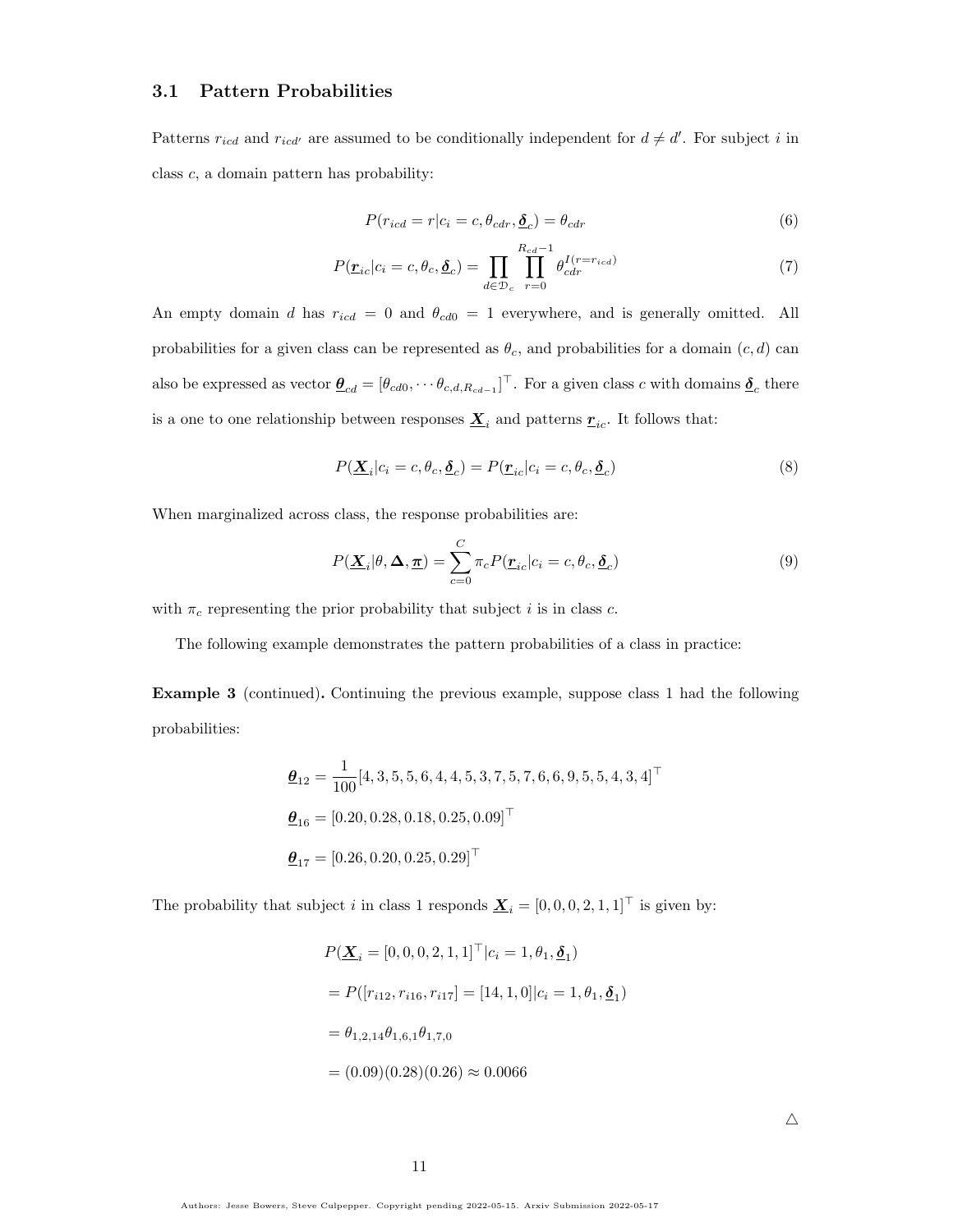When looking at the joint distribution of  $r_{icd}$  and  $r_{icd'}$  it is useful to use Kronecker products. This allows us to consider a vector of probabilities rather than considering one pattern value at a time.

**Definition 1** (Kronecker product). Let vectors  $\underline{Y}_l$  and  $\underline{Y}'_l$  be of size m and m' respectively. Their Kronecker product is given by:

$$
\underline{\mathbf{Y}} \otimes \underline{\mathbf{Y}}' = \begin{bmatrix} Y_1 \underline{\mathbf{Y}}' \\ Y_2 \underline{\mathbf{Y}}' \\ \vdots \\ Y_m \underline{\mathbf{Y}}' \end{bmatrix} = \begin{bmatrix} Y_1 Y_1' \\ Y_2 Y_1' \\ Y_2 Y_1' \\ \vdots \\ Y_2 Y_m' \\ \vdots \\ Y_m Y_{m'}' \end{bmatrix} \in \mathbb{R}^{mm'} \tag{10}
$$

We also define the column-wise Kronecker product, sometimes called the Khatri–Rao product:

$$
[\underline{\mathbf{Y}}_1, \cdots, \underline{\mathbf{Y}}_k] \otimes^* [\underline{\mathbf{Y}}'_1, \cdots, \underline{\mathbf{Y}}'_k]
$$
\n(11)

$$
= \left[ (\underline{\boldsymbol{Y}}_1 \otimes \underline{\boldsymbol{Y}}'_1), \cdots, (\underline{\boldsymbol{Y}}_k \otimes \underline{\boldsymbol{Y}}'_k) \right] \tag{12}
$$

An immediate use of the Kronecker products is to describe the joint distribution of  $r_{i,c,d \in S}$ for  $S \subseteq \mathbb{Z}_D$ . There exists some permutation matrix  $\Pi$  where:

$$
P(r_{i,c,d\in S}|c_i = c, \theta, \underline{\delta}_c) = P(\underline{V}(\bigcup_{d\in S} J(c,d))^{\top} \underline{X}_i|c_i = c, \theta, \underline{\delta}_c)
$$
  
\n
$$
\begin{bmatrix} P(\underline{V}(\bigcup_{d\in S} J(c,d))^{\top} \underline{X}_i = 0 & |c_i = c, \theta, \underline{\delta}_c) \\ P(\underline{V}(\bigcup_{d\in S} J(c,d))^{\top} \underline{X}_i = 1 & |c_i = c, \theta, \underline{\delta}_c) \\ \cdots \\ P(\underline{V}(\bigcup_{d\in S} J(c,d))^{\top} \underline{X}_i = \prod_{d\in S} R_{cd} - 1 & |c_i = c, \theta, \underline{\delta}_c) \end{bmatrix} = \Pi \bigotimes_{d\in S} \underline{\theta}_{cd}
$$

That is, up to reordering, the Kronecker product  $\bigotimes_{d\in S}\underline{\theta}_{cd}$  describes the distribution of  $r_{i,c,d \in S}$ .

# <span id="page-11-0"></span>4 Motivating Example

<span id="page-11-1"></span>Example 4. Below we offer a simple example to motivate DLCMs in the context of (near) structural zeros.

Students are given a 7 question math exam. We record whether each student got the right answer (1) or a wrong answer (0). Questions 0-4 are distinct, but questions 5-6 are a two-part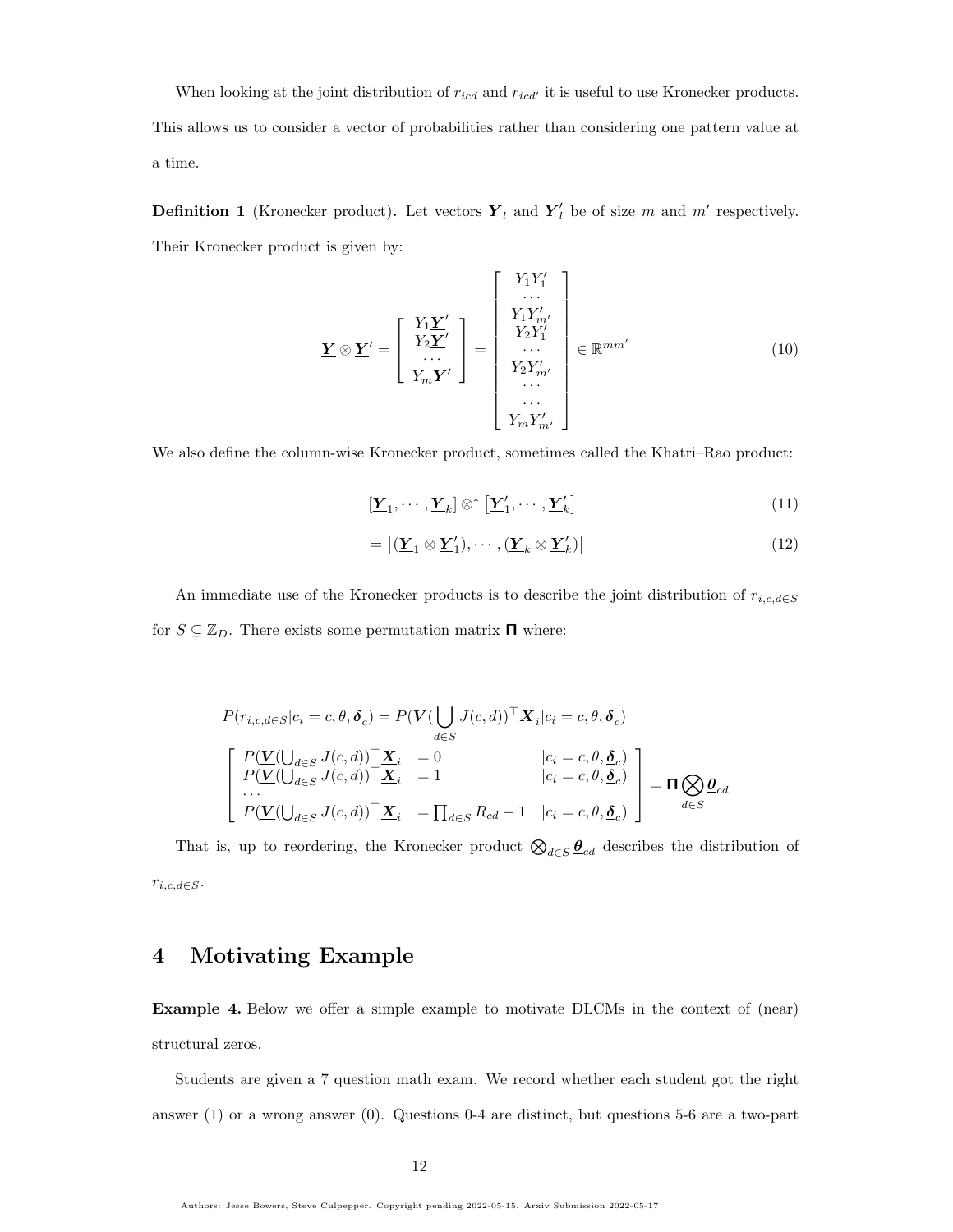question. If you get question 5 wrong you only have a 5% chance of getting question 6 right, regardless of your skill level.

There are good students (30% of students), medium students (40%), and poor students (30%). Good students get questions 0-5 right 80% of the time independently. Medium and poor students get questions 0-5 right 50% and 20% of the time, respectively. If question 5 is right, students get question 6 right 80%, 50%, and 20% of the time respectively for good, medium, and poor students.

The question of interest is whether we can exactly reproduce the above data generating process with LCM models. For simplicity, we ignore our posteriors and ask whether there exists a specific choice of parameters which produce the above distribution.

Traditional LCM. To reproduce with a traditional LCM model you need six classes. Each type of student is split in two: one group for those who answered question 5 correctly and a second group who answered incorrectly.

| Class:                    | Good A | Good B | Medium A Medium B |      | Poor A | Poor B |
|---------------------------|--------|--------|-------------------|------|--------|--------|
| $\pi_c$                   | 0.24   | 0.06   | 0.20              | 0.20 | 0.06   | 0.24   |
| $\rho_{j=0:4,c,q=1}$ 0.80 |        | 0.80   | 0.5               | 0.50 | 0.20   | 0.20   |
| $\rho_{5,c,1}$            | 1.00   | 0.00   | 1.00              | 0.00 | 1.00   | 0.00   |
| $\rho_{6,c,1}$            | 0.80   | 0.05   | 0.50              | 0.05 | 0.20   | 0.05   |

Table 2: Traditional LCM response probabilities by class. Parameter  $\rho_{j,c,q}$  gives the probability  $P(X_{ij} = q | c_i = c)$  in a traditional LCM. Subscript ' $j = 0$  : 4' describes each of the items  $j \in \{0, \cdots, 4\}$  in turn.

 $DLCM$ . To reproduce we put questions  $Q5$  and  $Q6$  into the same domain. We use a homogeneous domain structure with  $J(d = 5, c) = \{5, 6\}$ , and  $J(k, 0) = \{k\}$  for  $0 \le k < 5$ . With the domain structure as described, we reproduce the specified structure with 3 classes.

The DLCM model was able to reproduce the same responses with half as many classes and close to half as many parameters (47 vs 26 ignoring  $\Delta$ ). Additionally, the DLCM is more interpretable owing to fewer classes, and provides a clear signal that questions 5 and 6 are related. The latter is important because in a more complicated survey it might not be obvious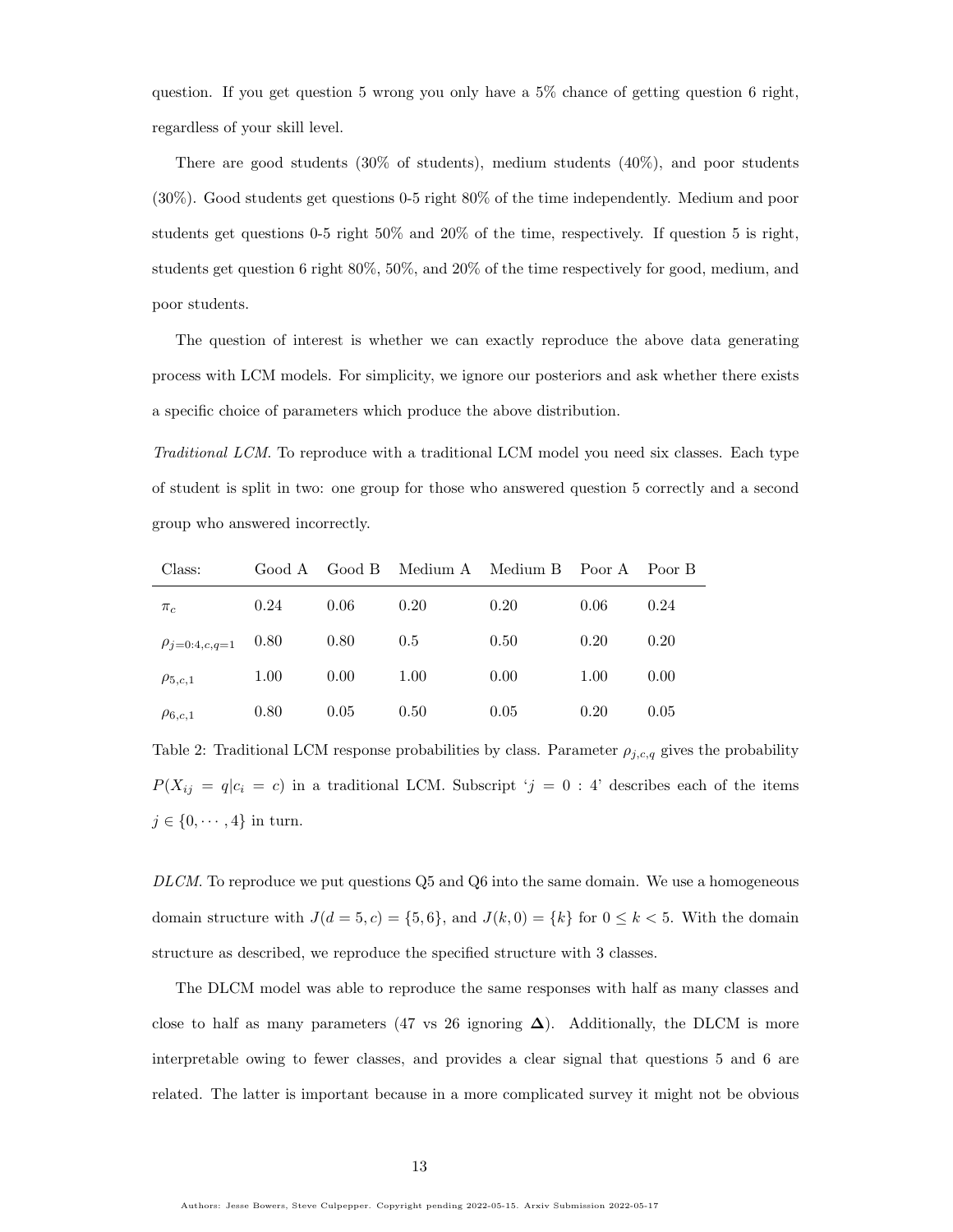| Class:                 |      |      |          | Good Medium Poor Pattern Description |
|------------------------|------|------|----------|--------------------------------------|
| $\pi_c$                | 0.30 | 0.40 | 0.30     |                                      |
| $\theta_{d=0:4,c,r=1}$ | 0.80 | 0.50 | $0.20\,$ | $X_{ij} = 1$                         |
| $\theta_{5,c,r=0}$     | 0.19 | 0.48 |          | 0.76 $X_{i5} = 0$ , $X_{i6} = 0$     |
| $\theta_{5,c,r=1}$     | 0.16 | 0.25 |          | 0.16 $X_{i5} = 1, X_{i6} = 0$        |
| $\theta_{5,c,r=2}$     | 0.01 | 0.03 |          | 0.04 $X_{i5} = 0, X_{i6} = 1$        |
| $\theta_{5,c,r=3}$     | 0.64 | 0.25 |          | 0.04 $X_{i5} = 1, X_{i6} = 1$        |

Table 3: Dependent LCM response probabilities by class. Subscript  $d = 0:4$  describes each of the domains  $d\in\{0,\cdots,4\}$  in turn.

that two questions are related. Finally, note that this is a relatively simple example with just a few items, two of which are related and share the same domain. In a more intricate scenario a DLCM has the potential to provide stronger improvements compared to traditional LCM. We demonstrate these benefits later in simulation studies and real world applications.

 $\triangle$ 

# <span id="page-13-0"></span>5 Pooled Domains

Pooled domains are used to identify conditionally independent items in a DLCM. These are important for our identifiability arguments in Section [6.](#page-16-0) Pooled domains are defined as follows:

**Definition 2.** For a fixed choice domain structure  $\Delta$ , Pooled domains  $\mathcal{P}_k \subseteq \mathbb{Z}_j$  are constructed so that the items of two distinct pooled domains are conditionally independent for all  $\theta$ . The pooled domain structure  $\text{Pooled}(\Delta) = \{\mathcal{P}_0, \mathcal{P}_1, \cdots, \mathcal{P}_m\}$  is the maximal set of pooled domains on  $\Delta$ . That is, the pooled domain structure Pooled( $\Delta$ ) partitions our J items into as many pooled domains as possible.

To illustrate this definition, consider the following example:

Example 5. Suppose a DLCM has domain structure: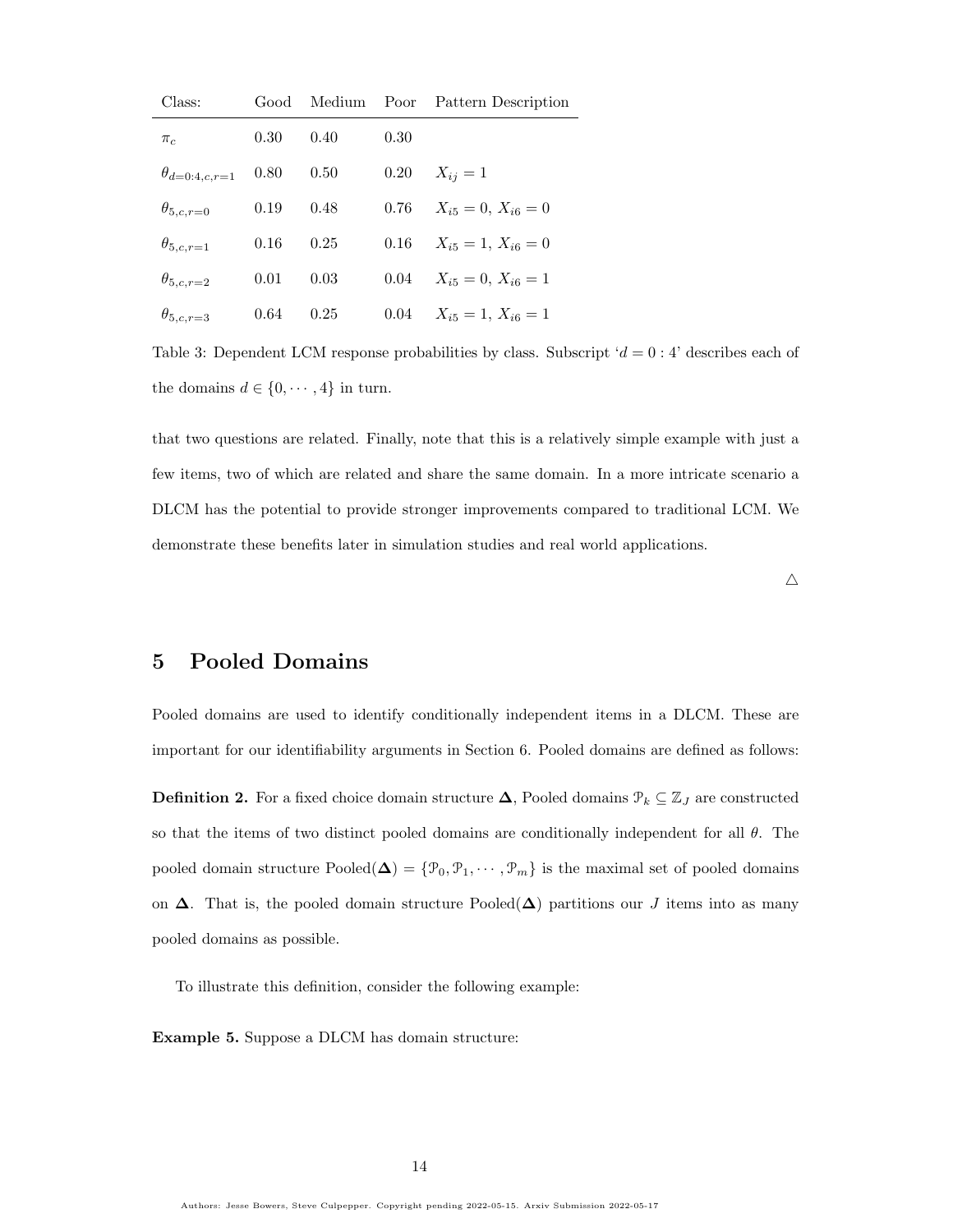$$
\mathbf{\Delta} = \begin{bmatrix} 1 & 1 & j = 0 \\ 1 & 2 & 1 \\ 2 & 2 & 2 \\ 2 & 3 & 3 \\ 4 & 4 & 4 \\ 4 & 4 & 5 \\ 5 & 5 & 6 \end{bmatrix}
$$

Here the pooled domains would be  $\{0, 1, 2, 3\}$ ,  $\{4, 5\}$ , and  $\{6\}$ . For  $\{0, 1, 2, 3\}$  note that any one item is dependent on some other item for one or more classes. Following a similar argument, any nonempty bipartition of  $\{0, 1, 2, 3\}$  has conditional dependence between the two parts.  $\Delta$ 

The pooled domain structure exists uniquely and can be constructed using the following theorem:

Theorem 1. The following are equivalent:

- 1.  $\mathcal{P} \in Pooled(\Delta)$
- 2. P is formed by merging overlapping domains  $J(c, d)$  until no overlaps remain. That is P is of the form:
	- Union of Domains:  $\mathcal{P} = \bigcup_{k=0}^{m} J(c_k, d_k)$
	- Overlapping:  $J(c_k, d_k) \cap \bigcup_{k'=0}^{k-1} J(c_{k'}, d_{k'}) \neq \emptyset$  for all  $k \in \mathbb{Z}_m$
	- Maximum Coverage:  $J(c,d) \cap \mathcal{P} = \emptyset$  for  $(c,d) \notin \{(c_k, d_k) : k \in \mathbb{Z}_m\}$
- 3. Build a graph with one node per item and an edge  $j \leftrightarrow j'$  if  $\delta_{jc} = \delta_{j'c}$  for any c.  $\mathcal P$  is a maximally connected subgraph of this graph.

*Proof.* Sketch of proof. If item  $j_0$  is conditionally dependent with  $j_1$  for some  $\theta$  and  $j_1$  is conditionally dependent with  $j_2$  for some  $\theta'$  then all three items must be in the same pooled domain. This causes us to put all all items from the same domain into the same pooled domain. Furthermore if two domains contain the same item, the items of both domains are put into the same pooled domain, the pooled domain of that overlapping item. This is repeated until no  $\Box$ overlaps remain. Full proof is in online Appendix [A.](#page-59-1)

**Corollary 1.** For any domain  $(c,d)$ , the items  $J(c,d)$  belong to exactly one pooled domain in  $Pooled(\Delta)$ .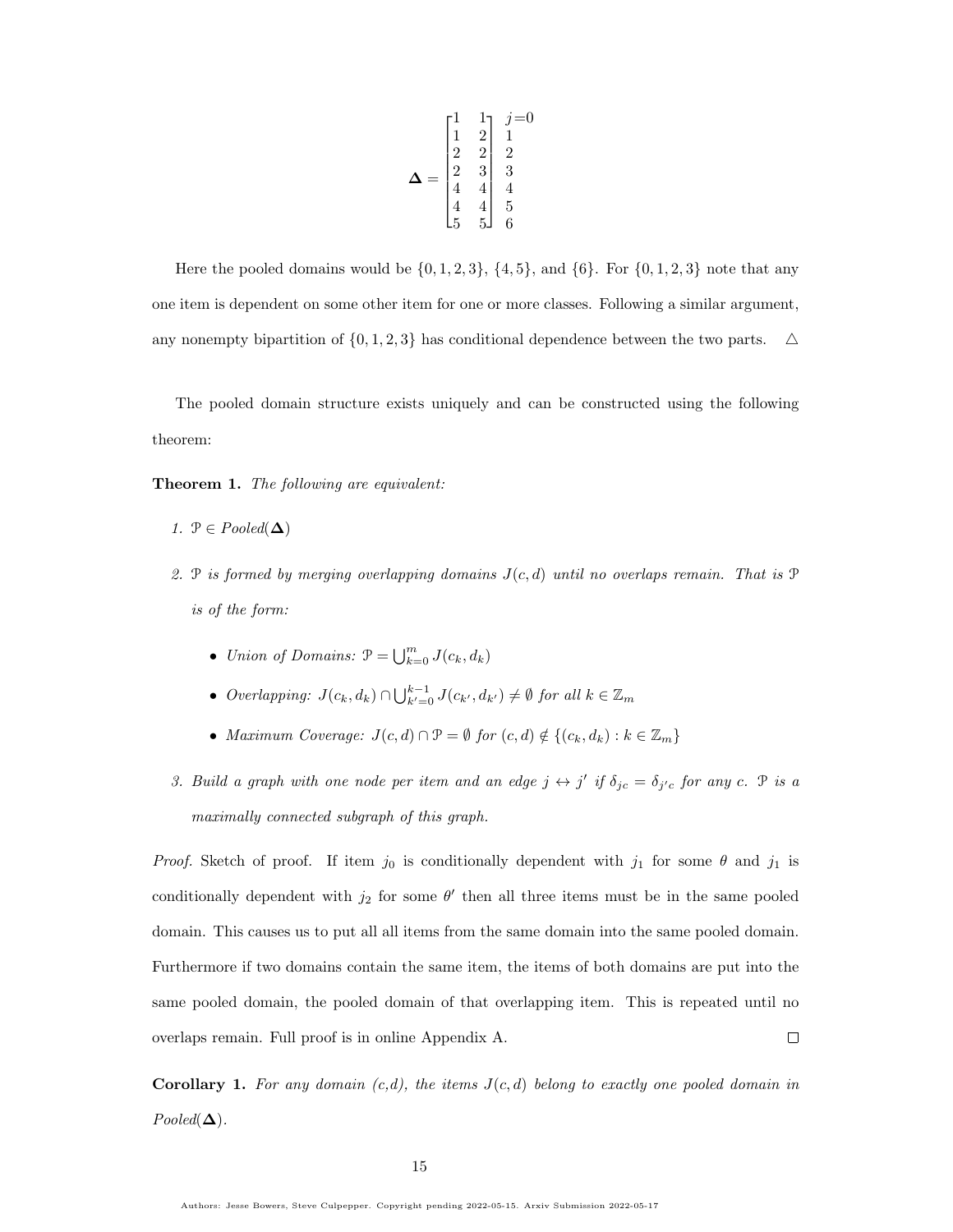Let  $\omega := (\underline{\pi}, \theta, \Delta)$  represent the DLCM parameters. Since pooled domains are conditionally independent for all  $\theta$ , we can write the probability of  $\underline{\mathbf{X}}|\omega, c_i$  as:

<span id="page-15-0"></span>
$$
P(\underline{\mathbf{V}}(\mathbb{Z}_{J})^{\top}\underline{\mathbf{X}}_{i}|\omega,c_{i}=c) = \prod_{\mathcal{P}\in\text{Pooled}(\Delta)} P(\underline{\mathbf{V}}(\mathcal{P})^{\top}\underline{\mathbf{X}}_{i}|\omega,c_{i}=c).
$$
 (13)

This result is notable because no matter the class membership  $c_i = c$  we always multiply over the same pooled domains. In comparison, domains vary from class to class and a product over domains would similarly vary across classes.

Rather than look at an individual value of  $\underline{\mathbf{X}}_i$ , we want to extend [\(13\)](#page-15-0) to a probability vector evaluating every possible value of  $\underline{\mathbf{X}}_i$ . To this end we define the following:

#### Definition 3.

$$
\underline{\mathbf{P}}(S|C) := \begin{bmatrix} P(\underline{\mathbf{V}}(S)^{\top} \underline{\mathbf{X}}_i = 0 & |\omega, c_i = c) \\ \cdots \\ P(\underline{\mathbf{V}}(S)^{\top} \underline{\mathbf{X}}_i = \prod_{j \in S} Q_j - 1 & |\omega, c_i = c) \end{bmatrix}
$$
(14)

$$
\underline{\boldsymbol{P}}(S) := \begin{bmatrix} P(\underline{\boldsymbol{V}}(S)^{\top} \underline{\boldsymbol{X}}_i = 0 & |\omega) \\ \cdots \\ P(\underline{\boldsymbol{V}}(S)^{\top} \underline{\boldsymbol{X}}_i = \prod_{j \in S} Q_j - 1 & |\omega) \end{bmatrix}
$$
(15)

We can now extend [\(13\)](#page-15-0) as follows. There exists a permutation matrix  $\Pi$  where:

<span id="page-15-1"></span>
$$
\underline{\boldsymbol{P}}(\mathbb{Z}_J|c) = \boldsymbol{\Pi} \bigotimes_{\mathcal{P} \in \text{Pooled}(\boldsymbol{\Delta})} \underline{\boldsymbol{P}}(\mathcal{P}|c) \tag{16}
$$

Marginalizing this equation over classes, we then get the following. Below  $1$  refers to a vector of 1's.

$$
\underline{\mathbf{P}}(\mathbb{Z}_J) = [\underline{\mathbf{P}}(\mathbb{Z}_J|c=0), \cdots, \underline{\mathbf{P}}(\mathbb{Z}_J|c=C-1)]\underline{\pi} \n= \Pi \left( \bigotimes_{\mathcal{P} \in \text{Pooled}(\Delta)}^* [\underline{\mathbf{P}}(\mathcal{P}|c=0), \cdots, \underline{\mathbf{P}}(\mathcal{P}|c=C-1)] \right) \underline{\pi} \n= \Pi \left( \bigotimes_{\mathcal{P} \in \text{Pooled}(\Delta)}^* [\pi_0^{1/|\text{Pooled}(\Delta)|} \underline{\mathbf{P}}(\mathcal{P}|c=0), \cdots, \pi_C^{1/|\text{Pooled}(\Delta)|} \underline{\mathbf{P}}(\mathcal{P}|c=C-1)] \right) \underline{\mathbf{1}} \tag{17}
$$

Equation [\(17\)](#page-15-1) expresses the full distribution of  $\underline{\boldsymbol{X}}_i|\omega$  in terms of Kronecker products of pooled domains. This product is used in our identifiability arguments in the following section.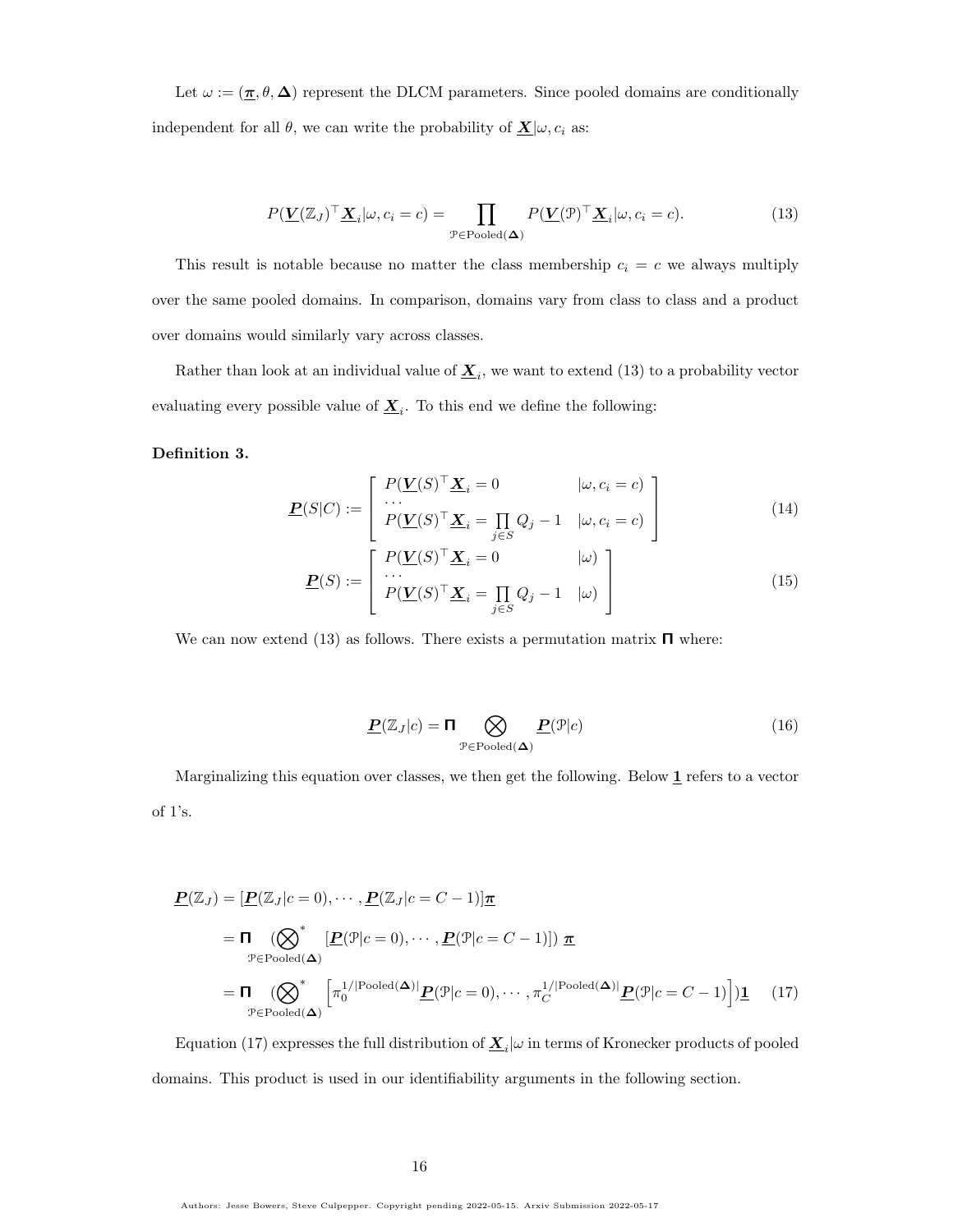# <span id="page-16-0"></span>6 Identifiability

An important issue for mixture models is identifiability. Without identifiability there may be many choices of parameters  $\omega := (\underline{\pi}, \theta, \Delta) \in \Theta$  which fit our responses equally well, making inference problematic. We define identifiability as follows:

#### Definition 4.

- 1. Unique distribution: A specific choice of parameters  $\omega := (\underline{\pi}, \theta, \Delta) \in \Theta$  has a unique distribution if no other choice of  $\omega \in \Theta$  produces the same distribution of  $\mathbf{X}|\omega$ . That is,  $\omega$ has a unique distribution if for all  $\omega'$  we have  $\bm{X}|\omega' \stackrel{d}{=} \bm{X}|\omega$  only when  $\omega' = \omega$ . We consider  $\omega$  and  $\omega'$  to be the same when they have the same values up to relabeling of class and domain identifiers  $\delta_{ic}$ .
- 2. Strict identifiability: A model is strictly identifiable if every choice of  $\omega \in \Theta$  has a unique distribution.
- 3. Generic Identifiability: A model is generically identifiable if only a measure zero subset of  $\omega$  does not have a unique distribution. This is with respect to the standard Lebesgue measure.

Identifiability, especially strict identifiability, can fail for categorical mixture models [\[Carreira-](#page-57-0)Perpiñán and Renals, 2000]. [Allman et al.](#page-56-4) [\[2009\]](#page-56-4) provides some useful results for determining generic identifiability for traditional LCM. These are based on algebraic results from [Kruskal](#page-57-1) [\[1977\]](#page-57-1). Our proofs are inspired by Allman, but generally work directly off of Kruskal's results. The main theorem from Kruskal we leverage is discussed next.

**Definition 5.** The Kruskal rank,  $rank_{\kappa}M$ , is the largest number k where every set of k columns of  $M$  are linearly independent.

Theorem 2. [Kruskal] Let vector  $M$  be:

<span id="page-16-1"></span>
$$
\underline{\mathbf{M}} = [\mathbf{A}^{(0)} \otimes^* \mathbf{A}^{(1)} \otimes^* \mathbf{A}^{(2)}] \underline{\mathbf{1}} = [\mathbf{B}^{(0)} \otimes^* \mathbf{B}^{(1)} \otimes^* \mathbf{B}^{(2)}] \underline{\mathbf{1}}.
$$
 (18)

where  $\mathbf{A}^{(k)}$  and  $\mathbf{B}^{(k)}$  are  $m_k \times m$  matrices. If:

$$
rank_{\kappa} \mathbf{A}^{(0)} + rank_{\kappa} \mathbf{A}^{(1)} + rank_{\kappa} \mathbf{A}^{(2)} \ge 2m + 2.
$$
 (19)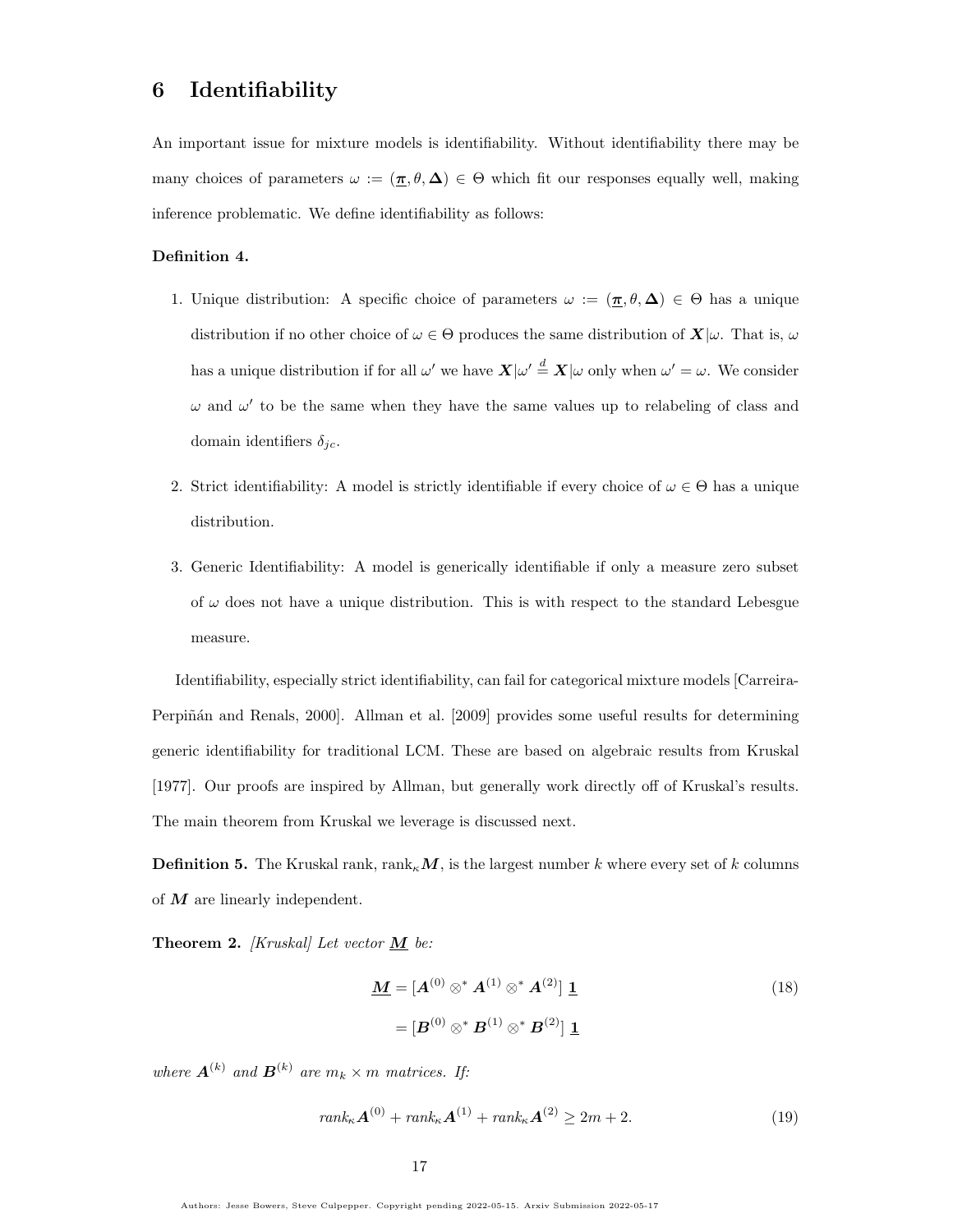Then  $[A^{(0)}, A^{(1)}, A^{(2)}]$  equals  $[B^{(0)}, B^{(1)}, B^{(2)}]$  up to simultaneous permutation and rescaling of columns.

Note the similarity between the distribution of  $X|\omega$  in [\(17\)](#page-15-1) and the triproduct given in [\(18\)](#page-16-1). Furthermore, note that the permutation matrix  $\Pi$  in [\(17\)](#page-15-1) depends only on the order  $\mathcal P$  is evaluated in the Kronecker product. Therefore, we can freely change the order of P terms by making corresponding changes to  $\Pi$ . This gives us:

<span id="page-17-1"></span>**Corollary 2.** Fix a choice of  $\omega$  with  $\Delta = \Delta'$ . Take a tripartition of pooled domains  $S_0 \sqcup S_1 \sqcup S_2 =$ Pooled $(\Delta')$  and define:

$$
\mathbf{A}^{(k)} := \bigotimes_{\mathcal{P} \in S_k}^* \left[ \pi_0^{1/|Pooled(\mathbf{\Delta})|} \underline{\mathbf{P}}(\mathcal{P}|c=0), \cdots, \pi_{C-1}^{1/|Pooled(\mathbf{\Delta})|} \underline{\mathbf{P}}(\mathcal{P}|c=C-1) \right]
$$
(20)

In the special case where  $S_k$  is empty let  $A^{(k)}$  be a  $1 \times 1$  matrix of all 1's. If there exists a tripartition where:

<span id="page-17-0"></span>
$$
rank_{\kappa} \mathbf{A}_0 + rank_{\kappa} \mathbf{A}_1 + rank_{\kappa} \mathbf{A}_2 \ge 2C + 2 \tag{21}
$$

then  $\omega$  is has a unique distribution on  $\theta' = {\omega \in \theta : \Delta = \Delta'}$ .

*Proof.* Using Equation [\(17\)](#page-15-1), there exists a permutation matrix  $\Pi$  where:

$$
\mathbf{\Pi}\ (A^{(0)} \otimes A^{(1)} \otimes A^{(2)})\ \underline{\mathbf{1}} = \underline{\mathbf{P}}(\mathbb{Z}_j) \tag{22}
$$

For this choice of  $\Delta'$ , every possible  $(\pi, \theta)$  can be written in the above form. Therefore if we show that this decomposition is unique, we have a unique distribution.

Suppose inequality [\(21\)](#page-17-0) holds. We apply Kruskal's theorem and consider all matrices of the same dimension as  $A^{(0)}, A^{(1)}, A^{(2)}$ . Up to rescaling and permutation of columns, we know that  $[A^{(0)}, A^{(1)}, A^{(2)}]$  are the only matrices which produce  $(A^{(0)} \otimes A^{(1)} \otimes A^{(2)})$ <sup>1</sup>. Permutation of columns amounts to label switching. Rescaling of columns is disallowed because probabilities  $\boldsymbol{P}(\mathcal{P}|c)$  must sum to one.  $\Box$ 

For each  $\Delta$ , we will now proceed to show that Corollary [2](#page-17-1) holds almost everywhere.

<span id="page-17-2"></span>**Lemma 1.** Take a specific tripartition of pooled domains  $S_k$  with corresponding probabilities  $\boldsymbol{A}^{(k)}$  as given in Corollary [2.](#page-17-1) The Kruskal rank of  $\boldsymbol{A}^{(k)}$  is

$$
rank_{\kappa} \mathbf{A}^{(k)} = \min(C, \kappa_k)
$$
\n(23)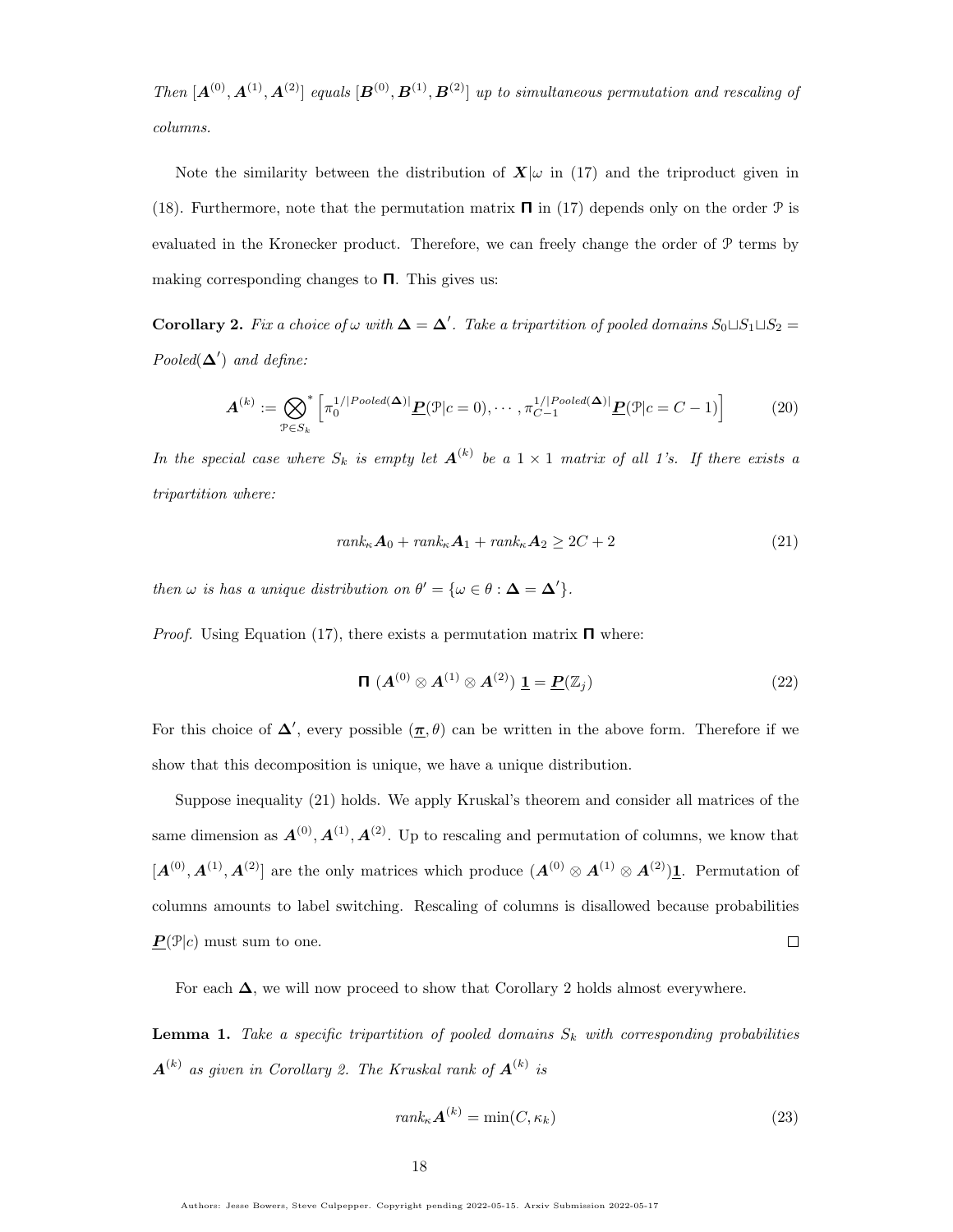$$
\kappa_k := \prod_{j \in \bigcup_{\mathcal{P} \in S_k} \mathcal{P}} Q_j \tag{24}
$$

Except in a measure zero space.

<span id="page-18-0"></span>Proof. Largely follows arguments given by [Allman et al.](#page-56-4) [\[2009\]](#page-56-4). See online Appendix [A.](#page-59-1)  $\Box$ Corollary 3. Conditional on domain structure  $\Delta$ , a DLCM is generically identifiable if there exists a tripartition of pooled domains  $S_0, S_1, S_2$  where

$$
min(\kappa_0, C) + min(\kappa_1, C) + min(\kappa_2, C) \ge 2C + 2
$$
\n
$$
(25)
$$

$$
\kappa_k := \prod_{j \in \bigcup_{\mathcal{P} \in S_k} \mathcal{P}} Q_j \tag{26}
$$

Proof. By Lemma [1](#page-17-2) we know that Corollary [2](#page-17-1) holds almost everywhere. Therefore for a fixed choice of  $\Delta$  almost every choice of  $\omega$  has a unique distribution.  $\Box$ 

Corollary [3](#page-18-0) is very specific and requires us to fix a choice of  $\Delta$ . To generalize this result to unconditional  $\Delta$ , we need to introduce a restriction on  $\theta$ . We restrict  $\theta$  by enforcing as simple a structure as possible. Roughly speaking, the more domains in a DLCM the less conditional dependence exists and the simpler the model. If a domain  $(c, d)$  can be split into two domains without changing the distribution of  $X|\omega$  then it should be split.

To formalize this we define Kronecker separability:

**Definition 6.** Domain  $(c, d)$  with probabilities  $\underline{\theta}_{c,d}$  is Kronecker separable if these probabilities could be formed from two groups of independent items.

Loosely speaking,  $\underline{\theta}_{cd}$  is Kronecker separable if it can be expressed as a Kronecker product of two probability vectors. If there exist a bipartition of items  $J_0 \bigsqcup J_1 = J(c, d)$  with probabilities  $\underline{\theta}^{(0)}, \underline{\theta}^{(1)}$  where  $\underline{\theta}^{(0)} \otimes \underline{\theta}^{(1)}$  equals  $\underline{\theta}_{cd}$  then  $\underline{\theta}_{cd}$  is Kronecker separable. When establishing equality, we force the terms of  $\underline{\theta}^{(0)} \otimes \underline{\theta}^{(1)}$  to be reordered to match the patterns of  $r_{icd}$ .

**Example 6.** Suppose  $J(c, d) := \{0, 1\}$  with  $Q_1 = Q_2 := 2$ . If  $\underline{\theta}_{cd} = [0.25, 0.25, 0.25, 0.25]$ <sup>T</sup> =  $[0.5, 0.5] \otimes [0.5, 0.5]$  then  $\underline{\theta}_{cd}$  is Kronecker separable. If  $\underline{\theta}_{cd} = [0.5, 0, 0.5, 0]^\top$  then both items are dependent and this is not Kronecker separable.  $\Delta$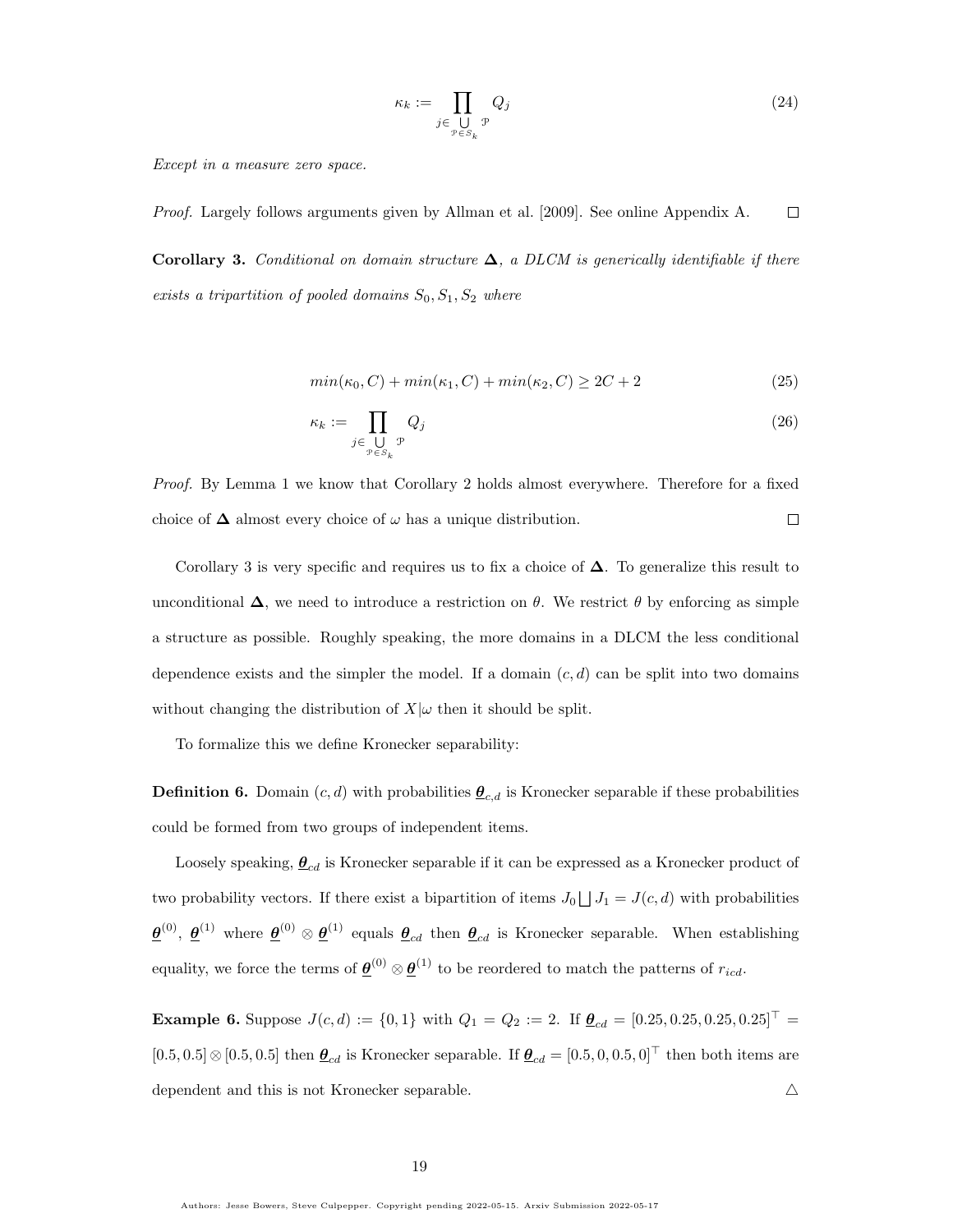We restrict  $\theta_{cd}$  to not be Kronecker separable, or Kronecker inseparable. Practically, if  $\theta_{cd}$ were Kronecker separable we would prefer to break domain (c,d) into several smaller domains of locally independent items. We now finish our general identifiability argument.

<span id="page-19-0"></span>**Theorem 3.** [Identifiability] A DLCM is generically identifiable if the following conditions are met:

• Domain structure  $\Delta$  is restricted. For each allowed  $\Delta$  there must be a tripartition of items  $J_0, J_1, J_2$  where all items of the same pooled domain are partitioned together and:

<span id="page-19-1"></span>
$$
min(\kappa_0, C) + min(\kappa_1, C) + min(\kappa_2, C) \ge 2C + 2
$$
\n(27)

$$
\kappa_k := \prod_{j \in J_k} Q_j \tag{28}
$$

- Probabilities  $\theta$  are restricted such that every  $\theta_{cd}$  is Kronecker nonseperable.
- $\pi_c > 0$  for all c

Proof.

*Claim.* Fix domain structures where  $\Delta \neq \Delta'$  up to relabeling of classes and domain identifiers. Disallow Kronecker separability. Parameters  $\omega = (\pi, \theta, \Delta)$  and  $\omega' = (\pi', \theta', \Delta')$  produce different distributions of  $\underline{\mathbf{X}}_i$ .

*Proof.* The domain structures  $\Delta \neq \Delta'$  are distinct. This means there are domains  $(c, d)$  from  $\Delta$ and  $(c, d')$  from  $\Delta'$  where  $J(c, d) \neq J(c, d')$ . Without loss of generality, assume  $J(c, d) \cap J'(c, d')$ is a strict subset of  $J(c, d)$ . Under  $\omega'$  we know that items  $J(c, d) \cap J'(c, d')$  and  $J(c, d) - J'(c, d')$ are conditionally independent. Therefore,  $X|\omega$  is the same as  $X|\omega'$  only if  $\underline{\theta}_{cd}$  is Kronecker separable. Kronecker separablility is disallowed.

Claim. Under the given restrictions, we have generic identifiability.

*Proof.* Every choice of domain structure  $\Delta$  contains distinct distributions of  $X|\omega$ . Therefore,  $\omega$ has a unique distribution in  $\Theta$  if and only if it has a unique distribution conditional on  $\Delta$ .

Let  $S_{\Delta}$  be the set of  $\omega$  with  $\Delta = \Delta'$  where  $\omega$  is does not have a unique distribution. Conditional on  $\Delta$ , we have generic identifiability (Theorem [3\)](#page-18-0). Therefore each  $S_{\Delta}$  is measure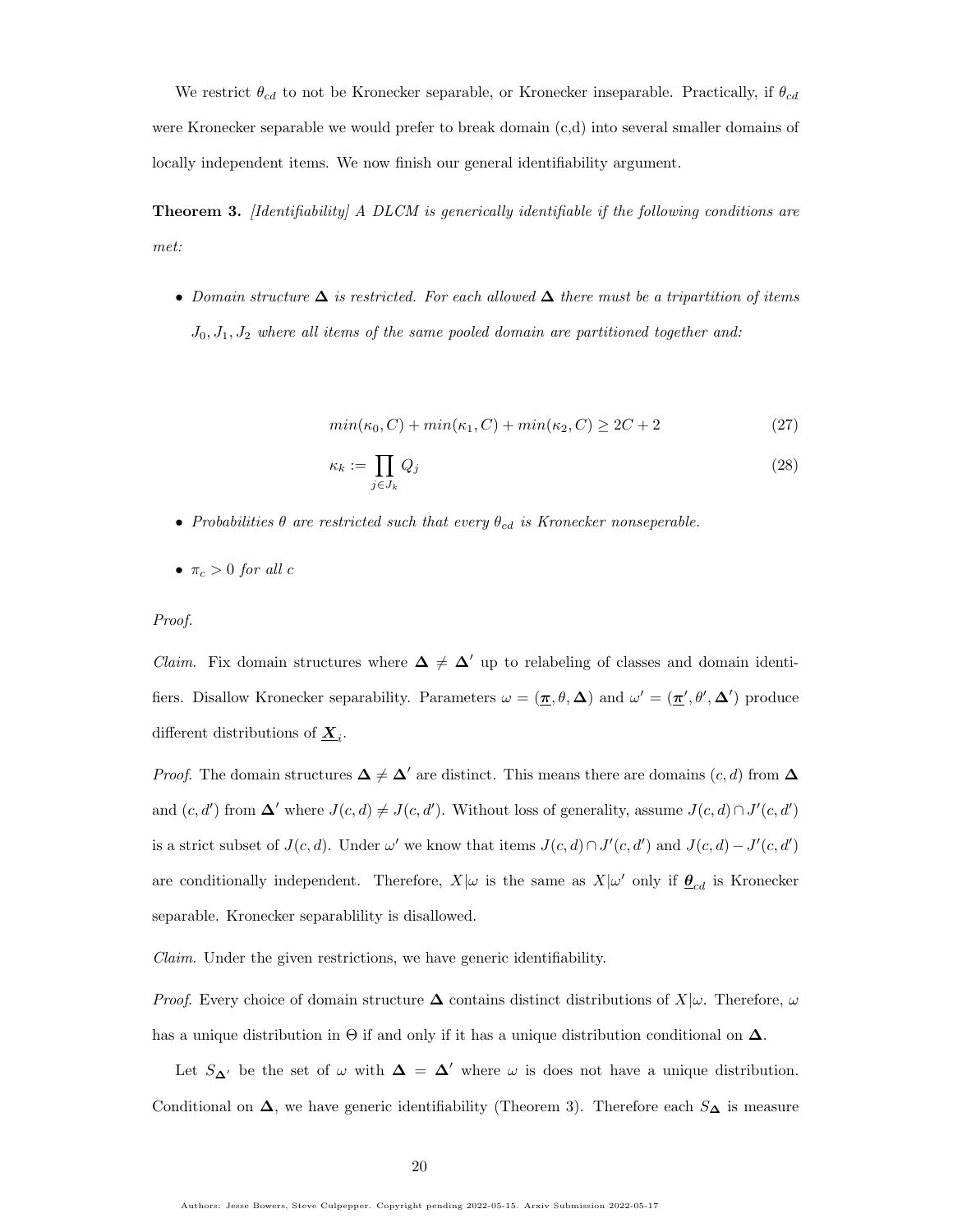zero:  $P(S_{\Delta}) = P(\Delta)P(S_{\Delta}|\Delta) = P(\Delta)(0)$ . Since there are finitely many  $\Delta \in \mathbb{Z}_{D}^{J \times C}$ , we know  $\Box$ the union  $\Box_{\Delta} S_{\Delta}$  is measure zero:  $P(\Box_{\Delta} S_{\Delta}) = \sum_{\Delta} P(S_{\Delta}) = 0$ .

To ensure identifiability of our DLCM model we apply the restrictions given in Theorem [3.](#page-19-0) Unless otherwise stated, these restrictions are applied both to our parameter priors and our sigma algebra. Notably the Kronecker non-separable restriction to  $\underline{\theta}_{cd}$  only removes a measure zero space (see appendix Section [B\)](#page-62-0); therefore this restriction is mild.

# <span id="page-20-0"></span>7 DLCM Distributions

In this section we introduce the DLCM Bayes priors and the full conditional distributions. By design these distributions have a lot in common with the traditional LCM.

Our DLCM Bayes parameters use the following priors:

Priors:

$$
c_i | \mathbf{\underline{\pi}} \sim \text{Cat}(\mathbf{\underline{\pi}}) \tag{29}
$$

<span id="page-20-1"></span>
$$
\underline{\boldsymbol{\pi}} \sim Dirichlet(\underline{\boldsymbol{\alpha}}^{(c)})
$$
\n(30)

$$
\underline{\boldsymbol{\theta}}_{cd} | \Delta \sim Dirichlet(\alpha^{(\theta)} \underline{\mathbf{1}}_{R_{cd}}) = Dirichlet([\alpha^{(\theta)}, \cdots, \alpha^{(\theta)}]^\top)
$$
(31)

To ensure identifiability [\(31\)](#page-20-1) is restricted so  $\underline{\theta}_{cd}$  is not Kronecker separable, removing a measure zero space. These priors produce the following posteriors:

<span id="page-20-2"></span>**Theorem 4.** The DLCM full conditional distributions for  $c_i$ ,  $\underline{\pi}$ , and  $\underline{\theta}_{cd}$  are:

$$
P(c_i = c | \underline{\mathbf{X}}_i, \underline{\boldsymbol{\pi}}, \boldsymbol{\theta}, \Delta) = \frac{\pi_c p(\underline{\boldsymbol{r}}_{c,i} | c_i = c, \theta_c, \underline{\boldsymbol{\delta}}_c)}{\sum\limits_{c'=0}^{C-1} \pi_{c'} p(\underline{\boldsymbol{r}}_{c,i} | c_i = c', \theta_{c'}, \underline{\boldsymbol{\delta}}_{c'})}
$$
(32)

$$
(\underline{\boldsymbol{\pi}}|\boldsymbol{X},\theta,\boldsymbol{\Delta},\underline{\boldsymbol{c}}) = (\underline{\boldsymbol{\pi}}|\underline{\boldsymbol{c}}) \sim Dirichlet(\underline{\boldsymbol{\alpha}}^{(c)} + \underline{\boldsymbol{n}}^{(c)})
$$
(33)

$$
(\underline{\theta}_{cd}|\mathbf{X}, \underline{\pi}, \Delta, \underline{c}) = (\underline{\theta}_{cd}|\mathbf{r}_{c,\cdot,d}, \underline{c}, \underline{\delta}_c)
$$
  
~  $\sim Dirichlet(\alpha^{(\theta)}\underline{\mathbf{1}}_{R_{cd}} + \underline{\mathbf{n}}_{cd}^{(\theta)})$  (34)

$$
\mathbf{\underline{1}}_k := [1, \cdots, 1]^\top \tag{35}
$$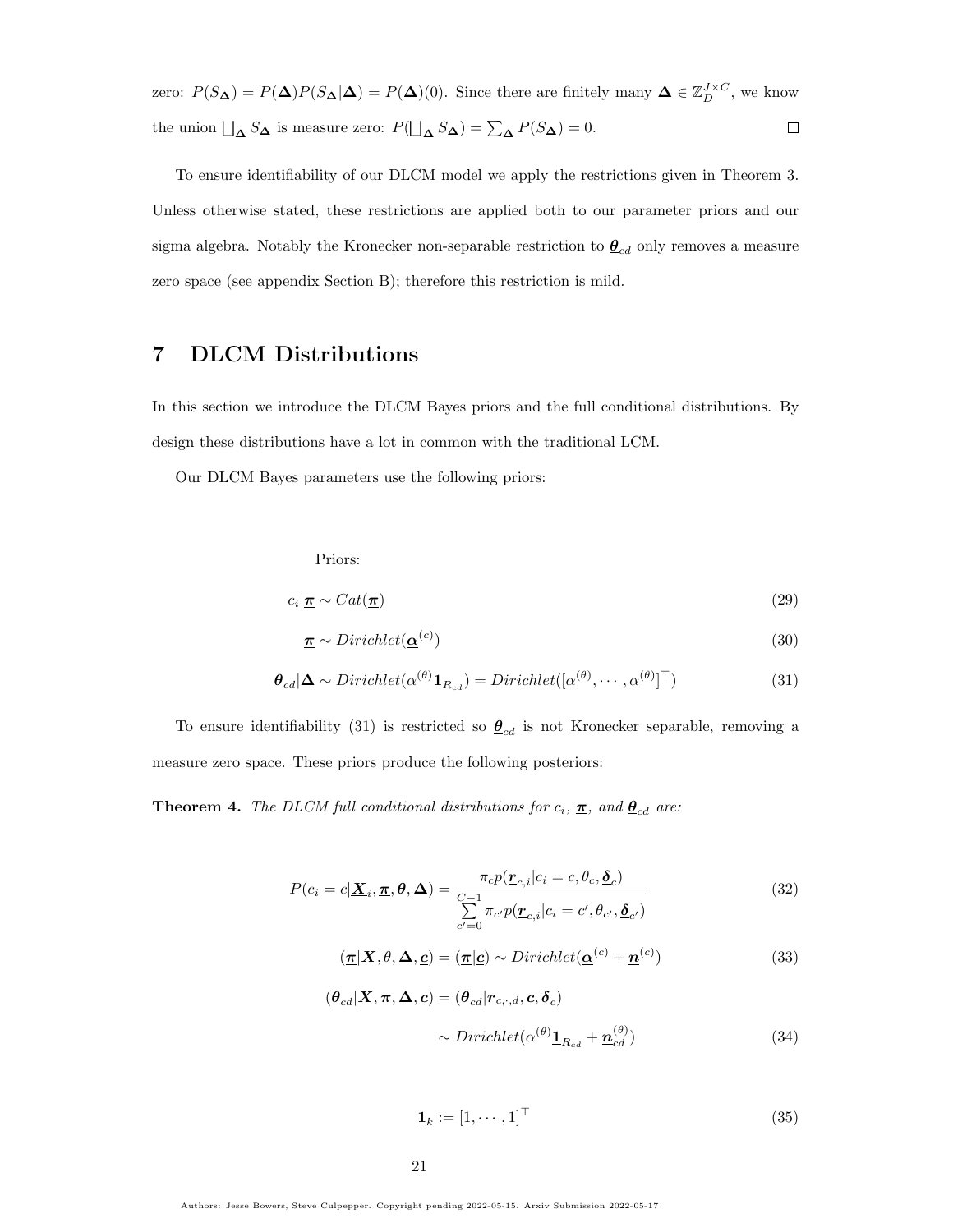$$
n_c^{(c)} := \sum_{i=0}^{n-1} I(c_i = c)
$$
\n(36)

$$
n_{cdr}^{(\theta)} := \sum_{i=0}^{n-1} I(r_{icd} = r, c_i = c)
$$
\n(37)

Proof. The proof of this theorem is standard, following similar lines to traditional LCM. Details can be found in online Appendix [B.](#page-62-0)  $\Box$ 

These posteriors are similar to traditional LCMs. For comparison see [\(53\)](#page-65-0), [\(54\)](#page-65-1), [\(55\)](#page-65-2) in online Appendix [B.](#page-62-0) This has an important consequence for homogeneous DLCMs. For a homogeneous domain structure let r be a  $n \times D$  matrix with rows  $\underline{r}_{i,c=0}$ . Conditional on this domain structure  $\Delta$ , the homogeneous posteriors are equivalent to traditional LCM posteriors on r in place of X. In other words, for fixed  $\Delta$  we transform X into r by coding locally dependent items into new single-item domain patterns. Then we apply a traditional LCM to this transformed dataset. Homogeneous DLCMs stochastically 'search' for a promising transformation of  $\boldsymbol{X}$  which supports good fit. Heterogeneous DLCMs further extend this idea allowing different classes to code responses differently.

# <span id="page-21-0"></span>8 Domain Prior

In this section we examine the prior distribution of the domain structure  $\Delta$ . The support of  $\Delta$ is subject to certain restrictions. Namely  $\Delta$  is restricted by the identifiability conditions given by the Kruskal inequality [\(27\)](#page-19-1) in Theorem [3.](#page-19-0) The other restrictions are discussed in the two subsections below. For simplicity, we start with the simplest case: homogeneous DLCMs.

#### 8.1 Homogeneous Domain Prior

In homogeneous DLCMs every class has the same domains:  $\underline{\delta}_c = \underline{\delta}_{c'}$  for all  $c, c' \in \mathbb{Z}_C$ . Therefore, we choose some representative class c and fully explain the domain structure  $\Delta$  from  $\underline{\delta}_c$ . In this subsection, we introduce our homogeneous domain prior and show that it encourages parsimony by means of less complex domain structures.

Within the support, every choice of  $\underline{\delta}_c \in \mathbb{Z}_D^J$  is has equal prior probability. If we neglect restrictions for a moment, this prior has a certain interpretation. An individual item would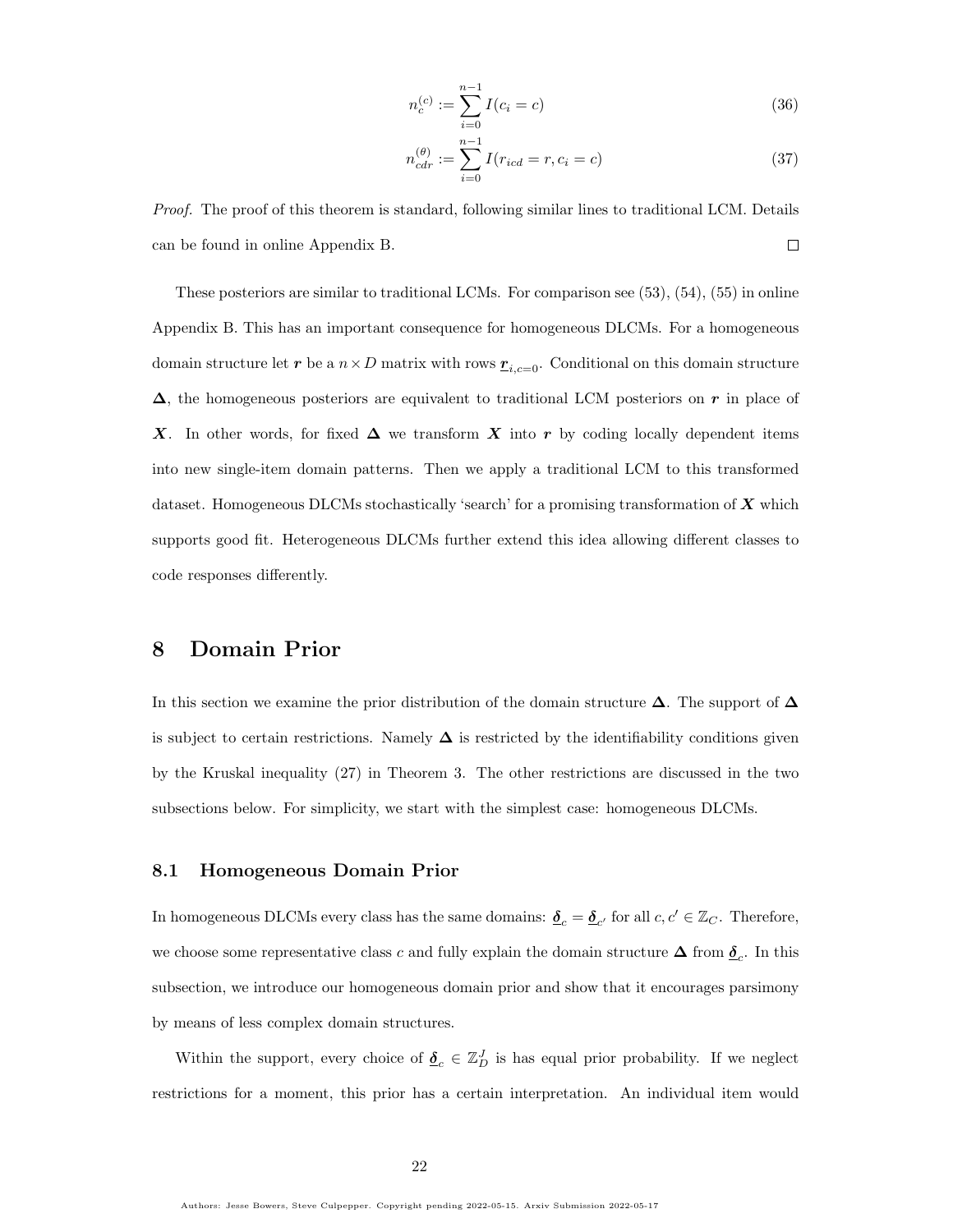be equally likely to be in any of the  $D$  domains in class  $c$ . In this way, class  $c$ 's domains are analogous to  $J$  numbered balls (items) distributed randomly among  $D$  buckets (domains). We also have a restriction  $\mathsf{MaxItems} \in \{1, \cdots, J\}$  which limits the greatest number of items which can be in any individual domain. Neither of these restrictions depend on the specific labeling of ∆, even in the heterogeneous case (see online Appendix [C\)](#page-65-3).

Although every allowable choice of  $\underline{\delta}_c$  is equally likely, not every partition of items  $\{J(c, d) :$  $d \in \mathbb{Z}_D$  is equally likely. Consider the following example:

**Example 7.** Consider a homogeneous DLCM on  $J = 2$  items. Neglect identifiability restrictions for simplicity. If  $D = 1$ , then the two items will always be in the same domain. If  $D = 2$  then the items are equally likely to be put together in the same domain versus put into separate domains. Suppose we have more domains:  $D = 20$ . Then every choice of  $(\delta_{0,0}, \delta_{0,1}) \in \mathbb{Z}_{20}^2$  is equally likely, but only  $20/200$  cases put both items in the same domain. Generally, the more domains  $D$  there are, the less likely a pair of items will appear in the same domain.  $\triangle$ 

When we apply restrictions we reduce the support, and then scale up all probabilities by a common normalizing constant. In general we have the following prior probabilities:

<span id="page-22-0"></span>**Theorem 5.** For a homogeneous DLCM, suppose  $P(\Delta) > 0$ . Up to proportionality, the prior probability of class c's domains is given by:

$$
P(\underline{\delta}_c) \propto 1\tag{38}
$$

$$
P(\lbrace J(c,d) : d \in \mathbb{Z}_D \rbrace) \propto \frac{D!}{(D - |\mathcal{D}_c|)! D^J}
$$
\n(39)

$$
P(\{|J(c,d)|:d\in\mathbb{Z}_D\}) \propto \frac{J!}{\prod_{k=0}^{D-1}|J(c,d)|! \prod_{k=1}^J |\{d:|J(c,d)|=k\}|!} \frac{D!}{(D-|\mathcal{D}_c|)! \ D^J}
$$
(40)

where  $\mathcal{D}_c := \{d : |J(c, d)| > 0\}$  identifies the nonempty domains in class c.

#### Proof. Follows a standard combinatoral argument found in online Appendix [C](#page-65-3)  $\Box$

From a practical standpoint, we want the simplest domain structures to have the highest prior probability. In the spirit of Occam's Razor, this would bias our DLCM towards the bestfitting parsimonious models. Generally speaking, the larger  $D$  the less likely any two items will end up in the same domain. We formalize this idea with the following corollary.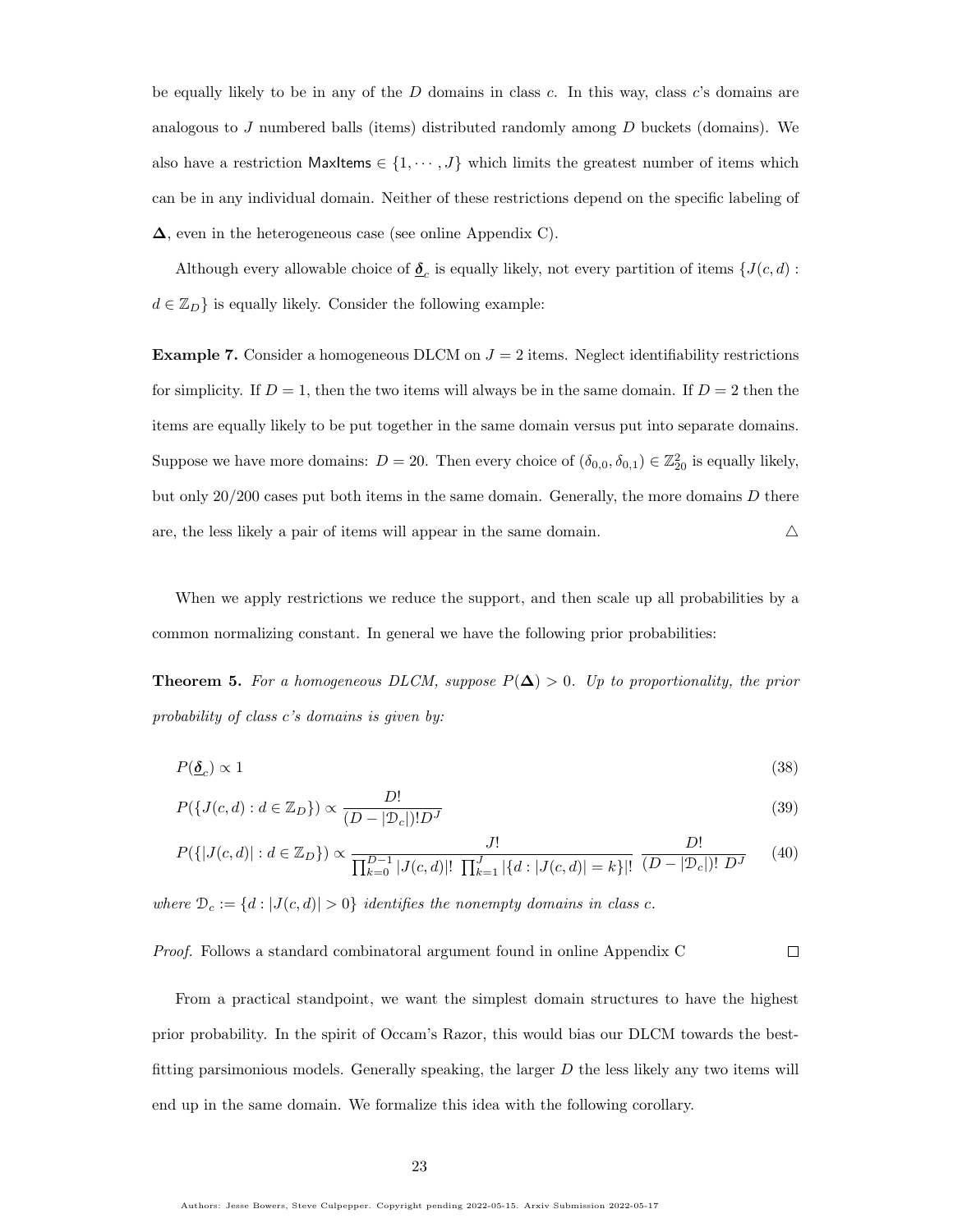**Corollary 4.** For any  $q$  and  $J$ , if  $D$  is such that:

<span id="page-23-1"></span><span id="page-23-0"></span>
$$
D \ge J + \frac{q}{2}J(J-1) - 1\tag{41}
$$

Then we have the following inequality:

$$
P({ |J(c, d)| : d \in \mathcal{D}_c} = {1, 1, \cdots, 1}) \ge qP({ |J(c, d)| : d \in \mathcal{D}_c} = {2, 1, 1, \cdots, 1})
$$
(42)

If the terms of  $(42)$  are nonzero, then exact equality in  $(41)$  provides exact equality  $(42)$ .

If D is large enough to satisfy [\(41\)](#page-23-1) with  $q = 1$ , then the most likely value of  $\{|J(\delta, c)| : \delta \in \mathcal{D}_c\}$ puts each item in its own separate domain. When every item is in its own domain, we have conditional independence and DLCM is equivalent to traditional LCM - the simplest form.

By default in our distributable package we use  $q = 2$  and  $D = J^2 - 1$ . This makes our simplest form twice as likely as the next simplest. We use these defaults in both our simulations and real world applications described in Sections [10](#page-29-0) and [11.](#page-41-0) We next employ a toy example to demonstrate how the aforementioned choice of defaults translates to the most common domain structures a priori.

<span id="page-23-2"></span>**Example 8.** Suppose we have  $J = 20$  binary items and set  $D = J^2 - 1$ . We fit with a homogeneous DLCM with  $C = 3$  classes. The most common domain structures a priori are given in Table [4.](#page-24-0)

In this example, the only non-identifiable domain structures have fewer than three nonempty domains. These non-identifiable domain structures fail the Kruskal condition given in [\(27\)](#page-19-1). If we chose  $\delta_c$  at random without restriction there would only be a  $8 \times 10^{-48}$  prior chance of choosing a non-identifiable domain structure. Finally, note that  $\ln P(S_2)$  in Table [4](#page-24-0) represents a penalty term towards simpler domain structures.  $\triangle$ 

We have discussed that the domain prior prioritizes simpler domains for large D. Another key question is when we prefer one domain structure over another. Suppose we have two sets of parameters  $\omega = (\pi, \theta, \Delta)$  and  $\omega' = (\pi', \theta', \Delta')$ . Suppose domain structure  $\Delta'$  dominates  $\Delta$ . We say  $\Delta'$  dominates  $\Delta$  if every domain  $J(c, d)$  in  $\Delta$  is the subset of some domain  $J'(c, d')$  in  $\Delta'$ . As a consequence  $\Delta$  is a special case of  $\Delta'$ . For any  $\theta$ , there exists a Kronecker separable  $\theta'$  where  $\underline{\mathbf{X}}_i|\omega'\stackrel{d}{=}\underline{\mathbf{X}}_i|\omega.$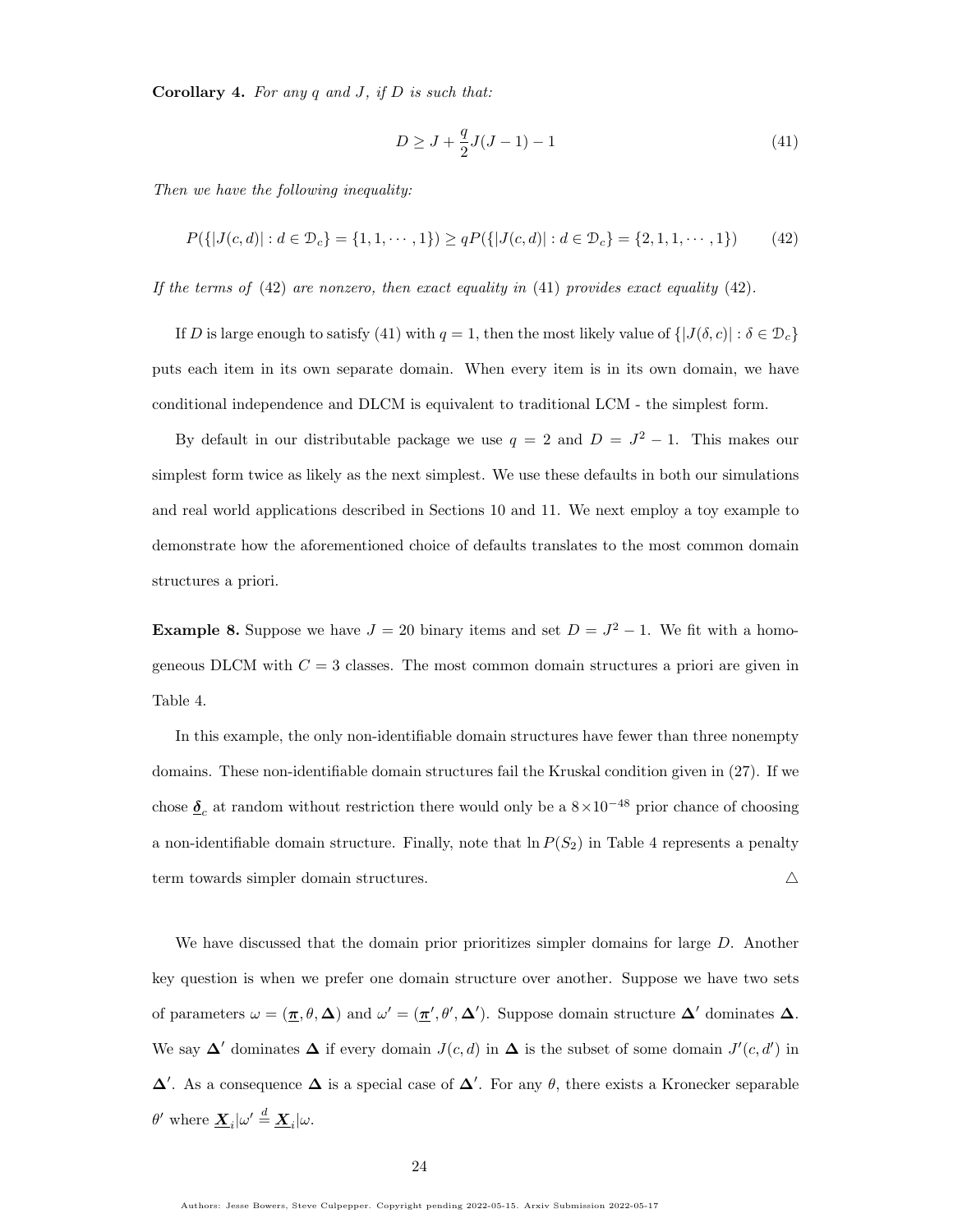Most common domain structures in Example [8](#page-23-2)

| $S_1 := \{  J(c,d)  : d \in \mathcal{D}_c \}$ | $P(S_1)$   | # of $S_2 := \{J(c,d) : d \in \mathbb{Z}_D\}$ | $\ln P(S_2)$  |
|-----------------------------------------------|------------|-----------------------------------------------|---------------|
| 1x20                                          | 61.6%      | 1                                             | $-0.48$       |
| 2,1x18                                        | 30.8%      | 190                                           | $-6.42$       |
| 3.1x17                                        | $0.5\%$    | 1,140                                         | $-12.37$      |
| 2,2,1x16                                      | $6.2\%$    | 14,535                                        | $-12.37$      |
| 3,2,1x15                                      | 0.2%       | 155,040                                       | $-18.31$      |
| 2,2,2,1x14                                    | $0.6\%$    | 581,400                                       | $-18.31$      |
| 4.1x16                                        | ${<}0.1\%$ | 4,845                                         | $-18.31$      |
| .                                             | ${<}0.1\%$ | $\cdots$                                      | $\leq -24.26$ |

<span id="page-24-0"></span>Table 4: The most common domain structures with  $J = 20$  binary items, and  $D = J^2 - 1$ . Let  $S_1$ represent the size of each domain in a domain structure:  $S_1 := \{ |J(c, d)| : d \in \mathcal{D}_c \}$ . Additionally let  $S_2$  represent how items are partitioned:  $S_2 := \{J(c, d) : d \in \mathbb{Z}_D\}.$ 

The prior also gives greater weight to simpler domain structures. We disallow Kronecker separability, but if  $\theta'$  was almost Kronecker separable that would be allowed. There exists a Kronecker non-separable sequence  $\theta'_t$  where  $\underline{\mathbf{X}}_i|\omega'_t$  $\stackrel{d}{\rightarrow} \underline{\mathbf{X}}_i|\omega$  on t. So we can choose  $\omega'_t$  where  $\underline{\mathbf{X}}_i|\omega'_t$  is asymptotically close to  $\underline{\mathbf{X}}_i|\omega$ . Since  $\Delta'$  is formed by merging domains in  $\Delta$ , we know that  $\Delta'$  has smaller prior probability:

$$
\frac{P(\{J(c,d) : \in \mathbb{Z}_D\})}{P(\{J'(c,d) : d \in \mathbb{Z}_D\})} = \frac{D!}{(D - |\mathcal{D}_c|)! D^J} / \frac{D!}{(D - |\mathcal{D}'_c|)! D^J}
$$
(43)

$$
= \prod_{k=|\mathcal{D}_c|}^{|\mathcal{D}_c|} (D - k). \tag{44}
$$

This gives a strong bias towards the simpler model. As t gets large,  $\omega'_t$  gets approximately Kronecker separable. In the fully Kronecker separable case where  $\underline{\mathbf{X}}_i|\omega' \stackrel{d}{=} \underline{\mathbf{X}}_i|\omega$  we have the following ratio:

$$
\frac{P(\mathbf{X}, \mathbf{\underline{\theta}}, \mathbf{\underline{\pi}} = \mathbf{\underline{\pi}}_0, \{J(c, d) : \in \mathbb{Z}_D\})}{P(\mathbf{X}, \mathbf{\underline{\theta}}', \mathbf{\underline{\pi}}' = \mathbf{\underline{\pi}}_0, \{J'(c, d) : \in \mathbb{Z}_D\})} = \frac{P(\theta)}{P(\theta')} \prod_{k=|\mathcal{D}'_c|}^{|\mathcal{D}_c|} (D - k). \tag{45}
$$

For nearly any choice of  $\Delta$  there is another  $\Delta'$  which dominates it. Using near Kronecker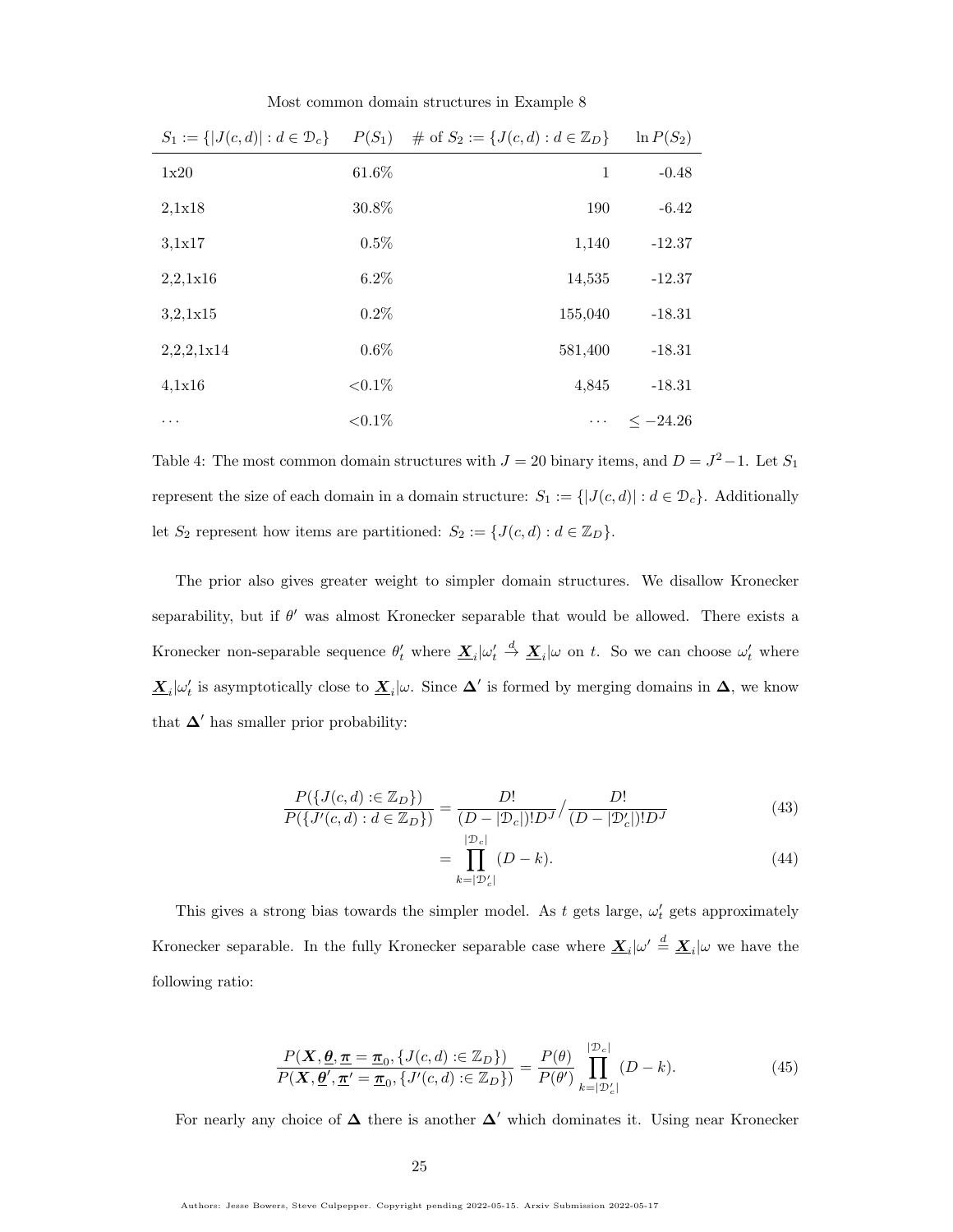non-separability, for a given choice of  $\omega = (\theta, \pi, \Delta)$  there exists a  $\omega' = (\theta', \pi', \Delta')$  where  $\underline{\mathbf{X}}_i|\omega' \stackrel{d}{\approx} \underline{\mathbf{X}}_i|\omega$ . In other words, both choices fit the data almost equally well. This similar goodness of fit could pose a problem because we seek to choose between  $\Delta$  and  $\Delta'$ . However, since our  $\Delta$  prior is biased towards simpler models, we would expect that the simpler model would be much more common than any single dominating  $\Delta'$ . This is valuable because the simpler model eliminates unnecessary dependencies. In online Appendix [C](#page-65-3) we provide a simulation study where we show that not all domain priors perform equally. We specifically compare against the prior proposed by [Marbac et al.](#page-58-0) [\[2014\]](#page-58-0).

## 8.2 Heterogenous Domain Prior

The prior for heterogeneous domain structures is constructed similarly. Consider a heterogeneous DLCM. Before applying restrictions, each  $\underline{\delta}_c$  and  $\underline{\delta}_{c'}$  are independent for  $c \neq c'$ . In other words, every  $\Delta \in \mathbb{Z}_{D}^{J \times C}$  in the support has equal prior probability. When we apply restrictions we reduce the support and then scale up all probabilities by a normalizing constant. This implies that the probabilities of each  $\underline{\delta}_c$  are proportional to the probabilities given without restriction. Therefore, within the support, the prior probability of  $\Delta$  is equivalent to the product over each class of the probabilities given in Theorem [5.](#page-22-0)

In partially heterogeneous domain structures some, but not all, of the classes are restricted to have the same domains. More specifically, there is a hyperparameter  $\underline{\mathcal{E}} \in \mathbb{Z}_C^C$ . If  $\mathcal{E}_c = \mathcal{E}_{c'}$ then classes c, c' have the same domains:  $\delta_{jc} = \delta_{jc'} \ \forall j$ . For each group of classes with the same domains, we choose a representative class c. Before applying restrictions, the domains  $\underline{\delta}_c$  are independent. In this way the partially heterogeneous domain prior is analogous to the heterogeneous domain prior if you consider just the representative classes.

# <span id="page-25-0"></span>9 MCMC

In this section we discuss our algorithm to approximate the posterior distribution of our parameters  $\omega|\mathbf{X}$ . This is done by way of MCMC sampling with a Metropolis-Hastings within Gibbs sampler. This sampler generates MaxItr observations ostensibly from  $\omega|\mathbf{X}$ . We denote the t'th iteration of the MCMC parameters as  $\omega^{(t)} := (\underline{\pi}^{(t)}, \theta^{(t)}, \Delta^{(t)})$ . The MCMC steps are as follows: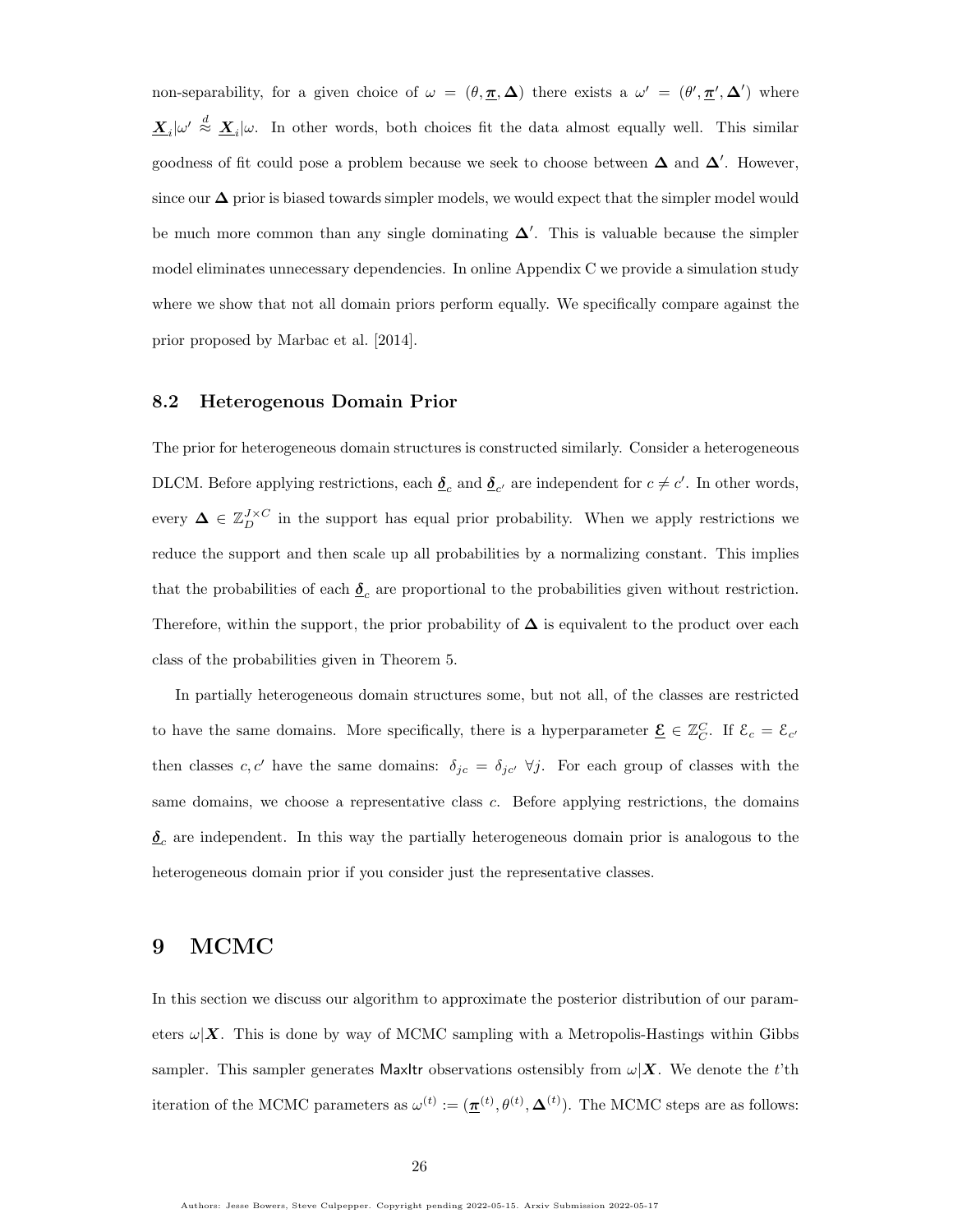MCMC Steps

- 1. Use Metropolis-Hastings to sample  $\mathbf{\Delta}^{(t)}$ . This step is repeated a specified number of times (nDomainIters times).
- 2. Sample  $\theta^{(t)}$  with Gibbs using full conditional distribution as given in Theorem [4.](#page-20-2)
- 3. Sample  $\pi^{(t)}$  with Gibbs using full conditional distribution as given in Theorem [4.](#page-20-2)
- 4. Sample  $\underline{c}^{(t)}$  with Gibbs using full conditional distribution as given in Theorem [4.](#page-20-2)

Increment  $t$  and return to step 1 and repeat until MaxItr iterations have been reached.

The Gibbs steps sample one parameter conditional on the others. For instance, the next value of  $\theta^{(t+1)}$  is generated by the distribution of  $\theta^{(t+1)}|\mathbf{\Delta}^{(t)}, \mathbf{\underline{\pi}}^{(t)}, \mathbf{\underline{c}}^{(t)}, \mathbf{X}$  given in Theorem [4.](#page-20-2) For more information on Gibbs sampling see [Gelfand](#page-57-2) [\[2000\]](#page-57-2).

The Metropolis-Hastings step for the domain structure requires a dedicated discussion.

#### 9.1 Domain Metropolis-Hastings Step

A Metropolis algorithm works roughly by proposing a new value of ∆. Depending on how likely the proposed value is, the algorithm will either stay at its current value or move to the new value with some probability. [Chib and Greenberg](#page-57-3) [\[1995\]](#page-57-3) provide some useful details.

Although our algorithm generates new values of  $\mathbf{\Delta}^{(t)}$ , we do not care about the specific labelings of domains. The algorithm treats the domain labels strictly as an operational tool. Rather, we are interested in how items are partitioned into domains:  $\{J(c, d) : c = c_0, d \in$  $\mathcal{D}_{c_0}$ . When we consider probabilities, for instance the prior probability of  $\Delta$ , we consider the probability of the given partition rather than specific labeling of  $\Delta$ .

Recall that the restriction  $\underline{\mathcal{E}}$  forces certain classes to have the same values of  $\underline{\delta}_c$ . We loop through each group of equivalent classes, and run our Metropolis algorithm nDomainIters times for each group. By default we set nDomainIters  $= J$  in our models.

For a group of equivalent classes, fix some representative class c. We start by describing how a new value of  $\Delta$  is proposed. We will take  $\underline{\delta}^{(t)}_c$  and build a proposed  $\underline{\delta}'_c$ . First a nonempty domain  $d_1 \in \mathcal{D}_c$  is chosen entirely at random. Next a second distinct domain  $(c, d_2)$  is chosen as follows. If  $J(c, d_1)$  has only a single item, then  $J(c, d_2)$  is chosen at random among nonempty domains.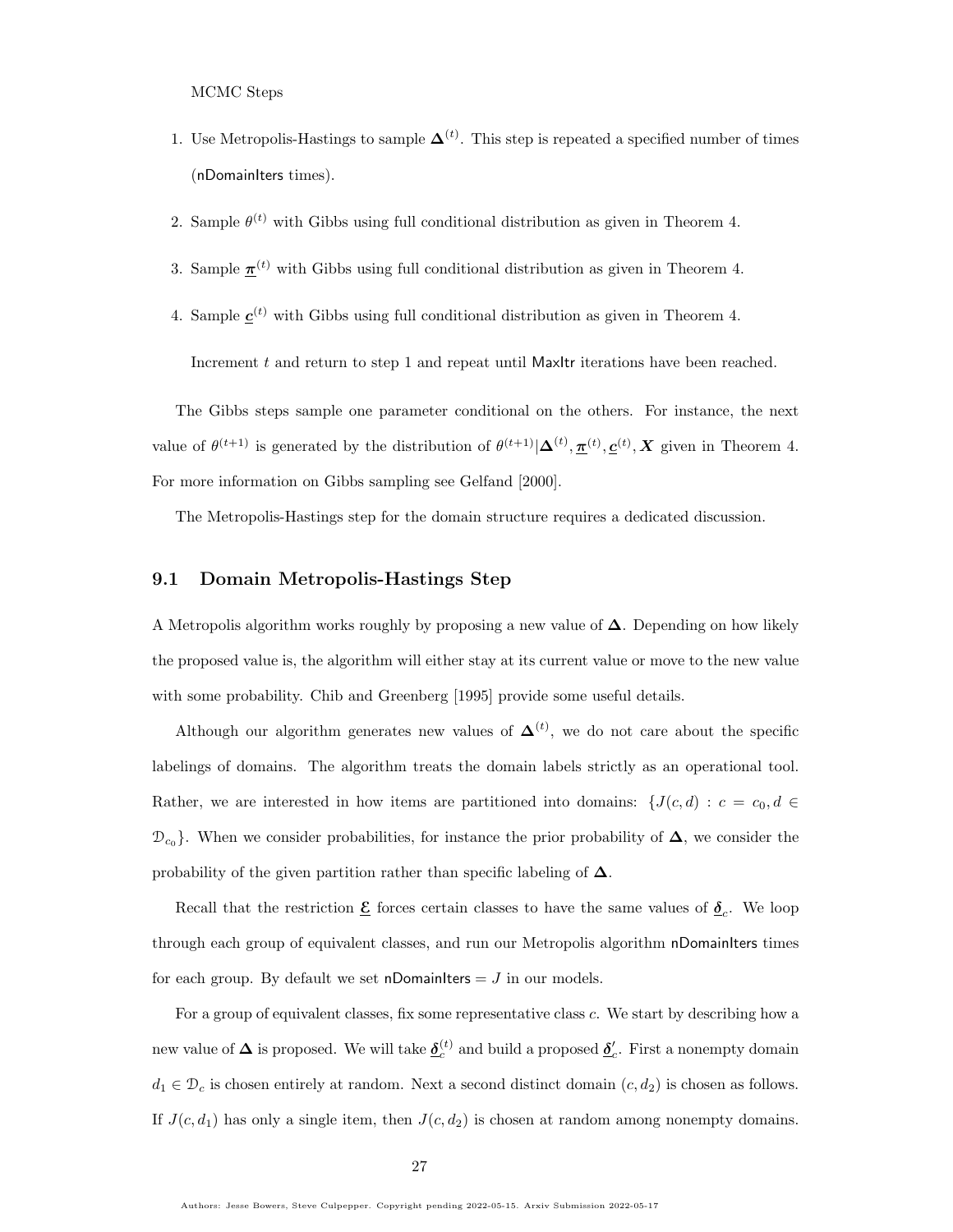If  $J(c, d_1)$  contains multiple items, then  $J(c, d_2)$  will be an empty domain with probability  $p_{\text{empty}}$ and a random nonempty domain with probability  $1 - p_{\text{empty}}$ . Since we are indifferent to the labeling of domains, when selecting an empty domain the first empty domain from  $\mathbb{Z}_D - \mathbb{D}_c$  is chosen.

With domains  $(c, d_1)$  and  $(c, d_2)$  chosen, items are now mixed between these domains. Every item in  $J(c, d_1) \cup J(c, d_2)$  is equally likely to end up in either domain, up to two restrictions. First, we require that the proposal changes the partitioning of items:  $\{J(c, d_1), J(c, d_2)\}$ . Second, we require that the MaxItems constraint is respected. If these conditions are not met, the items are randomly divided again until a valid proposal is reached. This swapping of items fully characterizes the proposed  $\underline{\delta}'_c$ .

For the chosen proposal we calculate the proportional probability of proposing  $\underline{\delta}^{(t)} \to \underline{\delta}'$  and  $\underline{\delta}' \to \underline{\delta}^{(t)}$ . The calculations of these proposal probabilities can be found in online Appendix [D.](#page-68-0)

Next we evaluate if  $\Delta'$  is identifiable with respect to the Kruskal condition [\(27\)](#page-19-1). If it is not identifiable then  $\Delta'$  has zero prior probability, the proposal  $\Delta'$  is rejected, and the domain structure does not change  $\mathbf{\Delta}^{(t+1)} = \mathbf{\Delta}^{(t)}$ .

From Theorem [3,](#page-19-0) we know that if the Kruskal inequality  $M := min(\kappa_0, C) + min(\kappa_1, C) +$  $min(\kappa_2, C) \geq 2C + 2$  holds then we have generic identifiability. We evaluate this inequality by way of a greedy deterministic algorithm. We start with three empty partitions. Pooled domains are then taken one at a time and added (greedily) to the partition which incrementally maximizes the value of M. To ensure that the pooled domains are always evaluated in the same order, the pooled domain with the most number of patterns is processed first, and subsequent domains are processed in descending order. If after all pooled domains are processed  $M < 2C + 2$  then  $\Delta'$  is possibly non-identifiable and the proposal is rejected.

It is possible there is a different tripartition which permits the Kruskal inequality. However brute forcing every possible tripartition would be too expensive to evaluate. In fact, even if the Kruskal inequality did not hold for any tripartition, this does not eliminate the possibility that  $\Delta'$  is generically identifiable. Theorem [3](#page-19-0) provides sufficient rather than necessary conditions. By using this algorithm, we limit  $\Delta$  to domain structures which we can easily verify are identifiable.

The remainder of the  $\Delta$  Metropolis step proceeds as usual. Let  $p_f$  be the 'forward' probability of proposing  $\mathbf{\Delta}^{(t)} \to \mathbf{\Delta}^{(t+1)}$ , and  $p_b$  be the 'backward' probability of proposing  $\mathbf{\Delta}^{(t+1)} \to \mathbf{\Delta}^{(t)}$ .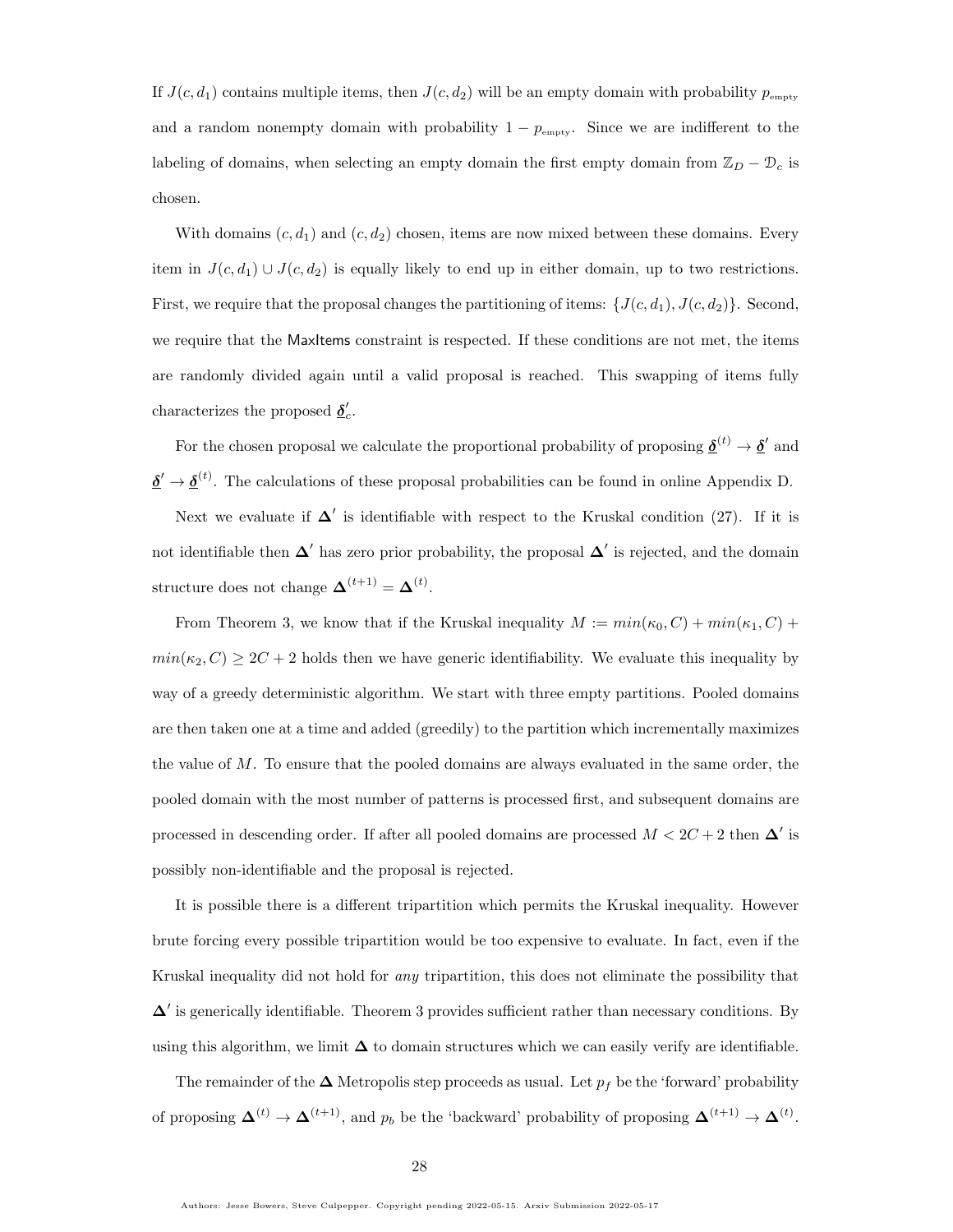We build the ratio:

$$
a = \frac{P(\lbrace J'(c,d) : d \in \mathcal{D}_{c_0} \rbrace) P(\mathbf{X}|\omega')}{P(\lbrace J^{(t)}(c,d) : d \in \mathcal{D}_{c_0} \rbrace) P(\mathbf{X}|\omega^{(t)})} \frac{p_b}{p_f}.
$$
(46)

With probability  $\min\{a, 1\}$  we accept the proposal. That is, we generate a random value  $u \sim \text{Uniform}(0, 1)$ . If  $u \leq a$ , then  $\delta^{(t+1)} = \delta'$ . Otherwise if  $u > a$ , then  $\delta^{(t+1)} = \delta^{(t)}$ .

## 9.2 Heterogeneous and Partially Heterogeneous MCMC

Running MCMC on heterogeneous and partially heterogeneous domain structures require some special considerations.

When we fit a heterogeneous DLCM the first nHomoltrs warmup iterations are done with homogeneous domain restrictions. This is done to move the process to a good initial value of  $\Delta$  before examining heterogeneity. By default we set nHomoltrs to 5% of the total iterations or 1, 000 iterations, whichever is lower. Anecdotally we have found that these early homogeneous iterations help prevent the DLCM from getting stuck at local extrema. In particular, we found better recovery of truth (in simulation studies), and overall improved goodness of fit.

If poor starting conditions are given, partially heterogeneous DLCMs can be slow to converge to truth. Consider the following problematic example.

<span id="page-28-0"></span>Example 9. Suppose we have three latent classes; the first two of which, in truth, have the same domains. Suppose our initial conditions correctly classify class membership  $\underline{c}$ , but incorrectly specify restriction  $\underline{\mathcal{E}} = [0, 1, 1]^T$ . Here the last two classes are restricted to have the same domain structure rather than the first two. Since  $\underline{\mathcal{E}}$  is fixed, this would need to be corrected by changing c. Ideally, we would like to see is label swapping where the members of the first and third classes switch places. However in LCMs label swapping occurs infrequently and is generally undesired as it can cause inference problems.  $\triangle$ 

In real world applications we suggest the following procedure for fitting partially heterogeneous DLCMs. First, fit a fully heterogeneous DLCM. Second, hypothesize which classes should have the same domains. Third, fit a partially heterogeneous DLCM with classes  $\mathbf c$  seeded from the last model.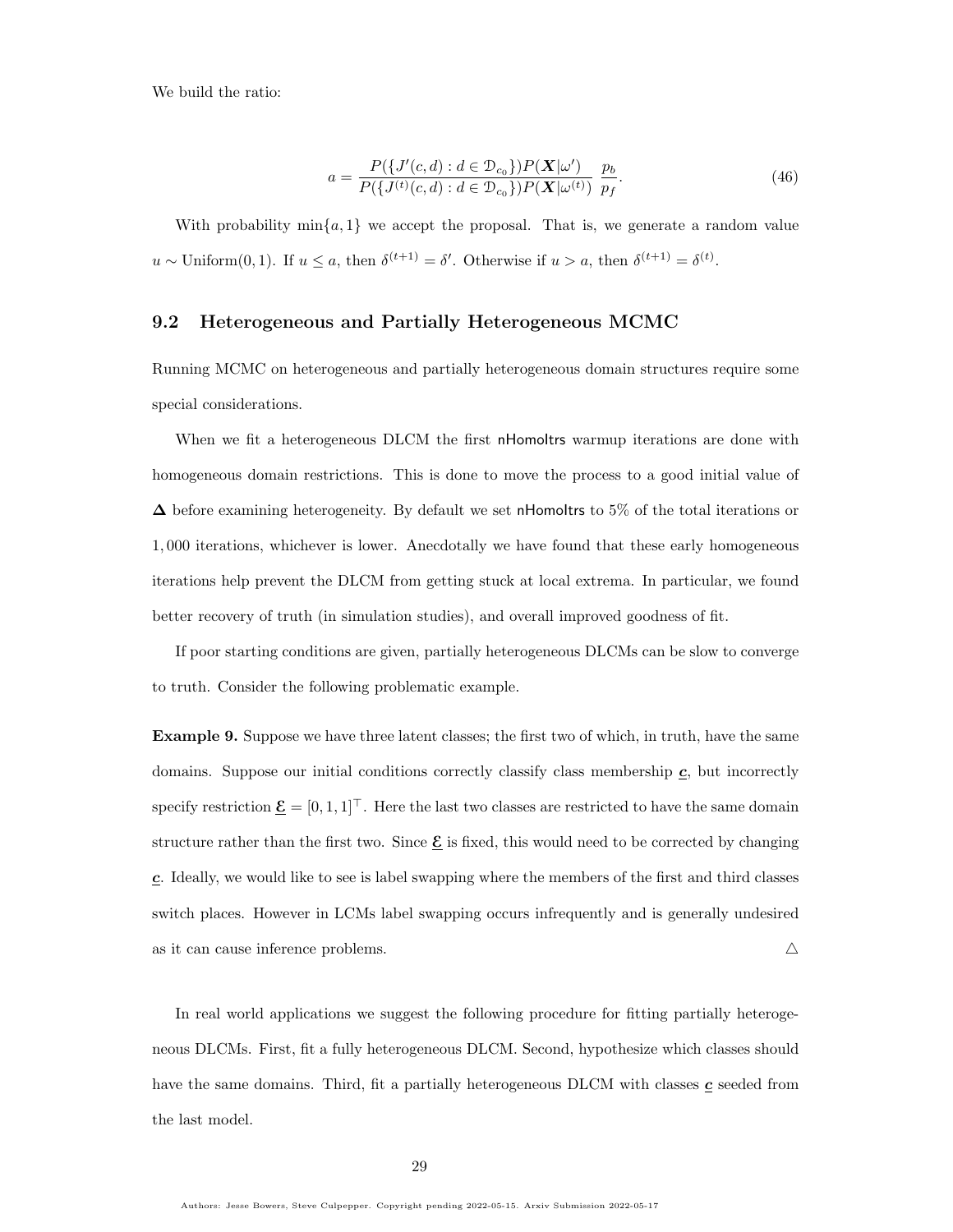One avenue of future research is allowing the order of  $\underline{\mathcal{E}}$  to be stochastic. This would allow label swapping in  $\underline{\mathcal{E}}$  and potentially prevent the problems describe in Example [9.](#page-28-0)

# <span id="page-29-0"></span>10 Simulation Studies

We conducted Monte Carlo simulation studies to validate the accuracy of the proposed DLCM algorithms. Here, we will generate random datasets following a specific distribution. Then we see how well our models recover the true underlying distribution.

We considered three types of datasets. In the first case Traditional Data, we generate data following the distribution of a traditional LCM. All items are conditionally independent given latent classes. The goal of the first simulation is to demonstrate that the DLCM accurately recovers conditionally independent domain structures. In the second case Homogeneous Data, we generate data following the distribution of a homogeneous DLCM. Conditional dependence appears, but it is the same across classes. In the third case *Heterogeneous Data*, we generate data following the distribution of a heterogeneous DLCM. Conditional dependence exists and differs across classes. For simplicity these simulations use Bernoulli data. In Section [11.3](#page-51-0) we provide a real world example of DLCMs on polytomous data.

Within each of the three scenarios, we generate data of different sample sizes. We generate 100 datasets for each sample size  $n \in \{100, 200, 300, 400, 500, 1000\}$ . For the largest sample size  $n = 1000$  we fit 15 different models to each of the 100 datasets. We fit traditional LCM with  $C$   $\in$   $\{1, \cdots, 5\}$  classes, homogeneous DLCM with  $C$   $\in$   $\{1, \cdots, 5\}$  classes, and heterogeneous DLCM with  $C \in \{1, \cdots, 5\}$  classes for a total of 15 models. For smaller sample sizes we fit three models. There is one traditional LCM, one homogeneous DLCM, and one heterogeneous DLCM each with  $C = 2$  classes.

When fitting any of these models we use the following specifications. Initial class membership is done by choosing C random centers, and classifying each subject to the closest center based on  $L_1$  distance. The first center is chosen at random from the unique rows of  $\boldsymbol{X}$ . Subsequent centers are chosen one at a time to be the farthest point from previously chosen centers. This is an attempt to overdisperse the starting classes. We fit with a single MCMC chain with 1,000 warmup iterations followed by 5,000 main iterations. The hyperparameters we use are:  $\underline{\alpha}^{(c)} = 1$ ,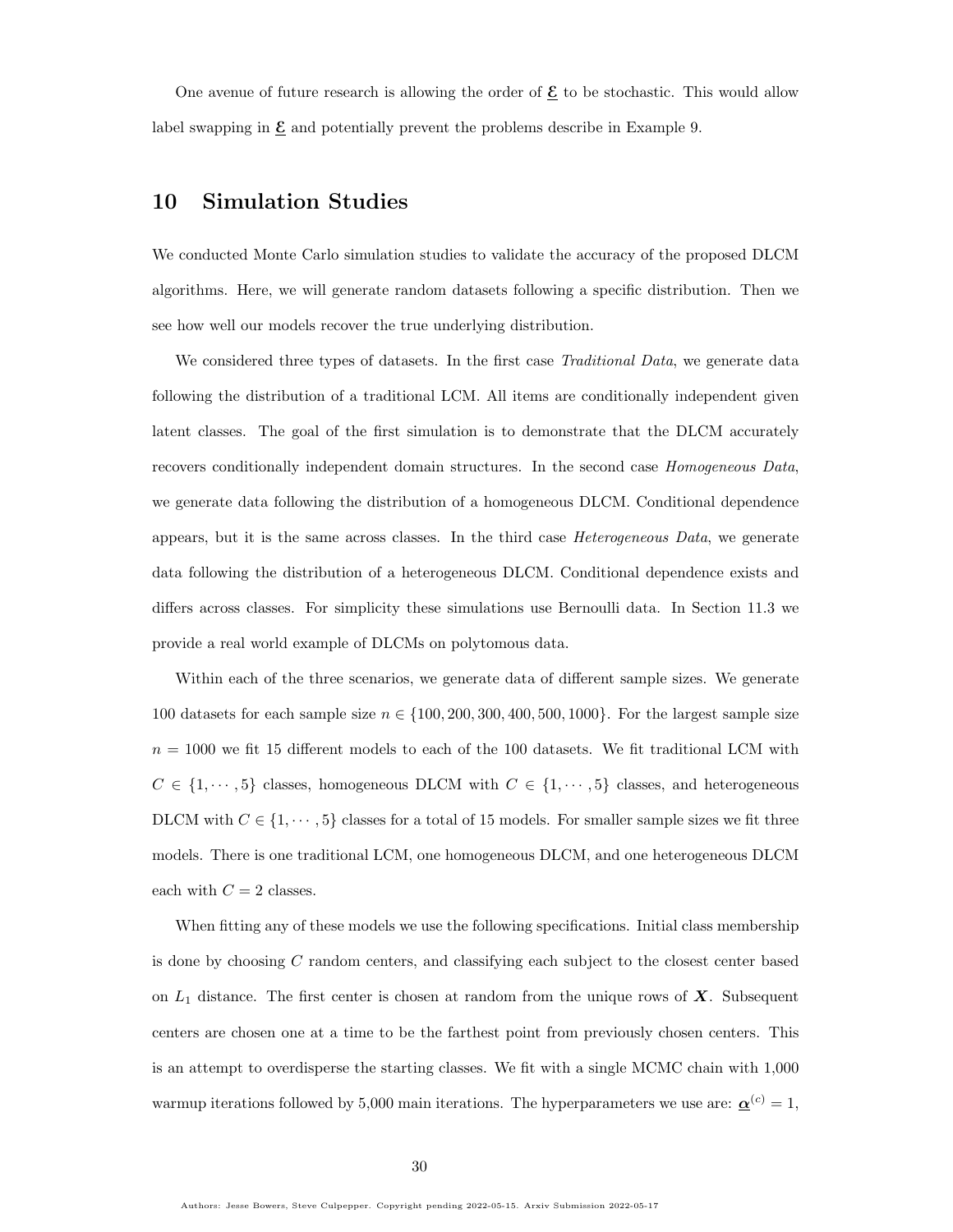$\alpha^{(\theta)}=1,\,D=J^2-1,\,p_{\rm empty}=0.3,$  nDomainIters  $=J,$  MaxItems  $=10.$  For heterogeneous DLCM we set nHomoltrs  $= 300$ .

Let  $\omega^{(s,t)}$  be the parameter values from the t'th MCMC iteration of the s'th simulated dataset. Let  $\hat{\mathbf{\Delta}}^{(s)}$  be the most common posterior domain structure in the s'th simulation. We consider the following metrics for domain accuracy:

- Mode Accuracy. In what percent of simulated datasets did the mode posterior domain structure  $\hat{\mathbf{\Delta}}^{(s)}$  equal the true domain structure?
- Within-Chain Accuracy. Within a given simulation, what percent of MCMC iterations did  $\mathbf{\Delta}^{(s,t)}$  equaled the true domain structure?
- Within Chain Concentration. Within a given simulation, build the following ratio. Divide the number of iterations where  $\mathbf{\Delta}^{(s,t)}$  equaled the true domain structure by the number of iterations for the overall second most common domain structure. If this ratio is  $\gg 1$ then the true domain structure is much more common than the next most frequent domain structure.

We also have the following metrics for model fit:

• LPPD. The log pointwise predictive density (LPPD) measures the predictive accuracy of the model [\(Gelman et al.](#page-57-4) [\[2013\]](#page-57-4)). This serves a similar purpose to log likelihood in frequentist models. LPPD of the s'th simulation is:

$$
LPPD_s = \sum_{i=1}^{n} \ln \left( \frac{1}{n\text{Itr}} \sum_{t=1}^{n\text{Itr}} P(\mathbf{\underline{X}}_i | \omega^{(s,t)}) \right)
$$
(47)

• WAIC Penalty. The Watanabe-Akaike information criterion (WAIC) penalty measures model complexity [\(Gelman et al.](#page-57-4) [\[2013\]](#page-57-4)). The WAIC penalty for the s'th simulation is:

WAIC Penalty<sub>s</sub> = 
$$
2\sum_{i=1}^{n} \left[ \ln \left( \frac{1}{n\pi} \sum_{t=1}^{\text{nItr}} P(\underline{\mathbf{X}}_i | \omega^{(s,t)}) \right) - \frac{1}{n\pi} \sum_{t=1}^{\text{nItr}} \ln P(\underline{\mathbf{X}}_i | \omega^{(s,t)}) \right]
$$
(48)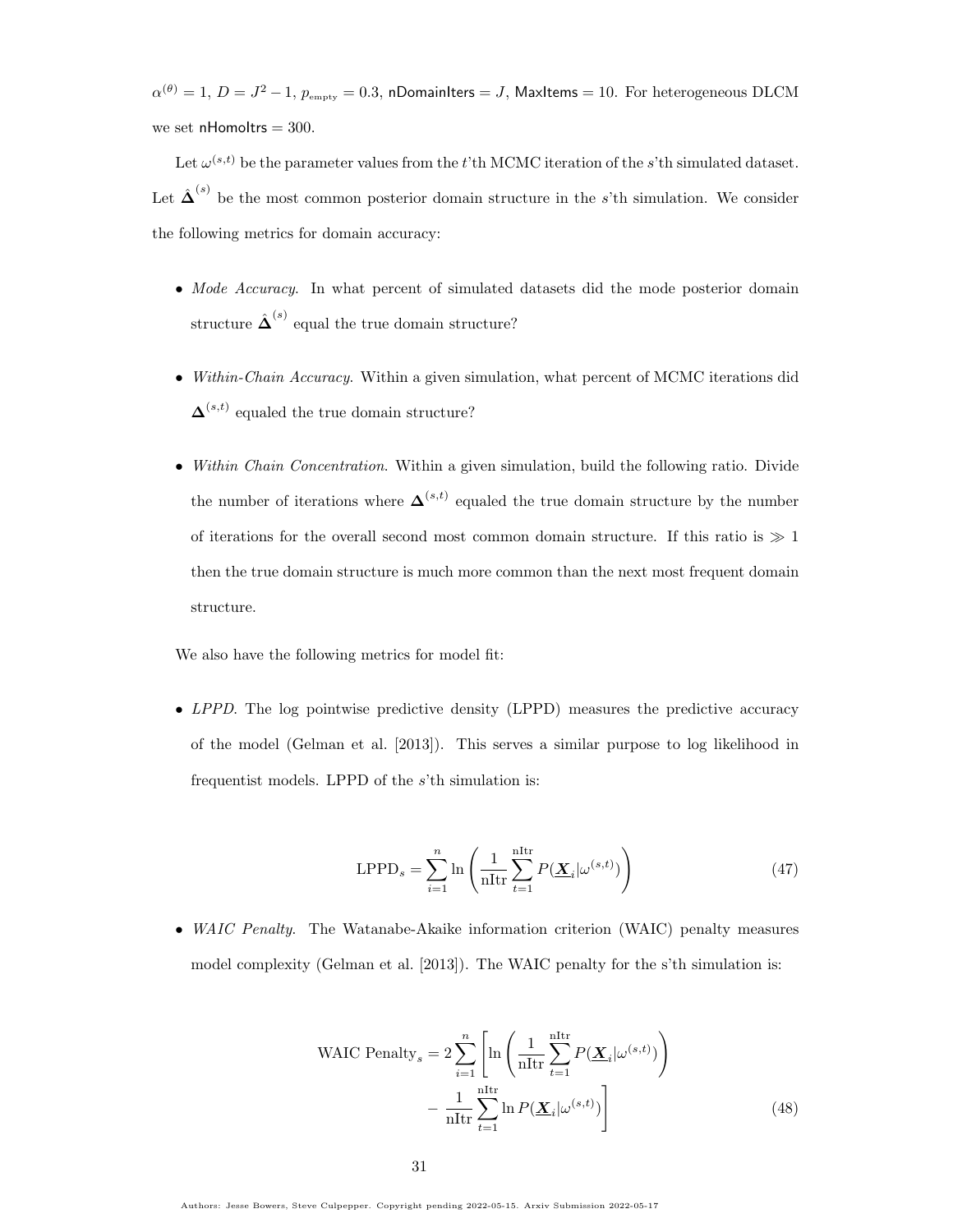• *WAIC*. The Watanabe-Akaike information criterion (WAIC) is a measure of goodness of fit. It starts with a measure of model accuracy then penalizes model complexity. The WAIC can be thought of as an approximation of leave one out cross validation [\(Gelman](#page-57-4) [et al.](#page-57-4) [\[2013\]](#page-57-4)). The lower the WAIC the better. For the s'th simulation, the WAIC is:

$$
WAIC_s = -2LPPD_s + 2WAIC Penalty_s \tag{49}
$$

• Times chosen as min WAIC. For each simulation, identify which fitted model optimizes (minimizes) WAIC. In how many simulations was this model chosen as best?

## 10.1 Simulation Study  $\#$  1: Traditional Data

Suppose our data was generated by a traditional LCM. Does the DLCM correctly identify the traditional structure?

We generated artificial datasets with  $J = 24$  Bernouli items. The responses were derived from two equally sized classes with response probabilities given in Table [5.](#page-32-0)

The results in Table [6](#page-32-1) demonstrate that the goodness of fit is very similar between all three models. Consequently, the more complex homogeneous and hetergeneous DLCMs do not tend to overfit the data. When fit on a sample size of  $n = 1000$ , all three models correctly chose two classes  $100/100$  times. Among  $C = 2$  class fits, both homogeneous and heterogeneous DLCM correctly identify the true domain structure more than 94% of the time. See Table [7.](#page-32-2) In short, the homogeneous and heterogeneous DLCMs provide a fit comparable to traditional LCM and do a good job recovering that all items are conditionally independent.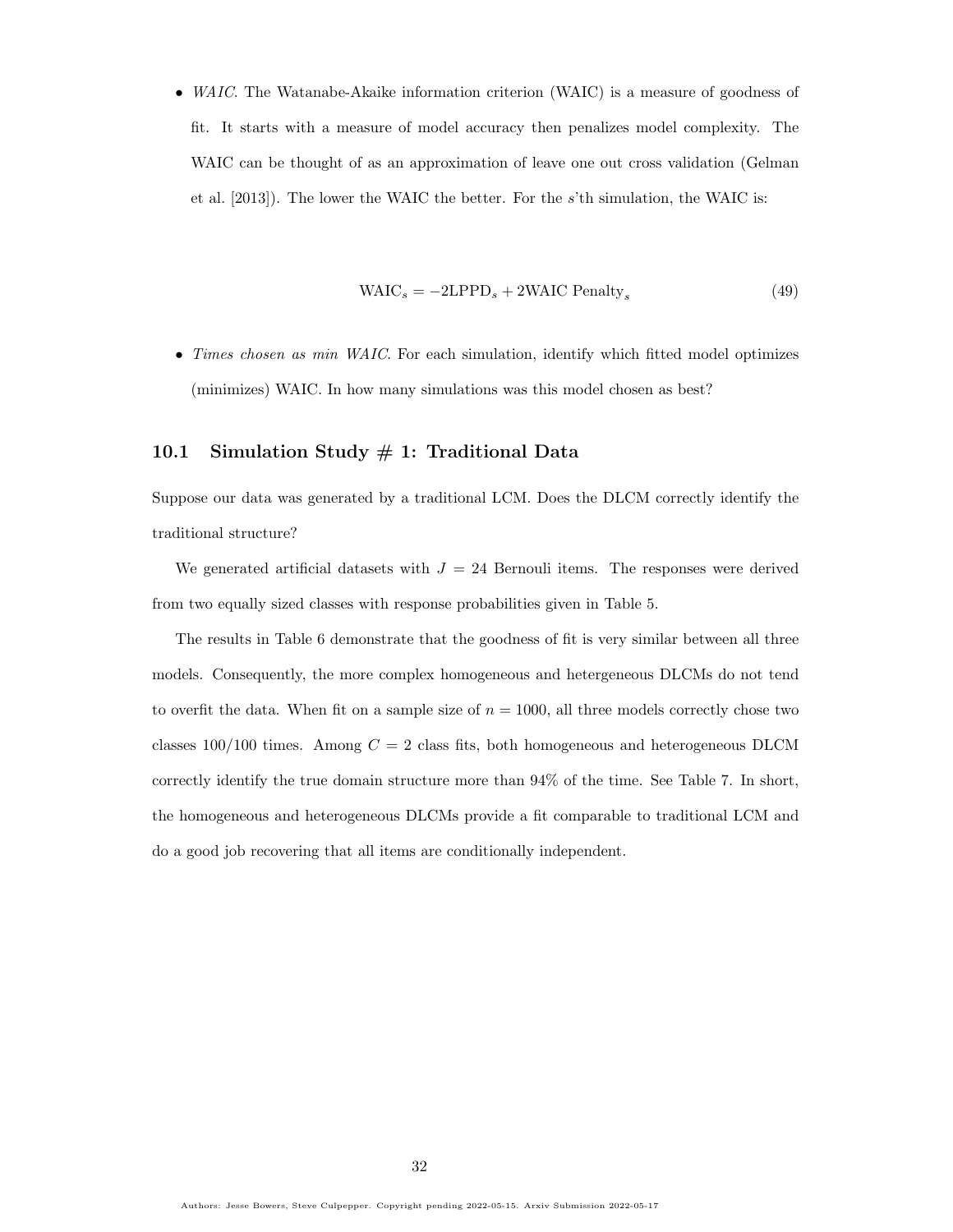|               | $P(X_{ij} = 1   c_i)$ |         |  |  |  |  |
|---------------|-----------------------|---------|--|--|--|--|
| <b>Items</b>  | Class 0               | Class 1 |  |  |  |  |
| 0, 6, 12, 18  | 0.2                   | 0.8     |  |  |  |  |
| 1, 7, 13, 19  | 0.8                   | 0.2     |  |  |  |  |
| 2, 8, 14, 20  | 0.2                   | 0.5     |  |  |  |  |
| 3, 9, 15, 21  | 0.8                   | 0.8     |  |  |  |  |
| 4, 10, 16, 22 | 0.2                   | $0.2\,$ |  |  |  |  |
| 5, 11, 17, 23 | 0.8                   | 0.5     |  |  |  |  |

<span id="page-32-0"></span>Table 5: Traditional Data Simulation. True underlying conditional probabilities.

| Traditional LCM            | Homogeneous DLCM                 | Heterogeneous DLCM               | nclass         | Trad           | Homo     | Het                      |
|----------------------------|----------------------------------|----------------------------------|----------------|----------------|----------|--------------------------|
| 27,476 [27,310 ; 27,623]   | $25,831$ [ $25,590$ ; $26,031$ ] | $25,810$ [ $25,602$ ; $26,021$ ] | 1              | $\overline{0}$ | $\theta$ | $\overline{0}$           |
| $24,900$ [24,662 : 25,059] | $24,900$ [24,662; 25,060]        | $24,900$ [24,663 : 25,059]       | $\overline{2}$ | 70             | 22       | 8                        |
| $24,946$ [24,707; 25,109]  | $24,947$ [24,706; 25,112]        | $24,946$ [24,707; 25,109]        | 3              | $\Omega$       | $\Omega$ | $\overline{0}$           |
| 24,968 [24,724 : 25,136]   | $24,968$ [24,726; 25,131]        | $24,967$ [24,725; 25,132]        | 4              | $\Omega$       | $\theta$ | $\theta$                 |
| $24,982$ [24,743; 25,151]  | $24,982$ [24,737; 25,151]        | $24,981$ [24,741; 25,148]        | 5              | $\overline{0}$ | $\theta$ | $\overline{0}$           |
|                            | WAIC: Average $[10\%, 90\%]$     |                                  |                |                |          | Times chosen as min WAIC |

<span id="page-32-1"></span>Table 6: Traditional Data Simulation. Sample size of n=1000 in these simulations.

Domain Structure Accuracy

| Homogeneous DLCM |          |                        |                           |      | Heterogeneous DLCM |                        |                        |  |  |
|------------------|----------|------------------------|---------------------------|------|--------------------|------------------------|------------------------|--|--|
| n                | Mode     | Within-Chain Accuracy  | Within-Chain Concentr.    | n    | Mode               | Within-Chain Accuracy  | Within-Chain Concentr. |  |  |
|                  | Accuracy | Mean $[10\%, 90\%]$    | Mean $[10\%, 90\%]$       |      | Accuracy           | Mean [10%, 90%]        | Mean [10\%, 90\%]      |  |  |
| 100              | 0.96     | $0.682$ [0.511; 0.789] | $25.1$ [ $2.2$ ; $54.3$ ] | 100  | 0.93               | $0.418$ [0.250; 0.516] | $15.9$ [2.2; 31.9]     |  |  |
| 200              | 0.96     | $0.774$ [0.618; 0.875] | $36.0$ [ $3.5$ ; 78.0]    | 200  | 0.94               | $0.484$ [0.370; 0.575] | 17.0 [2.2; 34.6]       |  |  |
| 300              | 0.97     | $0.828$ [0.724; 0.902] | 54.0 [6.6; 118.9]         | 300  | 0.97               | $0.547$ [0.447; 0.622] | 22.7 [4.8; 46.4]       |  |  |
| 400              | 1.00     | $0.867$ [0.769; 0.925] | $66.7$ [7.7; 147.1]       | 400  | 0.97               | $0.574$ [0.442; 0.659] | 23.1 [3.7; 44.7]       |  |  |
| 500              | 0.99     | $0.883$ [0.809; 0.939] | 71.7 [9.6; 173.1]         | 500  | 0.99               | $0.611$ [0.494; 0.691] | $27.4$ [4.0; 62.5]     |  |  |
| 1000             | 1.00     | $0.936$ [0.903; 0.965] | 132.2 [19.5; 281.7]       | 1000 | 1.00               | $0.697$ [0.579; 0.770] | 33.8 [4.8; 72.6]       |  |  |

<span id="page-32-2"></span>Table 7: Traditional Data Simulation. Each models here fit with  $c = 2$  classes.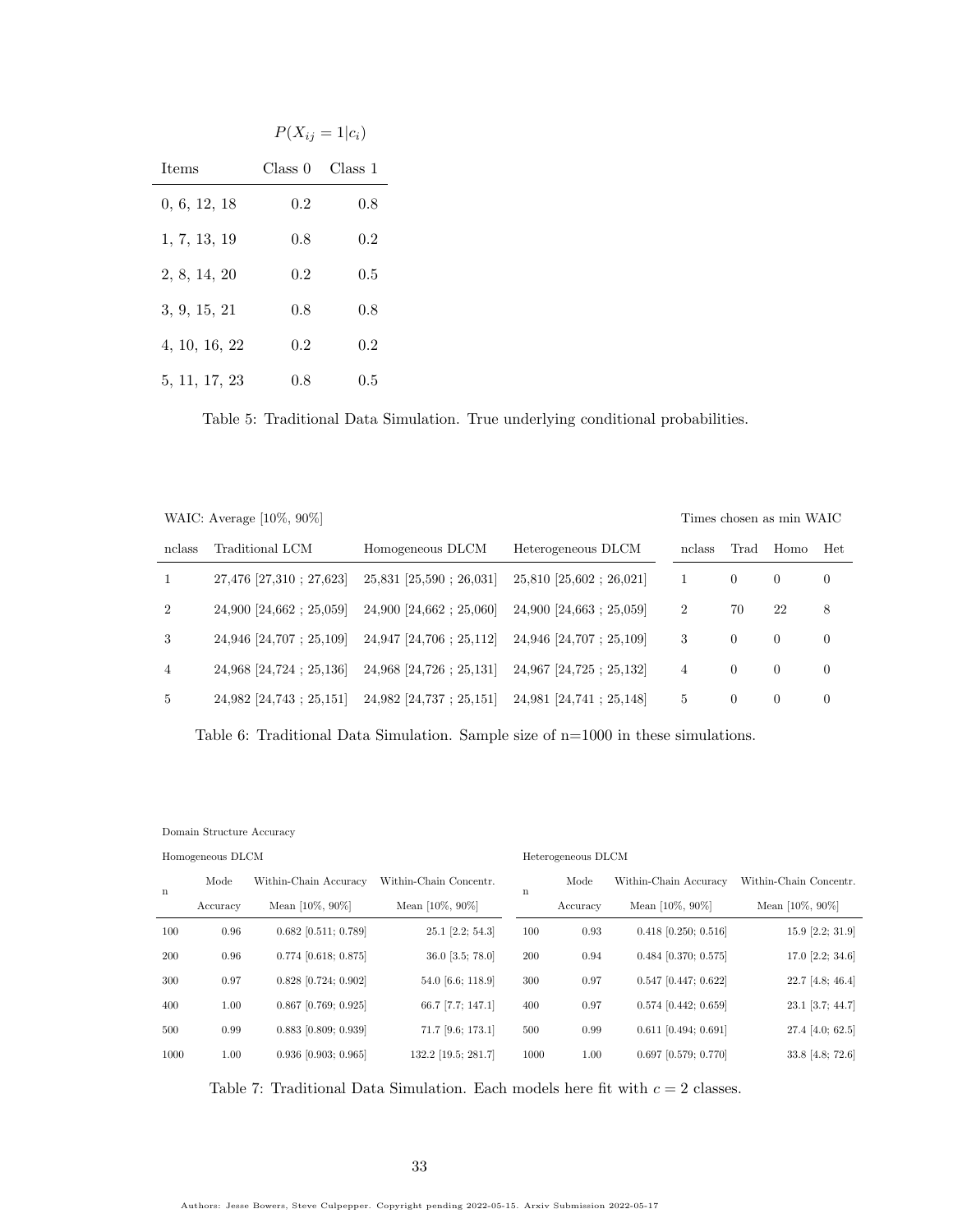## 10.2 Simulation Study  $\#$  2: Homogeneous Data

Suppose our data was generated by a homogeneous DLCM. Do our DLCM models identify the correct conditional dependence structure?

We generated artificial datasets with  $J = 24$  Bernouli items. The responses were derived from two equally sized classes with response probabilities given in Tables [8](#page-34-0) and [9.](#page-35-0) Both classes have the domains  $\{Q_0, Q_1, Q_2\}$ ,  $\{Q_3, Q_4\}$  and  $\{Q_5, Q_6\}$ . The domains are heavily concentrated towards all questions in the same domain being true (1) or false (0). The remaining questions  $Q7 - Q24$  have no conditional dependence.

Both homogeneous and heterogeneous DLCMs represent an improvement versus traditional LCM. Out of 100 datasets, homogeneous DLCM was picked as the best WAIC 66 times, heterogenous DLCM was chosen as the best 34 times, and traditional LCM was chosen as the best zero times. See Table [10.](#page-36-0)

When fit on a sample size of  $n = 1000$ , homogeneous and heterogeneous DLCMs correctly chose  $C = 2$  latent classes 100/100 and 97/100 times respectively. Traditional LCM favored five or more latent classes in 97 of 100 simulations.

Table [11](#page-36-1) demonstrates that when fit with two classes, homogeneous DLCM correctly recovered the domain structure  $\geq 95\%$  of the time. With a sample size of  $n \geq 300$ , heterogeneous DLCM correctly recovered the domain structure  $\geq 90\%$  of the time.

In summary, both homogeneous and heterogeneous DLCMs gave good recovery of the domain structure and represented an improvement compared to traditional LCM. Heterogeneous DLCM required larger samples sizes owing to its increased complexity.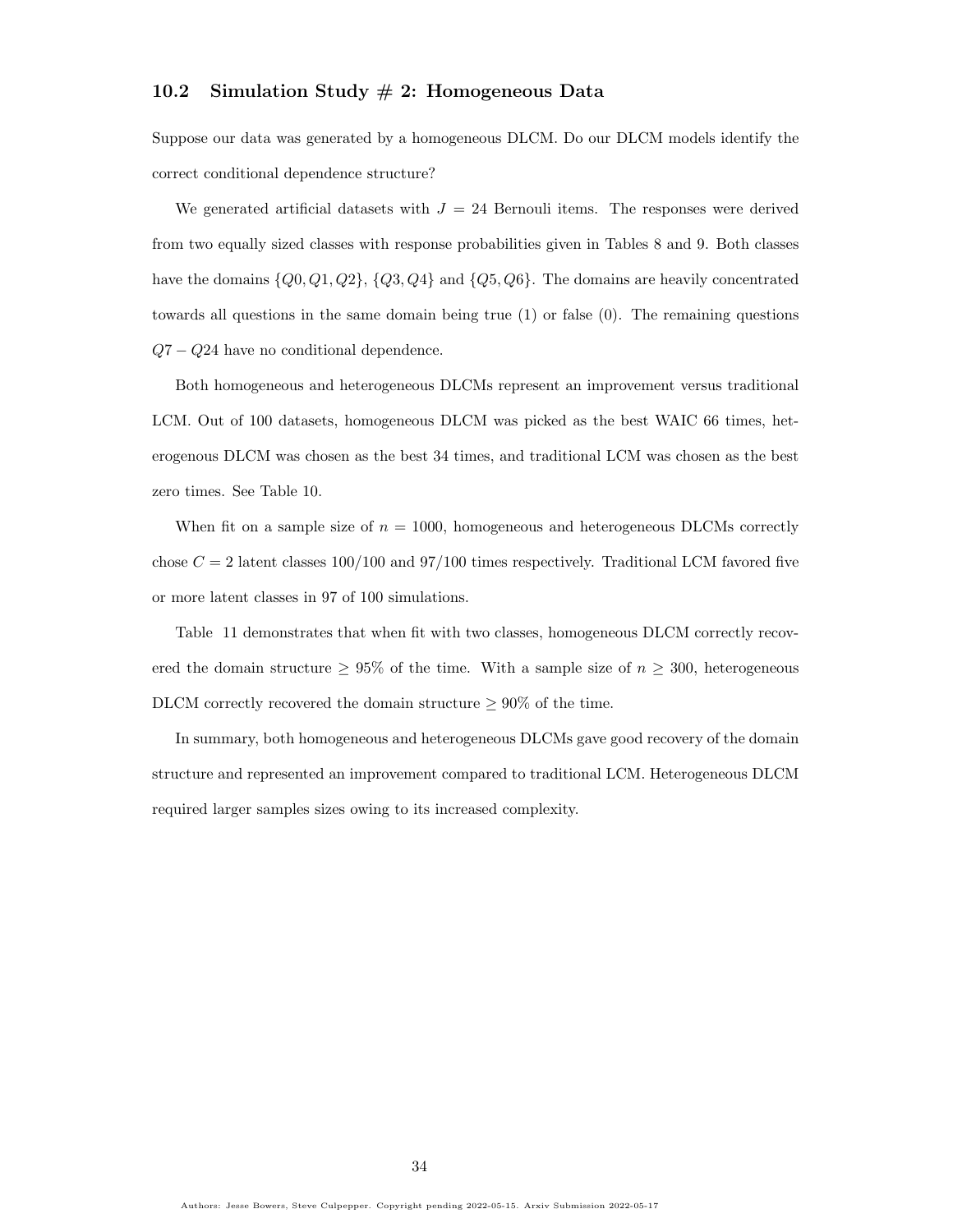|                | $P(X_{ij} = 1   c_i)$ |         |
|----------------|-----------------------|---------|
| <b>Items</b>   | Class 0               | Class 1 |
| Q1, Q2, Q3     | 0.64                  | 0.36    |
| Q3, Q4, Q5, Q6 | 0.65                  | 0.35    |
| Q7, Q13, Q19   | 0.8                   | 0.2     |
| Q8, Q14, Q20   | 0.2                   | 0.8     |
| Q9, Q15, Q21   | 0.8                   | $0.5\,$ |
| Q10, Q16, Q22  | 0.2                   | 0.2     |
| Q11, Q17, Q23  | 0.8                   | 0.8     |
| Q12, Q18, Q24  | 0.2                   | $0.5\,$ |

<span id="page-34-0"></span>Table 8: True marginal probabilities for each item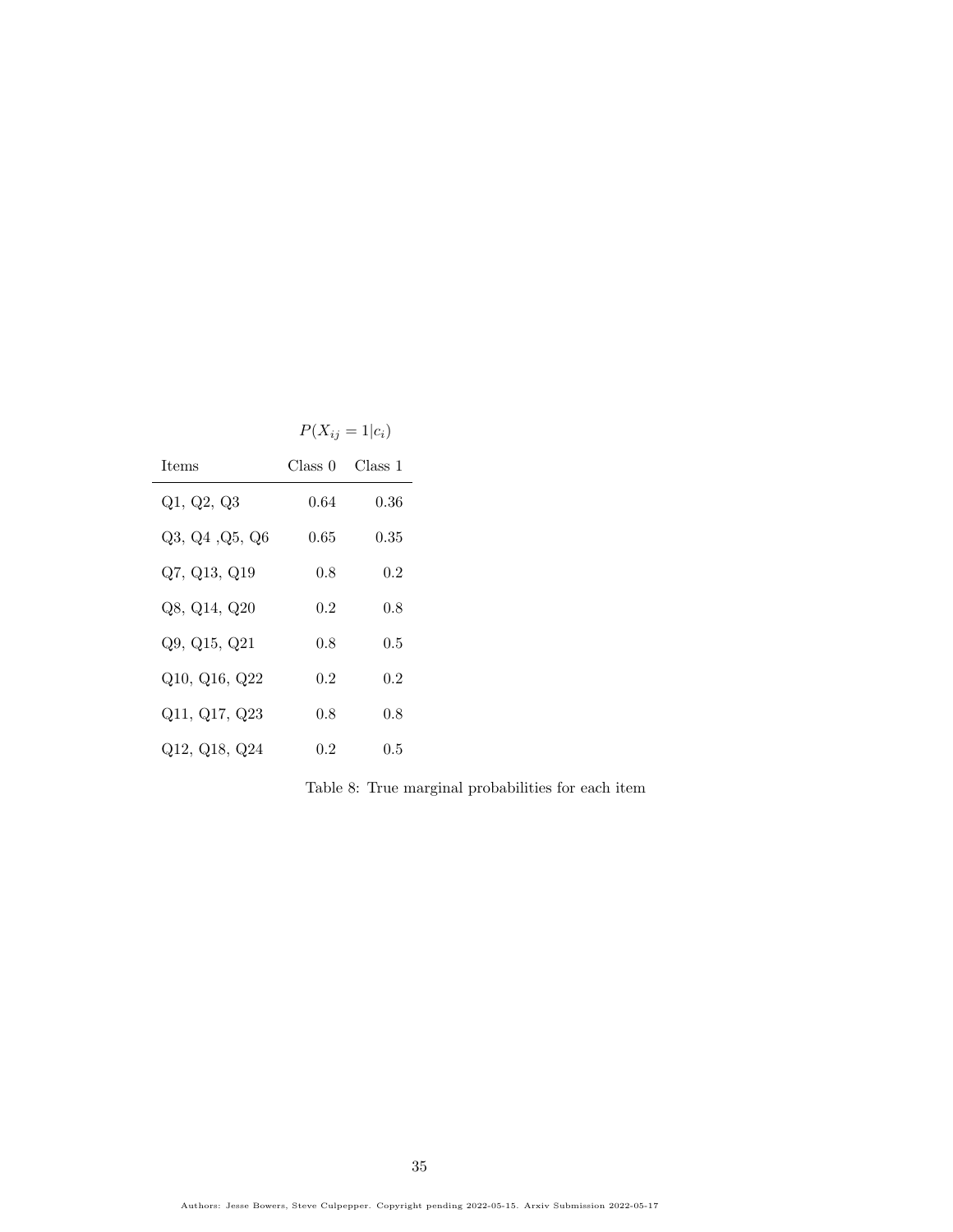## Pattern Probabilities

# Domain {Q0, Q1, Q2}

|                    | Q <sub>0</sub> | Q1               | Q2             | Class 0  | Class 1    |  |
|--------------------|----------------|------------------|----------------|----------|------------|--|
|                    | $\overline{0}$ | $\overline{0}$   | $\overline{0}$ | $0.30\,$ | 0.40       |  |
|                    | $\mathbf{1}$   | $\boldsymbol{0}$ | $\overline{0}$ | $0.30\,$ | $\rm 0.03$ |  |
|                    | $\overline{0}$ | $\mathbf{1}$     | $\overline{0}$ | $0.02\,$ | 0.03       |  |
|                    | $\mathbf{1}$   | $\mathbf{1}$     | $\overline{0}$ | $0.02\,$ | 0.03       |  |
|                    | $\overline{0}$ | $\overline{0}$   | $\,1$          | $0.02\,$ | 0.03       |  |
|                    | $\mathbf{1}$   | $\boldsymbol{0}$ | $\,1$          | $0.02\,$ | 0.03       |  |
|                    | $\overline{0}$ | $\mathbf{1}$     | $\mathbf{1}$   | $0.02\,$ | $\rm 0.03$ |  |
|                    | $\mathbf{1}$   | $\mathbf{1}$     | $\mathbf 1$    | $0.30\,$ | 0.40       |  |
| Domain $\{Q3,Q4\}$ |                |                  |                |          |            |  |
|                    | Q <sub>3</sub> | Q <sub>4</sub>   |                |          |            |  |
|                    | $\overline{0}$ | $\overline{0}$   |                | $0.30\,$ | 0.60       |  |
|                    | $\mathbf{1}$   | $\boldsymbol{0}$ |                | $0.05\,$ | $0.05\,$   |  |
|                    | $\overline{0}$ | $\mathbf{1}$     |                | $0.05\,$ | $0.05\,$   |  |
|                    | $\mathbf{1}$   | $\mathbf{1}$     |                | $0.60\,$ | 0.30       |  |
| Domain $\{Q5,Q6\}$ |                |                  |                |          |            |  |
|                    | Q5             | Q <sub>6</sub>   |                |          |            |  |
|                    | $\overline{0}$ | $\overline{0}$   |                | $0.30\,$ | 0.60       |  |
|                    | $\mathbf{1}$   | $\boldsymbol{0}$ |                | $0.05\,$ | $0.05\,$   |  |
|                    | $\overline{0}$ | $\mathbf{1}$     |                | 0.05     | 0.05       |  |

<span id="page-35-0"></span> $1 \qquad 1 \qquad \qquad 0.60 \qquad \quad 0.30$ 

Table 9: True conditional probabilities for domains  $\{Q0,Q1,Q2\}$ ,  $\{Q3,Q4\}$ , and  $\{Q5,Q6\}$ .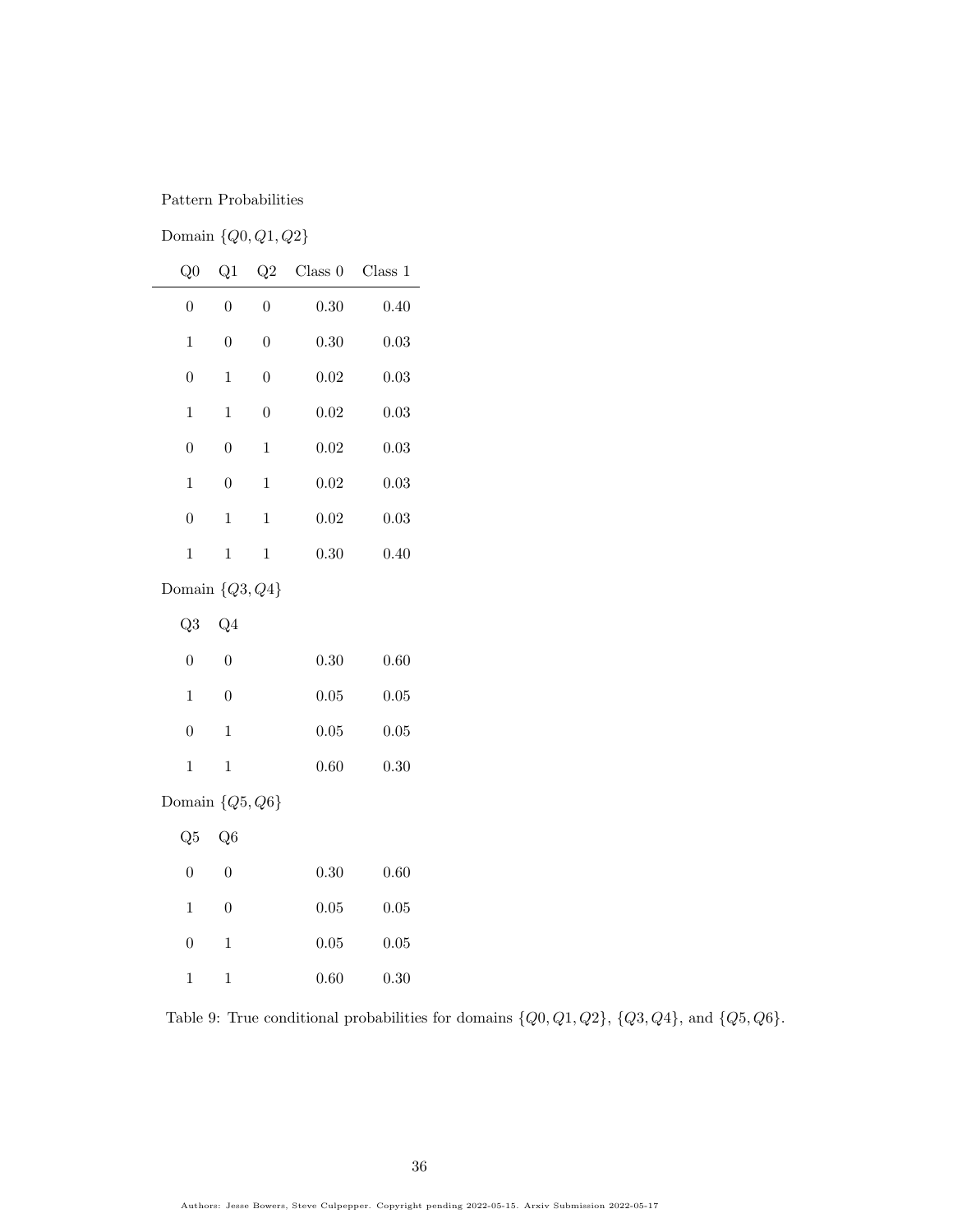|                | WAIC: Average $[10\%, 90\%]$     |                                  |                                  |                |          | Times chosen as min WAIC |            |
|----------------|----------------------------------|----------------------------------|----------------------------------|----------------|----------|--------------------------|------------|
| nclass         | Traditional LCM                  | Homogeneous DLCM                 | Heterogeneous DLCM               | nclass         | Trad     | Homo                     | <b>Het</b> |
| 1              | $29,749$ [29,608; 29,875]        | $26,015$ [ $25,821$ ; $26,196$ ] | $26,014$ [ $25,822$ ; $26,193$ ] |                | $\theta$ | $\Omega$                 | $\left($   |
| $\overline{2}$ | 27,637 [27,469 ; 27,824]         | $25,222$ [ $25,032$ ; $25,403$ ] | $25,222$ [ $25,032$ ; $25,404$ ] | $\overline{2}$ | $\theta$ | 66                       | 34         |
| 3              | 27,076 [26,864 : 27,320]         | $25,256$ [ $25,064$ ; $25,447$ ] | $25,262$ [25,071 : 25,447]       | 3              | $\theta$ | $\Omega$                 | $\theta$   |
| $\overline{4}$ | 26,677 [26,443 : 26,938]         | $25,269$ [ $25,074$ ; $25,463$ ] | $25,275$ [25,078 : 25,467]       | $\overline{4}$ | $\theta$ | $\Omega$                 | $\Omega$   |
| 5              | $26,432$ [ $26,193$ ; $26,666$ ] | $25,296$ [ $25,089$ ; $25,473$ ] | $25,300$ [ $25,100$ ; $25,480$ ] | 5              | $\theta$ | $\Omega$                 | $\left($   |

Table 10: Sample size of n=1000 in these simulations.

Domain Structure Accuracy

Homogeneous DLCM

#### Heterogeneous DLCM

| $\mathbf n$ | Mode     | Within-Chain Accuracy  | Within-Chain Concentr. | n    | Mode     | Within-Chain Accuracy  | Within-Chain Concentr. |
|-------------|----------|------------------------|------------------------|------|----------|------------------------|------------------------|
|             | Accuracy | Mean $[10\%, 90\%]$    | Mean $[10\%, 90\%]$    |      | Accuracy | Mean $[10\%, 90\%]$    | Mean $[10\%, 90\%]$    |
| 100         | 0.97     | $0.804$ [0.650; 0.885] | 43.3 [4.2; 90.4]       | 100  | 0.07     | $0.049$ [0.000; 0.128] | $0.6$ [0.0; 1.0]       |
| 200         | 1.00     | $0.887$ [0.836; 0.932] | 62.6 [11.4; 132.8]     | 200  | 0.51     | $0.353$ [0.011; 0.714] | $9.0$ [0.3; 24.2]      |
| 300         | 0.99     | $0.903$ [0.861; 0.953] | 81.4 [12.3; 168.0]     | 300  | 0.88     | $0.626$ [0.265; 0.775] | $24.8$ [1.0; 61.7]     |
| 400         | 0.99     | $0.920$ [0.868; 0.965] | 102.7 [11.0: 229.9]    | 400  | 0.96     | $0.719$ [0.613; 0.801] | $34.9$ [5.1; 76.9]     |
| 500         | 0.99     | $0.928$ [0.871; 0.971] | 131.2 [14.2; 289.9]    | 500  | 0.95     | $0.734$ [0.669; 0.819] | $38.4$ [6.5; 76.7]     |
| 1000        | 1.00     | $0.970$ [0.955; 0.987] | 244.3 [47.0; 548.0]    | 1000 | 1.00     | $0.829$ [0.759; 0.883] | $62.4$ [9.1; 132.3]    |

Table 11: Each models here fit with  $c = 2$  classes.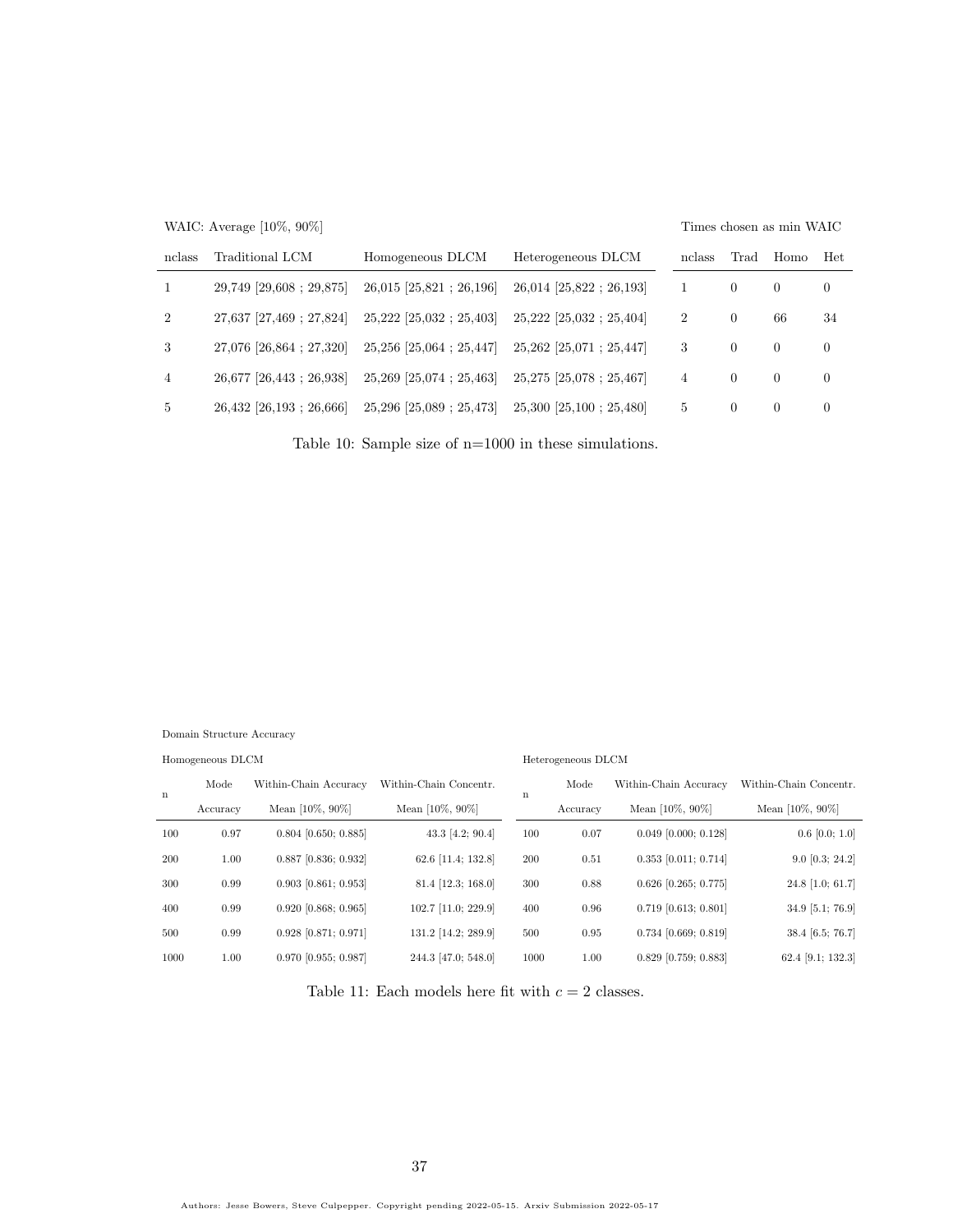### 10.3 Simulation Study # 3: Heterogeneous Data

Suppose our data was generated by a heterogeneous DLCM. Does our DLCM model correctly identify the conditional dependence structure?

We generated artificial datasets with  $J = 11$  Bernouli items. The responses were derived from two equally sized classes with response probabilities given in Tables [12](#page-38-0) and [13.](#page-39-0) The first class has domain  $\{Q_0, Q_1, Q_2\}$ . The second class has domain  $\{Q_2, Q_3, Q_4\}$ . The domains are structured so that if you respond positively (1) to one question you are unlikely to respond positively to the other two questions.

The heterogenoeus DLCM represents an improvement versus the other models. When fit with  $n = 1000$  subjects, the hetergeneous DLCM was chosen as the best model in  $98/100$  cases based on WAIC. Homogeneous DLCM was chosen 2/100 times, and traditional LCM was chosen not at all. See Table [15.](#page-40-0)

When fit with  $n = 1000$  subjects, our heterogenous model correctly chose two classes  $70/100$ times. In 91/100 of datasets, homogeneus DLCM fit best with three or more classes. Traditional LCM fit best with five or more classes in 100/100 datasets.

With  $C = 2$  classes, heterogeneous DLCM correctly identified the true domain structure  $\geq 86\%$  of the time when the sample size was  $n \geq 200$ . See Table [15.](#page-40-0)

In summary, heterogeneous data is especially complicated to fit requiring larger sample sizes. Heterogeneous DLCM represents good recovery of the domain structure and improved goodness of fit.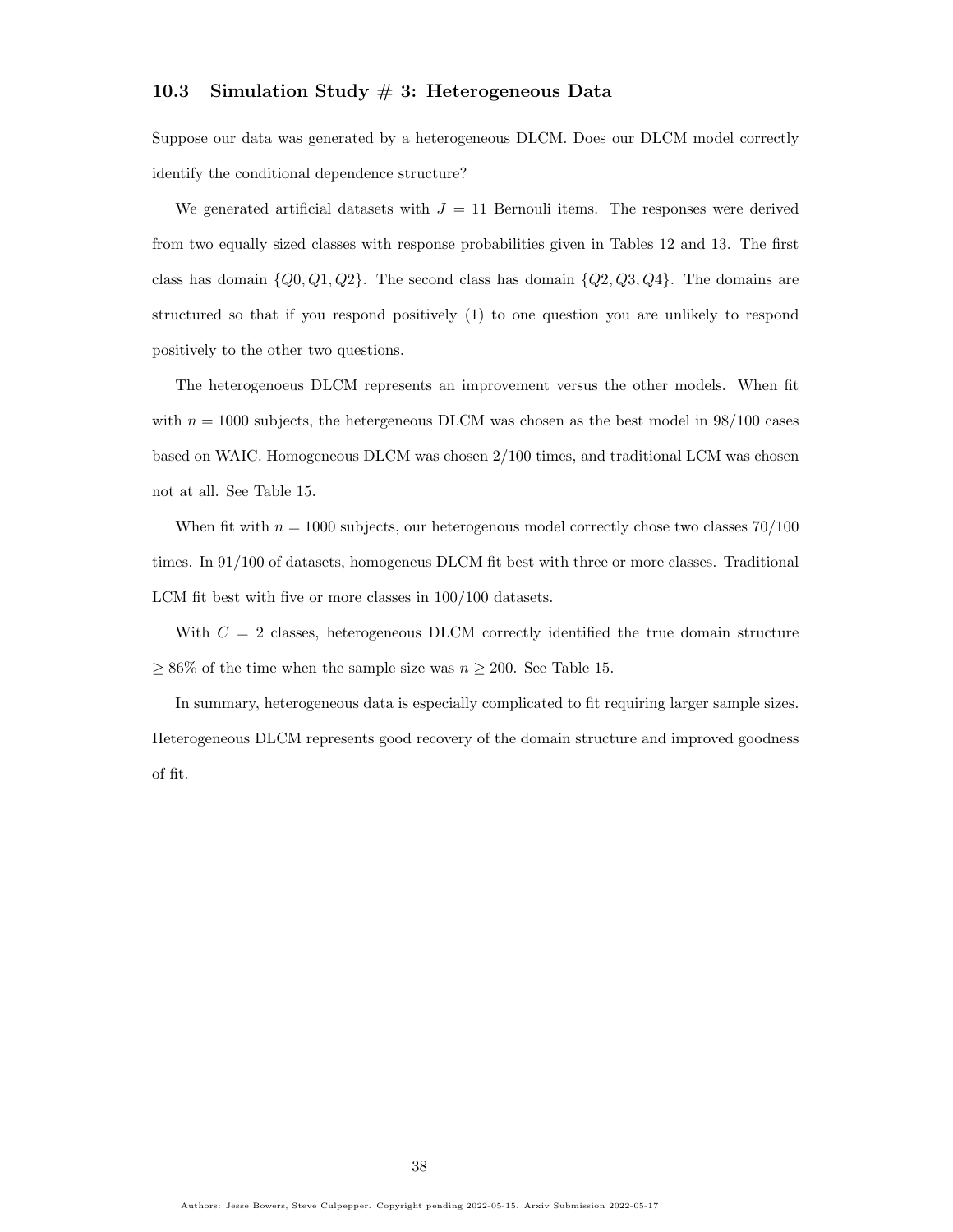|                 | $P(X_{ij} = 1   c_i)$ |           |  |  |  |
|-----------------|-----------------------|-----------|--|--|--|
| Items           | Class 0               | Class 1   |  |  |  |
| Q <sub>0</sub>  |                       | $0.5\,$   |  |  |  |
| $_{\rm Q1}$     |                       | $\rm 0.5$ |  |  |  |
| $\overline{Q}2$ |                       |           |  |  |  |
| Q3              | 0.8                   |           |  |  |  |
| $Q_4$           | $_{0.2}$              |           |  |  |  |
| Q6              | 0.5                   | 0.2       |  |  |  |
| Q7              | 0.2                   | $_{0.8}$  |  |  |  |
| $\overline{Q8}$ | 0.8                   | 0.2       |  |  |  |
| Q9              | $0.5\,$               | $_{0.8}$  |  |  |  |
| Q10             | $_{0.2}$              | $_{0.2}$  |  |  |  |
| $_{\rm Q11}$    | 0.8                   | $0.8\,$   |  |  |  |

<span id="page-38-0"></span>Table 12: Heterogeneous Simulation. True conditional probabilities for single-item domains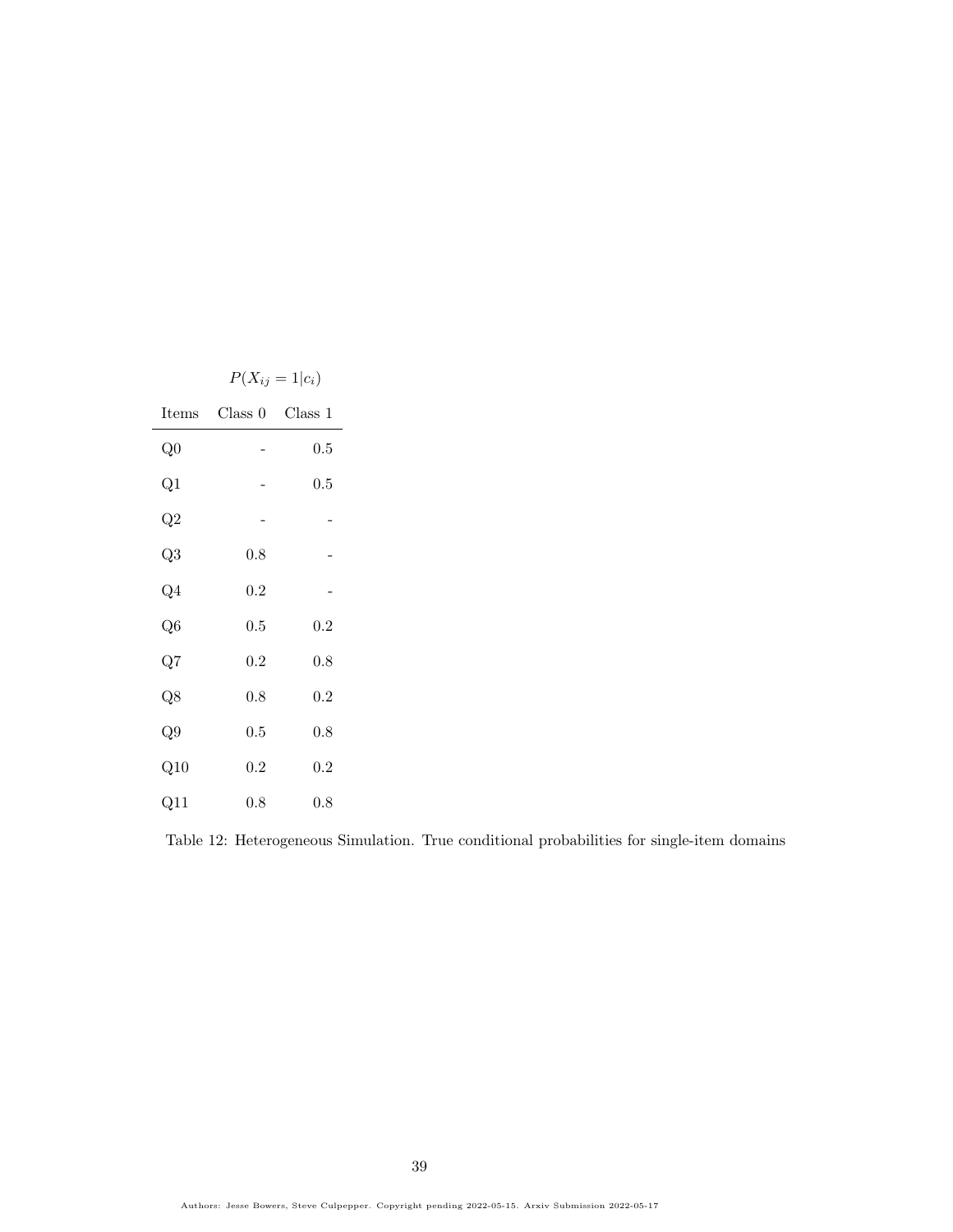| Domains:         |                                                                         |                  |             |  |  |
|------------------|-------------------------------------------------------------------------|------------------|-------------|--|--|
|                  | Class $0 \{Q_0, Q_1, Q_2\}$                                             |                  |             |  |  |
|                  | Class 1 $\{Q2, Q3, Q4\}$                                                |                  |             |  |  |
| 1st Question     | 2nd Question                                                            | 3rd Question     | Probability |  |  |
|                  | Value of $J_{(1)}(c,d)$ Value of $J_{(2)}(c,d)$ Value of $J_{(3)}(c,d)$ |                  |             |  |  |
| $\boldsymbol{0}$ | $\boldsymbol{0}$                                                        | $\boldsymbol{0}$ | $0.02\,$    |  |  |
| $\,1$            | 0                                                                       | $\overline{0}$   | 0.30        |  |  |
| $\overline{0}$   | 1                                                                       | $\boldsymbol{0}$ | 0.30        |  |  |
| $\boldsymbol{0}$ | $\boldsymbol{0}$                                                        | $\,1\,$          | $0.30\,$    |  |  |
| 1                | 1                                                                       | $\overline{0}$   | $0.02\,$    |  |  |
| $\mathbf{1}$     | $\boldsymbol{0}$                                                        | $\mathbf{1}$     | $0.02\,$    |  |  |
| $\overline{0}$   | 1                                                                       | $\mathbf{1}$     | $0.02\,$    |  |  |
| $\mathbf{1}$     | $\mathbf{1}$                                                            | $\mathbf{1}$     | 0.02        |  |  |
| Total:           |                                                                         |                  | 1.00        |  |  |

<span id="page-39-0"></span>Table 13: Heterogeneous Simulation. True conditional probabilities for domains  $J(c = 0, d_0) =$  $\{Q0,Q1,Q2\}$  and  $J(c=1,d_1)=\{Q2,Q3,Q4\}$ 

WAIC: Average [10%, 90%]

#### Times chosen as min WAIC

| nclass         | Traditional LCM            | Homogeneous DLCM          | Heterogeneous DLCM         | nclass         | Trad     | Homo     | Het            |
|----------------|----------------------------|---------------------------|----------------------------|----------------|----------|----------|----------------|
|                | $11,966$ [11,893 ; 12,046] | $10,977$ [10,855; 11,082] | $10,977$ [10,855; 11,081]  |                | $\left($ | $\Omega$ | $\overline{0}$ |
| $\overline{2}$ | $11,555$ [11,456; 11,630]  | $10,829$ [10,678; 10,966] | $10,782$ [10,654 : 10,907] | $\overline{2}$ | $\left($ | $\Omega$ | 73             |
| 3              | $11,391$ [11,276 ; 11,483] | $10,811$ [10,685; 10,937] | $10,779$ [10,661; 10,898]  | 3              | $\left($ |          | 22             |
| 4              | $11,191$ [11,063 ; 11,293] | $10,790$ [10,676; 10,900] | $10,777$ [10,661 : 10,887] | 4              | $\Omega$ |          | 2              |
| 5              | $11,012$ [10,895 ; 11,121] | $10,788$ [10,667; 10,903] | $10,780$ [10,664 ; 10,886] | 5              | $\left($ | $\theta$ |                |

Table 14: Heterogeneous Simulation, goodness of fit. Sample size of n=1000 in these simulations.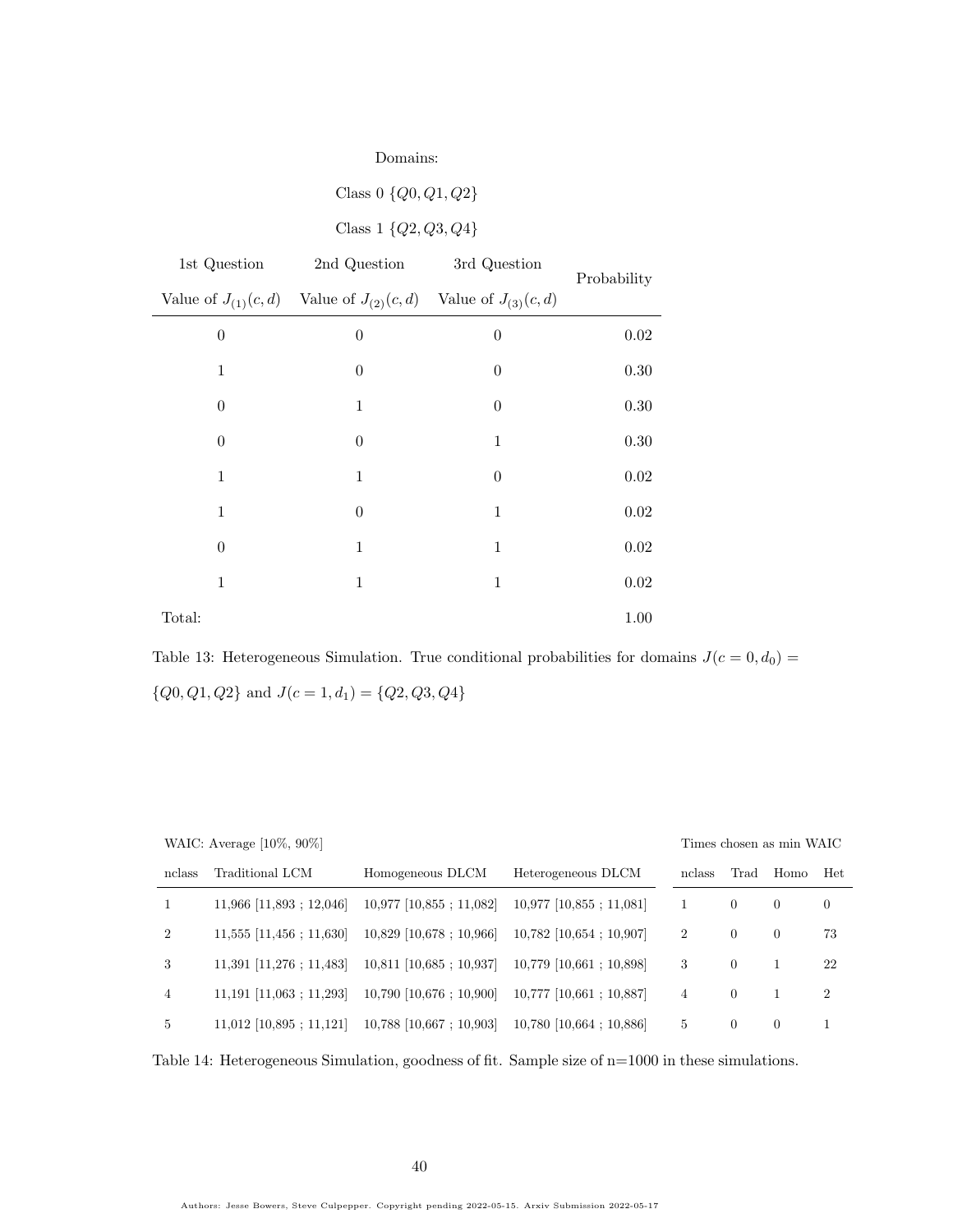## Domain Structure Accuracy

### Heterogeneous DLCM

| n    | Mode     | Within-Chain Accuracy  | Within-Chain Concentr. |
|------|----------|------------------------|------------------------|
|      | Accuracy | Mean $[10\%, 90\%]$    | Mean $[10\%, 90\%]$    |
| 100  | 0.7      | $0.418$ [0.068; 0.717] | $10.4$ [0.6; 33.8]     |
| 200  | 0.96     | $0.680$ [0.466; 0.787] | 24.4 [2.6; 47.0]       |
| 300  | 0.9      | $0.656$ [0.285; 0.817] | $23.7$ [1.1; 53.7]     |
| 400  | 0.9      | $0.674$ [0.340; 0.832] | $23.2$ [1.1; 45.3]     |
| 500  | 0.86     | $0.650$ [0.000; 0.843] | 27.8 $[0.0; 71.6]$     |
| 1000 | 0.83     | $0.673$ [0.000; 0.881] | 29.1 $[0.0; 79.5]$     |

<span id="page-40-0"></span>Table 15: Heterogeneous Simulation, domain Accuracy. These simulations used  $C = 2$  classes.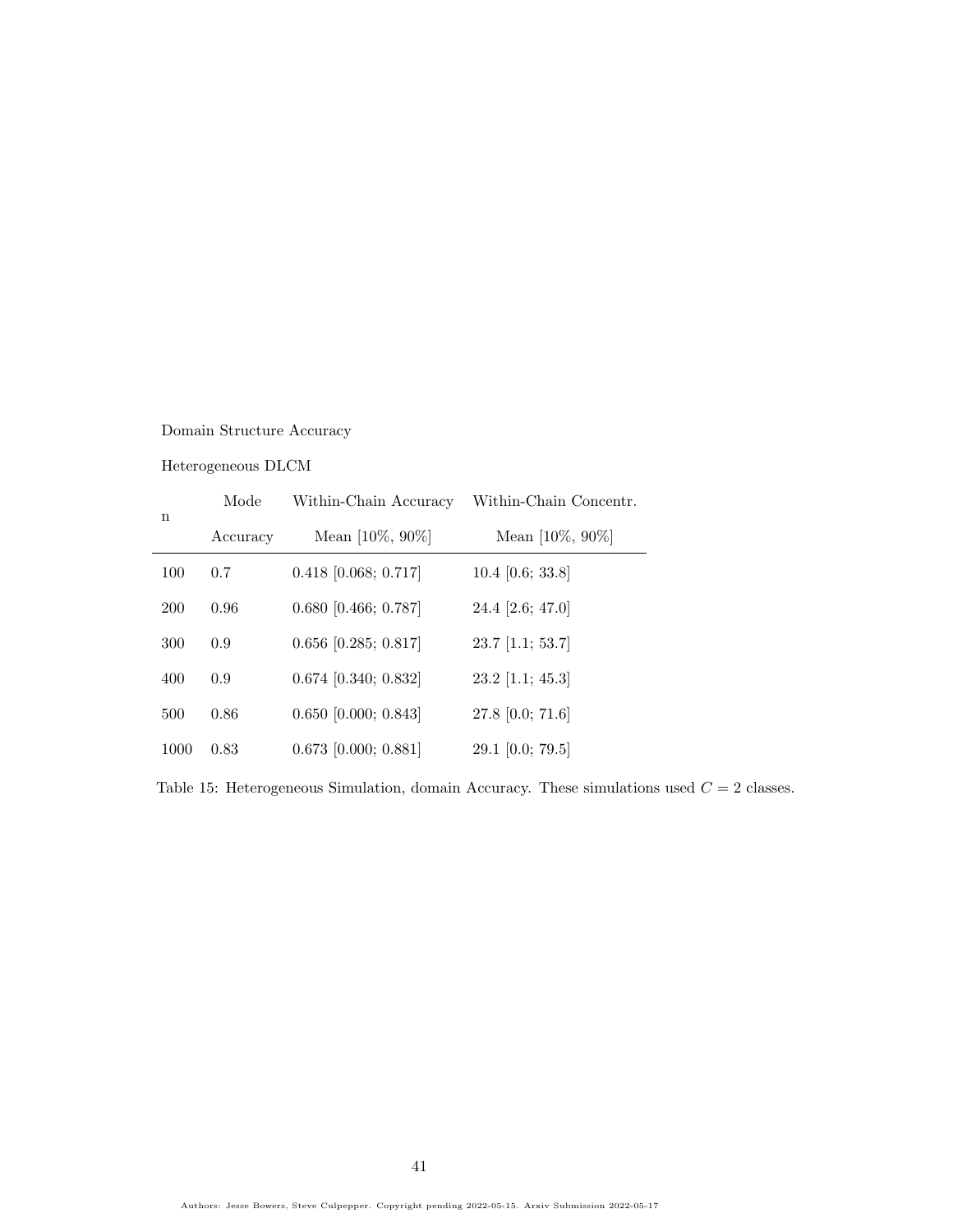### 11 Real World Applications

In this section we illustrate the effectiveness of DLCMs in three real world examples. We consider applications for datasets related to issues in education, pediatric health, and adolescent sociology. The education application examines pre-post testing and highlights how DLCMs can identify local dependence between two time-points. The pediatric medical application examines a time series and highlights how DLCMs can identify local dependence within each time-point. Finally the sociological example contains overlapping questions and highlights how DLCMs can identify structural zeros.

We fit the DLCMs to each application dataset with four chains, 2,000 warmup iterations,  $10,000$  main iterations, and nHomoltrs = 600. Otherwise these examples were executed with the same hyperparameters as the simulation studies.

To measure MCMC convergence we use the Gelman-Rubin statistic. We jointly measure the convergence of class probabilities  $\underline{\pi}^{(t)}$ , marginalized item probabilities  $P(X_{ij}|c_i = c, \omega^{(t)})$ , and log-likelihood ln  $P(\boldsymbol{X}|\omega^{(t)})$ .

### 11.1 Education Application

In this experiment, participants' skill with probability theory was assessed. The study followed a pre-post design. First, participants are given a 12-question pre-test (questions B101-B112). Then participants were randomly given one of two treatments. Finally, participants are given a 12-question post-test with matched items (B201-B212). Each post-test question mirrored a pre-test question with slightly different numbers or labels. For example, B105 from the pre-test matches with B205 in the post-test. All questions are listed in online Appendix [E.](#page-70-0) This data was collected by Anselmi, et al. (2010) and is freely available in the 'pks' R package [\[Heller and](#page-57-0) [Wickelmaier, 2013\]](#page-57-0). For each question we examined the Bernouli responses: 1 for correct and 0 for incorrect.

Subjects were eliminated if they responded too quickly, responded too slowly, or did not answer every question. This left  $n = 345$  participants considered. Both treatments were assessed within the same latent class model without differentiation. A potential goal was to find relationships between our latent classes and the treatments.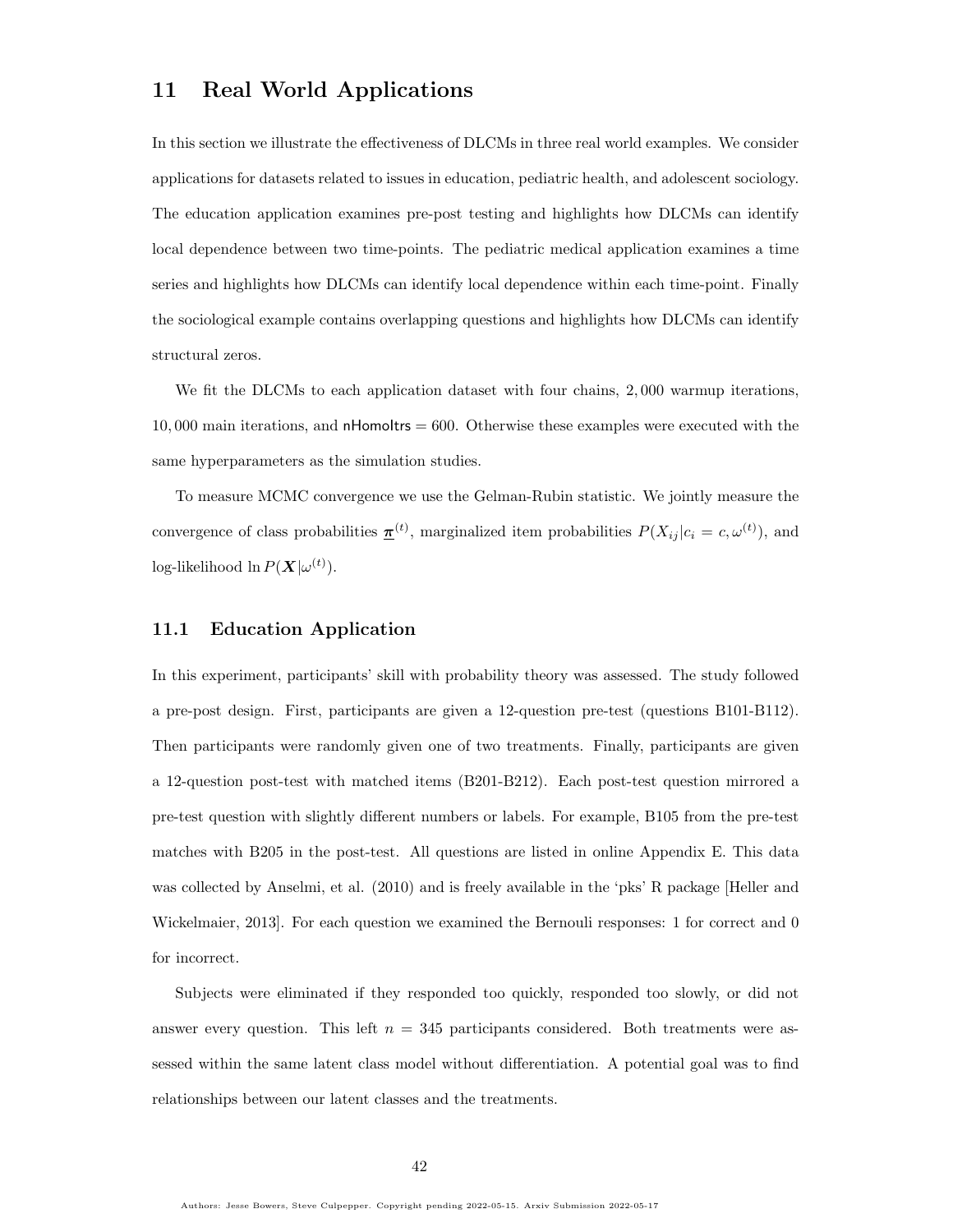When models were compared, the homogeneous DLCM performed best (Figure [3\)](#page-43-0). In Table [16](#page-43-1) we see that the homogeneous DLCM has both a higher likelihood (LPPD) and smaller model complexity (WAIC penalty) compared to the traditional model. The three class homogeneous DLCM shows good MCMC convergence with a multivariate Gelman-Rubin statistic of 1.02.

The homogeneous DLCM fits well with three classes. There are proficient students (80% of participants), beginners (17%), and students who performed worse in their post-test than their pre-test (3%). For conditional probabilities see Table [18.](#page-45-0) Each latent class has a roughly even amount of subjects from each treatment (online Appendix [E\)](#page-70-0). Thus, there is not a large effect size between our latent classes and these treatments.

Table [17](#page-43-2) reports the most frequently visited domain structures and Figure [4](#page-44-0) describes the single most common domain structure. The mode domain structure contains three pairs of pre/post items: {b105,b205}; {b108,b208}, {b109,b209}. For these paired items, the participants typically got a pair both right or both wrong (Table [19\)](#page-45-1). The homogeneous DLCM also grouped some pre-test items which were especially difficult: {b104,b110,b111,b112}. In this domain participants have heavy concentrations on 'all right' and 'all wrong', possibly owing to the skill level needed to solve these problems (Figure [5,](#page-44-1) Table [20\)](#page-46-0).

Some pairs of questions were not put into the same domain. These are typically easier questions where participants are likely to answer correctly. When probabilities are close to one or zero, local independence can provide an adequate approximation even if items are linked. Suppose we have two perfectly dependent questions A, B. In the worst case of  $P(A = B = 1)$  $P(A = B = 0) = 0.5$  the local independence would provide a poor approximation. However if  $P(A = B = 1) = 1 - P(A = B = 0) = 0.99$  then independence may provide an adequate approximation. Under independence with  $P(A = 1) = P(B = 1) = 0.99$ , we have  $P(A = B) =$ 98% with only a 2% 'defect' rate. This gives some indication why easier questions were less likely to be grouped.

Compared to a traditional model, the homogeneous DLCM produced both a simpler and more accurate fit. The homogeneous DLCM was able to identify paired questions in the prepost design and incorporate their conditional dependence into its model.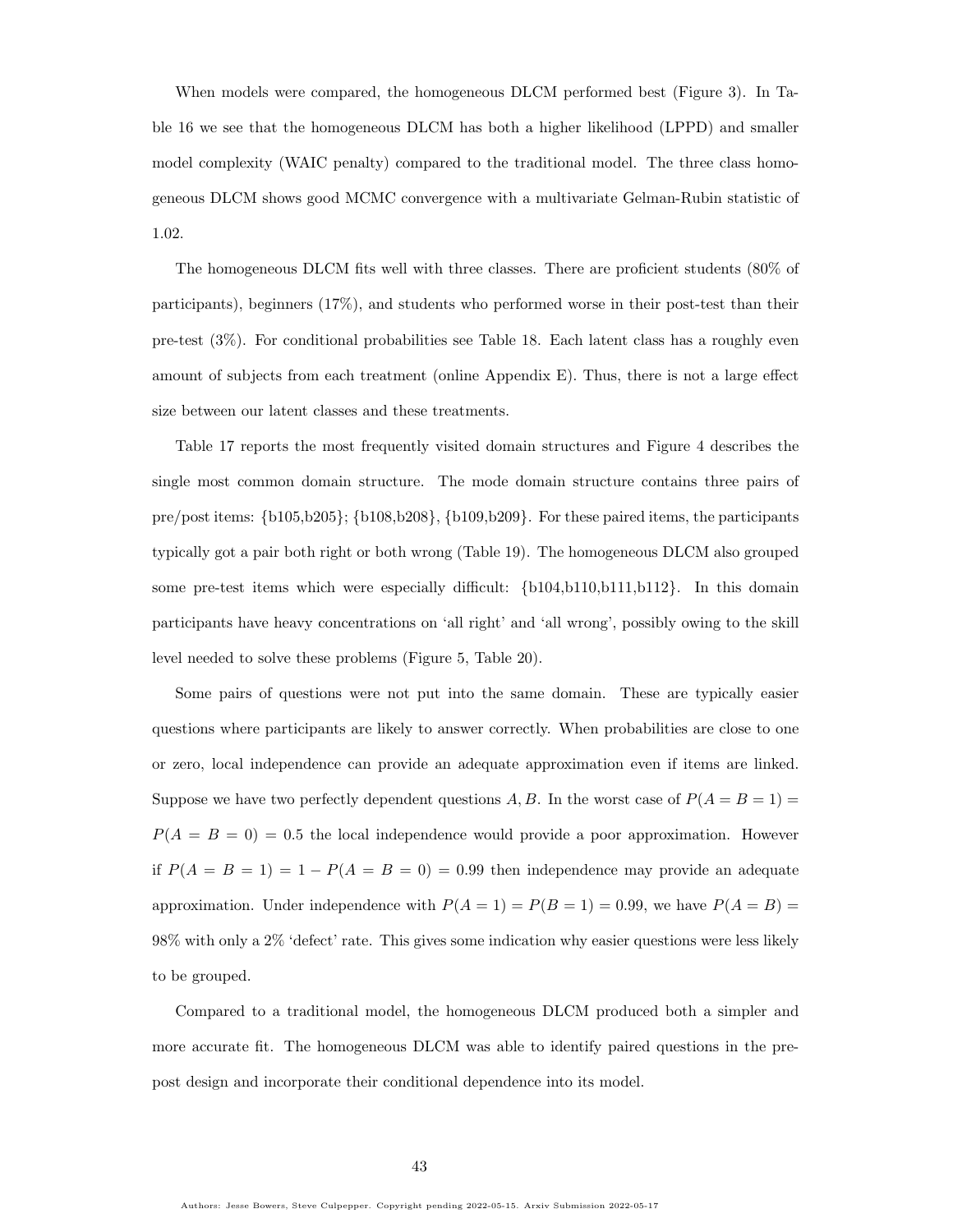

Model Name → Traditional LCM · D· Homogeneous DLCM - A Heterogenous DLCM

| <b>WAIC</b>                                      | 2     | з |                          | 6 |
|--------------------------------------------------|-------|---|--------------------------|---|
| <b>Traditional LCM</b>                           | 4.808 |   | 4.677 *4.614 4.620 4.627 |   |
| Homogeneous DLCM 4,533 *4,489 4,491 4,516 4,507  |       |   |                          |   |
| Heterogenous DLCM *4.552 4.563 4.576 4.571 4.566 |       |   |                          |   |

<span id="page-43-0"></span>Figure 3: Education Application. Median goodness of fit of different models. Asterisks (\*) indicate the top model by type.

| Model Name        |             | $\#$ of Classes LPPD WAIC Penalty WAIC |       |
|-------------------|-------------|----------------------------------------|-------|
| Traditional LCM   | $4 -2.220$  | 87.2                                   | 4.614 |
| Homogeneous DLCM  | $3 - 2,156$ | 88.8                                   | 4.489 |
| Heterogenous DLCM | $-2,205$    | 70.7                                   | 4,552 |

<span id="page-43-1"></span>Table 16: Education Application. Best models by type.

| Domains $({\text{Domain}}; {\text{Domain}}; \ldots)$                         | % of Iterations |
|------------------------------------------------------------------------------|-----------------|
| $\{b104, b110, b111, b112\}; \{b105, b205\}; \{b108, b208\}; \{b109, b209\}$ | 83.6%           |
| $\{b104, b110, b111\}; \{b105, b205\}; \{b108, b208\}; \{b109, b209\}$       | $5.0\%$         |
| $\{b105, b205\}; \{b108, b208\}; \{b109, b209\}$                             | $3.1\%$         |

<span id="page-43-2"></span>Table 17: Education Application. Most Common Homogeneous Domain Structures.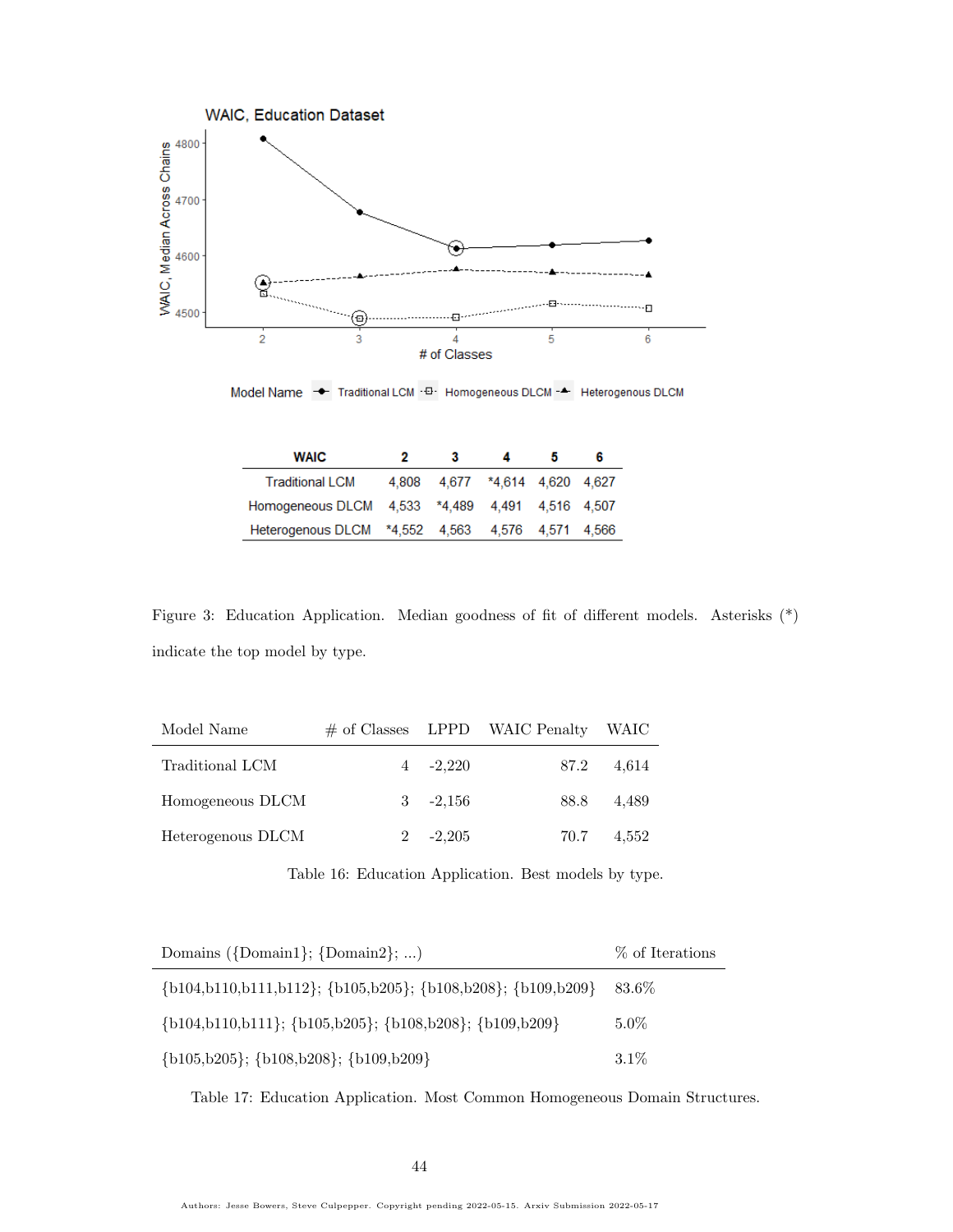

Figure 4: Education Application. Visualization of most common homogeneous domain structure

<span id="page-44-0"></span>

| Domain {b104,b110,b111,b112} |       |       |       |       |       |         |  |
|------------------------------|-------|-------|-------|-------|-------|---------|--|
| # of Correct Items           | 0     | 1     | 2     | з     |       | 4 Total |  |
| <b>Class 0 'Proficient'</b>  |       |       |       |       |       |         |  |
| <b>With Domain</b>           | 4.7%  | 4.7%  | 14.6% | 28.4% | 47.6% | 100%    |  |
| Under Independence           | 0.2%  | 3.3%  | 18.5% | 43.0% | 35.0% | 100%    |  |
| <b>Class 1 'Beginners'</b>   |       |       |       |       |       |         |  |
| <b>With Domain</b>           | 42.4% | 15.9% | 20.5% | 18.7% | 2.4%  | 100.0%  |  |
| Under Independence           | 22.6% | 41.4% | 27.4% | 7.8%  | 0.8%  | 100.0%  |  |
| Class 2 'Pre > Post'         |       |       |       |       |       |         |  |
| <b>With Domain</b>           | 32.0% | 18.0% | 26.8% | 19.4% | 3.9%  | 100.0%  |  |
| Under Independence           | 16.4% | 37.5% | 32.1% | 12.2% | 1.7%  | 100.0%  |  |

<span id="page-44-1"></span>Figure 5: Education application with homogeneous DLCM. Conditionally independent and conditionally dependent probabilities are compared. Independence probabilities are found by marginalizing the probability of each item and taking the product.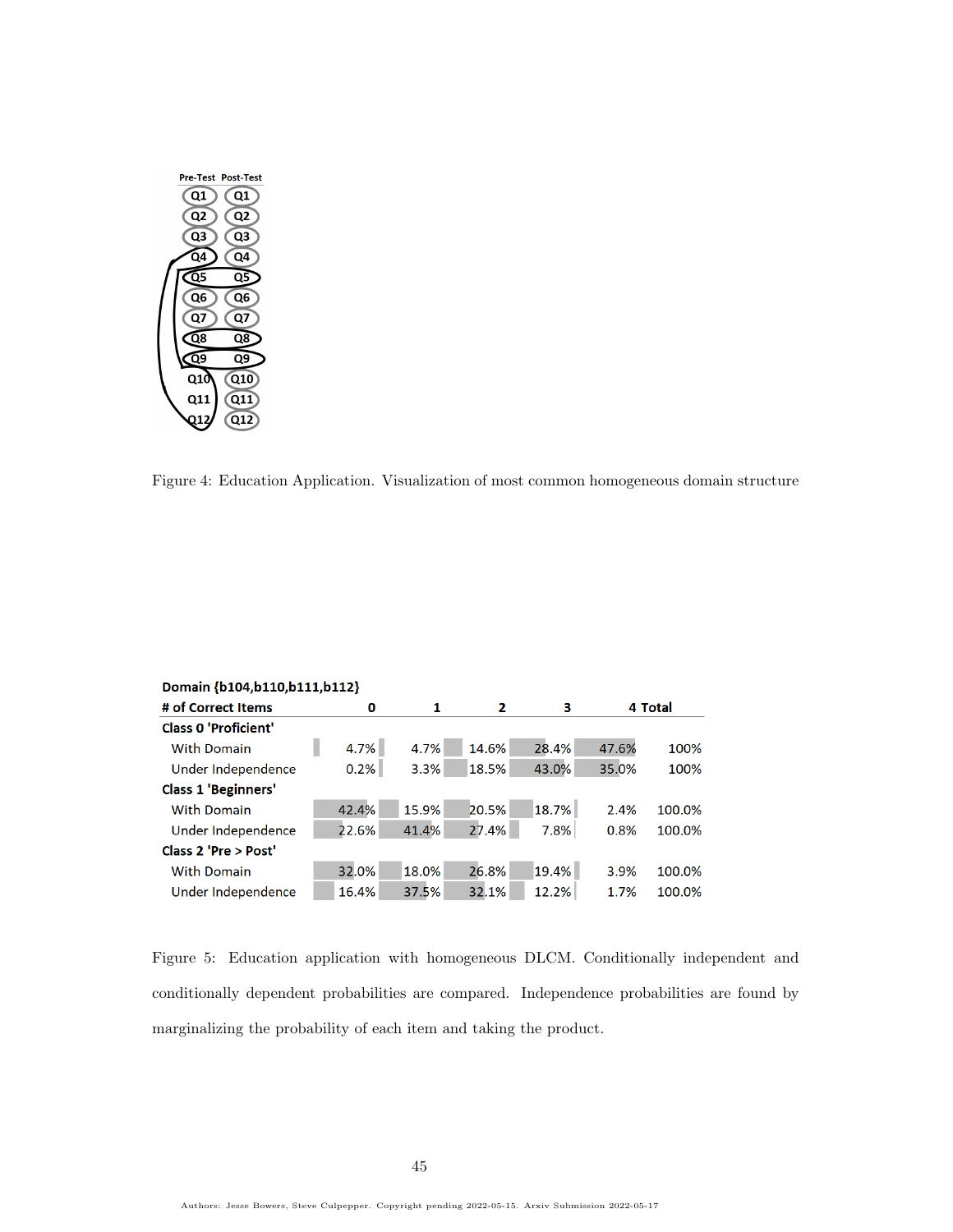|          | Class 0  |              |        | Class 1     |              | Class 2 |  |
|----------|----------|--------------|--------|-------------|--------------|---------|--|
|          |          | 'Proficient' |        | 'Beginners' | 'Pre > Post' |         |  |
| Question | Pre-Test | Post-Test    | Pre    | Post        | Pre          | Post    |  |
| 01       | 94%      | 97%          | 69%    | 91%         | 73%          | 41%     |  |
| 02       | 98%      | 99%          | 89%    | 97%         | 82\%         | 26%     |  |
| 03       | 96%      | 98%          | $81\%$ | 81%         | 60%          | 10%     |  |
| 04       | 89%      | 98%          | 42%    | 44%         | 39%          | $9\%$   |  |
| 05       | 88%      | 90%          | 62%    | 69%         | 71%          | 38%     |  |
| 06       | 97%      | 97%          | 73%    | 83\%        | 60%          | 25%     |  |
| 07       | $93\%$   | $99\%$       | 79%    | 90%         | 76%          | 26%     |  |
| 08       | 95%      | 96%          | 85%    | 88%         | 74%          | 45%     |  |
| 09       | 79%      | 85%          | 45%    | 48\%        | 40\%         | 17%     |  |
| 10       | 75%      | 95%          | 26%    | 28\%        | 35%          | 10%     |  |
| 11       | 67%      | 84%          | 27%    | 26%         | 35%          | 14%     |  |
| 12       | 78%      | 91\%         | 28\%   | 31%         | 37%          | 17%     |  |

<span id="page-45-0"></span>Table 18: Education Application. Marginal probabilities of each item under a homogeneous DLCM.

| Conditional Probability                             | Class 0      | Class 1 | Class 2                    |  |
|-----------------------------------------------------|--------------|---------|----------------------------|--|
|                                                     | 'Proficient' |         | 'Beginners' 'Pre $>$ Post' |  |
| Domain {B105,B205}:                                 |              |         |                            |  |
| B <sub>205</sub> Correct   B <sub>105</sub> Correct | $94\%$       | 84\%    | 43\%                       |  |
| B205 Correct   B105 Mistake                         | $61\%$       | $44\%$  | 25%                        |  |
| Domain {B108, B208}:                                |              |         |                            |  |
| B208 Correct   B108 Correct                         | $99\%$       | $90\%$  | 45%                        |  |
| B208 Correct   B108 Mistake                         | $45\%$       | 75%     | 47\%                       |  |
| Domain {B109,B209}:                                 |              |         |                            |  |
| B209 Correct   B109 Correct                         | $96\%$       | 69%     | 25%                        |  |
| B209 Correct   B109 Mistake                         | 43\%         | $31\%$  | 12%                        |  |

<span id="page-45-1"></span>Table 19: Education Application. Conditional probability of paired items.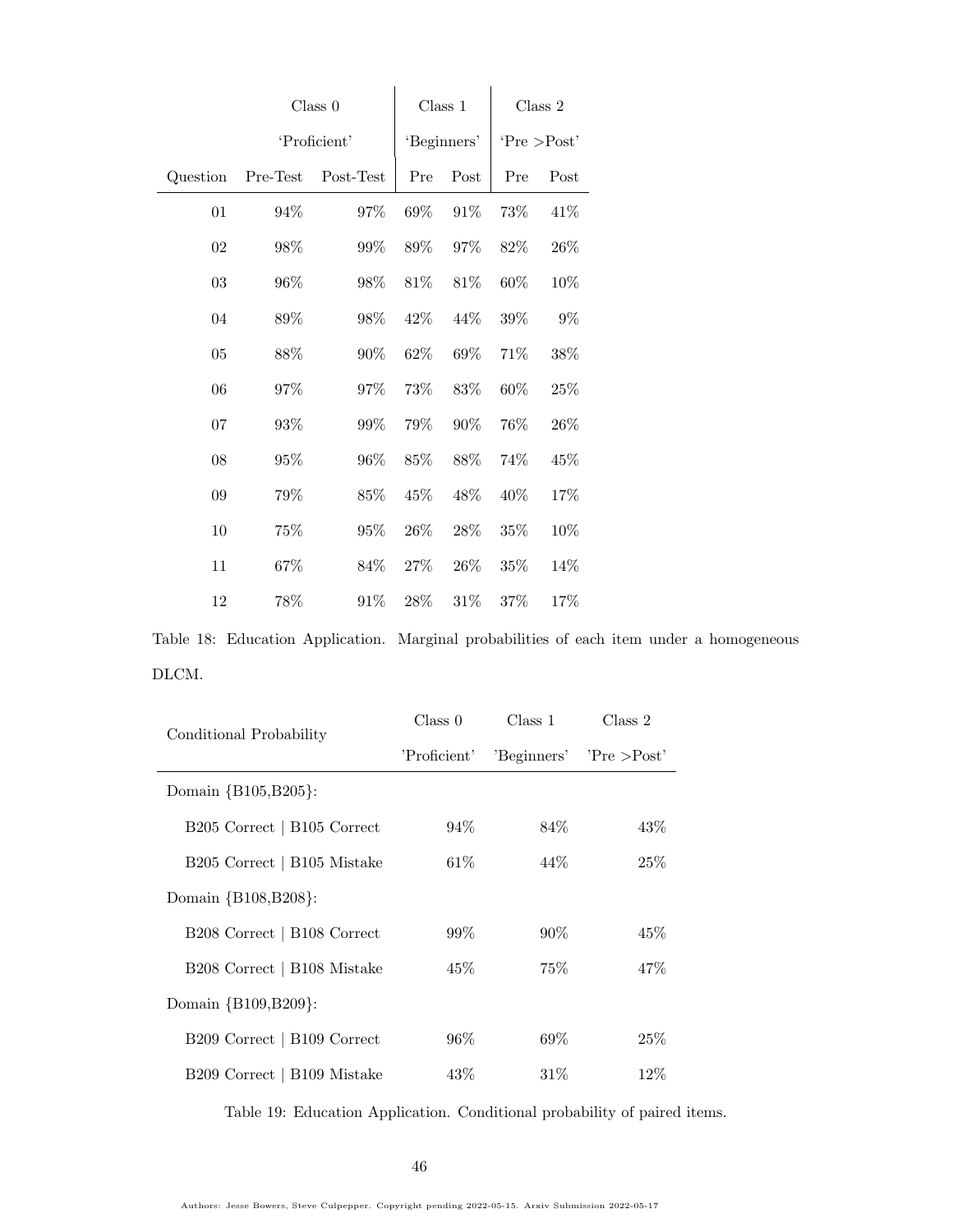| <b>B104</b> | <b>B110</b> | <b>B111</b> | <b>B112</b> | Class 0      | Class 1     | Class 2      |
|-------------|-------------|-------------|-------------|--------------|-------------|--------------|
|             |             |             |             | 'Proficient' | 'Beginners' | 'Pre > Post' |
| Mistake     | Mistake     | Mistake     | Mistake     | 4.7%         | 42.4%       | 32.0%        |
| Correct     | Mistake     | Mistake     | Mistake     | $2.9\%$      | 9.1%        | 3.9%         |
| Mistake     | Correct     | Mistake     | Mistake     | 0.3%         | 2.8%        | 3.8%         |
| Correct     | Correct     | Mistake     | Mistake     | 4.3%         | 4.5%        | 3.9%         |
| Mistake     | Mistake     | Correct     | Mistake     | $0.5\%$      | $2.1\%$     | 3.8%         |
| Correct     | Mistake     | Correct     | Mistake     | $2.4\%$      | 4.1%        | 3.8%         |
| Mistake     | Correct     | Correct     | Mistake     | $0.8\%$      | $2.2\%$     | $3.9\%$      |
| Correct     | Correct     | Correct     | Mistake     | $6.2\%$      | $5.2\%$     | 7.8%         |
| Mistake     | Mistake     | Mistake     | Correct     | $1.0\%$      | 1.9%        | 6.5%         |
| Correct     | Mistake     | Mistake     | Correct     | $6.3\%$      | $4.9\%$     | $7.6\%$      |
| Mistake     | Correct     | Mistake     | Correct     | $0.4\%$      | $2.5\%$     | $3.8\%$      |
| Correct     | Correct     | Mistake     | Correct     | 13.4%        | $5.1\%$     | $3.9\%$      |
| Mistake     | Mistake     | Correct     | Correct     | $0.4\%$      | $2.4\%$     | $3.8\%$      |
| Correct     | Mistake     | Correct     | Correct     | $6.5\%$      | $6.8\%$     | 3.8%         |
| Mistake     | Correct     | Correct     | Correct     | $2.3\%$      | $1.6\%$     | $3.8\%$      |
| Correct     | Correct     | Correct     | Correct     | 47.6%        | $2.4\%$     | $3.9\%$      |
| Total       |             |             |             | 100%         | 100%        | 100%         |

Domain: {b104, b110, b111, b112} Pattern Probabilities

<span id="page-46-0"></span>Table 20: Education Application. Conditional probabilities of four-item domain.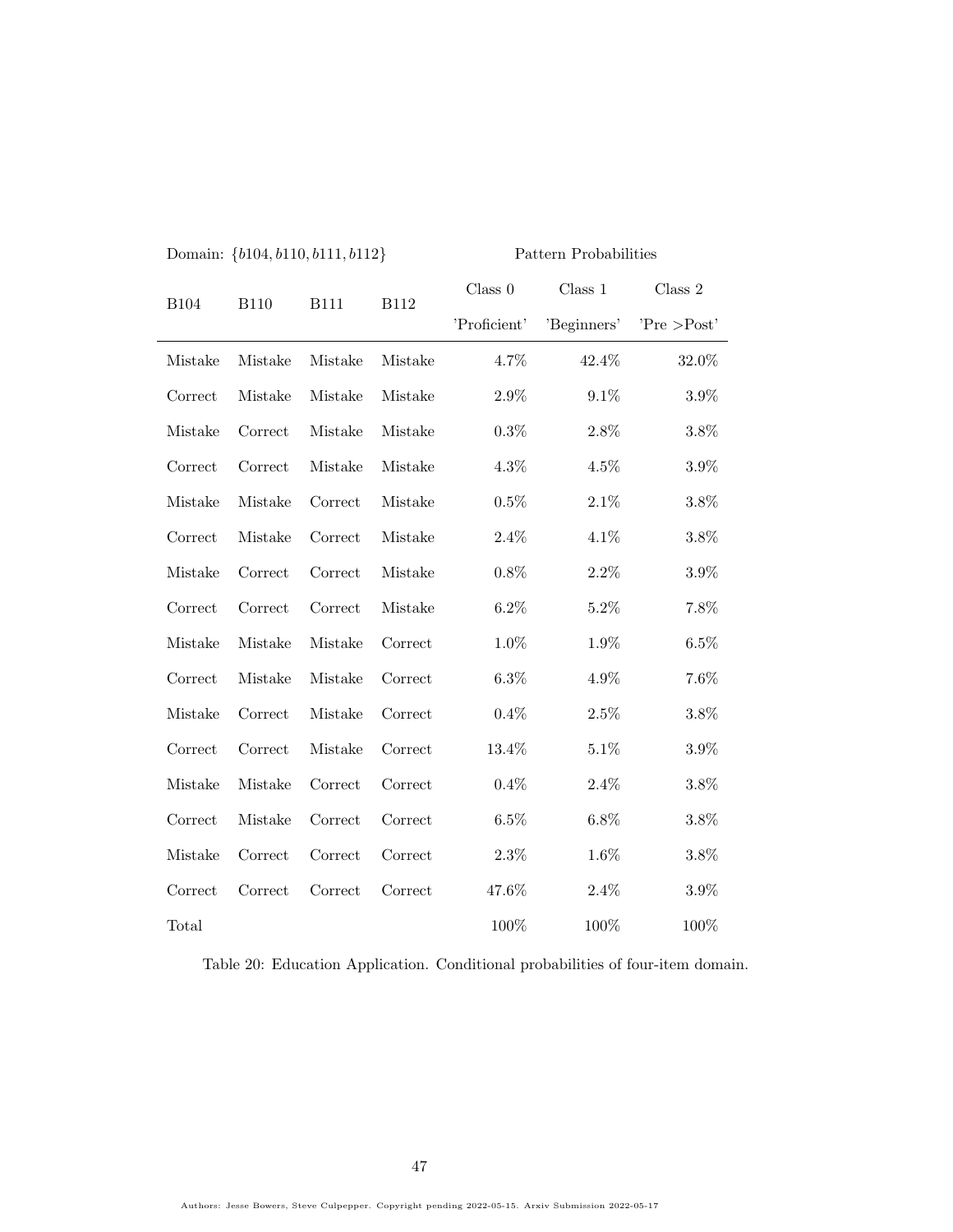### <span id="page-47-0"></span>11.2 Medical Application

This application is drawn from a Childhood Prevention Study (CAPS) by [Mihrshahi et al.](#page-58-0) [\[2001\]](#page-58-0) (available in the R randomLCA package). This is a longitudinal study which investigated children originally under two years of age. Every six months for two years these children were tracked for nighttime coughing, wheezing, itchy rashes, and flexural dermatitis. This creates four time periods where we indicate the absence (0) or presence (1) of each symptom. We removed any observations with missing data leaving  $n = 533$  subjects.

When models were compared, a homogeneous DLCM fit best (Figure [11.2\)](#page-47-0). The homogeneous DLCM was effective with four classes. Traditional LCM performed worst requiring six or more classes. The homogeneous DLCM has both less model complexity and improved fit compared to the traditional model (Table [21\)](#page-48-0). For the four class homogeneous model, we increased the number of iterations to 50, 000 and corrected for label switching (details in online Appendix [F\)](#page-73-0). With these adjustments, we have adequate convergence with a multivariate Gelman-Rubin statistic of  $< 1.01$ .

Homogeneous DLCM provides four classes: bad lungs (30% of subjects), bad all symptoms (14%), bad skin (16%), and good all symptoms (40%). Symptoms generally improve as time goes on. See Table [23](#page-49-0) for symptom prevalence within each class.

The most common domain structure can be found in Table [22](#page-48-1) and Figure [7.](#page-49-1) This domain structure pairs related symptoms for the same visit. The two lung issues are related: nighttime coughing and wheezing. If you do not have a night-cough you are unlikely to have wheezing. Similarly, the two skin issues are related: itchy rashes and flexural dermatitis. If you do not have an itchy-rash you are unlikely to have flexural dermatitis. See Table [24](#page-50-0) for details.

Overall, the homogeneous model was able to produce a simpler and more accurate model compared to the traditional LCM. In the context of longitudinal data, the homogenous DLCM was able to identify dependence between questions at the same time-point.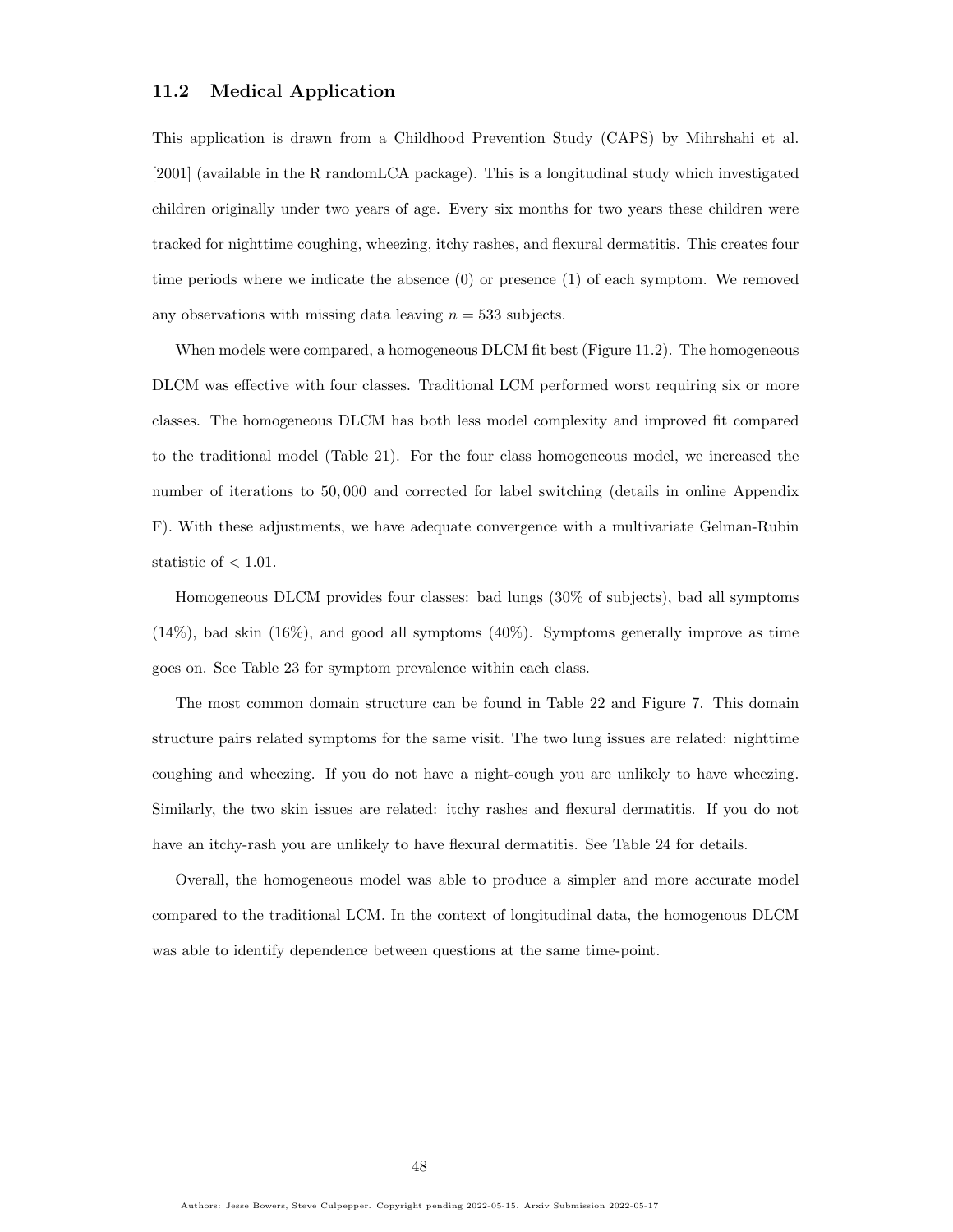

Model Name  $\rightarrow$  Traditional LCM · D· Homogeneous DLCM · A Heterogenous DLCM

| <b>WAIC</b>                                      | 2 | з                              |  | 6 |
|--------------------------------------------------|---|--------------------------------|--|---|
| <b>Traditional LCM</b>                           |   | 8,498 8,270 8,158 8,099 *8,094 |  |   |
| Homogeneous DLCM 7,722 7,663 *7,655 7,660 7,661  |   |                                |  |   |
| Heterogenous DLCM 7,820 *7,716 7,747 7,737 7,740 |   |                                |  |   |

Figure 6: Medical Application. Goodness of fit for evaluated models. Asterisks (\*) indicate the top model by type.

| Model Name        |             | $\#$ of Classes LPPD WAIC Penalty WAIC |            |
|-------------------|-------------|----------------------------------------|------------|
| Traditional LCM   | $6 - 3.905$ | 143                                    | 8.094      |
| Homogeneous DLCM  | $4 - 3.736$ |                                        | 91.5 7.655 |
| Heterogenous DLCM | $3 - 3,771$ |                                        | 87.3 7.716 |

<span id="page-48-0"></span>Table 21: Medical Application. Goodness of fit for top models.

| Domains                                                                                                                                           | % of Iterations |
|---------------------------------------------------------------------------------------------------------------------------------------------------|-----------------|
| $\{IR.1, FD.1\}; \{IR.2, FD.2\}; \{IR.3, FD.3\}; \{IR.4, FD.4\}; \{NC.1, W.1\}; \{NC.3, W.3\}; \{NC.4, W.4\};$                                    | 83.7%           |
| $\{IR.1, FD.1\}$ ; $\{IR.2, FD.2\}$ ; $\{IR.3, FD.3\}$ ; $\{IR.4, FD.4\}$ ; $\{NC.1, W.1\}$ ; $\{NC.2, W.2\}$ ; $\{NC.3, W.3\}$ ; $\{NC.4, W.4\}$ | $16.2\%$        |
| $\{IR.1, FD.1\}$ ; $\{IR.2, FD.2\}$ ; $\{IR.3, FD.3\}$ ; $\{IR.4, FD.4\}$ ; $\{NC.2, W.2\}$ ; $\{NC.3, W.3\}$ ; $\{NC.4, W.4\}$                   | $0.1\%$         |
| Table 22: Medical Application. Most Common Homogeneous Domains. NC=NightCough,                                                                    |                 |

<span id="page-48-1"></span>W=Wheeze, IR=ItchyRash, FD=FlexDerma.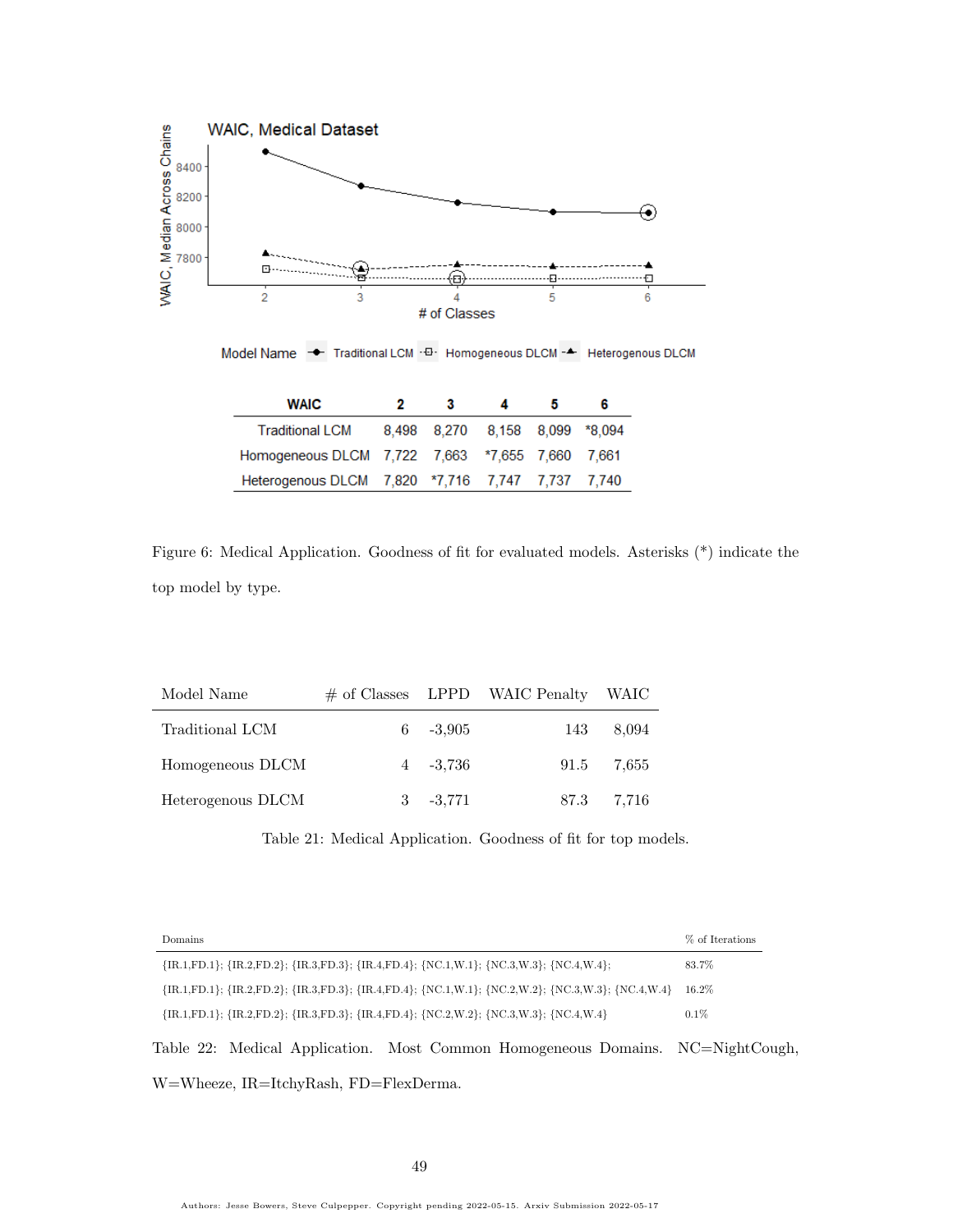Visit |Itchyrash FlexDerma Nightcough Wheeze

| $\mathbf{1}$ | ~ |  |
|--------------|---|--|
| 2            |   |  |
| 3            | V |  |
|              |   |  |

<span id="page-49-1"></span>Figure 7: Medical Application. Visualization of most common domain structure.

| Symptom        | Class 0               | Class 1 | Class $2$  | Class $3$  |
|----------------|-----------------------|---------|------------|------------|
| Time           | 'Bad Lungs' 'Bad All' |         | 'Bad Skin' | 'Good All' |
| FlexDerma      |                       |         |            |            |
| $\mathbf{1}$   | $15\%$                | $51\%$  | $75\%$     | 15%        |
| $\overline{2}$ | $11\%$                | $58\%$  | $67\%$     | $15\%$     |
| 3              | $4\%$                 | 43%     | $45\%$     | $10\%$     |
| $\overline{4}$ | $6\%$                 | 41%     | $31\%$     | $7\%$      |
| Itchyrash      |                       |         |            |            |
| $\mathbf{1}$   | $23\%$                | $76\%$  | $83\%$     | $24\%$     |
| $\overline{2}$ | $25\%$                | $73\%$  | $83\%$     | $19\%$     |
| 3              | $5\%$                 | $71\%$  | $64\%$     | $14\%$     |
| $\overline{4}$ | $7\%$                 | $61\%$  | $60\%$     | 14%        |
| Nightcough     |                       |         |            |            |
| $\mathbf{1}$   | $76\%$                | 74%     | $50\%$     | $35\%$     |
| $\overline{2}$ | $90\%$                | $86\%$  | 48%        | $39\%$     |
| 3              | $59\%$                | $65\%$  | 42%        | $31\%$     |
| $\overline{4}$ | $54\%$                | $63\%$  | 48%        | 19%        |
| Wheeze         |                       |         |            |            |
| $\mathbf 1$    | $53\%$                | $66\%$  | $30\%$     | $25\%$     |
| $\overline{2}$ | $63\%$                | $82\%$  | $16\%$     | $13\%$     |
| 3              | $37\%$                | $54\%$  | $18\%$     | $9\%$      |
| $\,4\,$        | $28\%$                | 46%     | $23\%$     | $3\%$      |

<span id="page-49-0"></span>Table 23: Medical Application. Marginal probabilities for homogeneous DLCM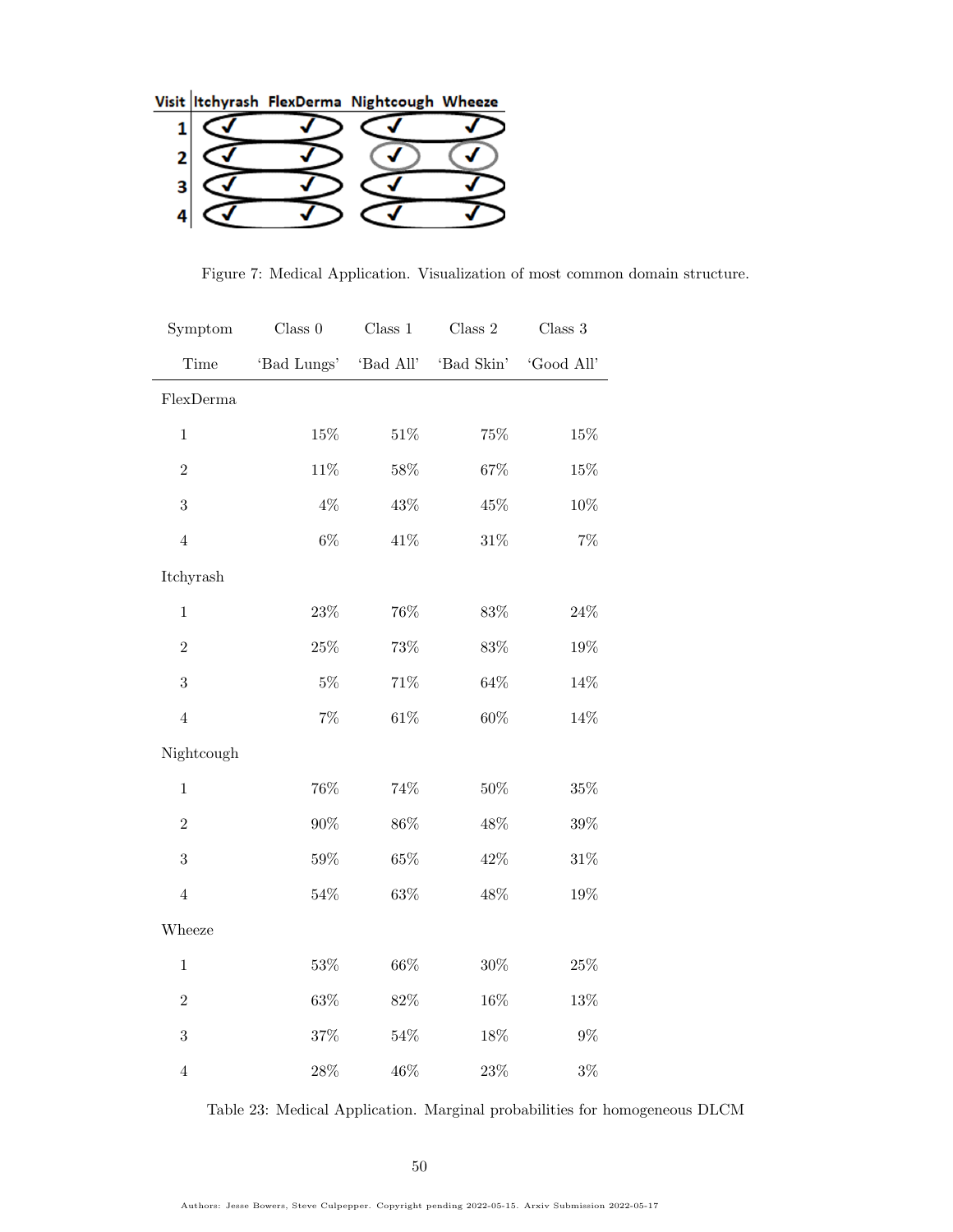| Question 1               | Yes    | $_{\rm Yes}$   | $\rm No$ | No     | Total   |
|--------------------------|--------|----------------|----------|--------|---------|
| Question 2               | Yes    | N <sub>o</sub> | Yes      | No     |         |
| Nightcough.1; Wheeze.1   |        |                |          |        |         |
| Class 0: Bad Lungs       | 47\%   | 28\%           | $6\%$    | 18%    | 100%    |
| Class 1: Bad All         | 56%    | 18%            | 10%      | 16%    | 100%    |
| Class 2: Bad Skin        | 19%    | 31%            | 11%      | $39\%$ | 100%    |
| Class 3: Good All        | 14%    | 21\%           | 11%      | 54%    | 100%    |
| Nightcough.3; Wheeze.3   |        |                |          |        |         |
| Class 0: Bad Lungs       | $26\%$ | 33%            | 11\%     | 30%    | 100%    |
| Class 1: Bad All         | 46%    | 19%            | 8%       | 27%    | 100%    |
| Class 2: Bad Skin        | 13%    | 29%            | $5\%$    | 53%    | 100%    |
| Class 3: Good All        | $7\%$  | 23%            | $2\%$    | 67%    | 100%    |
| Nightcough.4; Wheeze.4   |        |                |          |        |         |
| Class 0: Bad Lungs       | $24\%$ | 29\%           | $4\%$    | 42%    | 100%    |
| Class 1: Bad All         | 35%    | 27%            | 11%      | 27%    | 100%    |
| Class 2: Bad Skin        | 17%    | 31%            | $5\%$    | 47%    | 100%    |
| Class 3: Good All        | $2\%$  | 17%            | $1\%$    | 81%    | 100%    |
| Itchyrash.1; FlexDerma.1 |        |                |          |        |         |
| Class 0: Bad Lungs       | 12%    | 11%            | $3\%$    | 74%    | 100%    |
| Class 1: Bad All         | 48%    | 28%            | $3\%$    | 21\%   | 100%    |
| Class 2: Bad Skin        | 72%    | 11%            | $4\%$    | 14%    | 100%    |
| Class 3: Good All        | 14%    | 10%            | $1\%$    | 75%    | 100%    |
| Itchyrash.2; FlexDerma.2 |        |                |          |        |         |
| Class 0: Bad Lungs       | $9\%$  | 16%            | $1\%$    | 73%    | 100%    |
| Class 1: Bad All         | 57%    | 16%            | $2\%$    | $25\%$ | 100%    |
| Class 2: Bad Skin        | 62%    | 21\%           | $4\%$    | 13%    | 100%    |
| Class 3: Good All        | 11%    | $7\%$          | $3\%$    | 78%    | 100%    |
| Itchyrash.3; FlexDerma.3 |        |                |          |        |         |
| Class 0: Bad Lungs       | $2\%$  | $3\%$          | $1\%$    | 94%    | 100%    |
| Class 1: Bad All         | 41\%   | $30\%$         | $2\%$    | 27%    | 100%    |
| Class 2: Bad Skin        | 41\%   | 24%            | $4\%$    | 31%    | $100\%$ |
| Class 3: Good All        | $7\%$  | $7\%$          | $3\%$    | 83%    | 100%    |
| Itchyrash.4; FlexDerma.4 |        |                |          |        |         |
| Class 0: Bad Lungs       | $2\%$  | $5\%$          | $3\%$    | 89%    | 100%    |
| Class 1: Bad All         | 36%    | 25%            | $6\%$    | 33%    | 100%    |
| Class 2: Bad Skin        | $29\%$ | 30%            | $2\%$    | 39%    | $100\%$ |
| Class 3: Good All        | $5\%$  | $9\%$          | $2\%$    | 84%    | 100%    |

<span id="page-50-0"></span>Table 24: Medical Application. Domain probabilities for homogeneous DLCM.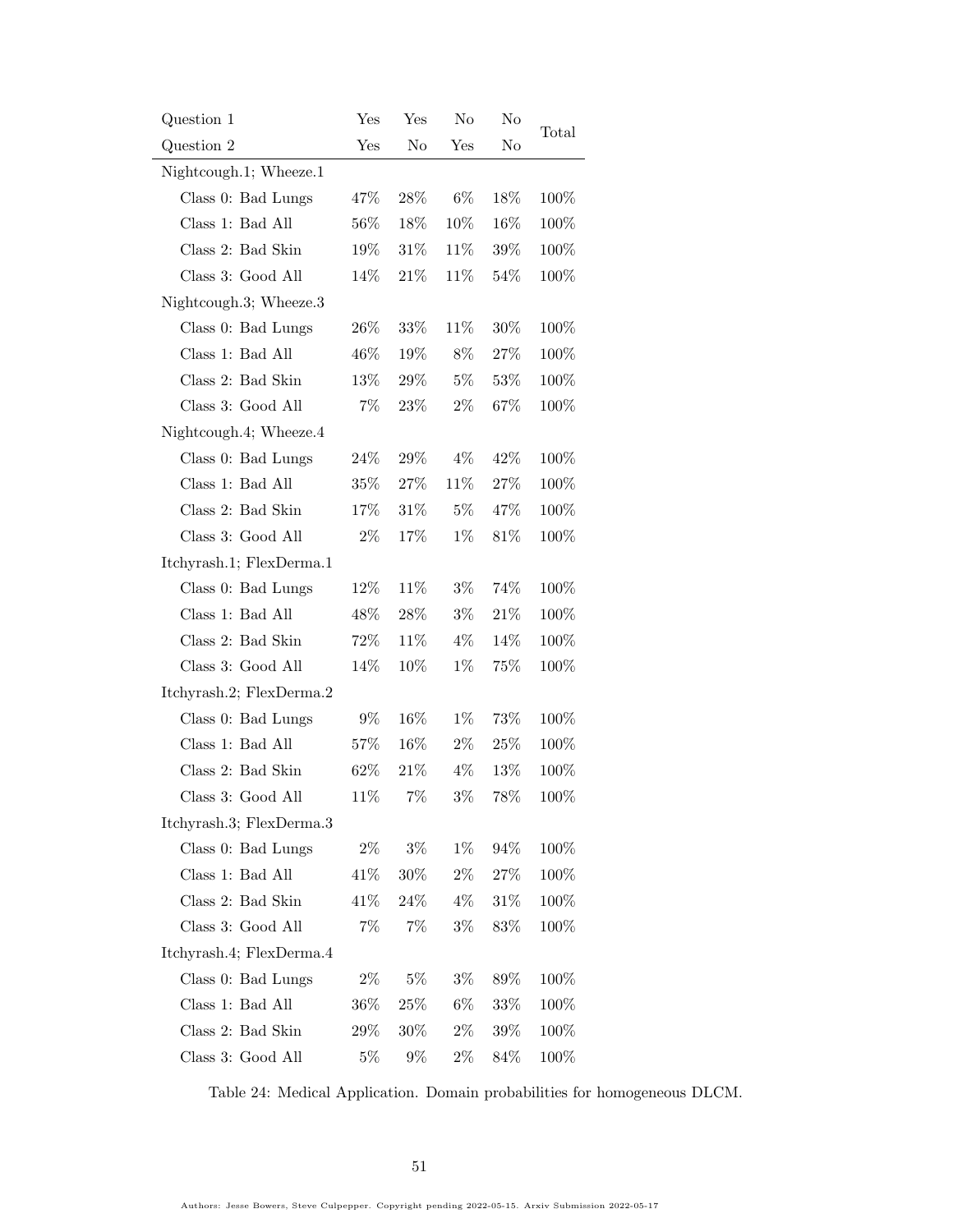### 11.3 Sociology Application

This application was drawn from a CDC Youth Risk Behavior Survey (YRBS) [\[Centers for](#page-57-1) [Disease Control and Prevention, 2017\]](#page-57-1). We isolated thirteen questions about sexual violence and sexual risk (e.g. STDs) answered by high school women. Each response is polytomous with 2-5 possible responses depending on the question. We removed any observations with missing data leaving  $n = 1,295$  subjects.

When models were compared, heterogeneous DLCM fit best (Table [25\)](#page-52-0). For details see Figure [8](#page-52-1) and Table [25.](#page-52-0) A four class heterogeneous DLCM has good convergence with a multivariate Gelman-Rubin statistic of 1.03.

The heterogeneous DLCM identified three classes: class 0 'At Risk' (17% of participants), class 1 'Not Sexually Active' (56%), and class 2 'Sexually Active' (27%). The marginal response probabilities can be found in online Appendix [G.](#page-73-1)

The most common domain structures can be found in Table [26.](#page-53-0) Questions Q20 and Q21 are two questions about frequency of sexual violence. They form an almost triangular structure with  $Q20 \geq Q21$  in Table [27.](#page-54-0) Questions  $Q64$  and  $Q65$  are overlapping questions about contraceptive use; see Table [28.](#page-55-0)

Class 0 'At Risk' has the most complex local dependencies with domains  $\{Q19,Q20,Q21\}$ and  $\{Q64,Q65\}$ . Class 2 'Sexually Active' is almost as complex with domains  $\{Q20,Q21\}$  and {Q64,Q65}. Dependence on Q19 was not important because 97% of participants answered this question 'no'. Class 1 'Not Sexually Active' is the least complex with domain  $\{Q20,Q21\}$ . Responses in class 1 were very concentrated with  $11/13$  questions each having  $\geq 95\%$  of their responses associated to a single value indicating they never had sex (online Appendix [G\)](#page-73-1).

The heterogeneous DLCM performed well in this example. In domain {Q20,Q21}, we recover near structural zeros. In domain {Q64,Q65}, we identify overlapping questions. Different classes have different domains because some classes are heavily concentrated on certain values, reducing the need to manage dependence in corresponding questions.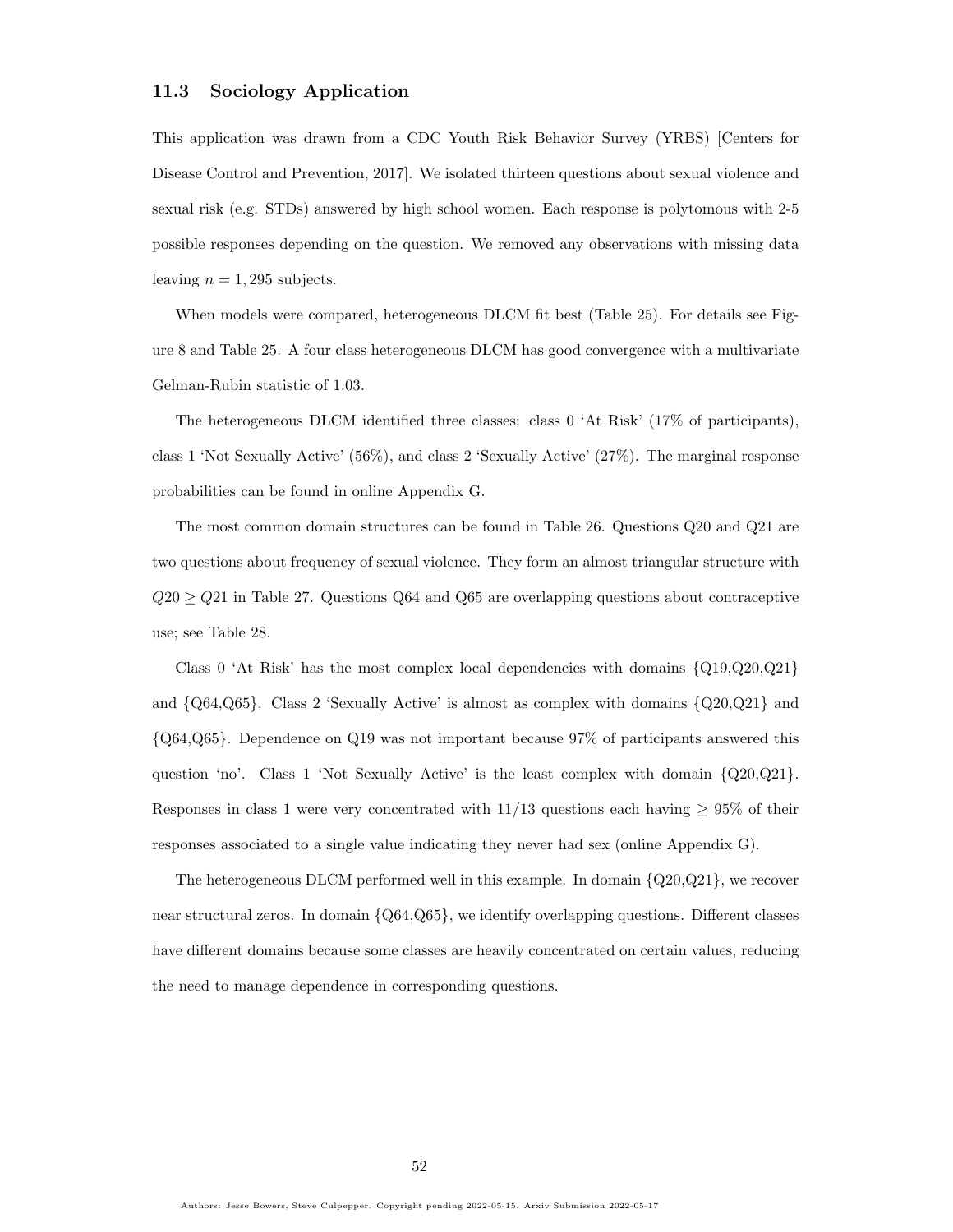

<span id="page-52-1"></span>Figure 8: Sociology Application. Goodness of fit of evaluated models. Asterisks (\*) indicate the top model by type.

| Model Name        |    |               | $\#$ of Classes LPPD WAIC Penalty | - WAIC |
|-------------------|----|---------------|-----------------------------------|--------|
| Homogeneous DLCM  | 3  | $-4.391$ 57   |                                   | 8,896  |
| Heterogenous DLCM | -3 | $-4.356$ 60.8 |                                   | 8.833  |
| Traditional LCM   | 6  | $-4.498$ 91.9 |                                   | 9.180  |

<span id="page-52-0"></span>Table 25: Sociology Application. Goodness of fit for best models.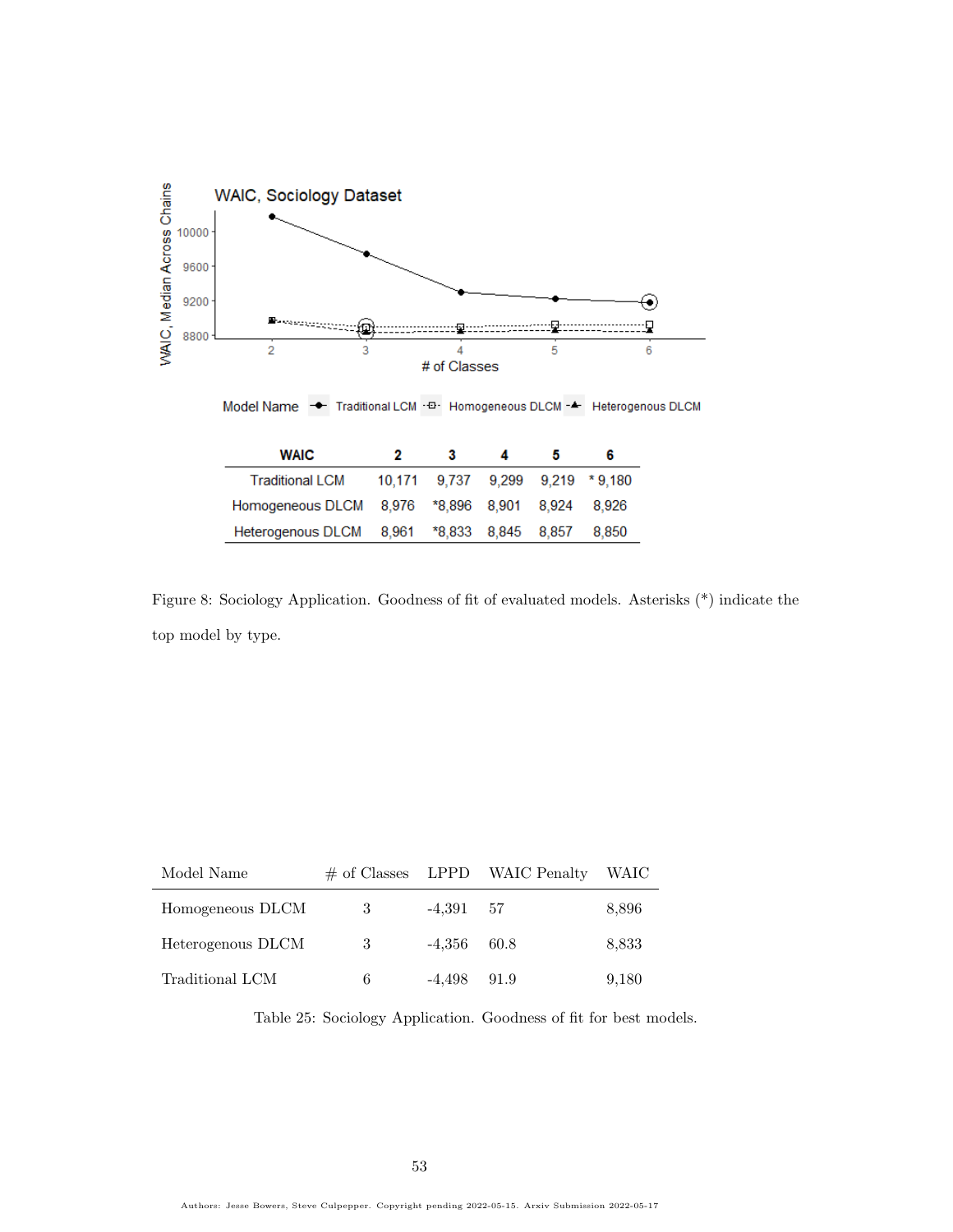|          | Domains $({\text{Domain}}; {\text{Domain}}); \ldots)$ | % of Iterations |
|----------|-------------------------------------------------------|-----------------|
| Class0:  | $\{Q19,Q20,Q21\}; \{Q64,Q65\};$                       |                 |
| Class 1: | ${Q20,Q21};$                                          | $71.5\%$        |
| Class 2: | ${Q20,Q21}; {Q64,Q65};$                               |                 |
| Class0:  | $\{Q19,Q20,Q21\}; \{Q64,Q65\}; \{Q61,Q62\};$          |                 |
| Class 1: | ${Q20,Q21};$                                          | 24.3%           |
| Class2:  | $\{Q20,Q21\}; \{Q64,Q65\};$                           |                 |
| Class0:  | $\{Q19,Q20,Q21\}; \{Q64,Q65,Q85\};$                   |                 |
| Class 1: | ${Q20,Q21};$                                          | $1.7\%$         |
| Class2:  | $\{Q20,Q21\}; \{Q64,Q65\};$                           |                 |

<span id="page-53-0"></span>Table 26: Sociology Application. Most common heterogeneous domain structures. Domains with a single item are omitted.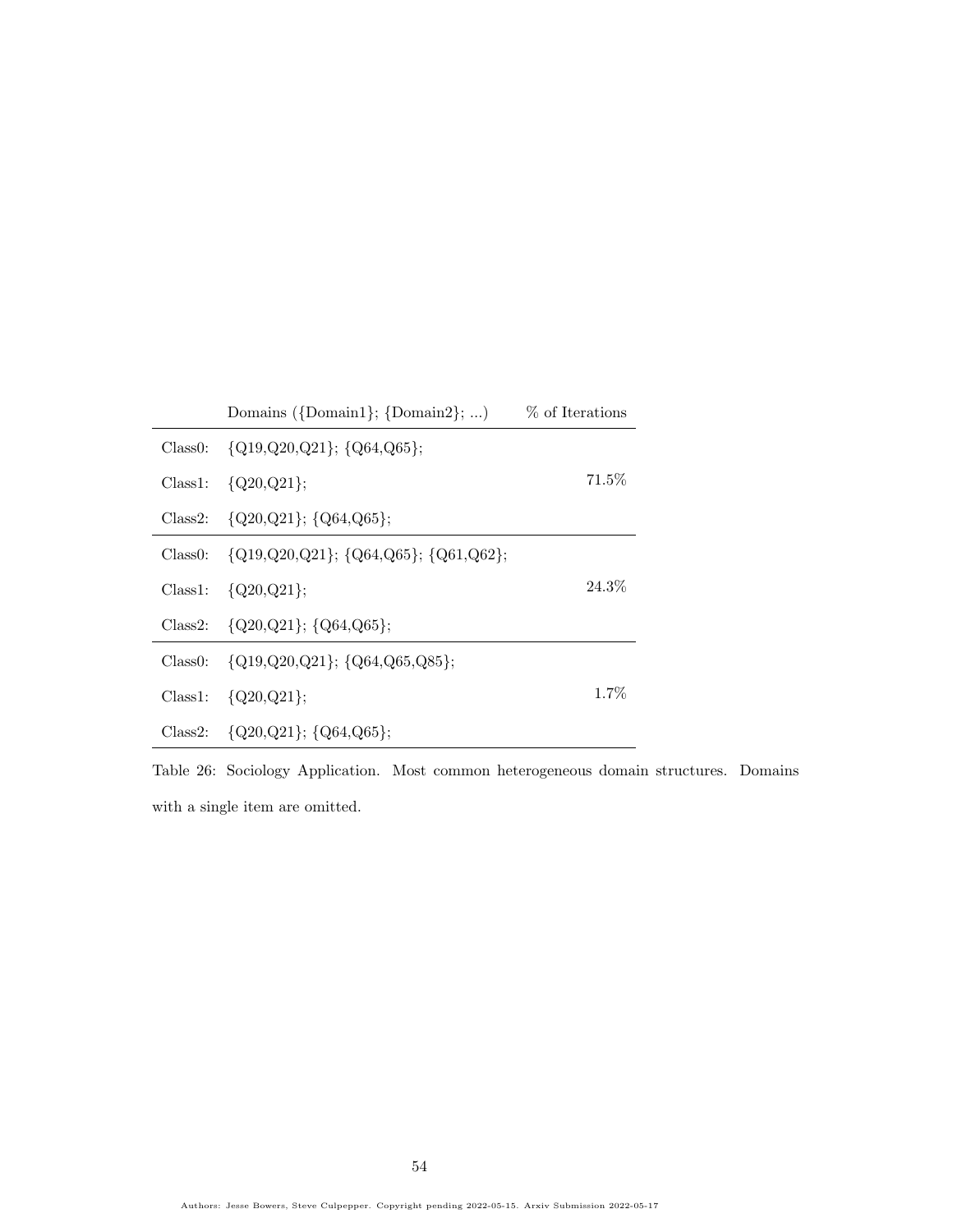|              | Q21: During the past 12 months,                 |                                                 |              |         |  |  |
|--------------|-------------------------------------------------|-------------------------------------------------|--------------|---------|--|--|
|              |                                                 | how many times did someone you were dating      |              |         |  |  |
|              |                                                 | or going out with force you to do sexual things |              |         |  |  |
|              |                                                 | that you did not want to do?                    |              |         |  |  |
|              |                                                 | Class 1 'Not Sexually Active':                  |              |         |  |  |
| Q20: During  |                                                 | $\overline{0}$<br>1<br>$2+$                     |              |         |  |  |
| the past 12  | 0                                               | 90.1\%                                          | 0.1%         | 0.1%    |  |  |
| months, how  | 1                                               | $3.4\%$                                         | $2.2\%$      | 0.1%    |  |  |
| many times   | $2+$                                            | 1.2%                                            | 0.3%         | 2.4%    |  |  |
| did anyone   |                                                 | Class 2 'Sexually Active':                      |              |         |  |  |
| force you to |                                                 | $\theta$                                        | $\mathbf{1}$ | $2+$    |  |  |
| do sexual    | 0                                               | 86.6%                                           | $0.3\%$      | 0.3%    |  |  |
| things       | 1                                               | $4.9\%$                                         | $3.2\%$      | $0.3\%$ |  |  |
| that you did | $2+$                                            | $0.9\%$                                         | 1.9%         | 1.7%    |  |  |
| not want to  |                                                 | Class 0 'At Risk', conditioned on:              |              |         |  |  |
| do?          |                                                 | Q19. Ever physically forced to have $sex = No$  |              |         |  |  |
|              |                                                 | $\boldsymbol{0}$                                | 1            | $2+$    |  |  |
|              | 0                                               | $72.6\%$                                        | 0.7%         | 0.7%    |  |  |
|              | 1                                               | $6.8\%$                                         | $8.1\%$      | 0.7%    |  |  |
|              | $2+$                                            | $2.9\%$                                         | $0.8\%$      | 6.4%    |  |  |
|              |                                                 | Class 0 'At Risk', conditioned on:              |              |         |  |  |
|              | Q19. Ever physically forced to have $sex = Yes$ |                                                 |              |         |  |  |
|              |                                                 | $\boldsymbol{0}$                                | $\mathbf 1$  | $2+$    |  |  |
|              | $\overline{0}$                                  | 25.6%                                           | $1.0\%$      | 1.0%    |  |  |
|              | 1                                               | 10.5%                                           | 13.9%        | 1.0%    |  |  |
|              | $2+$                                            | 18.5%                                           | $9.6\%$      | 18.9%   |  |  |

<span id="page-54-0"></span>Table 27: Sociology Application. Response probabilities for domains {Q20,Q21} and  $\{ {\rm Q}20, {\rm Q}21, {\rm Q}19 \}.$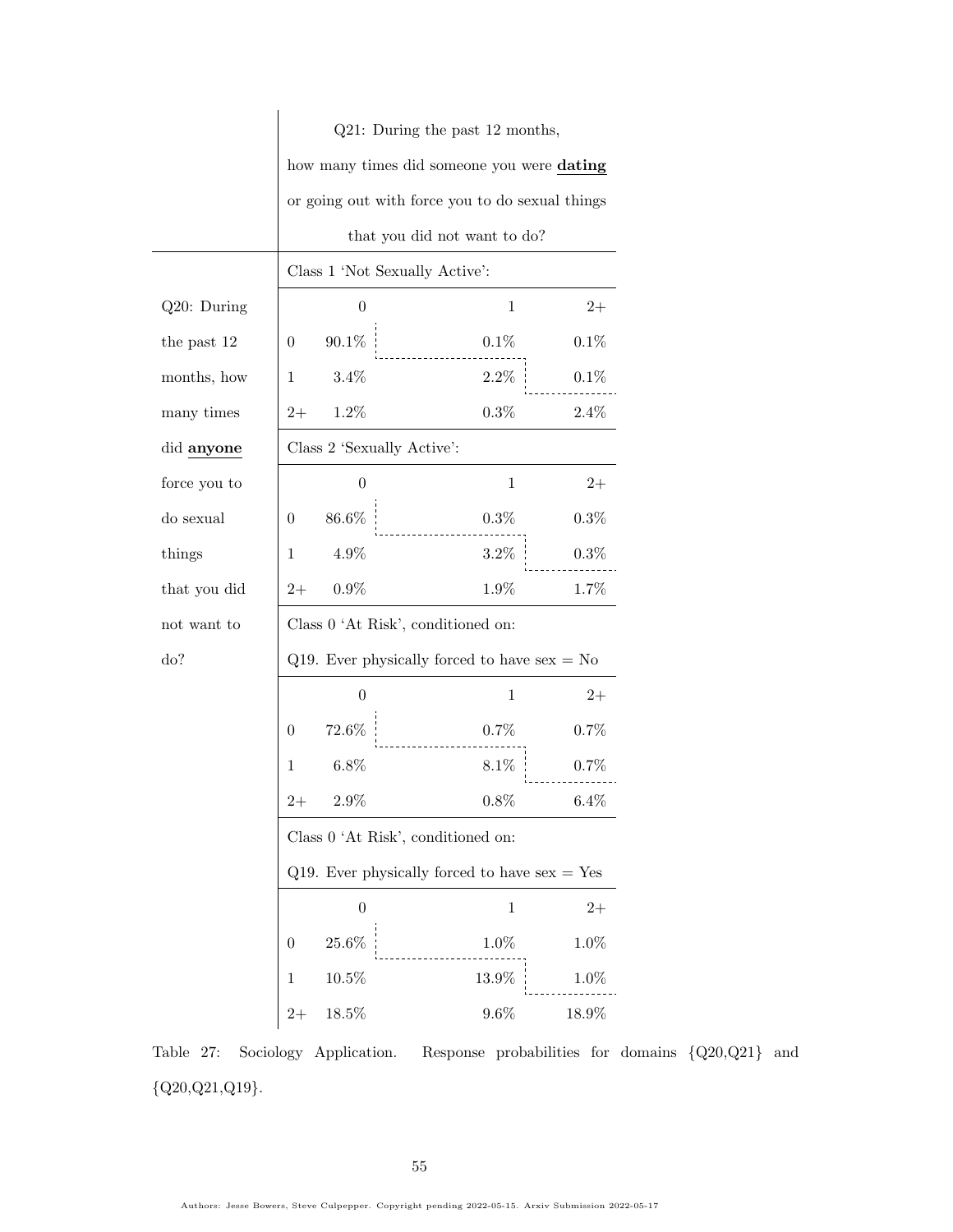|                        |                         | sexual intercourse, did |         |       |                                    |  |
|------------------------|-------------------------|-------------------------|---------|-------|------------------------------------|--|
|                        |                         |                         |         |       | your partner use a <b>condom</b> ? |  |
|                        |                         |                         | Class 0 |       | Class 2                            |  |
|                        |                         |                         | At Risk |       | Sexually Active                    |  |
|                        |                         | No                      | Yes     | No    | Yes                                |  |
| Q65: The last time     | $\bullet$ Never had sex | $0\%$                   | $0\%$   | $0\%$ | $0\%$                              |  |
| you had sexual         | $\bullet$ Condoms       | $0\%$                   | $26\%$  | $0\%$ | $49\%$                             |  |
| intercourse, what      | • Birth control pills   | 13%                     | $5\%$   | 12\%  | $8\%$                              |  |
| one method did you     | $\bullet$ No method     | $19\%$                  | $0\%$   | 12%   | $0\%$                              |  |
| or your partner use to | $\bullet$ Other         | 27\%                    | $7\%$   | 15\%  | $3\%$                              |  |
| prevent pregnancy?     | Total                   | $61\%$                  | $39\%$  | 40%   | $60\%$                             |  |

Q64: The last time you had

<span id="page-55-0"></span>Table 28: Sociology Application. Response probabilities for domain {Q64,Q65}.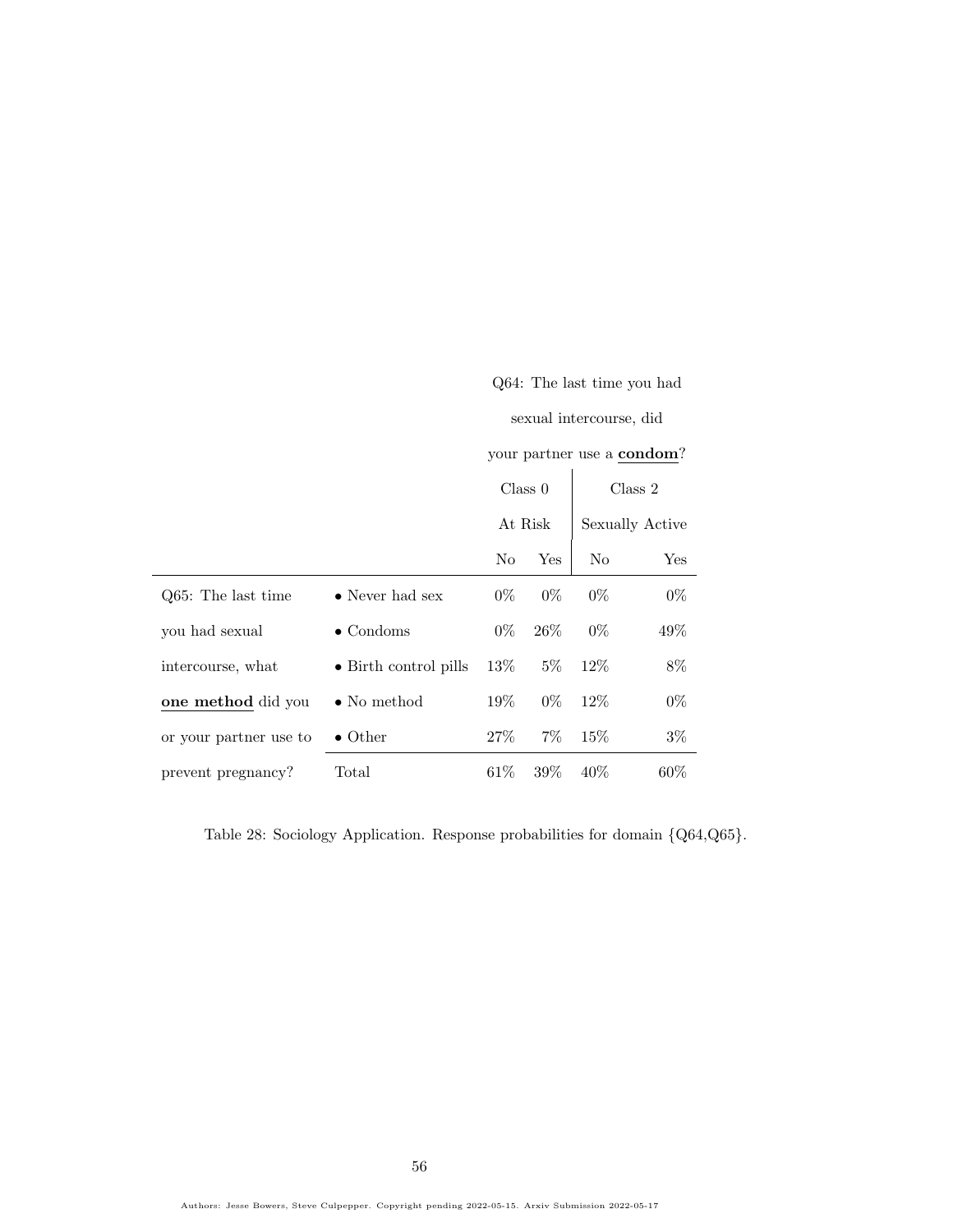# 12 Conclusion

In the presence of conditional dependence, traditional LCMs tend to overfit with too many classes. Even with additional classes, traditional LCMs may suffer from model mis-specification leading to poor goodness of fit.

We proposed a Dependent LCM (DLCM) model to account for these dependencies. The DLCM works by grouping together conditionally dependent items into conditionally independent domains. We verified the generic identifiability of this model. We also demonstrated the effectiveness of DLCMs in simulation studies and real world applications. In applications we demonstrated that DLCMs are particularly effective at analyzing time series data, pre-post testing, overlapping items, and structural zeros.

## 13 Acknowledgements

We would like to thank Theren Williams, Eric Wayman, and Dr. Kristen Lee for providing valuable feedback on writing style.

# References

- <span id="page-56-0"></span>Elizabeth S. Allman, Catherine Matias, and John A. Rhodes. Identifiability of parameters in latent structure models with many observed variables. Annals of Statistics, 37(6 A):3099–3132, 2009. ISSN 00905364. doi: 10.1214/09-AOS689.
- David J Bartholomew, Martin Knott, and Irini Moustaki. Latent variable models and factor analysis, chapter Chapter 1.4. Wiley Series in Probability and Statistics. Wiley-Blackwell, Hoboken, NJ, 3 edition, July 2011.
- Ken J. Beath. randomLCA: An R package for latent class with random effects analysis. *Journal* of Statistical Software, 81(13):1–25, 2017. doi: 10.18637/jss.v081.i13.
- Silvia Cagnone and Cinzia Viroli. A factor mixture analysis model for multivariate binary data. Statistical Modelling, 12(3):257–277, may 2012. doi: 10.1177/1471082x1101200303. URL <https://doi.org/10.1177/1471082x1101200303>.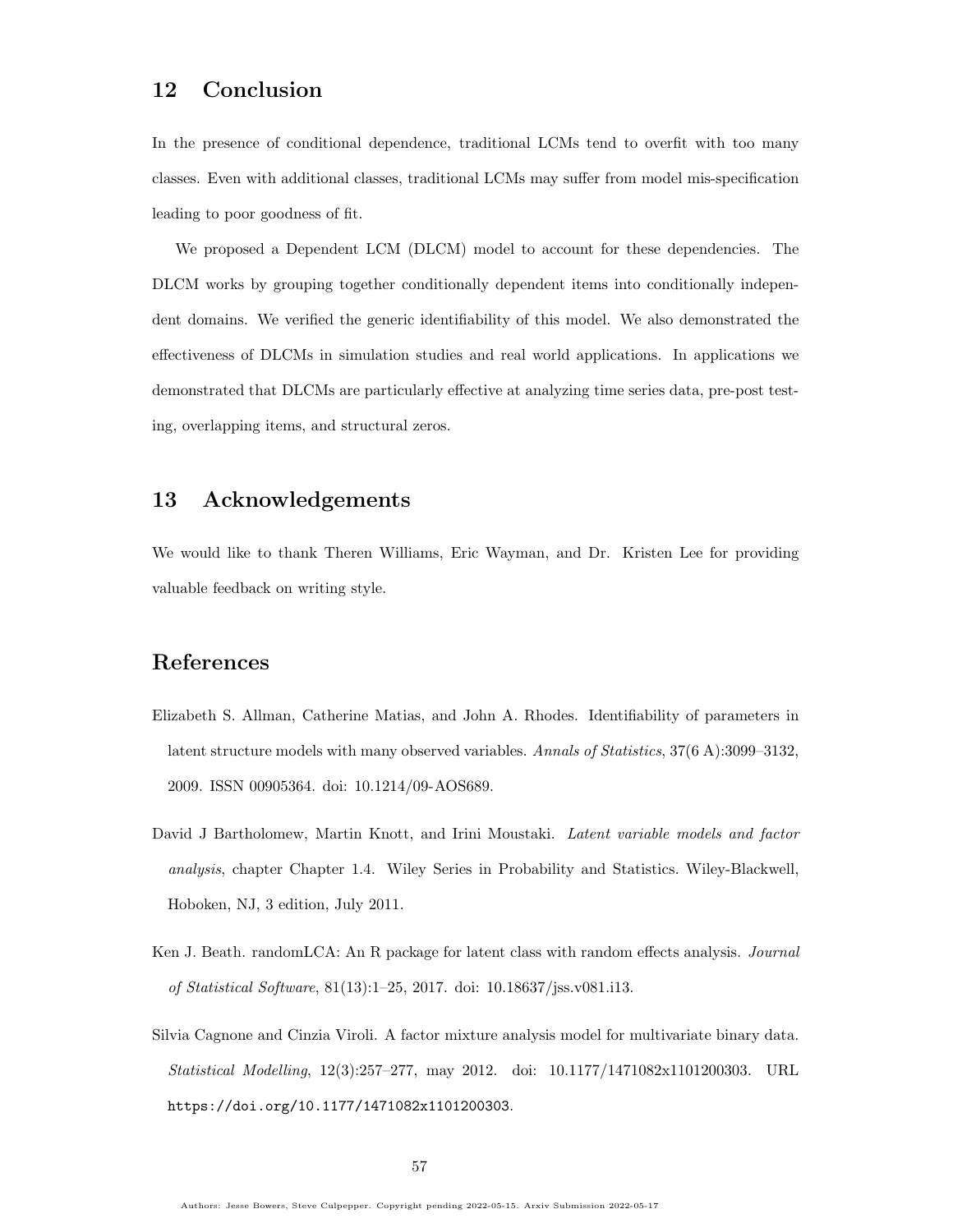- Miguel Á. Carreira-Perpiñán and Steve Renals. Practical identifiability of finite mixtures of multivariate bernoulli distributions. Neural Computation, 12(1):141–152, January 2000. doi: 10.1162/089976600300015925. URL <https://doi.org/10.1162/089976600300015925>.
- <span id="page-57-1"></span>Centers for Disease Control and Prevention. 2017 youth risk behavior survey data. Technical report, CDC, 2017. Available at: www.cdc.gov/yrbs.
- Anil Chaturvedi, Paul E. Green, and J. Douglas Caroll. K-modes clustering. Journal of Classification, 18(1):35–55, January 2001. doi: 10.1007/s00357-001-0004-3. URL [https:](https://doi.org/10.1007/s00357-001-0004-3) [//doi.org/10.1007/s00357-001-0004-3](https://doi.org/10.1007/s00357-001-0004-3).
- Siddhartha Chib and Edward Greenberg. Understanding the metropolis-hastings algorithm. The American Statistician, 49(4):327–335, November 1995. doi: 10.1080/00031305.1995.10476177. URL <https://doi.org/10.1080/00031305.1995.10476177>.
- Alan E. Gelfand. Gibbs sampling. Journal of the American Statistical Association, 95(452): 1300–1304, December 2000. doi: 10.1080/01621459.2000.10474335. URL [https://doi.org/](https://doi.org/10.1080/01621459.2000.10474335) [10.1080/01621459.2000.10474335](https://doi.org/10.1080/01621459.2000.10474335).
- Andrew Gelman, Jessica Hwang, and Aki Vehtari. Understanding predictive information criteria for bayesian models. Statistics and Computing, 24(6):997–1016, August 2013. doi: 10.1007/ s11222-013-9416-2. URL <https://doi.org/10.1007/s11222-013-9416-2>.
- <span id="page-57-0"></span>J"urgen Heller and Florian Wickelmaier. Minimum discrepancy estimation in probabilistic knowledge structures. Electronic Notes in Discrete Mathematics, 42:49–56, 2013. doi: 10.1016/j.endm.2013.05.145. "Data were collected by Pasquale Anselmi and Florian Wickelmaier at the Department of Psychology, University of Tuebingen, in February and March 2010.", and is available in the pks package in R.
- Joseph B. Kruskal. Three-way arrays: rank and uniqueness of trilinear decompositions, with application to arithmetic complexity and statistics. Linear Algebra and Its Applications, 18 (2):95–138, 1977. ISSN 00243795. doi: 10.1016/0024-3795(77)90069-6.

<span id="page-57-2"></span>Yuelin Li, Jennifer Lord-Bessen, Mariya Shiyko, and Rebecca Loeb. Bayesian latent class analysis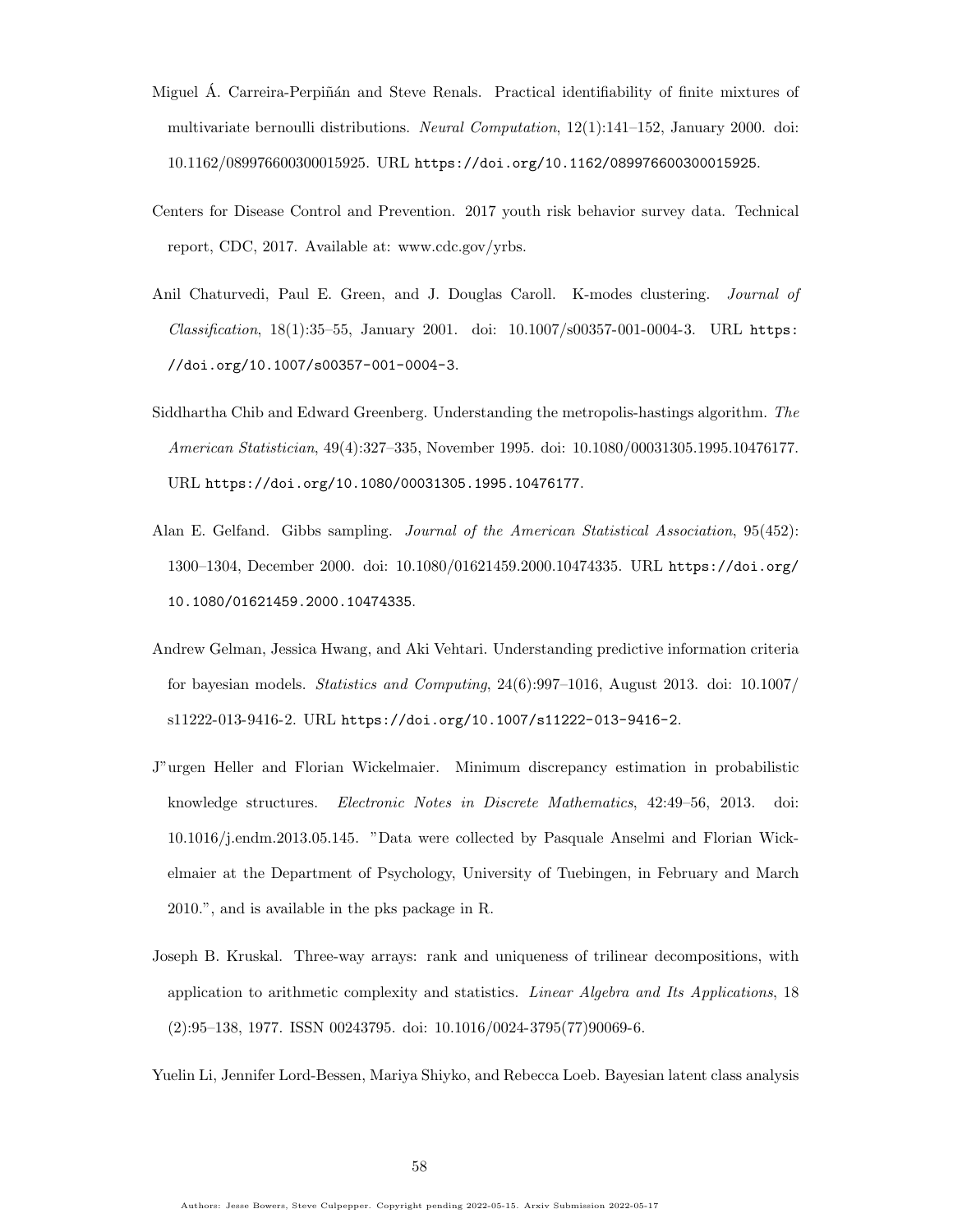tutorial. Multivariate Behavioral Research, 53(3):430–451, February 2018. doi: 10.1080/ 00273171.2018.1428892. URL <https://doi.org/10.1080/00273171.2018.1428892>.

- <span id="page-58-1"></span>Matthieu Marbac, Christophe Biernacki, and Vincent Vandewalle. Finite mixture model of conditional dependencies modes to cluster categorical data, 2014.
- <span id="page-58-0"></span>Seema Mihrshahi, Jennifer K Peat, Karen Webb, Euan R Tovey, Guy B Marks, Craig M Mellis, and Stephen R Leeder. The childhood asthma prevention study (CAPS). Controlled Clinical Trials, 22(3):333–354, April 2001. doi: 10.1016/s0197-2456(01)00112-x. URL [https://doi.](https://doi.org/10.1016/s0197-2456(01)00112-x) [org/10.1016/s0197-2456\(01\)00112-x](https://doi.org/10.1016/s0197-2456(01)00112-x). Data available in the randomLCA package in R.
- Olivia Parr-Rud. Business Analytics Using SAS Enterprise Guide and SAS Enterprise Miner. SAS Institute, October 2014. Data available at: https://www.kaggle.com/datasets/rodsaldanha/arketing-campaign.
- Arthur White and Thomas Brendan Murphy. BayesLCA: An R package for bayesian latent class analysis. Journal of Statistical Software, 61(13):1–28, 2014. URL [http://www.jstatsoft.](http://www.jstatsoft.org/v61/i13/) [org/v61/i13/](http://www.jstatsoft.org/v61/i13/). See section '4.2. Alzheimer data'.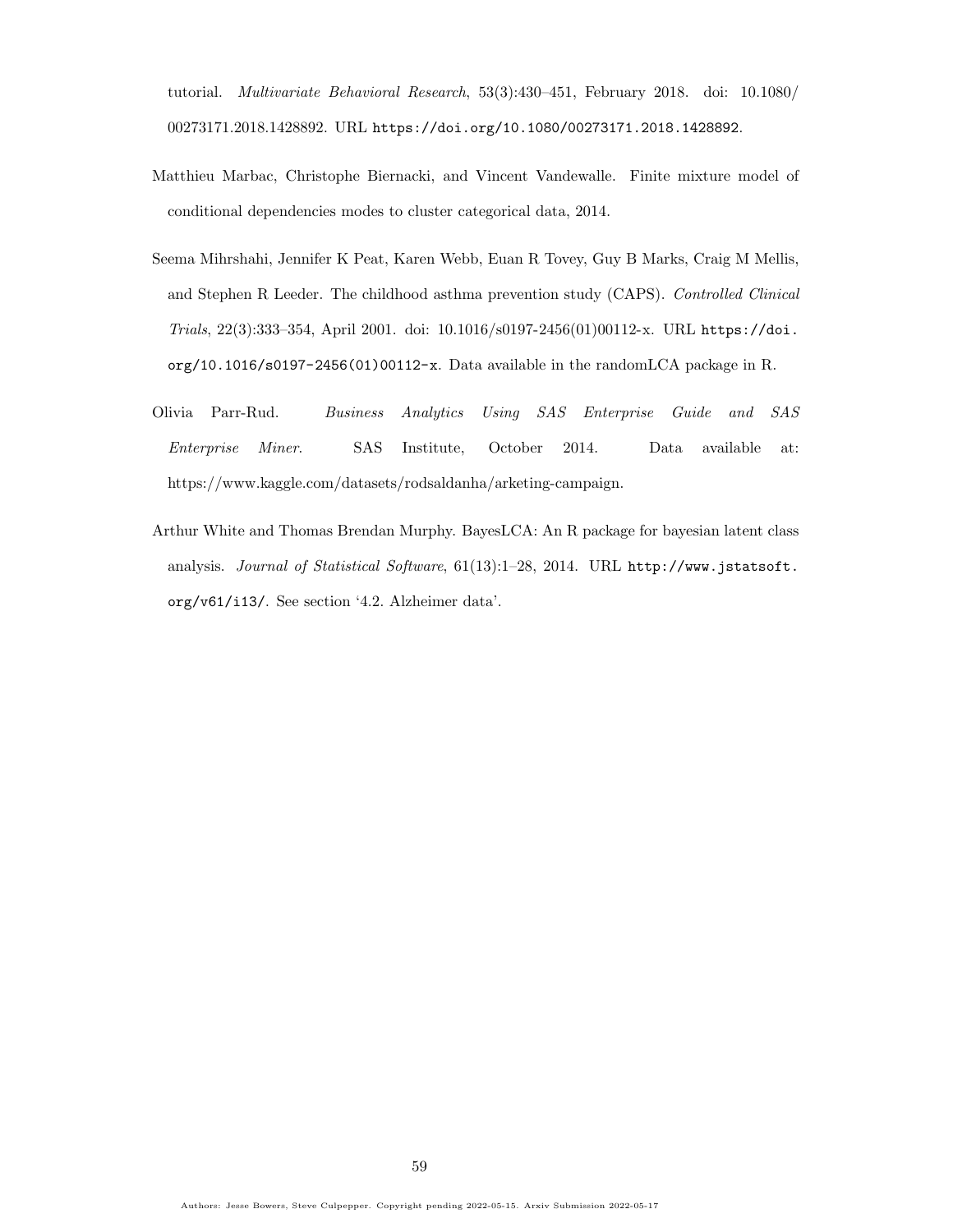## 14 Appendix

### A Identifiability

**Theorem 6.** The pooled domain structure  $Pooled(\delta)$  exists uniquely.

*Proof.* Since Pooled( $\delta$ ) =  $\{Z\}$  is one possible partition, we know Pooled( $\delta$ ) exists. Suppose there were two possible pooled domain structures  $W, W' \subset 2^{\mathbb{Z}_J}$  which partition  $\mathbb{Z}_J$  into the largest number of pooled domains  $|W| = |W'|$ . If W and W' are distinct, then there exists some set  $S' \in W'$  where  $S' \notin W$ . Take some  $S \in W$  where  $S' \cap S \neq \emptyset$ . In W, items  $S' \cap S$  and  $S' - S$ are conditionally independent. However in W' these are conditionally dependent. If  $S' \cap S$  and  $S' - S$  were conditionally independent, then there would exist a larger pooled domain structure where  $W'$  is taken and S is split into two pooled domains  $S' \cap S$  and  $S' - S$ .  $\Box$ 

Theorem 1. The following are equivalent:

- 1.  $P \in Pooled(\Delta)$
- 2. P is formed by merging overlapping domains  $J(c, d)$  until no overlaps remain. That is P is of the form:
	- Union of Domains:  $\mathcal{P} = \bigcup_{k=0}^{m} J(c_k, d_k)$
	- Overlapping:  $J(c_k, d_k) \cap \bigcup_{k'=0}^{k-1} J(c_{k'}, d_{k'}) \neq \emptyset$  for all  $k \in \mathbb{Z}_m$
	- Maximum Coverage:  $J(c,d) \cap \mathcal{P} = \emptyset$  for  $(c,d) \notin \{(c_k, d_k) : k \in \mathbb{Z}_m\}$
- 3. Build a graph with one node per item and an edge  $j \leftrightarrow j'$  if  $\delta_{jc} = \delta_{j'c}$  for any c.  $\mathcal P$  is a maximally connected subgraph of this graph.

*Proof.*  $1 \rightarrow 2$ :. Two partitions with overlapping items must be same partition. Let  $\mathcal{P}, \mathcal{P}'$  be two pooled domains. If items  $S \subseteq \mathcal{P}$  and  $S' \subseteq \mathcal{P}'$  are such that  $S \cap S' \neq \emptyset$  then  $\mathcal{P} = \mathcal{P}'$ .

Items in the same domain  $(c, d)$  have conditional dependence (for some  $\theta_{c,d}$ ). Therefore, items  $J(c, d)$  must all be in the same pooled domain. Consider the items formed by  $S := \bigcup_{k=0}^{n} J(c_k, d_k)$ where  $J(c_k, d_k) \cap \bigcup_{k'}^k J(c_{k'}, d_{k'}) \neq \emptyset$  for all  $k \leq n$ . Furthermore, let S be as large as possible where  $J(c, d) \cap S = \emptyset$  for any additional domain. Items S are all in the same pooled domain denoted P.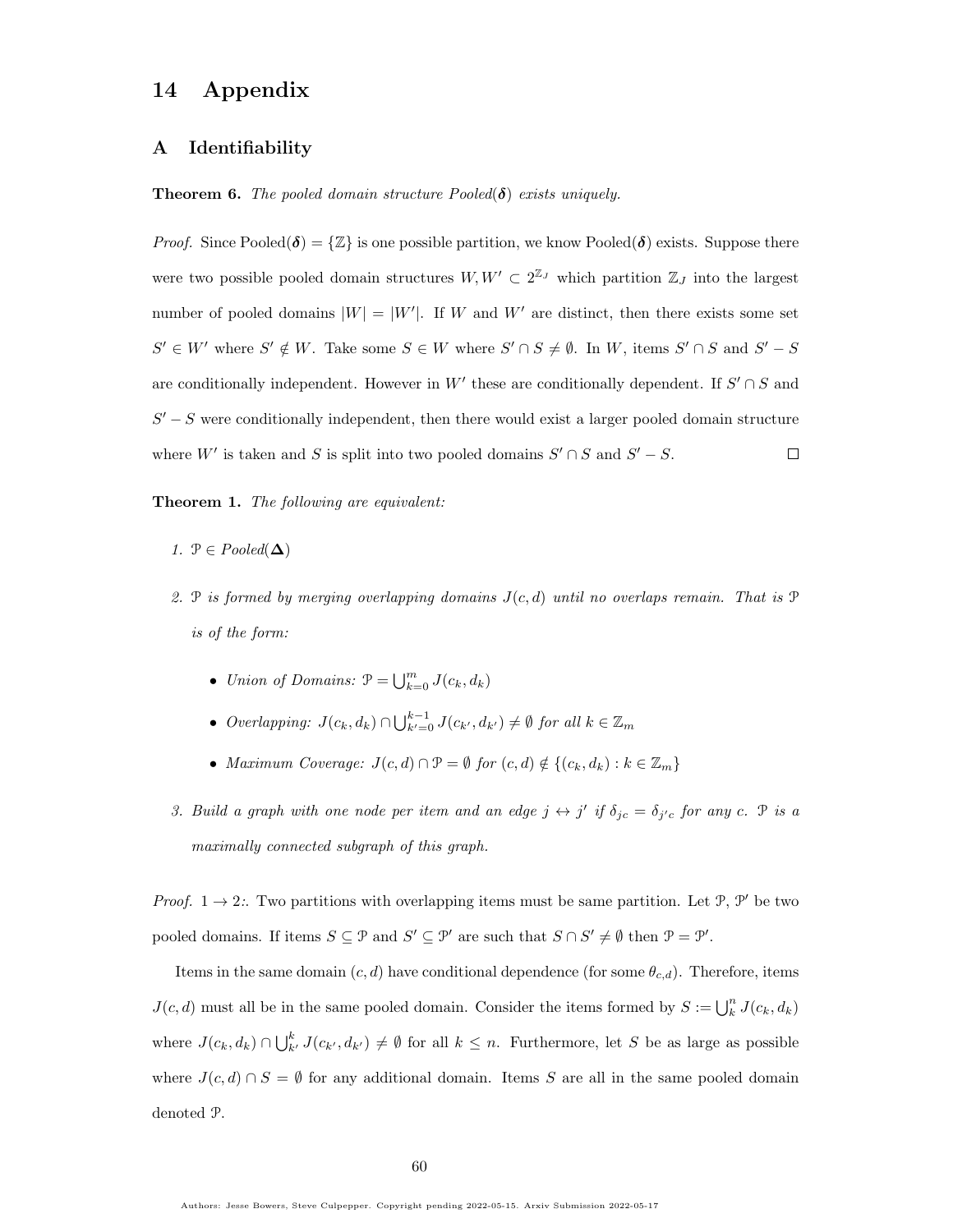We claim  $\mathcal{P} = S$ . By contradiction suppose  $S \subsetneq \mathcal{P}$ . We know that S and  $\mathcal{P} - S$  are conditionally independent for all  $\theta$  because all domains  $J(c,d) \in S$  and  $J(c',d')$  are disjoint. Therefore, we could make the domain structure larger by splitting  $\mathcal{P}$  into S and  $\mathcal{P} - S$ , a contradiction.

 $2 \rightarrow 3$ :. Take a pooled domain  $\mathcal{P}$ . We know  $\mathcal{P}$  is formed by overlapping domains:  $\mathcal{P}$  =  $\bigcup_{k=0}^m J(c_k, d_k)$ . We show all items in  $\mathcal P$  are connected by induction. Base case: we know all items of  $J(c_0, d_0)$  are connected. Inductive step: suppose all items of  $\bigcup_{k=0}^{m'} J(c_k, d_k)$  are connected for some  $m' < m$ . Since  $J(c_k, d_k) \cap \bigcup_{k'=0}^k J(c_{k'}, d_{k'})$ , we know every item of  $J(c_{m'+1}, d_{m'+1})$  is connected to some item of  $\bigcup_{k=0}^{m'} J(c_k, d_k)$ . Therefore, all items in  $\bigcup_{k=0}^{m'+1} J(c_k, d_k)$  are connected. Take any distinct pooled domains  $P$  and  $P'$ . Since these domains are made of non-overlapping domains  $J(c, d)$  we know there are no edges connecting these two pooled domains.

 $3 \rightarrow 1$ :. By contradiction, suppose  $\mathcal{P}$  is not formed by the maximally connected subgraph. If P is not closed, then there exists some  $\theta$  where P is conditionally dependent on some outside item. This contradicts that  $P$  is a pooled domain. If  $P$  is closed, then it is formed by two or more maximimally connected subgraphs. This contradicts that  $Pooled(\delta)$  contains the maximum number of pooled domains. We could break P into multiple pooled domains using claim  $1 \rightarrow$  $\Box$ 3.

<span id="page-60-0"></span>**Theorem 7.** The subspace where  $\underline{\theta}_{c,d}$  is Kronecker separable is measure zero with respect to the standard Lebesgue measure.

*Proof.* Suppose  $\underline{\theta}_{c,d}$  is Kronecker separability with conditionally independent bipartition  $J_0 \sqcup$  $J_1 = J(c, d)$ . Notationally for the k'th bipartition define:

Pattern id:  $r^{(k)} = \underline{V}(J_k)^{\top} \underline{X}$  for some response pattern  $\underline{X}$ Pattern Probabilities:  $\theta_{n(k)}^{(k)}$  $r_{r^{(k)}}^{(k)} = P(\underline{\boldsymbol{V}}(J_k)^\top \underline{\boldsymbol{X}}_i = r^{(k)} | \theta, c_i = c)$ Number of patterns:  $R^{(k)} = \prod_{j \in J_k} Q_j$ 

Without loss of generality, relabel our items such that max  $J_0 < \min J_1$ . Under this relabeling, we know pattern IDs  $r^{(0)}, r^{(1)}$  refer to pattern ID  $r^{(0)} + R^{(0)}r^{(1)}$  of domain (c,d). From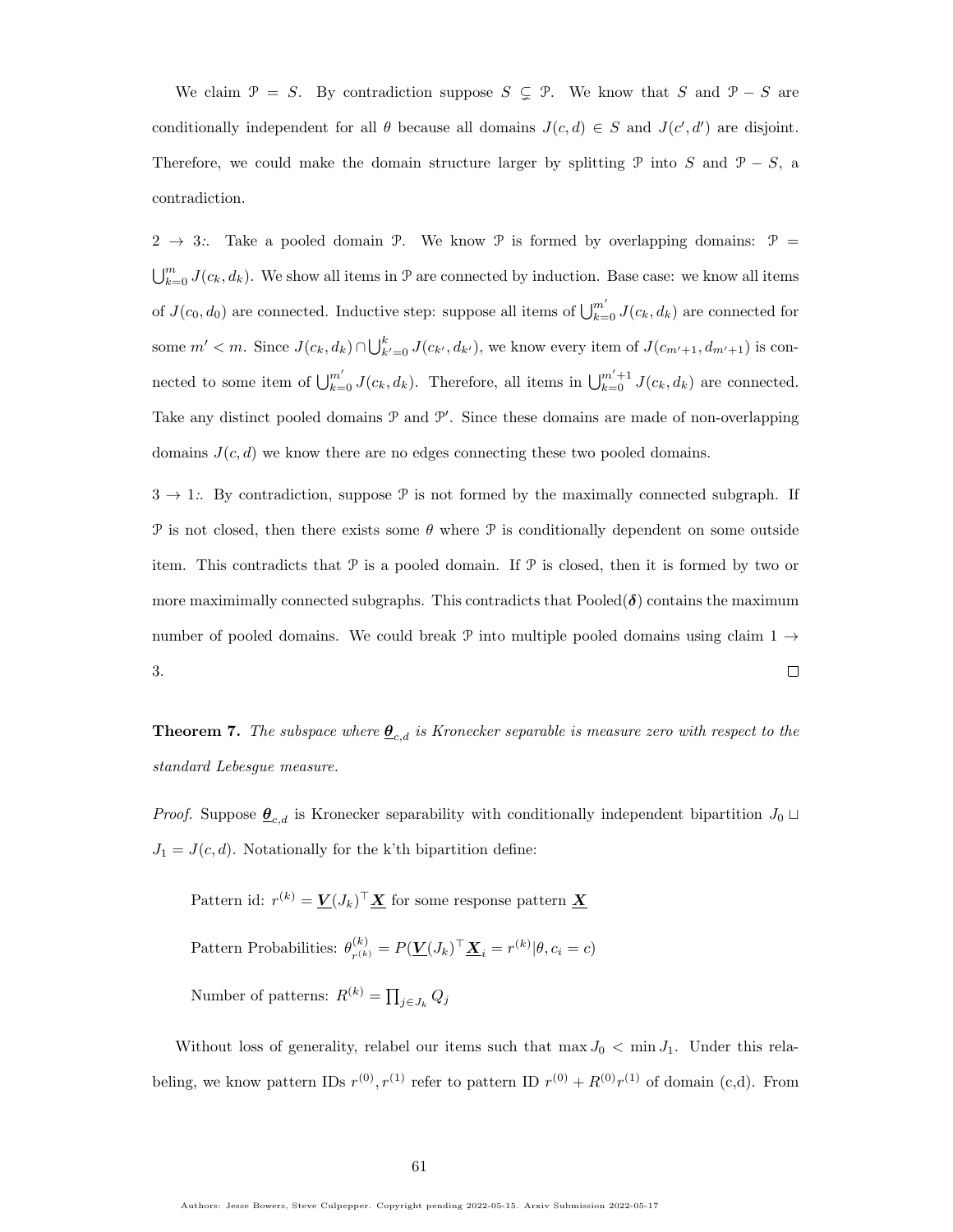independence we have that:

$$
\theta_{c,d,r^{(0)}+R^{(0)}r^{(1)}} = \theta_{r^{(1)}}^{(1)} \theta_{r^{(0)}}^{(0)}
$$

$$
\underline{\theta}_{c,d} = \underline{\theta}^{(0)} \otimes \underline{\theta}^{(1)}
$$

where ⊗ is the kronecker product.

Before kronocker separability,  $\underline{\theta}_{c,d}$  spans the subspace of  $\mathbb{R}_{>0}^{R_{cd}}$  where  $\sum_{r} \underline{\theta}_{cdr} = 1$ . This gives  $R_{cd} - 1$  free parameters. Similarly,  $\theta^{(k)}$  spans the subspace of  $\mathbb{R}_{\geq 0}^{R^{(k)}}$  where  $\sum_{r^{(k)}} \theta_{r^{(k)}}^{(k)}$  $r^{(k)}_{r^{(k)}} = 1$ with  $R^{(k)}$  free parameters. This implies that  $\underline{\theta}_{c,d}$  is on a space of size  $R_{cd} - 1$  before kronecker separability, but under kronecker separability separability  $\underline{\theta}_{c,d}$  is on a space of size  $R^{(0)} + R^{(1)} -$ 2.  $\Box$ 

**Lemma 1.** Take a specific tripartition of pooled domains  $S_k$  with corresponding probabilities  $\boldsymbol{A}^{(k)}$  as given in Corollary [2.](#page-17-0) The Kruskal rank of  $\boldsymbol{A}^{(k)}$  is

$$
rank_{\kappa} \mathbf{A}^{(k)} = \min(C, \kappa_k) \tag{23}
$$

$$
\kappa_k := \prod_{j \in \bigcup_{\mathcal{P} \in S_k} \mathcal{P}} Q_j \tag{24}
$$

Except in a measure zero space.

*Proof.* Let  $m := min(C, \kappa_k)$ . We know that  $rank_{\kappa} \mathbf{A}^{(k)} = m$  if and only if there exists a maximal minor which is nonzero. This means there exists a  $m \times m$  submatrix M of  $A^{(k)}$  which has a nonzero determinant. This determinant amounts to a polynomial of the cells in  $M$ . Each cell of M is itself a simple product of formed by  $\pi_c$  and corresponding values of  $\theta_{cdr}$  (see [\(22\)](#page-17-1)). So the minor  $|M|$  is a polynomial of our parameters  $\theta$  and  $\pi$ . If this polynomial is not zero everywhere, then the roots of this polynomial are a proper subset of measure zero. When we are not at a root,  $\text{rank}_{\kappa} \mathbf{A}^{(k)} = m$ . Therefore if for a given  $\boldsymbol{\delta}$ , there exists a choice of  $\theta$ ,  $\underline{\boldsymbol{\pi}}$  where  $\text{rank}_{\kappa} \mathbf{A}^{(k)} = m$ then  $\text{rank}_{\kappa} \mathbf{A}^{(k)} = m$  almost everywhere. For more details see [Allman et al.](#page-56-0) [\[2009\]](#page-56-0).

Take any choice of  $\delta$  and  $S_k$ . Set  $\pi = 1/C$ . Consider  $\mathbf{A}^{(k)}$ . From [\(22\)](#page-17-1), we see that each row of  $A^{(k)}$  represents one pattern of items  $\bigcup_{\mathcal{P} \in S_k} \mathcal{P}$ . Specifically, each column gives a vector of conditional probabilities  $\underline{P}(\bigcup_{\mathcal{P}\in S_k} \mathcal{P}|c)$ , up to permutation of rows. For any class we can choose  $\theta_c$  such that the first pattern r' has probability one, and the other patterns have probability zero. This is done taking each domain d in class c and setting  $\theta_{cdr} = 1$  if that pattern matches r' and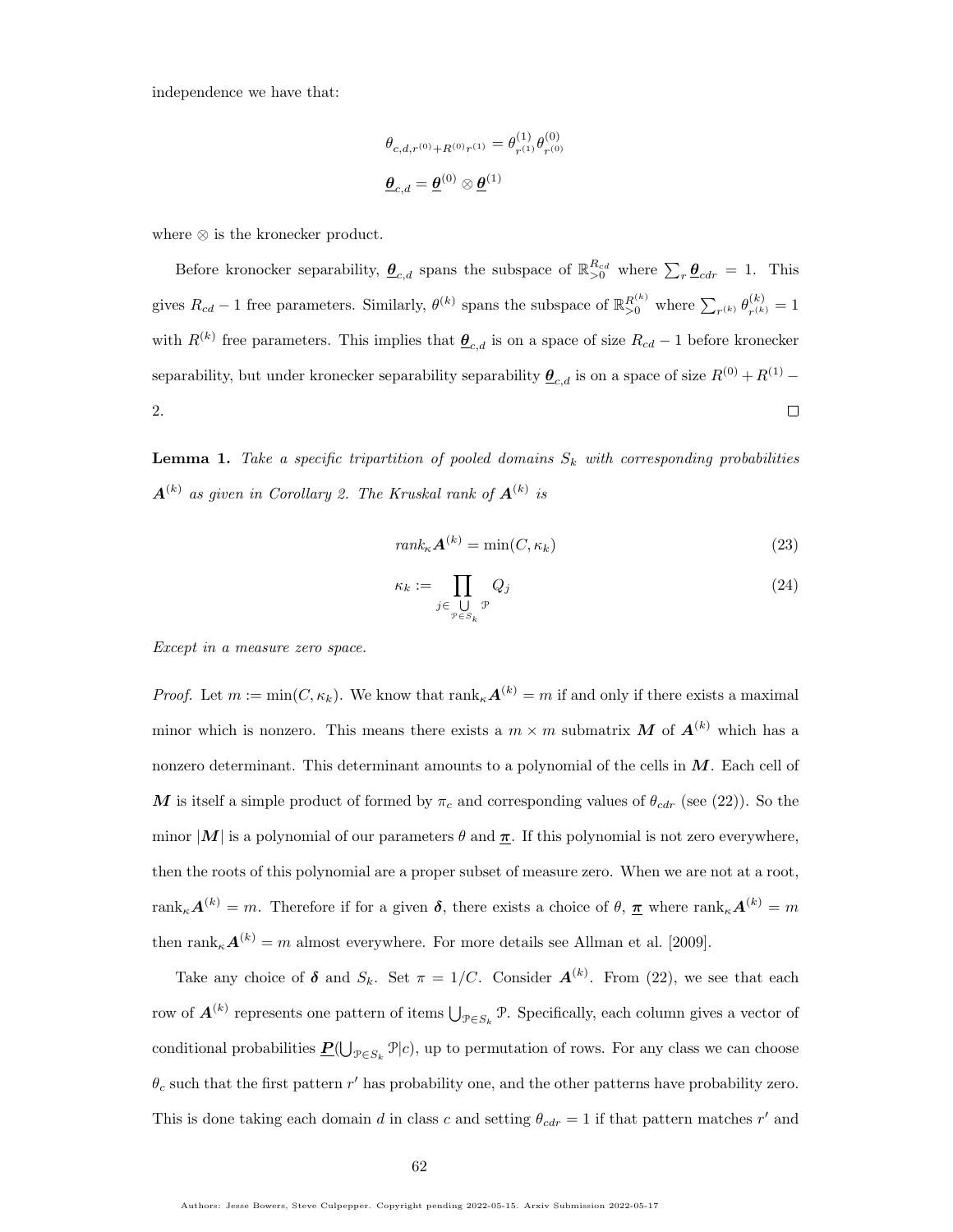zero otherwise. In this way let the first pattern of class 0 have probability 1, the second pattern of class 1 have probability 1, and so on until the first  $m \times m$  cells are diagonal. Clearly for this choice of  $\underline{\pi}, \theta$  we have  $\text{rank}_{\kappa} \mathbf{A}^{(k)} = m$ . It follows that  $\text{rank}_{\kappa} \mathbf{A}^{(k)} = m$  almost everywhere.  $\Box$ 

#### Corollary 5. Under the restriction that  $\theta$  is not Kronecker separable, lemma [1](#page-17-2) still holds.

*Proof.* Let  $\Theta$  be the unrestricted parameter space. Let A be the even that  $\text{rank}_{\kappa} \mathbf{A}^{(k)}$  is full rank, and B be the event that  $\theta$  is Kronecker separable. From theorem [7](#page-60-0) and lemma [1](#page-17-2) we know that  $1 - P(A) = P(B) = 0$ . It follows that  $P(A|\neg B) \ge P(A \cap \neg B) \ge P(A) - P(B) = 1 - 0$ .  $\Box$ 

### B DLCM Posteriors

**Theorem 4.** The DLCM full conditional distributions for  $c_i$ ,  $\pi$ , and  $\theta_{cd}$  are:

$$
P(c_i = c | \underline{\mathbf{X}}_i, \underline{\boldsymbol{\pi}}, \boldsymbol{\theta}, \Delta) = \frac{\pi_c p(\underline{\boldsymbol{r}}_{c,i} | c_i = c, \theta_c, \underline{\boldsymbol{\delta}}_c)}{\sum\limits_{c'=0}^{C-1} \pi_{c'} p(\underline{\boldsymbol{r}}_{c,i} | c_i = c', \theta_{c'}, \underline{\boldsymbol{\delta}}_{c'})}
$$
(32)

$$
(\underline{\boldsymbol{\pi}}|\boldsymbol{X},\boldsymbol{\theta},\boldsymbol{\Delta},\underline{\boldsymbol{c}}) = (\underline{\boldsymbol{\pi}}|\underline{\boldsymbol{c}}) \sim Dirichlet(\underline{\boldsymbol{\alpha}}^{(c)} + \underline{\boldsymbol{n}}^{(c)})
$$
(33)

$$
(\underline{\theta}_{cd}|\mathbf{X}, \underline{\pi}, \Delta, \underline{c}) = (\underline{\theta}_{cd} | r_{c,\cdot,d}, \underline{c}, \underline{\delta}_c)
$$
  
~ 
$$
\sim Dirichlet(\alpha^{(\theta)} \underline{\mathbf{1}}_{R_{cd}} + \underline{\mathbf{n}}_{cd}^{(\theta)})
$$
 (34)

$$
\mathbf{\underline{1}}_k := [1, \cdots, 1]^\top \tag{35}
$$

$$
n_c^{(c)} := \sum_{i=0}^{n-1} I(c_i = c)
$$
\n(36)

$$
n_{cdr}^{(\theta)} := \sum_{i=0}^{n-1} I(r_{icd} = r, c_i = c)
$$
\n(37)

Proof. Our priors jointly follow

$$
P(c_i = c, \underline{\pi}, \theta, \underline{\mathbf{X}}_i, \Delta) = P(\underline{\pi}) P(\Delta) \left[ \prod_{c,j=0}^{C-1, J-1} P(\underline{\theta}_{c,j} | \Delta) \right] \prod_i \left[ P(c_i | \underline{\pi}) P(\underline{\mathbf{X}}_i | c_i, \theta, \Delta) \right].
$$

Going forward we assume a fixed value of  $\Delta$  and omit it for simplicity. The joint distribution of our responses and parameters follows: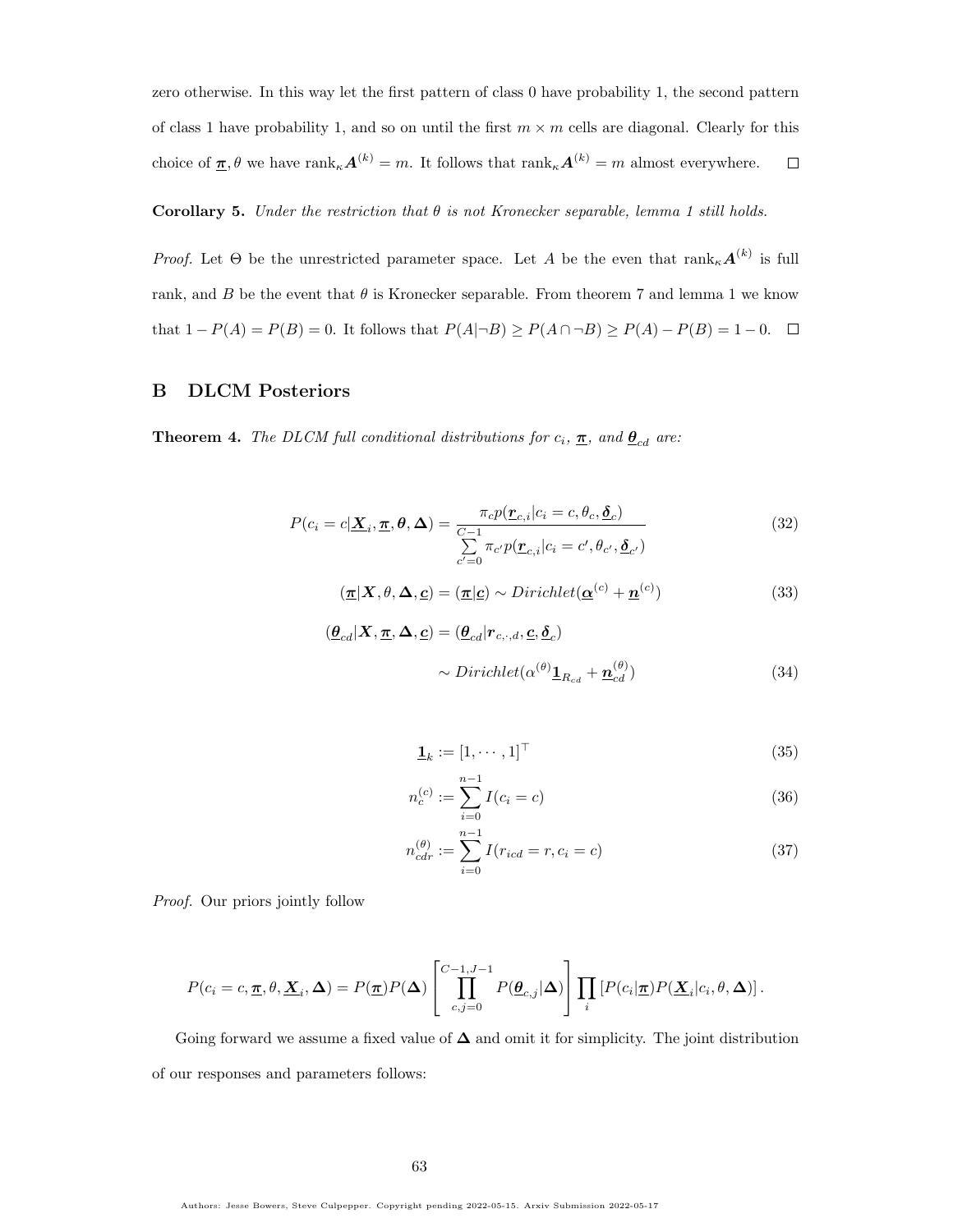$$
P(c_i = c, \underline{\pi}, \theta, \underline{\mathbf{X}}_i) = P(\underline{\pi}) \left[ \prod_{c,j=0}^{C-1, J-1} P(\underline{\theta}_{c,j}) \right] \prod_i \left[ P(c_i | \underline{\pi}) P(\underline{\mathbf{X}}_i | c_i, \theta) \right].
$$

We can now assess the posteriors:

$$
P(c_i = c | \underline{\pi}, \theta, \underline{X}_i) = \frac{P(c_i = c, \underline{X}_i | \underline{\pi}, \theta)}{\sum_{c'=0}^{C-1} P(c_i = c', \underline{X}_i | \underline{\pi}, \theta)}
$$
  
= 
$$
\frac{P(c_i = c | \underline{\pi}) P(\underline{X}_i | c_i = c, \theta)}{\sum_{c'=0}^{C-1} P(c_i = c' | \underline{\pi}) P(\underline{X}_i | c_i = c', \theta)}
$$
  
= 
$$
\frac{\pi_c \prod_{j=0}^{J-1} \prod_{q=0}^{Q_j - 1} \theta_{cjq}^{I(X_{ij} = q)}}{\sum_{c'=0}^{C-1} \pi_{c'} \prod_{j=0}^{J-1} \prod_{q=0}^{Q_j - 1} \theta_{c'jq}^{I(X_{ij} = q)}}
$$

$$
P(\underline{\pi} = \underline{t}, \underline{c}) = P(\pi)P(\underline{c}|\underline{\pi})
$$
  
\n
$$
= \left[\frac{1}{\beta(\underline{\alpha}^{(c)})} \prod_{c=0}^{C-1} \pi_c^{\alpha_c^{(c)}-1} \right] \left[\prod_{i=0}^{N-1} \prod_{c=0}^{C-1} \pi_c^{I(c_i=c)}\right]
$$
  
\n
$$
= \left[\frac{1}{\beta(\underline{\alpha}^{(c)})} \prod_{c=0}^{C-1} \pi_c^{\alpha_c^{(c)}-1} \right] \left[\prod_{c=0}^{C-1} \prod_{i=0}^{N-1} \pi_c^{I(c_i=c)}\right]
$$
  
\n
$$
= \left[\frac{1}{\beta(\underline{\alpha}^{(c)})} \prod_{c=0}^{C-1} \pi_c^{\alpha_c^{(c)}-1} \right] \left[\prod_{c=0}^{C-1} \pi_c^{\sum_{i=0}^{N-1} I(c_i=c)}\right]
$$
  
\n
$$
= \left[\frac{1}{\beta(\underline{\alpha}^{(c)})} \prod_{c=0}^{C-1} \pi_c^{\alpha_c^{(c)}-1} \right] \left[\prod_{c=0}^{C-1} \pi_c^{\sum_{i=0}^{N-1} I(c_i=c)}\right]
$$
  
\n
$$
= \frac{1}{\beta(\underline{\alpha}^{(c)})} \prod_{c=0}^{C-1} \pi_c^{(n_c^{(c)}+\alpha_c^{(c)})-1}
$$

$$
P(\mathbf{\underline{\pi}} = \underline{\mathbf{t}} | \underline{\mathbf{c}}, \theta, \underline{\mathbf{X}}_i) = P(\underline{\pi} = \underline{\mathbf{t}} | \underline{\mathbf{c}})
$$
  
\n
$$
= \frac{P(\underline{\pi} = \underline{\mathbf{t}}, \underline{\mathbf{c}})}{\int P(\underline{\pi}, \underline{\mathbf{c}}) d\underline{\pi}}
$$
  
\n
$$
= \frac{\frac{1}{\beta(\underline{\alpha}^{(c)})} \prod_{c=0}^{C-1} t_c^{(n_c^{(c)} + \alpha_c^{(c)}) - 1}}{\int \frac{1}{\beta(\underline{\alpha}^{(c)})} \prod_{c=0}^{C-1} \pi_c^{(n_c^{(c)} + \alpha_c^{(c)}) - 1} d\underline{\pi}}
$$
  
\n
$$
= \frac{\prod_{c=0}^{C-1} t_c^{(n_c^{(c)} + \alpha_c^{(c)}) - 1}}{\beta(\underline{\mathbf{n}}^{(c)} + \underline{\alpha}^{(c)}) \int \frac{1}{\beta(\underline{\mathbf{n}}^{(c)} + \underline{\alpha}^{(c)})} \prod_{c=0}^{C-1} \pi_c^{(n_c^{(c)} + \alpha_c^{(c)}) - 1} d\underline{\pi}}
$$
  
\n
$$
= \frac{1}{\beta(\underline{\mathbf{n}}^{(c)} + \underline{\alpha}^{(c)})} \prod_{c=0}^{C-1} t_c^{(n_c^{(c)} + \alpha_c^{(c)}) - 1}
$$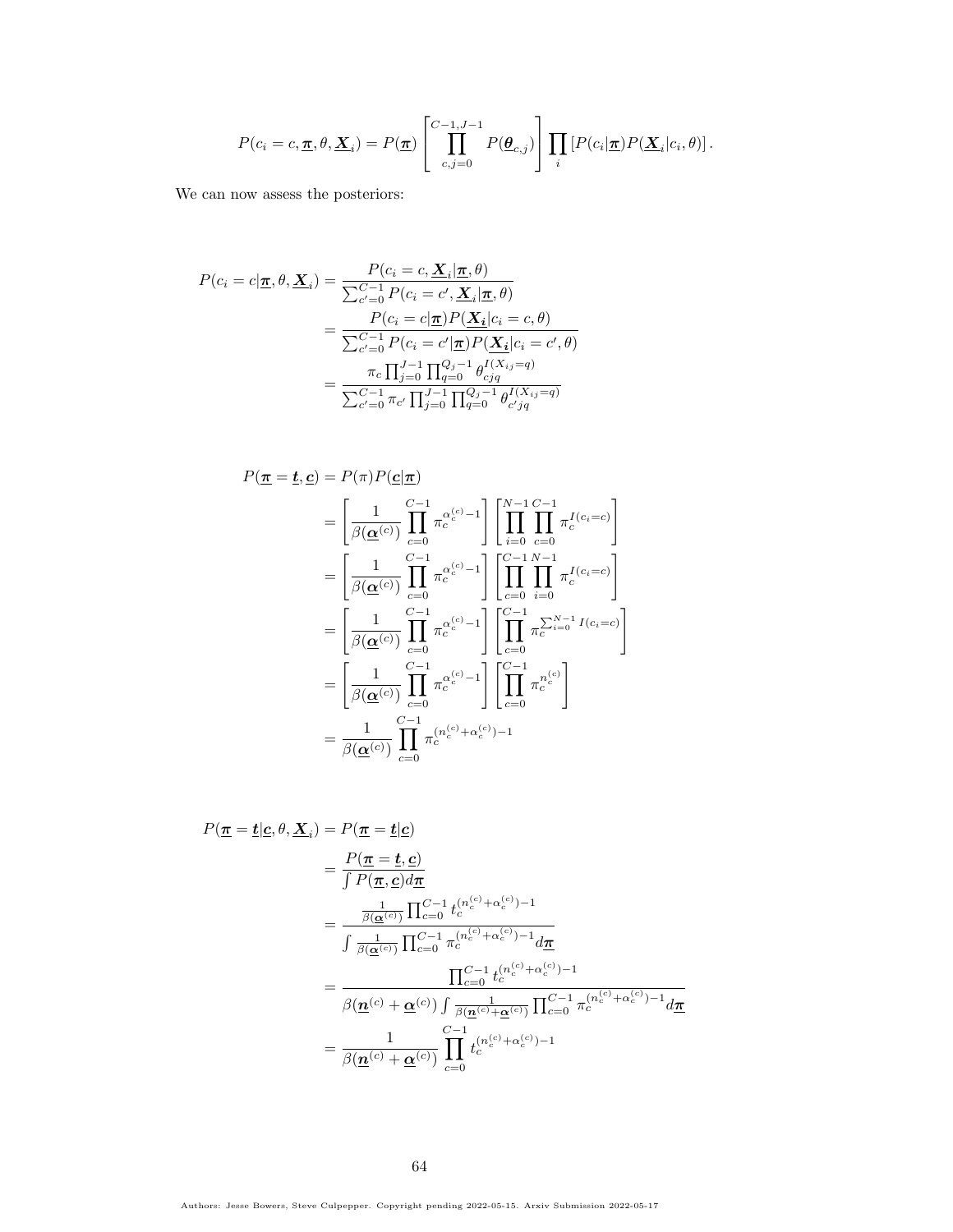$$
P(\theta_j, \underline{c}, \underline{X}_j) = \left[ \prod_{c=0}^{C-1} P(\underline{\theta}_{cj}) \right] \left[ \prod_{i=0}^{N-1} P(X_{ij}|c_i, \underline{\theta}_{cj}) \right]
$$
  
\n
$$
= \left[ \prod_{c=0}^{C-1} \frac{1}{\beta(\underline{\alpha}_j^{(\theta)})} \prod_{q=0}^{Q_j-1} \theta_{cjq}^{(\frac{\theta_j}{jq}-1} \right] \left[ \prod_{i=0}^{N-1} \prod_{c=0}^{C-1} \prod_{q=0}^{Q_j(q)} \theta_{cjq}^{I(c_i=c)I(X_{ij}=q)} \right]
$$
  
\n
$$
= \left[ \prod_{c=0}^{C-1} \frac{1}{\beta(\underline{\alpha}_j^{(\theta)})} \prod_{q=0}^{Q_j-1} \theta_{cjq}^{(\frac{\theta_j}{jq}-1} \right] \left[ \prod_{c=0}^{C-1} \prod_{q=0}^{Q_j-1} \prod_{i=0}^{N-1} \theta_{cjq}^{I(c_i=c)I(X_{ij}=q)} \right]
$$
  
\n
$$
= \left[ \prod_{c=0}^{C-1} \frac{1}{\beta(\underline{\alpha}_j^{(\theta)})} \prod_{q=0}^{Q_j-1} \theta_{cjq}^{(\frac{\theta_j}{jq}-1} \right] \left[ \prod_{c=0}^{C-1} \prod_{q=0}^{Q_j-1} \theta_{cjq}^{\sum_{i=0}^{N-1} I(c_i=c)I(X_{ij}=q)} \right]
$$
  
\n
$$
= \left[ \prod_{c=0}^{C-1} \frac{1}{\beta(\underline{\alpha}_j^{(\theta)})} \prod_{q=0}^{Q_j-1} \theta_{cjq}^{(\frac{\theta_j}{jq}-1} \right] \left[ \prod_{c=0}^{C-1} \prod_{q=0}^{Q_j-1} \theta_{cjq}^{n_{cjq}^{(\theta)}} \right]
$$
  
\n
$$
= \prod_{c=0}^{C-1} \left[ \frac{1}{\beta(\underline{\alpha}_j^{(\theta)})} \prod_{q=0}^{Q_j-1} \theta_{cjq}^{(n_{cjq}^{(\theta)}+ \alpha_{jq}^{(\theta)})-1} \right]
$$

$$
P(\theta_j = t | \mathbf{c}, \mathbf{X}_j) = \frac{P(\theta_j = t, \mathbf{c}, \mathbf{X}_j)}{\int P(\theta_j, \mathbf{c}, \mathbf{X}_j) d\theta_j}
$$
  
\n
$$
= \frac{\prod_{c=0}^{C-1} \left[ \frac{1}{\beta(\mathbf{a}_j^{(\theta)})} \prod_{q=0}^{Q_j - 1} t_{cj q}^{(n_{cj q}^{(\theta)} + \alpha_{jq}^{(\theta)}) - 1} \right]}{\int \prod_{c=0}^{C-1} \left[ \frac{1}{\beta(\mathbf{a}_j^{(\theta)})} \prod_{q=0}^{Q_j - 1} \theta_{cj q}^{(n_{cj q}^{(\theta)} + \alpha_{jq}^{(\theta)}) - 1} \right] d\theta_j}
$$
  
\n
$$
= \frac{\prod_{c=0}^{C-1} \prod_{q=0}^{Q_j - 1} t_{cj q}^{(n_{cj q}^{(\theta)} + \alpha_{jq}^{(\theta)}) - 1}}{\prod_{c=0}^{C-1} \int \prod_{q=0}^{Q_j - 1} \theta_{cj q}^{(n_{cj q}^{(\theta)} + \alpha_{jq}^{(\theta)}) - 1} d\theta_{cj}}
$$
  
\n
$$
= \frac{\prod_{c=0}^{C-1} \left[ \frac{1}{\beta(\mathbf{n}_{cj}^{(\theta)} + \mathbf{\alpha}_j^{(\theta)})} \prod_{q=0}^{Q_j - 1} t_{cj q}^{(n_{cj q}^{(\theta)} + \alpha_{jq}^{(\theta)}) - 1} \right]}{\prod_{c=0}^{C-1} \int \frac{1}{\beta(\mathbf{n}_{cj}^{(\theta)} + \mathbf{\alpha}_j^{(\theta)})} \prod_{q=0}^{Q_j - 1} \theta_{cj q}^{(n_{cj q}^{(\theta)} + \alpha_{jq}^{(\theta)}) - 1} d\theta_{cj}}
$$
  
\n
$$
= \prod_{c=0}^{C-1} \left[ \frac{1}{\beta(\mathbf{n}_{cj}^{(\theta)} + \mathbf{\alpha}_j^{(\theta)})} \prod_{q=0}^{Q_j - 1} t_{cj q}^{(n_{cj q}^{(\theta)} + \alpha_{jq}^{(\theta)}) - 1} \right]
$$

 $\Box$ 

Remark 1. For traditional LCM the priors are:

Priors:

$$
c_i | \underline{\pi} \sim \text{Cat}(\underline{\pi}) \tag{50}
$$

$$
\underline{\boldsymbol{\pi}} \sim Dirichlet(\underline{\boldsymbol{\alpha}}^{(c)})
$$
\n<sup>(51)</sup>

$$
\underline{\theta}_{cj} \sim Dirichlet(\underline{\alpha}_j^{(\theta)})\tag{52}
$$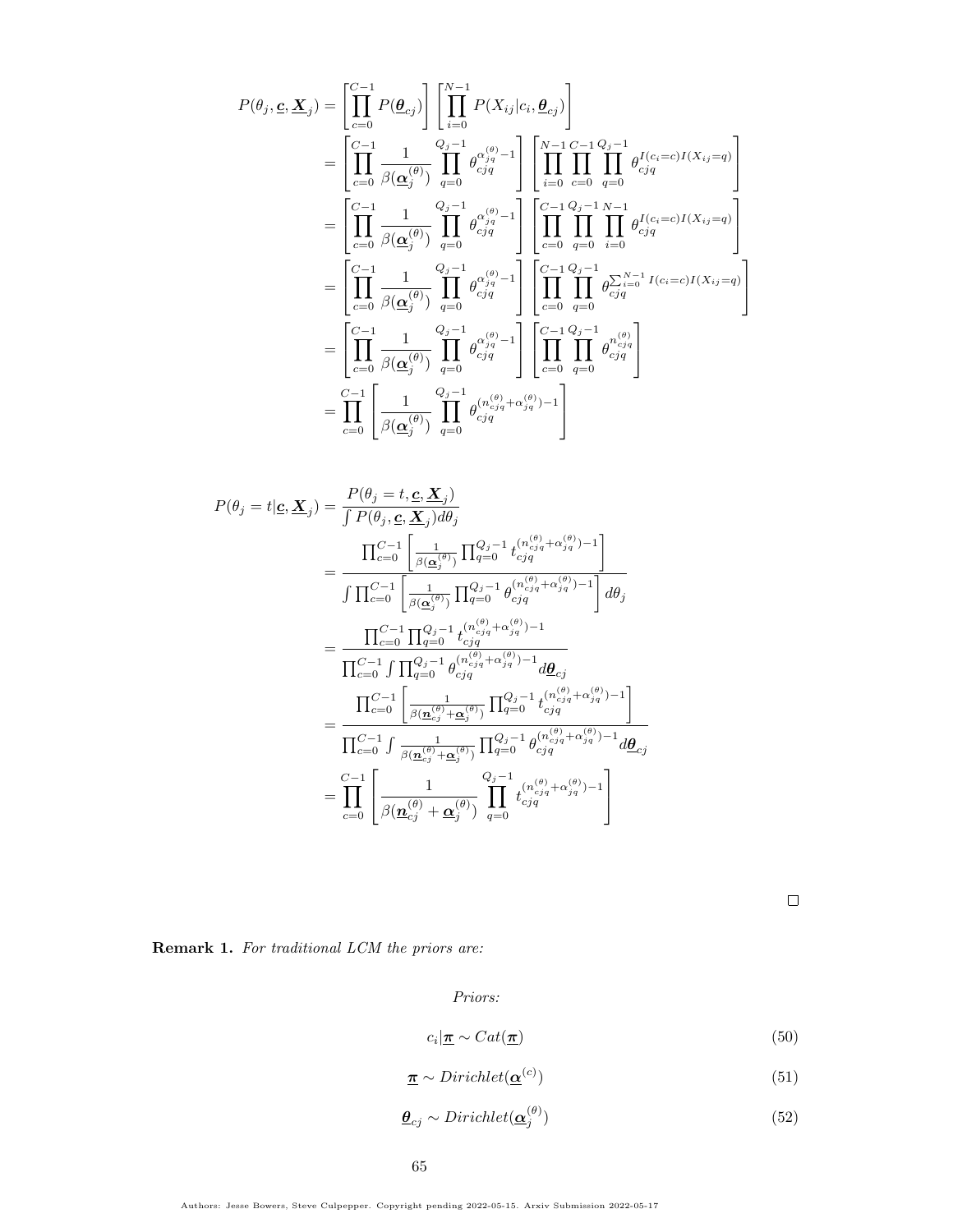Posteriors:

$$
P(c_i = c | \underline{\boldsymbol{\pi}}, \boldsymbol{\theta}, \underline{\boldsymbol{X}}_i) = \frac{\pi_c P(\underline{\boldsymbol{X}}_i | \boldsymbol{\theta}, C_i = c)}{\sum\limits_{c'=0}^{C-1} \pi_{c'} P(\underline{\boldsymbol{X}}_i | \boldsymbol{\theta}, C_i = c')}
$$
(53)

$$
\underline{\boldsymbol{\pi}}|\underline{\boldsymbol{c}}, \boldsymbol{X} \sim Dirichlet(\underline{\boldsymbol{\alpha}}^{(c)} + \underline{\boldsymbol{n}}^{(c)})
$$
\n(54)

$$
\underline{\boldsymbol{\theta}}_{cj} | \underline{\mathbf{c}}, \mathbf{X} \sim Dirichlet(\underline{\boldsymbol{\alpha}}_j^{(\theta)} + \underline{\boldsymbol{n}}_{cj}^{(\theta)})
$$
\n(55)

$$
n_c^{(c)} := \sum_{i=0}^{n-1} I(c_i = c)
$$
\n(56)

$$
n_{cjq}^{(\theta)} := \sum_{i=0}^{n-1} I(X_{ij} = q, c_i = c)
$$
\n(57)

These are well studied. For instance see [Li et al.](#page-57-2) [\[2018\]](#page-57-2) for a recent overview.

### C Domain Prior

**Theorem 8.** Domain identifiability and MaxItems restrictions are a function of  $\{J(c, d) : c \in$  $\mathbb{Z}_C, d \in \mathbb{Z}_D$  and do not depend on the specific labeling of  $\delta$ .

*Proof.* From theorem [3](#page-19-0) we know that  $\delta$  identifiability restrictions are based on pooled domains. From theorem [1,](#page-14-0) we know that pooled domains are constructed based on items  $J(c, d)$  without regard to the specific labeling of  $(c, d)$ . In this way identifiability restrictions do not depend on labeling of  $\delta$ .

Similarly MaxItems is a restriction on  $|J(c, d)|$  without consideration of the label  $(c, d)$ .

 $\Box$ 

**Theorem 5.** For a homogeneous DLCM, suppose  $P(\Delta) > 0$ . Up to proportionality, the prior probability of class c's domains is given by:

$$
P(\underline{\delta}_c) \propto 1\tag{38}
$$

$$
P(\lbrace J(c,d) : d \in \mathbb{Z}_D \rbrace) \propto \frac{D!}{(D - |\mathcal{D}_c|)! D^J}
$$
\n(39)

$$
P({|J(c,d)| : d \in \mathbb{Z}_D}) \propto \frac{J!}{\prod_{k=0}^{D-1} |J(c,d)|! \prod_{k=1}^{J} |{d : |J(c,d)| = k}|!} \frac{D!}{(D-|\mathcal{D}_c|)! \ D^J}
$$
(40)

where  $\mathcal{D}_c := \{d : |J(c, d)| > 0\}$  identifies the nonempty domains in class c.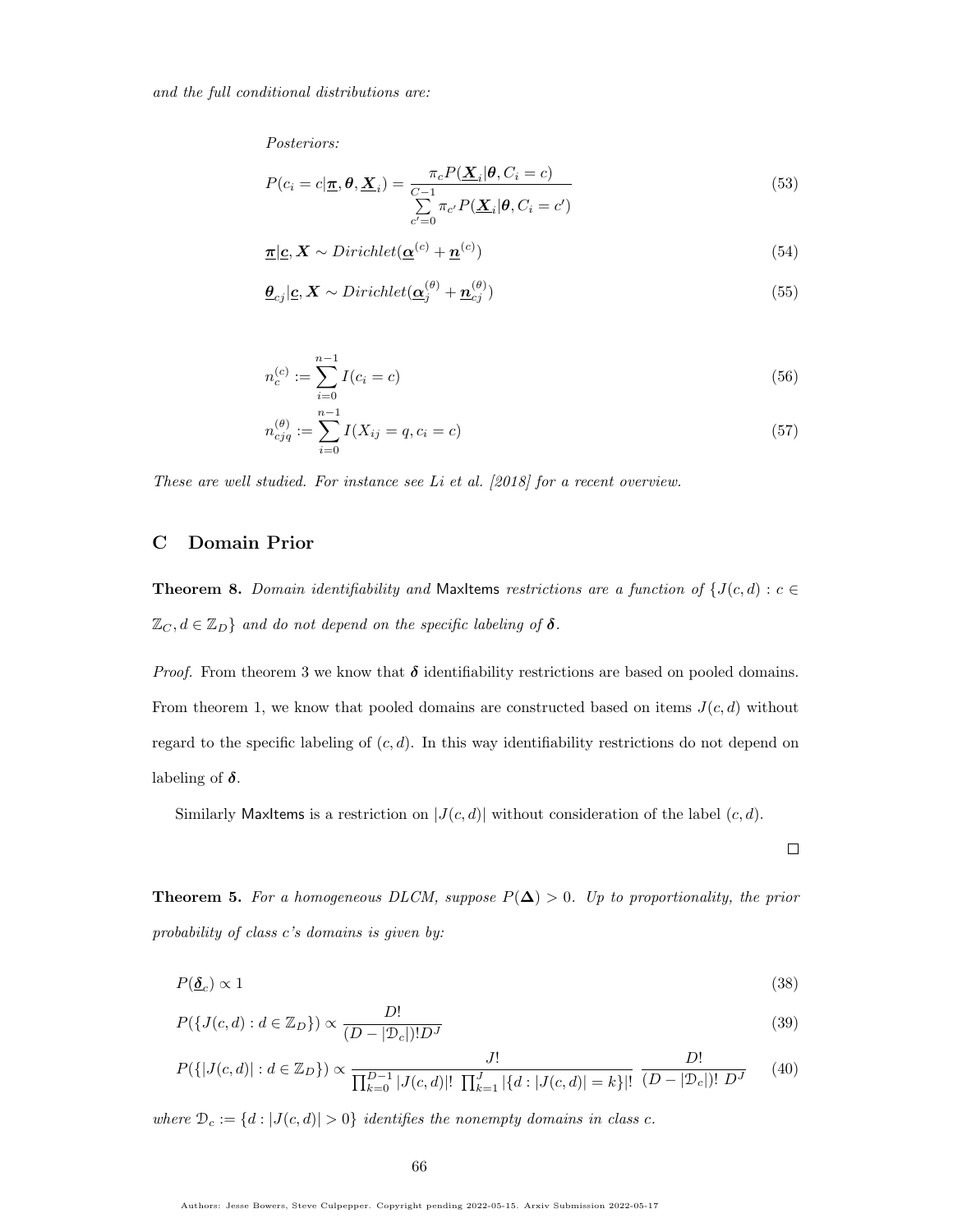Proof.

- 1. Theorem's first equation: By definition every allowed choice of  $\delta$  is equally likely.
- 2. Theorem's second equation: There are  $D^{\mathcal{P}}|_{D_c} = D!/(D |\mathcal{D}_c|)!$  possible ways to permute our  $|\mathcal{D}_c|$  groups on D available domains. Each permutation fully specifies  $\underline{\delta}_c$  which has  $D<sup>J</sup>$  possibilities.
- 3. Theorem's third equation: Fix some choice of  $\{|J(c,d)| : d \in \mathbb{Z}_D\}$ . There are  $\binom{J}{|J(c,0)|,\cdots,|J(c,D-1)|}$ ways we can split our  $J$  items into groups of the size specified. This assumes each group is distinct. Our groups are not distinct and two groups of the same size can be swapped. As a result we must divide by  $\prod_{k=1}^{J} |\{d : |J(c,d)| = k\}|!$ . This results in  $J!/[\prod_{k=0}^{D-1} |J(c,d)|! \prod_{k=1}^{J} |\{d : |J(c,d)| = k\}|]$  ways  $\{J(c,d) : d \in \mathbb{Z}_D\}$  can produce  $\{|J(c, d)| : d \in \mathbb{Z}_D\}$ . Each of these have probabilities as defined in the theorem's second equation.

 $\Box$ 

**Corollary 4.** For any  $q$  and  $J$ , if  $D$  is such that:

$$
D \ge J + \frac{q}{2}J(J-1) - 1\tag{41}
$$

Then we have the following inequality:

$$
P({ |J(c, d)| : d \in \mathcal{D}_c} = {1, 1, \cdots, 1}) \ge qP({ |J(c, d)| : d \in \mathcal{D}_c} = {2, 1, 1, \cdots, 1})
$$
(42)

If the terms of  $(42)$  are nonzero, then exact equality in  $(41)$  provides exact equality  $(42)$ .

Proof. For some constant  $a$ :

$$
P(\{|J(c,d)| : d \in \mathcal{D}_c\} = \{1, 1, \dots, 1\}) = a \frac{J!}{\prod_{k=0}^{D-1} |J(c,d)|!} \frac{J!}{\prod_{k=1}^{J} |\{d : |J(c,d)| = k\}|!} \frac{D!}{(D - |\mathcal{D}_c|)! D^J}
$$

$$
= a \frac{J!}{(1)J!} \frac{D!}{(D - J)! D^J}
$$

$$
P(\{|J(c,d)| : d \in \mathcal{D}_c\} = \{2, 1, 1, \dots, 1\}) = a \frac{J!}{(2)(J - 2)!} \frac{D!}{(D - (J - 1))! D^J}
$$

$$
\frac{P(\{|J(c,d)| : d \in \mathcal{D}_c\} = \{1, 1, \dots, 1\})}{P(\{|J(c,d)| : d \in \mathcal{D}_c\} = \{2, 1, 1, \dots, 1\})} = \frac{2(D - (J - 1))}{J(J - 1)} \ge q
$$

$$
D \ge \frac{q}{2} J(J - 1) + (J - 1)
$$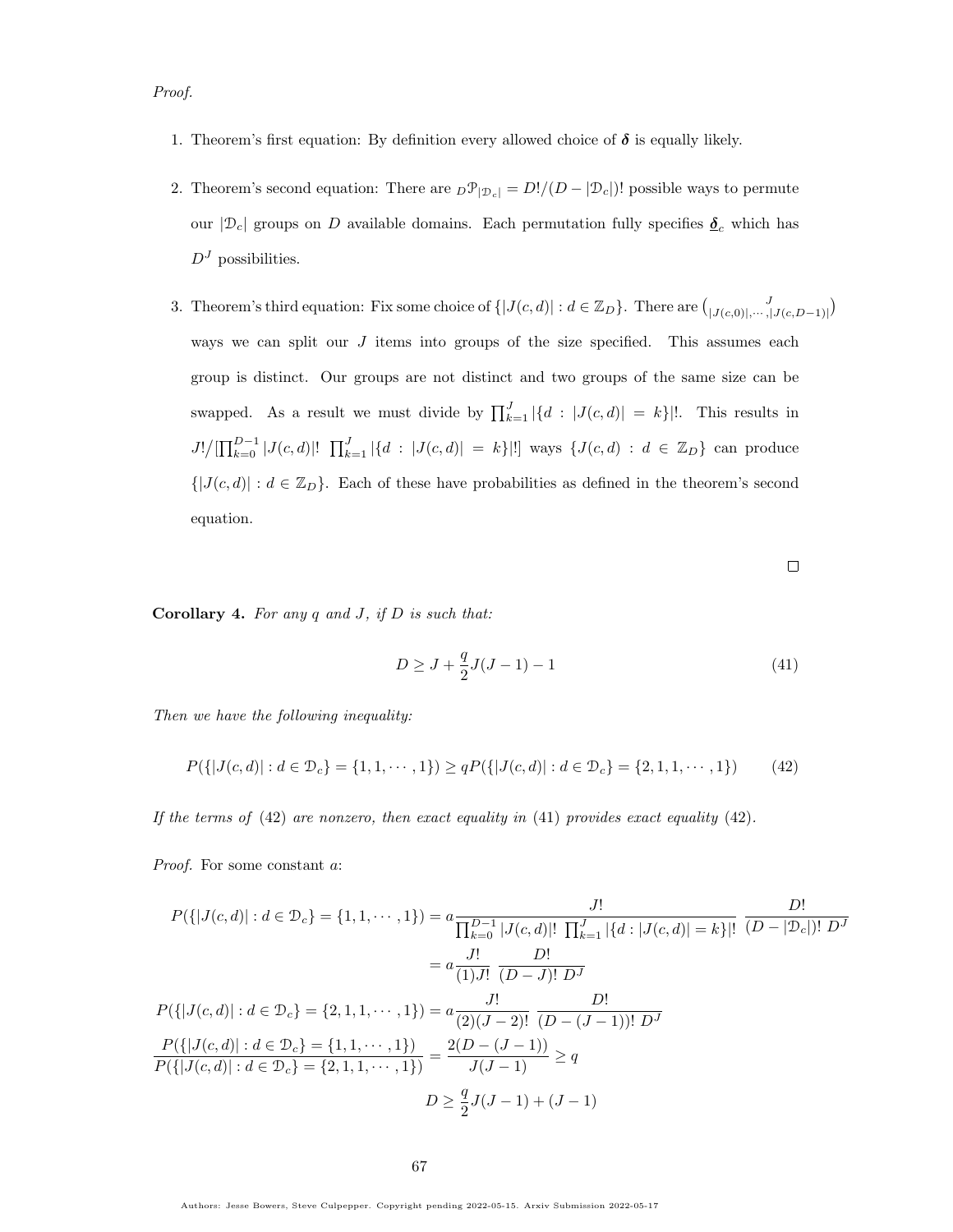**Example 10.** Goal. In this simulation study we show that not all alternate priors for  $\delta$  perform equally.

Data. Suppose students are given a 10 question quiz. There are good students ( $\pi_0 = 0.50$ ) and poor students ( $\pi_1 = 0.50$ ). Good students answer each question correctly 80% of the time and poor students answer each question correctly 20% of the time. The first two questions  $j \in \{0, 1\}$ are perfectly dependent, and the remaining questions are conditionally independent.

Simulation Study. We simulated this dataset 100 times. For each dataset we fit two homogeneous DLCM models. The first model uses our proposed prior given above where every valid  $\delta \in \mathbb{Z}_{D}^{J \times C}$ is equally likely. The second model uses a different prior where every valid partition  ${J(c, d)}$ :  $d \in \mathbb{Z}_D$  is equally likely. This alternate prior is consistent with Marbac 2014 [Marbac et al.](#page-58-1) [\[2014\]](#page-58-1). We fit using an MCMC process described later with a single chain of 1,000 warmup iterations followed by 5,000 more iterations.

Fit Statistics. For a given simulation, Within-Chain Accuracy refer to be the percent of MCMC iterations that are at the true domain structure. For a given simulation, let Concentration Ratio give the number of iterations at the true domain structure divided by the number of iterations at the most common alternative. If this ratio is  $\gg 1$  then the true domain structure is much more likely than any individual alternative. Across simulations, let Mode Accuracy give the percent of simulations where the most common domain structure is the truth. For a statistic of interest, we summarize it as follows: "a  $[b, c]$ ". Here a refers to the average taken across 100 simulations. Value b refers to the  $10\%$  observed quantile across all simulations and c refers to the 90% quantile.

|                 | Mode Accuracy | Within-Chain Accuracy | Concentration Ratio  |  |
|-----------------|---------------|-----------------------|----------------------|--|
|                 |               | Mean $[10\%, 90\%]$   | Mean $[10\%, 90\%]$  |  |
| Our Prior       | 99/100        | 86\% [73\%, 95\%]     | 49.8 [3.9, 113.8]    |  |
| Alternate Prior | 27/100        | $3\%$ [<1\%\; 7\%\]   | $0.5$ $\in$ 0.1, 1.3 |  |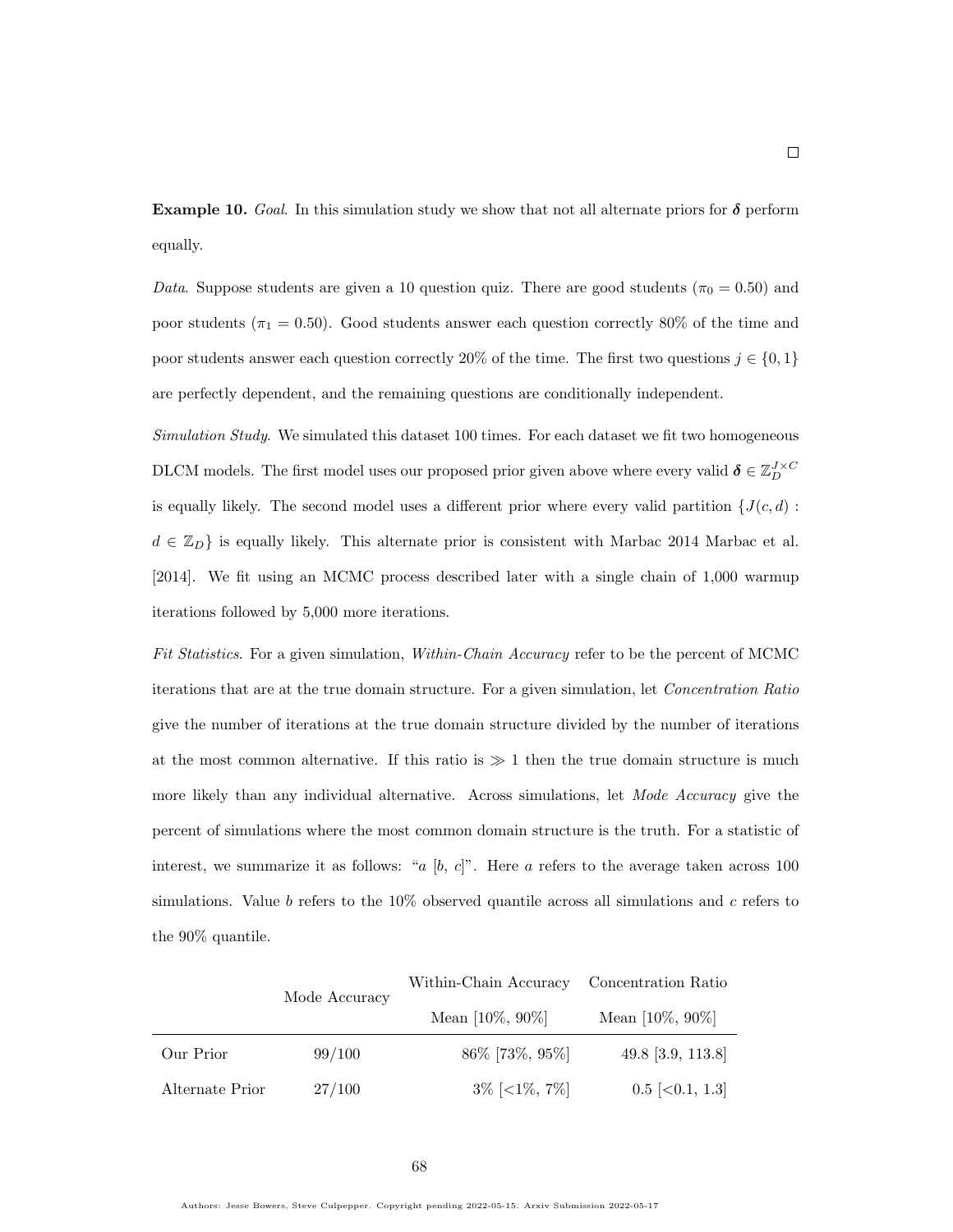### D MCMC

Suppose we are proposing a change to domains  $(c, d_1)$  and  $(c, d_2)$ . Let  $p_f$  be the forward probability of proposing  $\delta^{(t)} \to \delta'$ , and  $p_b$  be the backward probability of proposing  $\delta' \to \delta^{(t)}$ .

<span id="page-68-2"></span>**Lemma 2.** Let  $g(c, d_1, d_2 | \delta)$  be the probability of choosing first domain  $(c, d_1)$  and then domain  $(c, d_2).$ 

1. The probability of choosing nonempty domain  $(c, d_1)$  first and then nonempty domain  $(c, d_2)$ is:

<span id="page-68-0"></span>
$$
g(c, d_1, d_2 | \boldsymbol{\delta}) = \frac{1 - p_{\text{empty}} I(|J(c, d_1)| > 1)}{|\mathcal{D}_c|(|\mathcal{D}_c| - 1)}\tag{58}
$$

2. The probability of choosing two nonempty domains  $(c, d_1)$  and  $(c, d_2)$ , in either order, is:

$$
g(c, d_1, d_2 | \boldsymbol{\delta}) + g(c, d_2, d_1 | \boldsymbol{\delta}) = \frac{2 - p_{\text{empty}} I(|J(c, d_1)| > 1) + p_{\text{empty}} I(|J(c, d_2)| > 1)}{|\mathcal{D}_c| (|\mathcal{D}_c| - 1)} \tag{59}
$$

3. The probability of choosing nonempty domain  $(c, d_1)$  and then the first empty domain is:

<span id="page-68-1"></span>
$$
g(c, d_1, d_2 | \boldsymbol{\delta}) = \frac{p_{\text{empty}}}{|\mathcal{D}_c|} \tag{60}
$$

Proof. Simple probability exercise.

*Claim 1.* The first domain is always nonempty. The probability of choosing  $(c, d_1)$  is  $1/|\mathcal{D}_c|$ . If  $J(c, d_1)$  only has a single element, then the second domain will always be nonempty. If  $J(c, d_1)$ has multiple elements then the second domain is nonempty with probability  $1-p_{\text{empty}}$ . Therefore, the probability that the second chosen domain is nonempty is  $1 - p_{\text{empty}}I(|J(c, d_1)| > 1)$ . If the second domain is nonempty, the probability of choosing  $(c, d_2)$  is  $1/(|\mathcal{D}_c| - 1)$ . Therefore the probability of choosing first  $(c, d_1)$  and then  $(c, d_2)$  is  $(58)$ .

*Claim 2.* Apply claim 1 twice and sum. First calculate the probability of  $(c, d_1)$  then  $(c, d_2)$ . Next calculate the probability of  $(c, d_2)$  then  $(c, d_1)$ . These events are disjoint and their probability can be summed.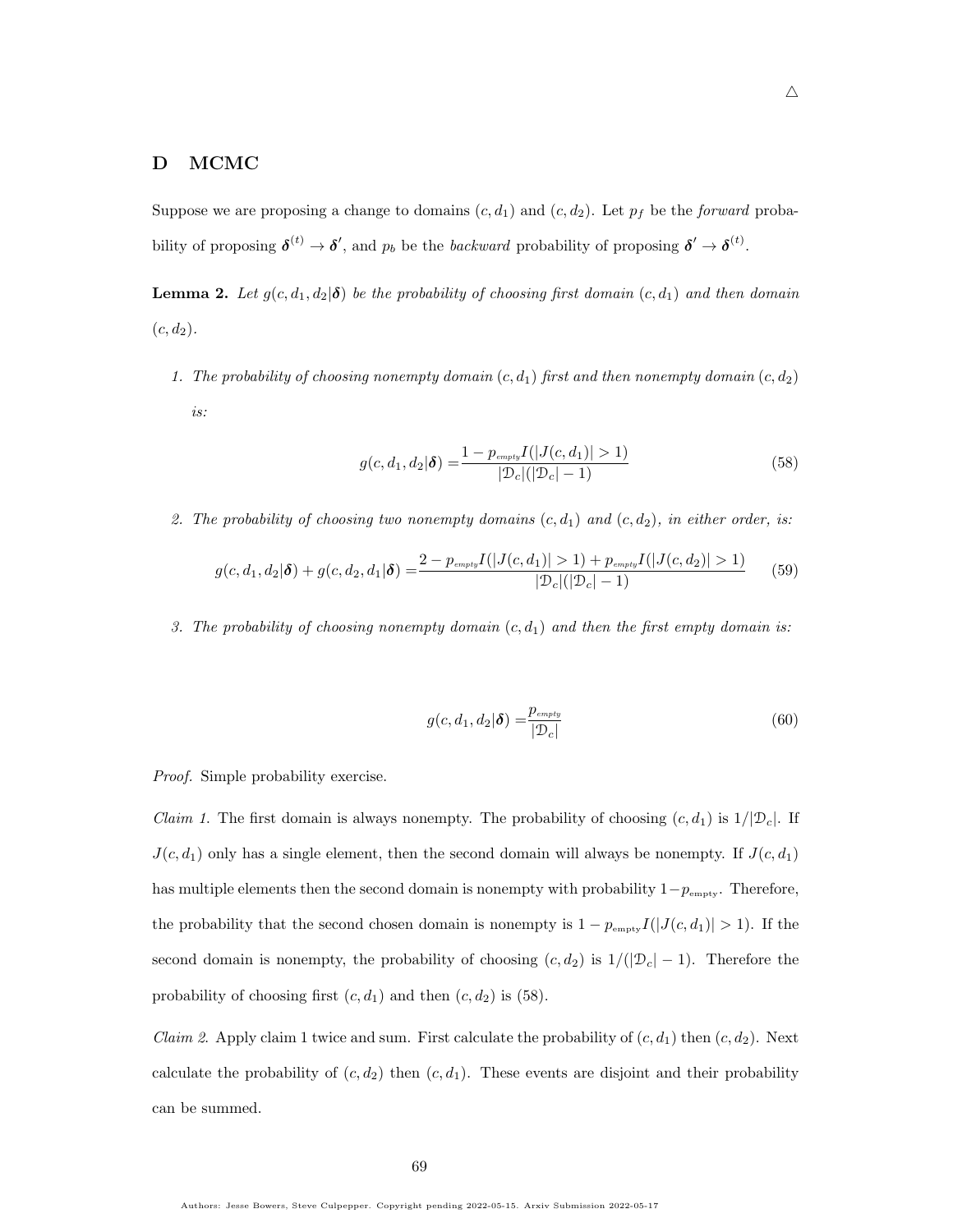*Claim 3.* The probability of choosing  $(c, d_1)$  is  $1/|\mathcal{D}_c|$ . If  $J(c, d_1)$  has two or more items, the probability of choosing an empty domain is  $p_{\text{empty}}$ . If we choose an empty domain, we always pick the first empty domain. Equation [\(60\)](#page-68-1) follows.

<span id="page-69-0"></span>**Lemma 3.** Suppose we are proposing a change to domains  $(c, d_1)$  and  $(c, d_2)$ . The ratio of proposal probabilities  $p_f / p_b$  depends only on  $g(\cdot)$  as defined in lemma [2.](#page-68-2) That is:

$$
\frac{p_f}{p_b} = \frac{g(c, d_1, d_2 | \boldsymbol{\delta}^{(t)}) + g(c, d_2, d_1 | \boldsymbol{\delta}^{(t)})}{g(c, d_1, d_2 | \boldsymbol{\delta}') + g(c, d_2, d_1 | \boldsymbol{\delta}')
$$

Proof. Take any candidate proposal. We assume this proposal is valid. The forward and backward probabilities are given by:

$$
p_f = [g(c, d_1, d_2 | \boldsymbol{\delta}^{(t)}) + g(c, d_2, d_1 | \boldsymbol{\delta}^{(t)})] a_f
$$

$$
p_b = [g(c, d_1, d_2 | \boldsymbol{\delta}') + g(c, d_2, d_1 | \boldsymbol{\delta}')] a_b
$$

where  $a_f$  is the probability of partitioning the items  $J(c, d_1) \cup J(c, d_2)$  as proposed. Conversely  $a_b$  is the probability of partitioning  $J'(c, d_1) \cup J'(c, d_2) = J(c, d_1) \cup J(c, d_2)$  back into its original form. By construction every valid partition is equally likely. It follows that  $a_b = a_f$ . The result  $\Box$ immediately follows.

Theorem 9 (Proposal Probabilities).

1. If  $J^{(t)}(c, d_k)$  and  $J'(c, d_k)$  are each nonempty, then:

$$
\frac{p_f}{p_b} = \frac{2 - p_{empty} I(|J(c, d_1)| > 1) + p_{empty} I(|J(c, d_2)| > 1)}{2 - p_{empty} I(|J'(c, d_1)| > 1) + p_{empty} I(|J'(c, d_2)| > 1)}
$$
(61)

2. If  $J^{(t)}(c, d_k)$  are both nonempty, and one of  $J'(c, d_k)$  is empty, then we have the following proposal probabilities:

$$
\frac{p_f}{p_b} = \frac{2 - p_{empty} I(|J(c, d_1)| > 1) + p_{empty} I(|J(c, d_2)| > 1)}{p_{empty}|D_c|}
$$
(62)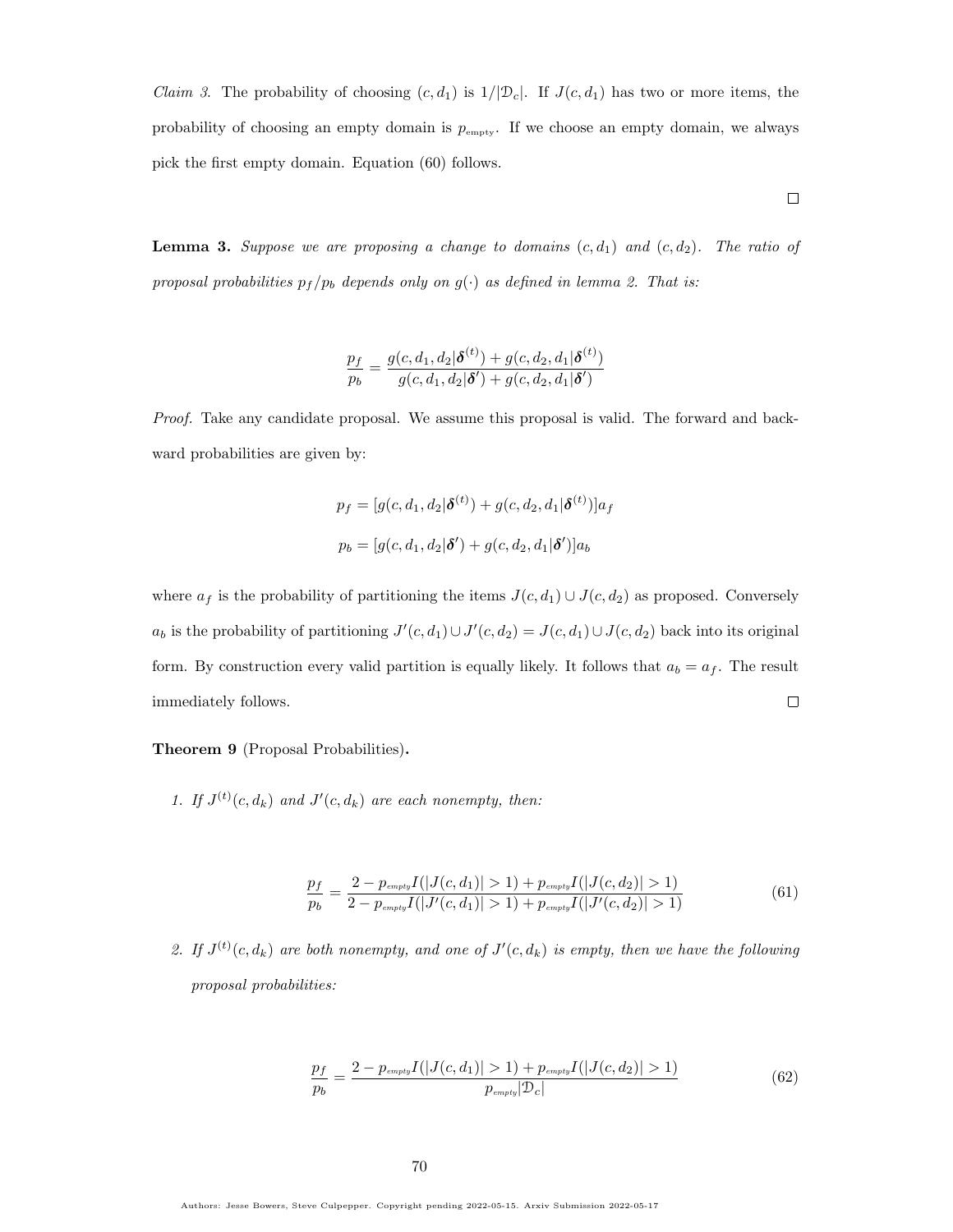3. If  $J^{(t)}(c, d_2)$  is empty, then we have the following proposal probabilities:

$$
\frac{p_f}{p_b} = \frac{p_{empty}(|\mathcal{D}_c| + 1)}{2 - p_{empty}I(|J'(c, d_1)| > 1) + p_{empty}I(|J'(c, d_2)| > 1)}
$$
(63)

Proof. Follows by substituting the probabilities of lemma [2](#page-68-2) into lemma [3.](#page-69-0)  $\Box$ 

#### <span id="page-70-0"></span>E Education Dataset

Test questions from Anselmi, et al. (2010).

- b101: A box contains 30 marbles in the following colors: 8 red, 10 black, 12 yellow. What is the probability that a randomly drawn marble is yellow? (Correct: 0.40)
- b102: A bag contains 5-cent, 10-cent, and 20-cent coins. The probability of drawing a 5-cent coin is 0.35, that of drawing a 10-cent coin is 0.25, and that of drawing a 20-cent coin is 0.40. What is the probability that the coin randomly drawn is not a 5-cent coin?  $(0.65)$
- b103: A bag contains 5-cent, 10-cent, and 20-cent coins. The probability of drawing a 5-cent coin is 0.20, that of drawing a 10-cent coin is 0.45, and that of drawing a 20-cent coin is 0.35. What is the probability that the coin randomly drawn is a 5-cent coin or a 20-cent coin?  $(0.55)$
- b104: In a school, 40% of the pupils are boys and 80% of the pupils are right-handed. Suppose that gender and handedness are independent. What is the probability of randomly selecting a right-handed boy? (0.32)
- b105: Given a standard deck containing 32 different cards, what is the probability of not drawing a heart? (0.75)
- b106: A box contains 20 marbles in the following colors: 4 white, 14 green, 2 red. What is the probability that a randomly drawn marble is not white? (0.80)
- b107: A box contains 10 marbles in the following colors: 2 yellow, 5 blue, 3 red. What is the probability that a randomly drawn marble is yellow or blue? (0.70)
- b108: What is the probability of obtaining an even number by throwing a dice? (0.50)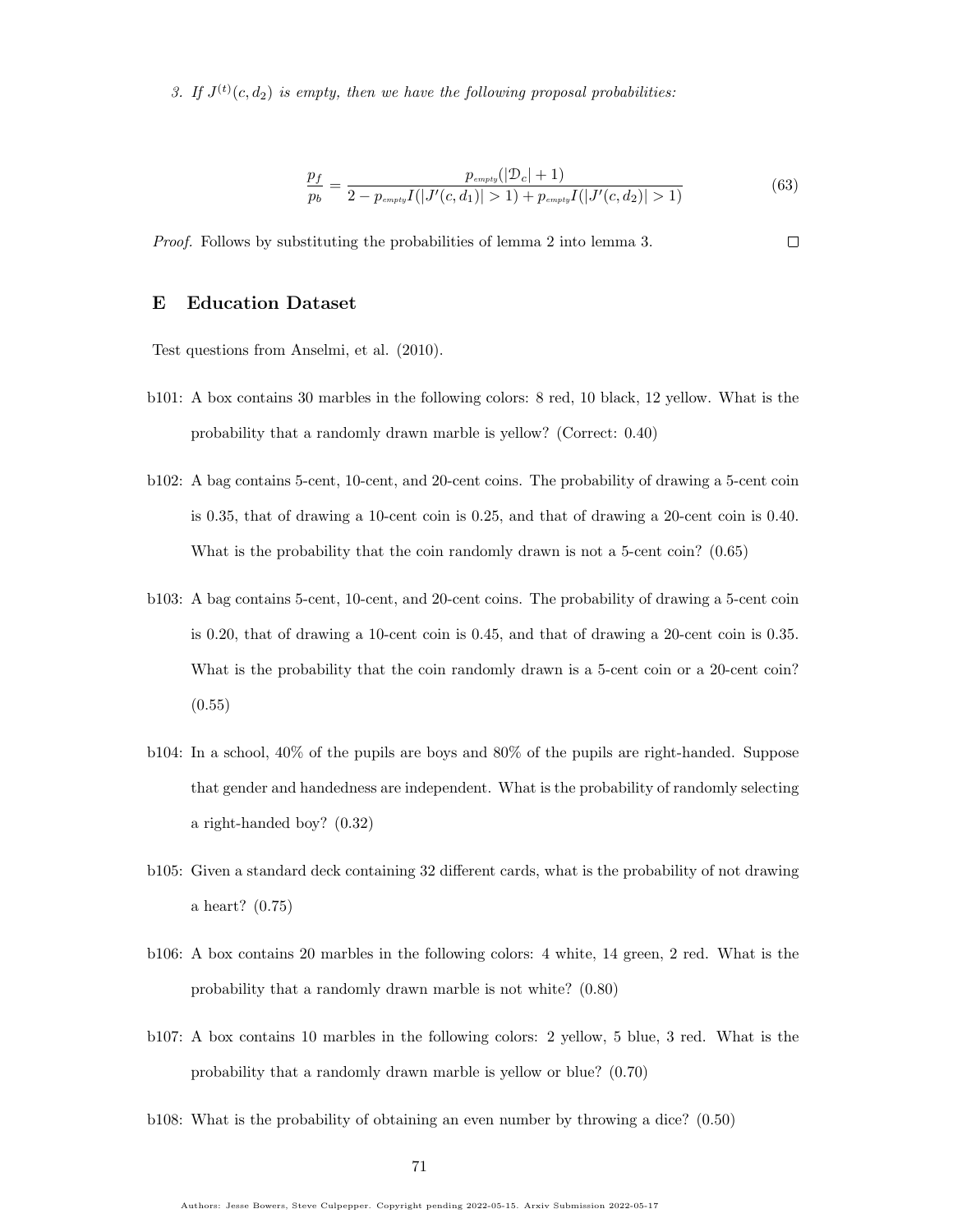- b109: Given a standard deck containing 32 different cards, what is the probability of drawing a 4 in a black suit? (Responses that round to 0.06 were considered correct.)
- b110: A box contains marbles that are red or yellow, small or large. The probability of drawing a red marble is 0.70 (lab: 0.30), the probability of drawing a small marble is 0.40. Suppose that the color of the marbles is independent of their size. What is the probability of randomly drawing a small marble that is not red? (0.12, lab: 0.28)
- b111: In a garage there are 50 cars. 20 are black and 10 are diesel powered. Suppose that the color of the cars is independent of the kind of fuel. What is the probability that a randomly selected car is not black and it is diesel powered? (0.12)
- b112: A box contains 20 marbles. 10 marbles are red, 6 are yellow and 4 are black. 12 marbles are small and 8 are large. Suppose that the color of the marbles is independent of their size. What is the probability of randomly drawing a small marble that is yellow or red? (0.48)
- b201: A box contains 30 marbles in the following colors: 10 red, 14 yellow, 6 green. What is the probability that a randomly drawn marble is green? (0.20)
- b202: A bag contains 5-cent, 10-cent, and 20-cent coins. The probability of drawing a 5-cent coin is 0.25, that of drawing a 10-cent coin is 0.60, and that of drawing a 20-cent coin is 0.15. What is the probability that the coin randomly drawn is not a 5-cent coin?  $(0.75)$
- b203: A bag contains 5-cent, 10-cent, and 20-cent coins. The probability of drawing a 5-cent coin is 0.35, that of drawing a 10-cent coin is 0.20, and that of drawing a 20-cent coin is 0.45. What is the probability that the coin randomly drawn is a 5-cent coin or a 20-cent coin? (0.80)
- b204: In a school, 70% of the pupils are girls and 10% of the pupils are left-handed. Suppose that gender and handedness are independent. What is the probability of randomly selecting a left-handed girl? (0.07)
- b205: Given a standard deck containing 32 different cards, what is the probability of not drawing a club? (0.75)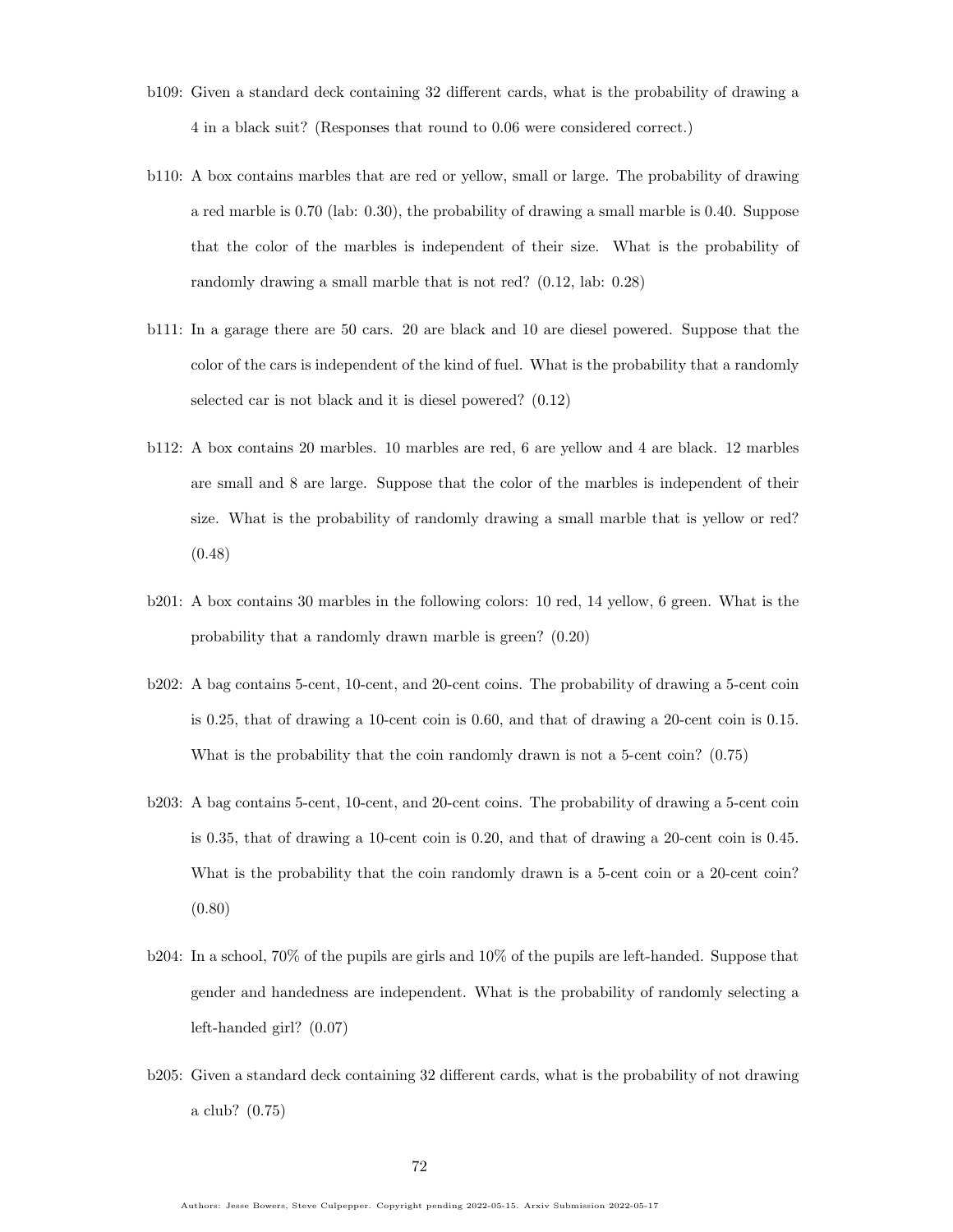- b206: A box contains 20 marbles in the following colors: 6 yellow, 10 red, 4 green. What is the probability that a randomly drawn marble is not yellow? (0.70)
- b207: A box contains 10 marbles in the following colors: 5 blue, 3 red, 2 green. What is the probability that a randomly drawn marble is blue or red? (0.80)
- b208: What is the probability of obtaining an odd number by throwing a dice? (0.50)
- b209: Given a standard deck containing 32 different cards, what is the probability of drawing a 10 in a red suit? (Responses that round to 0.06 were considered correct.)
- b210: A box contains marbles that are green or red, large or small The probability of drawing a green marble is 0.40, the probability of drawing a large marble is 0.20. Suppose that the color of the marbles is independent of their size. What is the probability of randomly drawing a large marble that is not green? (0.12)
- b211: In a garage there are 50 cars. 15 are white and 20 are diesel powered. Suppose that the color of the cars is independent of the kind of fuel. What is the probability that a randomly selected car is not white and it is diesel powered? (0.28)
- b212: A box contains 20 marbles. 8 marbles are white, 4 are green and 8 are red. 15 marbles are small and 5 are large. Suppose that the color of the marbles is independent of their size. What is the probability of randomly drawing a large marble that is white or green? (0.15)

Homogeneous DLCM

| Class              |     | Basic Enhanced |
|--------------------|-----|----------------|
| 0 'Proficient'     | 131 | - 147          |
| 1 'Beginners'      | 31  | 26             |
| $2$ 'Pre $>$ Post' | 5   | 5              |

Table 29: Education Application. Treatment by latent class. The mode class of each subject is considered. The 'enhanced' treatment provided additional instruction with examples, and the 'basic' treatment provided instruction without examples.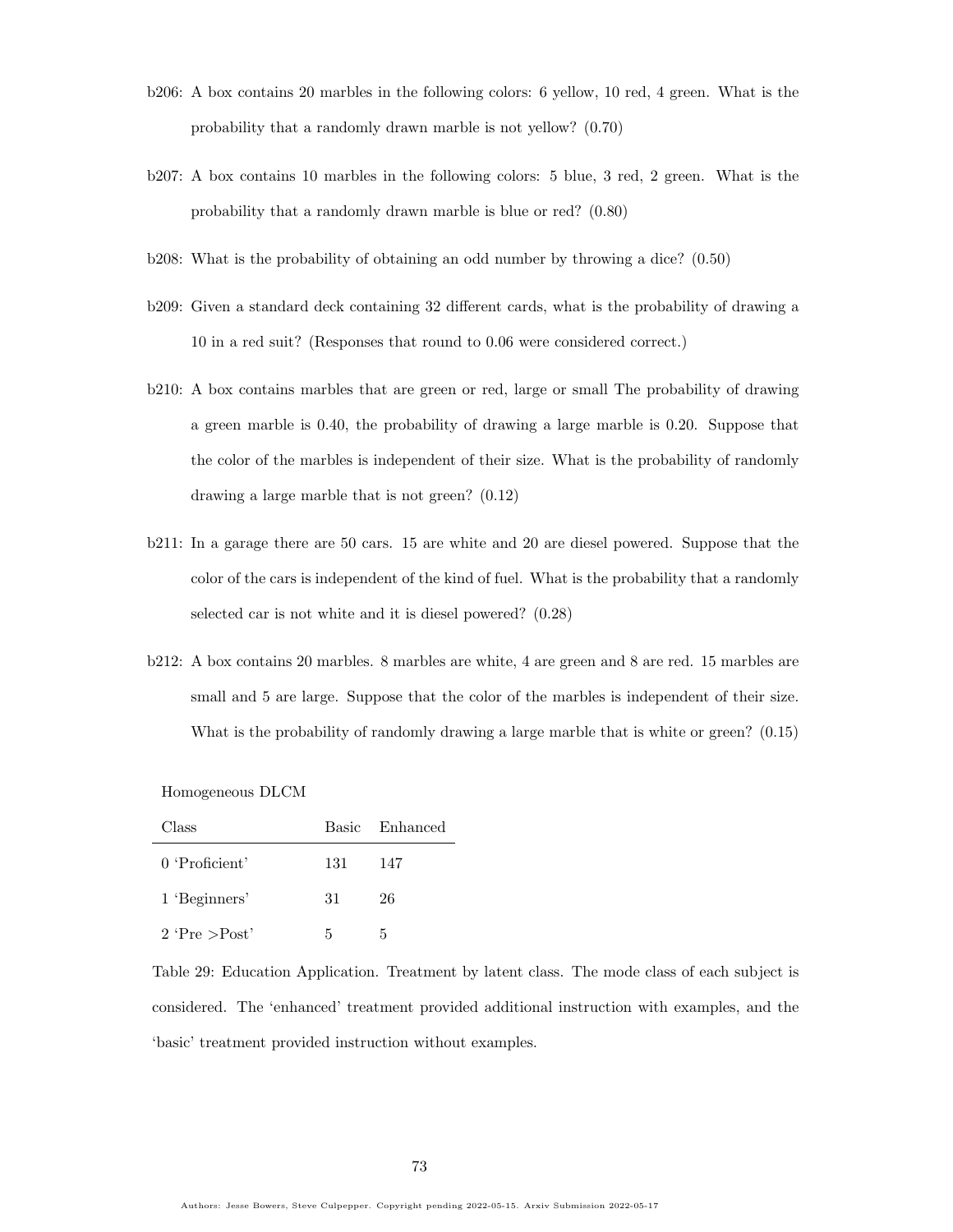## F Medical Application

To resolve label switching we use the following process.

Our general approach is as follows. Take two possible class memberships:  $\underline{c}$  and  $\underline{c}'$ . Let  $\underline{c}$  be the 'target' classes. We seek to relabel  $\underline{c}$ ' so that it agrees as much as possible with the target **c**. That is we want to maximize the number of people with matching classes:  $\sum_{i=0}^{n-1} I(c_i = c'_i)$ .

We start by relabeling each chain so that the chains agree as much as possible. We choose one target chain. In each chain identify the mode class of each subject. We then relabel that mode so it agrees as much as possible with the representative chain. This relabling is propagated to each iteration in said chain.

Next we resolve label switching.

- 1. For each subject, identify the most common class  $c$  across all chains and iterations. This is our target.
- 2. For each individual iteration, determine what permutation of labels most aligns that iteration with the target. Apply this relabeling.
- 3. Repeat both steps until no changes are mode in step 2.

This approach is inspired by [White and Murphy](#page-58-0) [\[2014\]](#page-58-0).

## G Sociology Application

Survey Questions from [Centers for Disease Control and Prevention](#page-57-0) [\[2017\]](#page-57-0).

- Q19: Have you ever been physically forced to have sexual intercourse when you did not want to?
- Q20: During the past 12 months, how many times did anyone force you to do sexual things that you did not want to do?
- Q21: During the past 12 months, how many times did someone you were dating or going out with force you to do sexual things that you did not want to do?
- Q22: During the past 12 months, how many times did someone you were dating or going out with physically hurt you on purpose?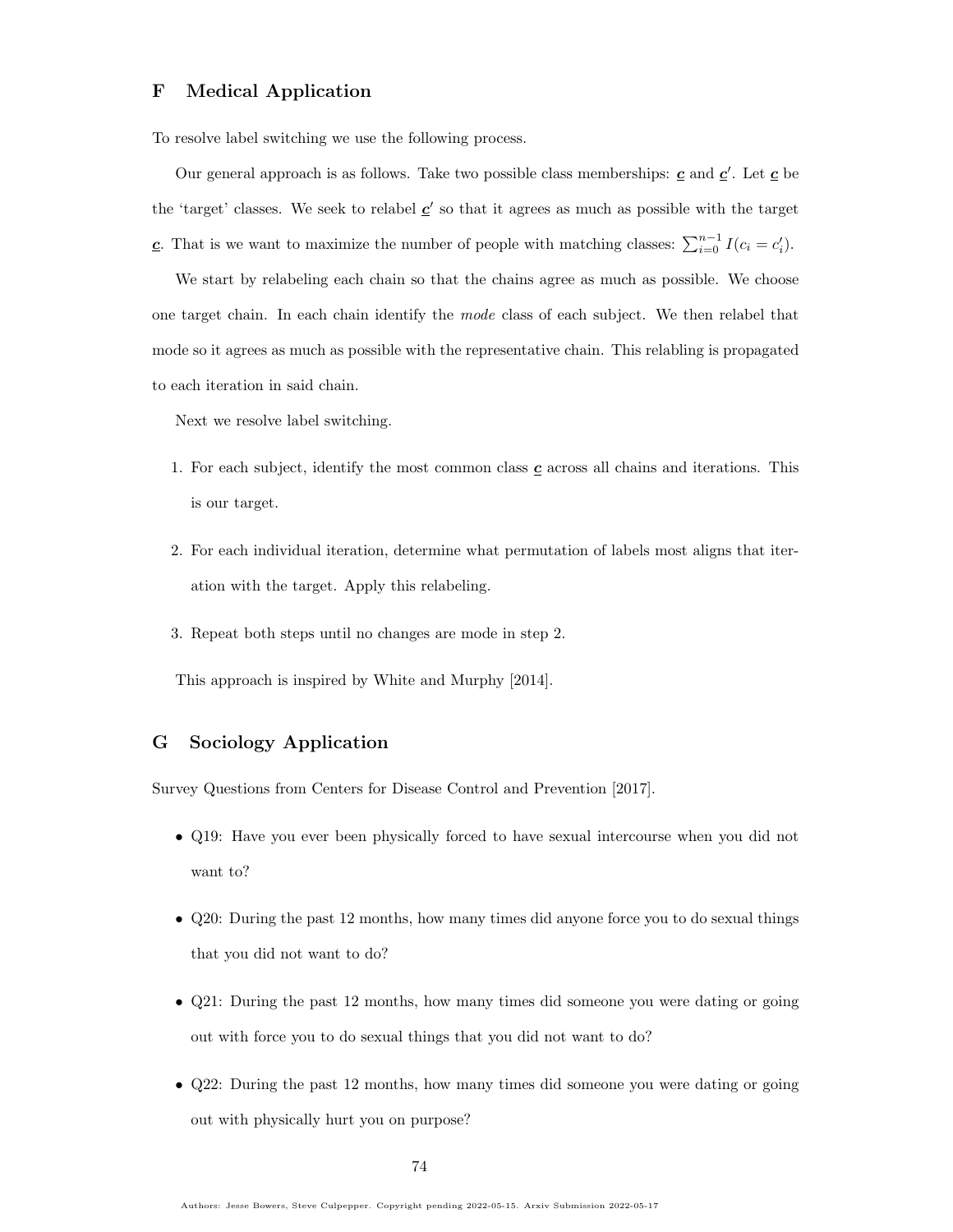- Q59: Have you ever had sexual intercourse?
- Q60: How old were you when you had sexual intercourse for the first time?
- Q61: During your life, with how many people have you had sexual intercourse?
- Q62: During the past 3 months, with how many people did you have sexual intercourse?
- Q63: Did you drink alcohol or use drugs before you had sexual intercourse the last time?
- Q64: The last time you had sexual intercourse, did you or your partner use a condom?
- Q65: The last time you had sexual intercourse, what one method did you or your partner use to prevent pregnancy?
- Q66: During your life, with whom have you had sexual contact?
- Q85: Have you ever been tested for HIV, the virus that causes AIDS?